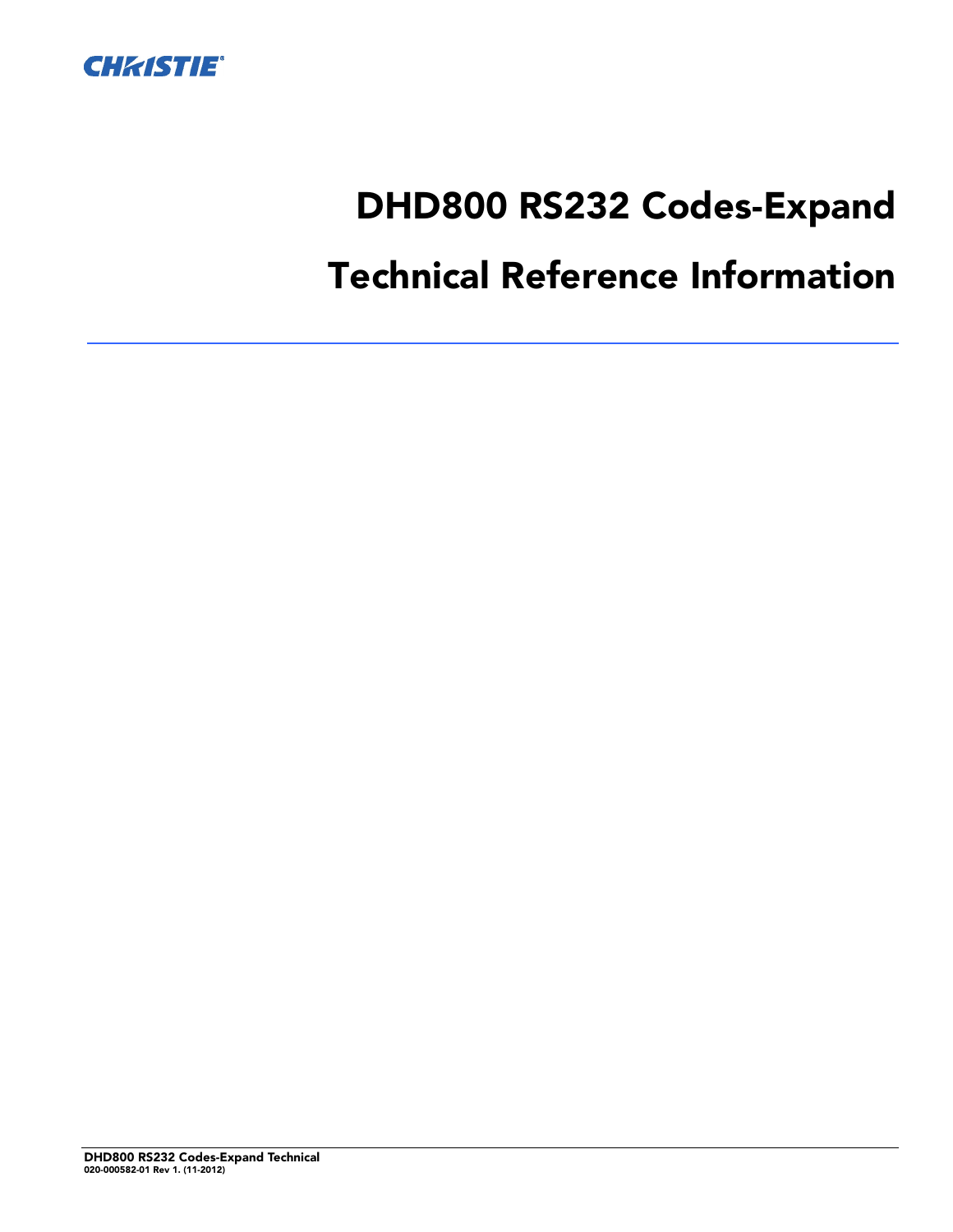# **EXPAND SERIAL COMMAND FUNCTIONAL SPECIFICATIONS**

PDG-DHT8000L

Ver. 1.00

SANYO Electric Co., Ltd **DS Company Projector Business Division**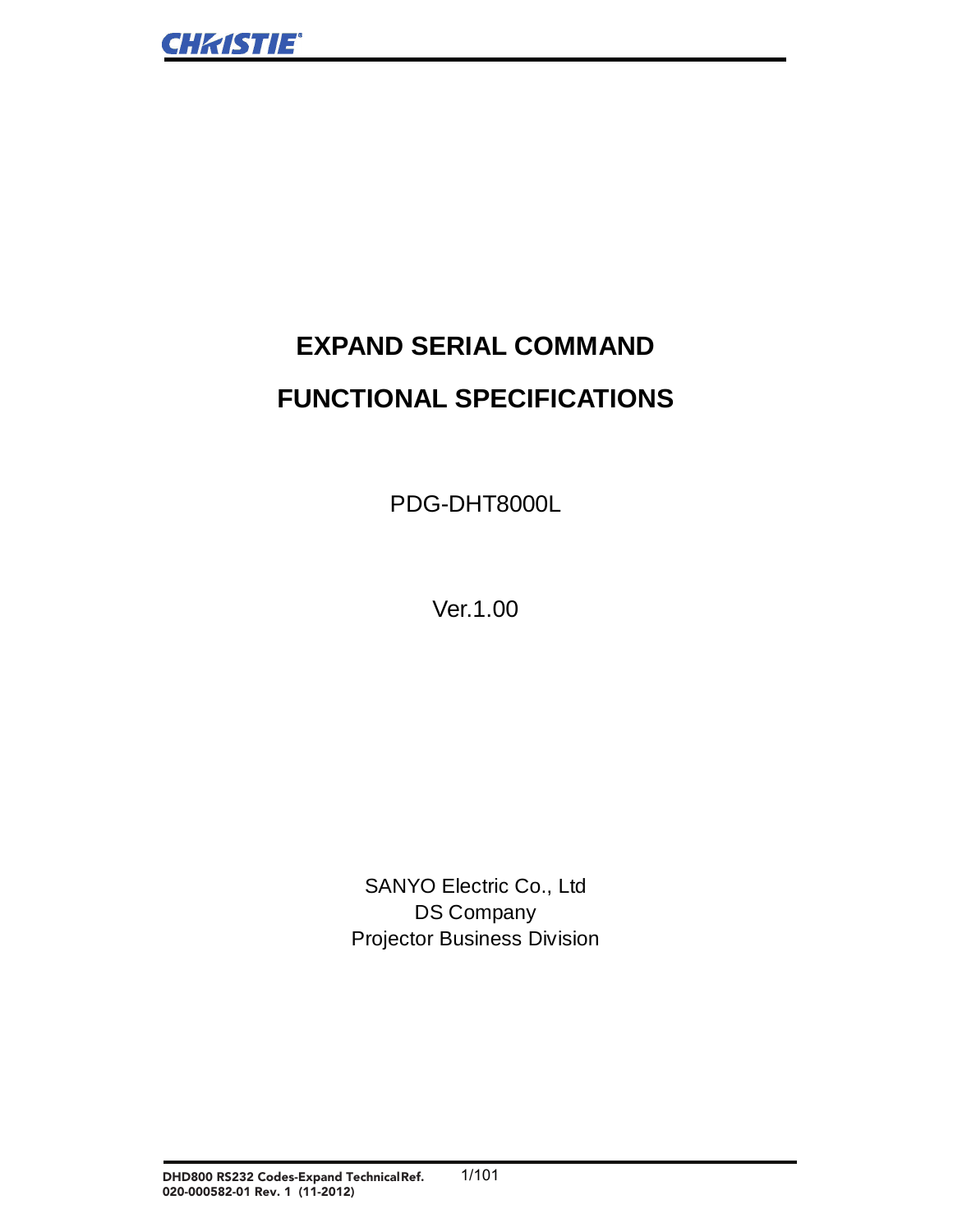

# **CONTENTS**

| 1 |                      |  |
|---|----------------------|--|
| 2 |                      |  |
|   |                      |  |
|   |                      |  |
| 3 |                      |  |
| 4 |                      |  |
| 5 |                      |  |
|   |                      |  |
|   |                      |  |
|   |                      |  |
|   |                      |  |
|   |                      |  |
|   |                      |  |
|   |                      |  |
| 6 |                      |  |
|   |                      |  |
|   |                      |  |
|   |                      |  |
|   |                      |  |
|   |                      |  |
|   |                      |  |
|   |                      |  |
|   |                      |  |
| 7 |                      |  |
| 8 |                      |  |
|   |                      |  |
|   | 8.2 Transfer Example |  |
|   |                      |  |
|   |                      |  |
|   |                      |  |
|   |                      |  |
|   |                      |  |
|   |                      |  |
|   |                      |  |
|   |                      |  |
|   |                      |  |
|   |                      |  |
|   |                      |  |
|   |                      |  |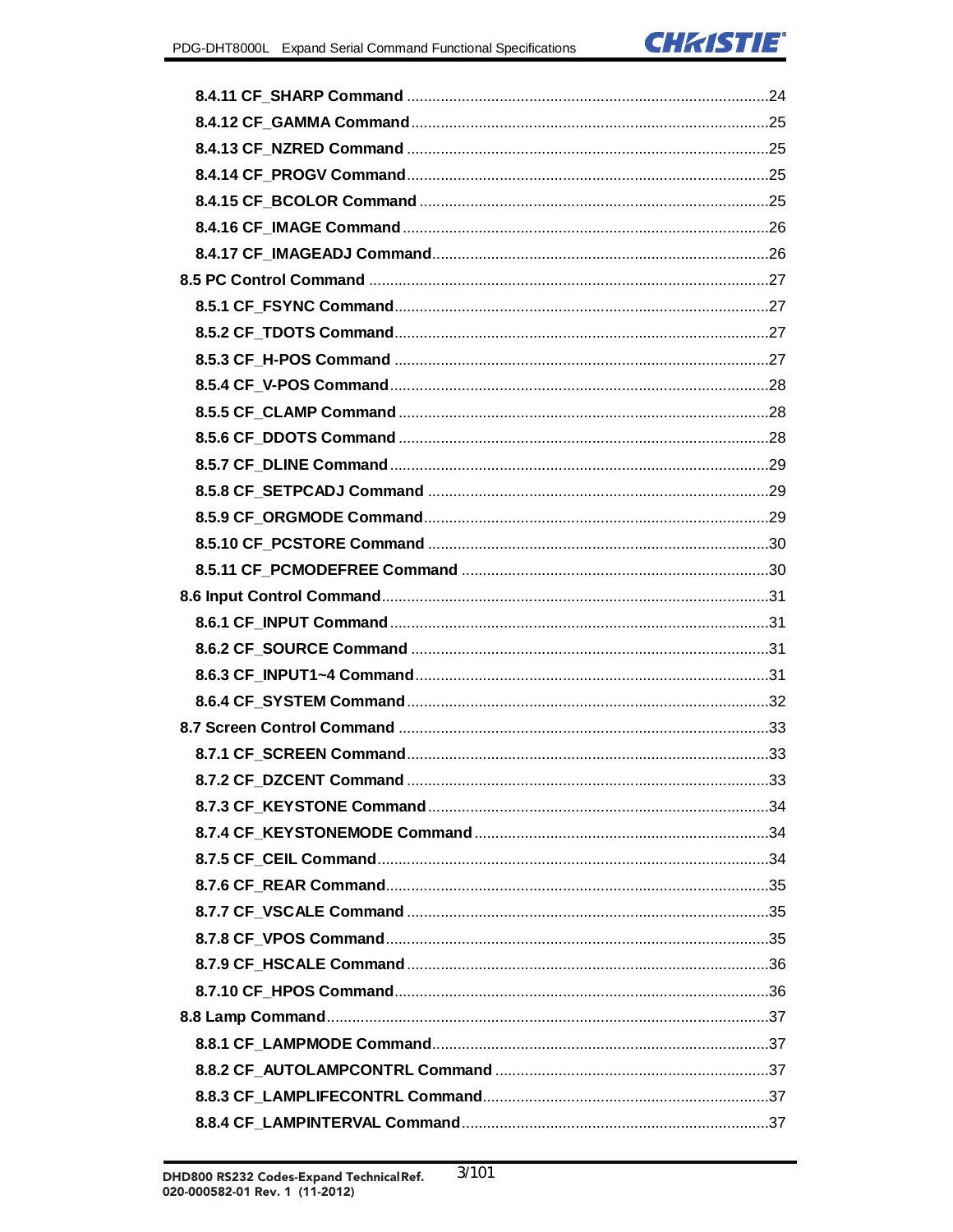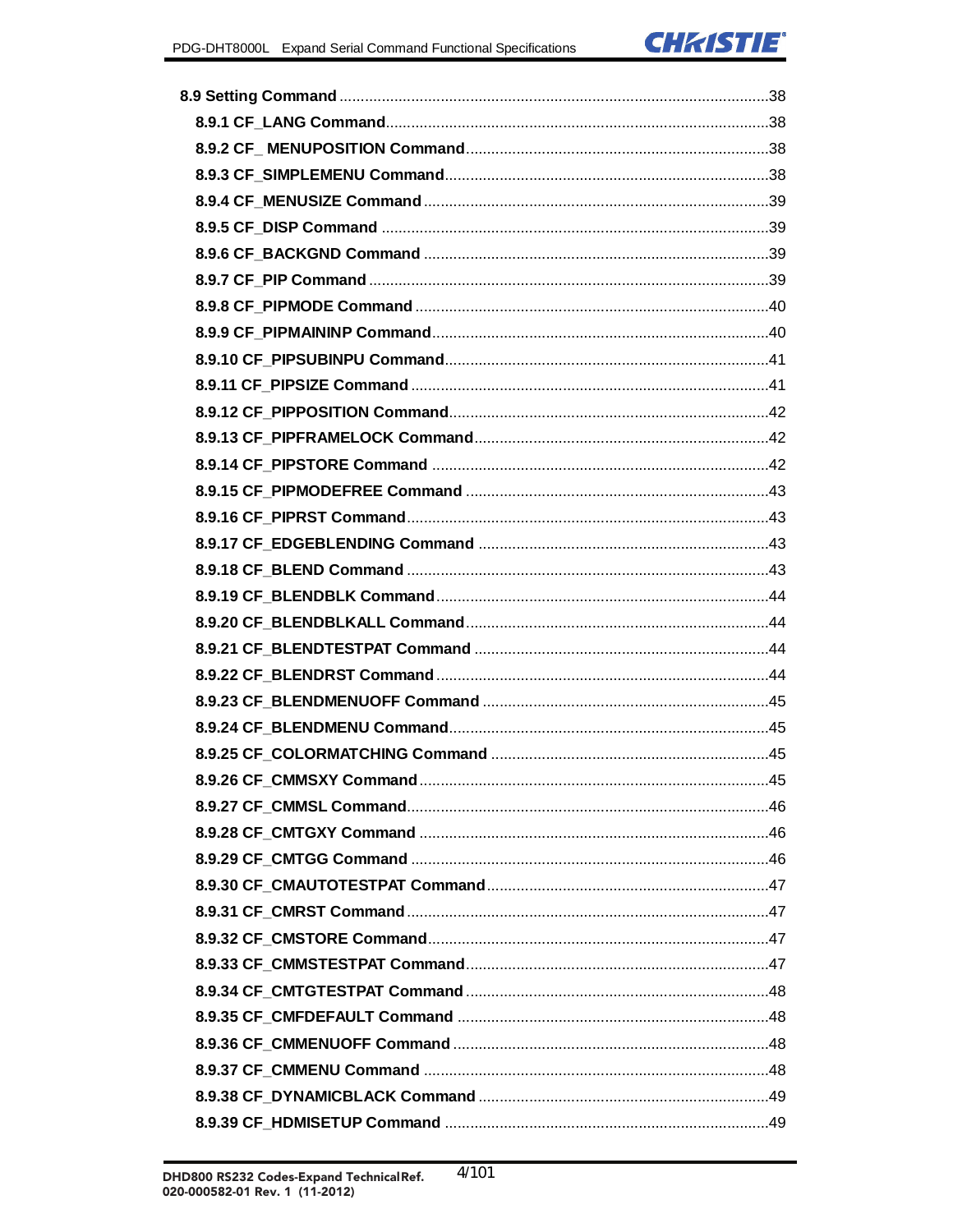| 9 |  |
|---|--|
|   |  |
|   |  |
|   |  |
|   |  |
|   |  |
|   |  |
|   |  |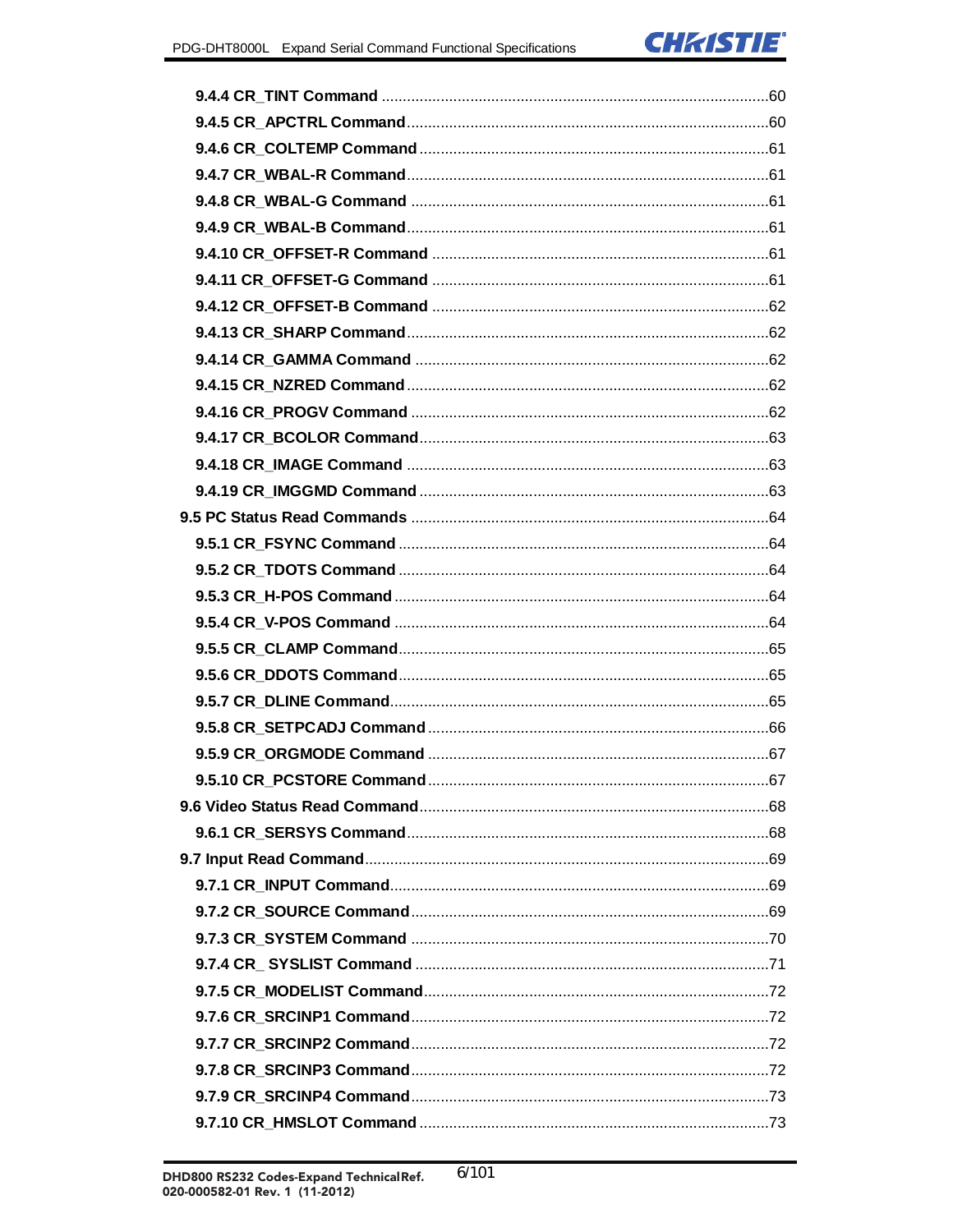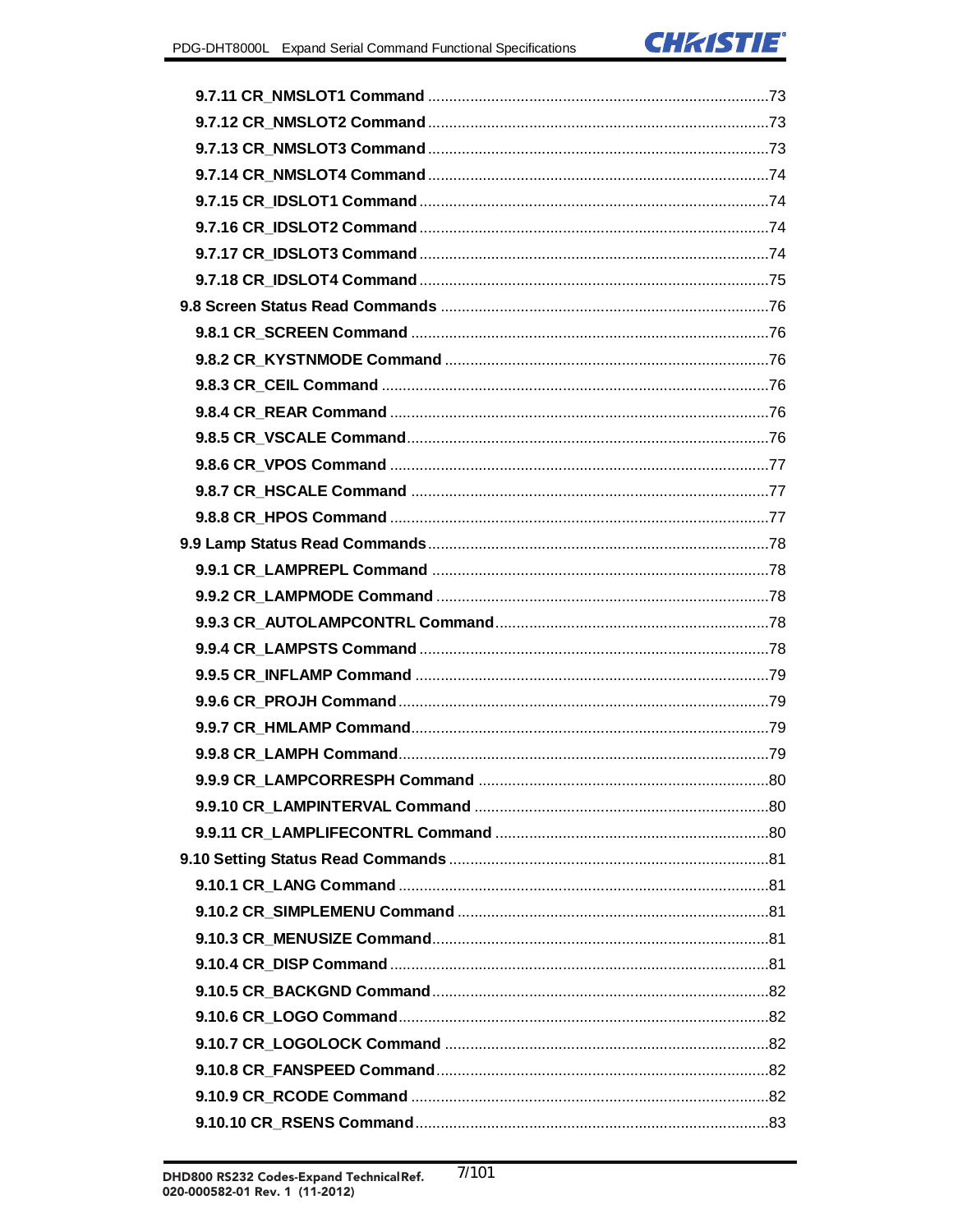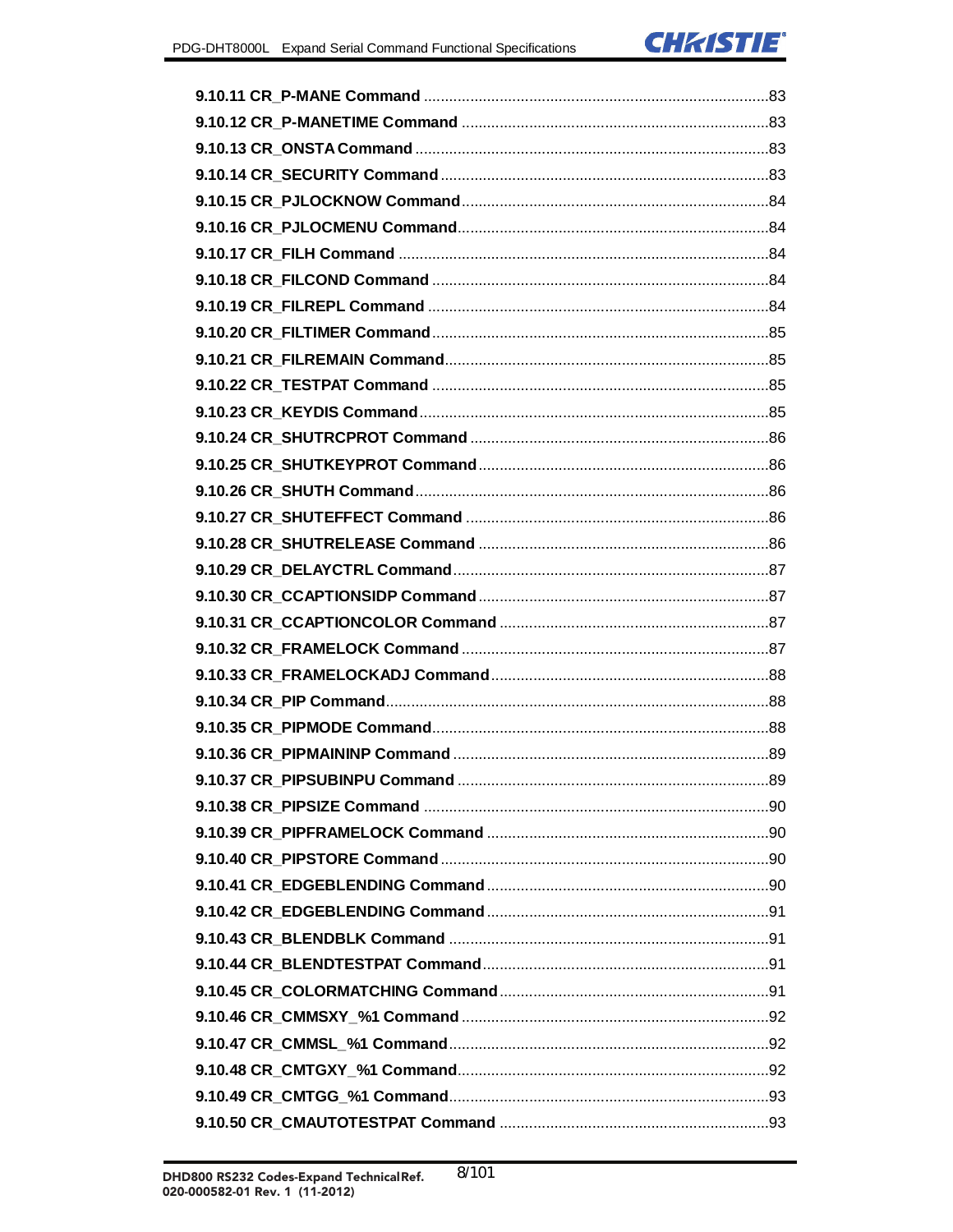

| 10 <sup>°</sup> |  |
|-----------------|--|
|                 |  |
|                 |  |
|                 |  |
|                 |  |
|                 |  |
|                 |  |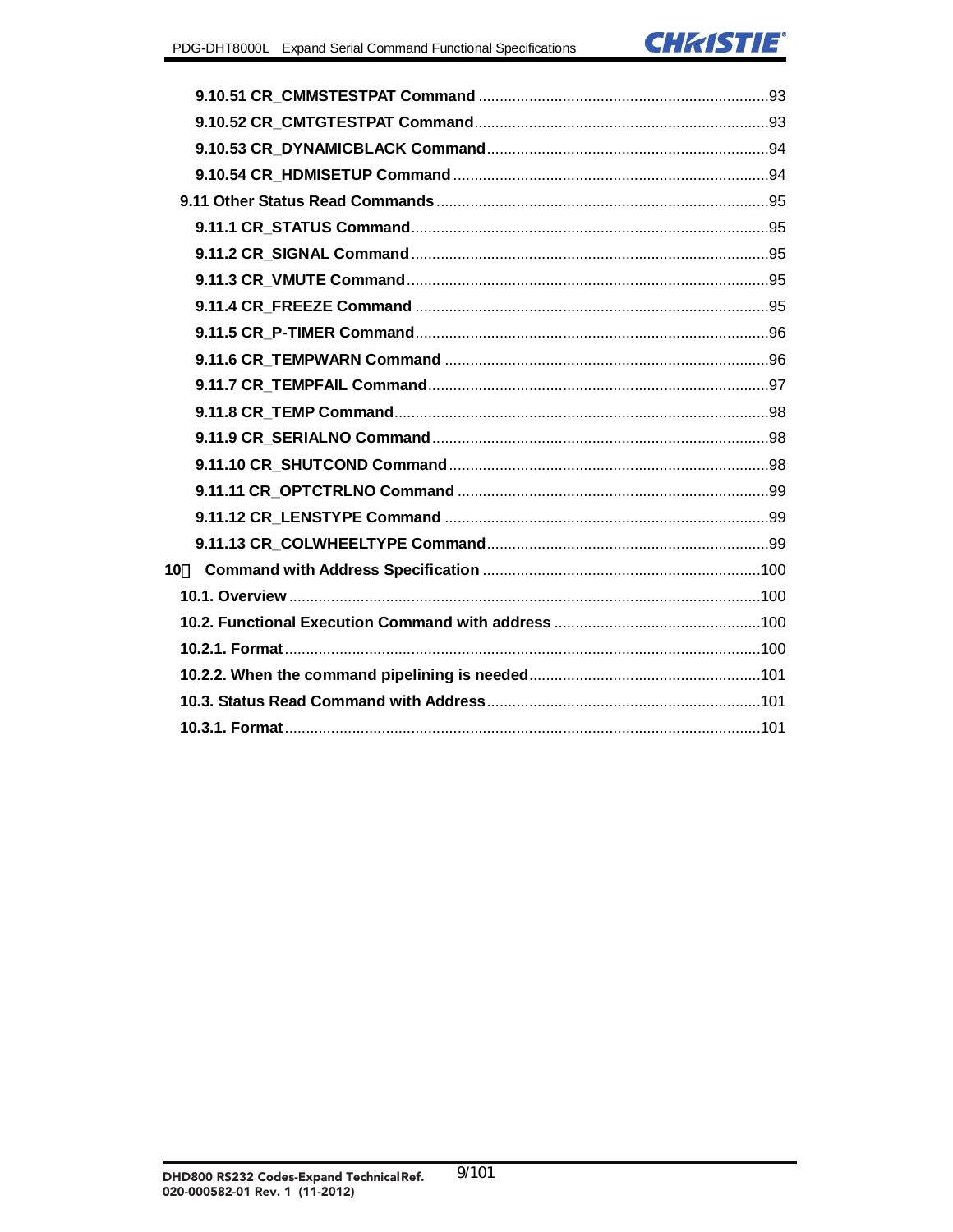

#### **1**. **Overview**

This Functional Specification defines communication for PDG-DHT8000L.

Most commands are also available to remote-control a projector through RS-232C from a computer.

Therefore, commands are defined as Expand Serial Commands.

The operation by some commands depends on Optional Board installed in Input Slot of the projector.

This document assumes that Option Boards are installed.

#### **2**. **Serial Interface Specification**

#### **2.1 Transfer Specification**

| <b>Items</b>              | Specification |
|---------------------------|---------------|
| Synchronous System        | Asynchronous  |
| <b>Transmission Speed</b> | 9600 / 19200  |
| Data Length               | 8 bit         |
| Parity                    | N/A           |
| Stop Bit                  |               |
| <b>Flow Control</b>       | N/A           |

1) Transmission Speed: initial setting value is 19200

2) Transmission Speed can be changed in Service Mode

#### **2.2 Connection**

Dedicated serial cables that come with a projector must be used for the connection between a computer and the projector.



Connect COM port of the computer to SERIAL PORT IN of the projector.

COM Port (COM1 or COM2) of a computer is specified by control software of the computer.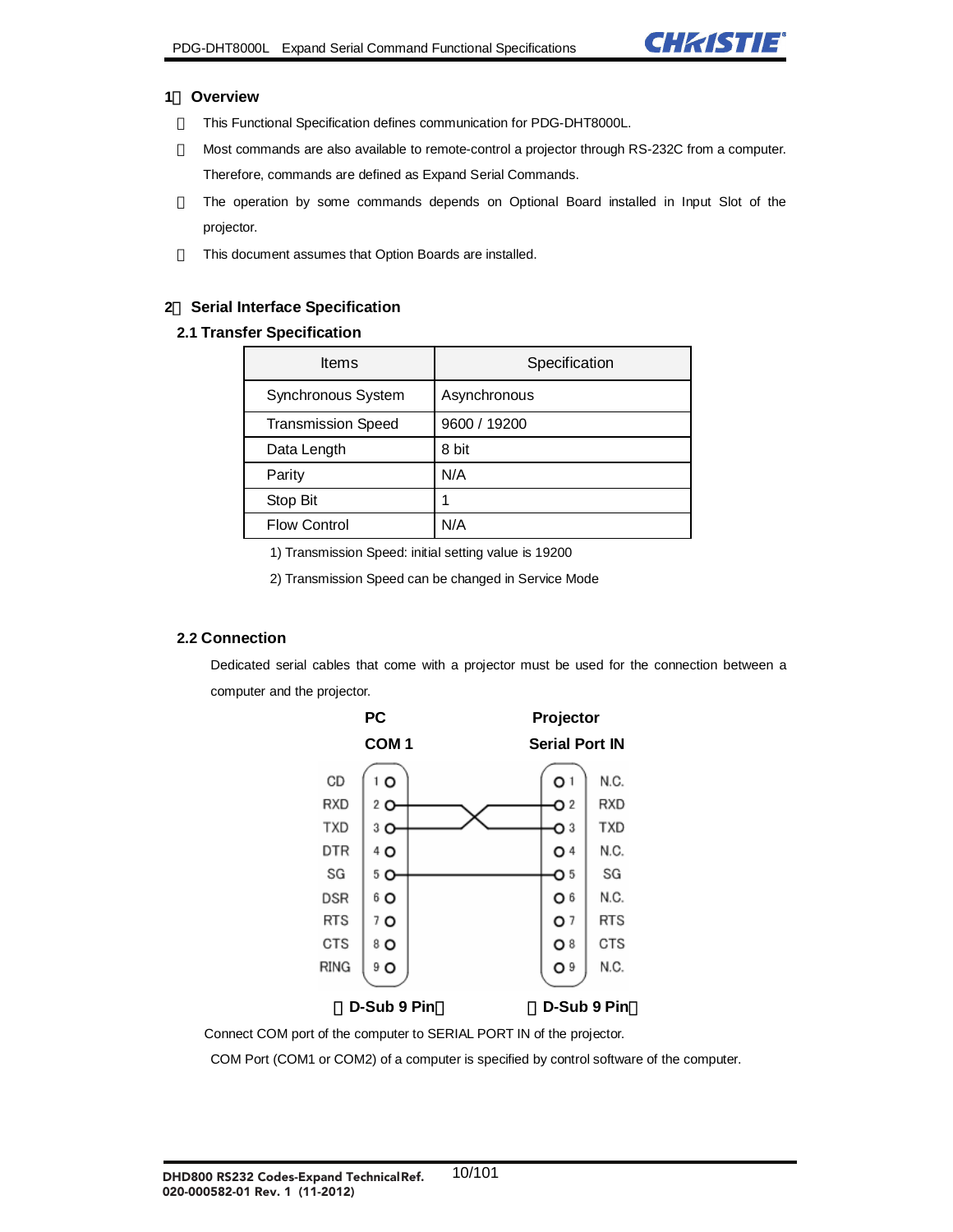

#### **3**. **Notes for communication**

Expand Serial Command is defined as a single command per line that starts with "C" and ends with carriage return (0x0D).

When a projector receives carriage return (0x0D), it starts decoding.

There are two types of commands as below:

Example of Functional Execution Command:"CF\_BRIGHT\_032" [CR]

Example of Status Read Command: "CR\_BRIGHT" [CR]

Note) "\_" indicates a space

It clears the information of buffer in the following cases:

- when the projector receives LF (0x0A) or EOF (0x1A).

- when it takes more than one second to receive a single command

(Until receiving the carriage return after the reception of the first data)

The projector processes the command and returns the response within a few ms to 8000 ms after the reception of the command. When several commands are sent in succession, do not send another command unless the response to the previous command has been returned. Need to confirm that the processing of the current command has been completed and returned the response before sending another command.

|           |           | Command                |                        |          |      |
|-----------|-----------|------------------------|------------------------|----------|------|
| PC.       | Projector | "CF_BRIGHT_032"   [CR] |                        |          |      |
| Projector | PC.       |                        |                        | "000"    | [CR] |
|           |           |                        | Command processing     | Response |      |
|           |           |                        | $(A few ms - 8000 ms)$ |          |      |

Note) when the computer sends another command before the previous response has been returned, the projector may not operate properly.

Note) when the current command processing has not completed, another command process can not be accepted by the projector

Normally it is less than 1000ms for the completion of receiving a command and returning the response, but it takes more than 1000ms for some Functional Execution Commands as listed below:

| <b>Command</b> | <b>Item</b>                                      |
|----------------|--------------------------------------------------|
| CF_IMAGE       | Select Image Mode                                |
| CF_INPUT       | Select Input                                     |
| CF_SCREEN      | <b>Select Screen Size</b>                        |
| CF_SYSTEM      | Select System                                    |
| CF_INPUT1      | Select Input 1 and Signal (concurrent execution) |
| CF_INPUT2      | Select Input 2 and Signal                        |
| CF_INPUT3      | Select Input 3 and Signal                        |
| CF_INPUT4      | Select Input 4 and Signal                        |
| CF_IMAGEADJ    | Reset/Store for Image Adjustment                 |

It takes about 8 seconds for internal initialization after plugging in AC power. During this time it cannot process commands. Do not issue any command.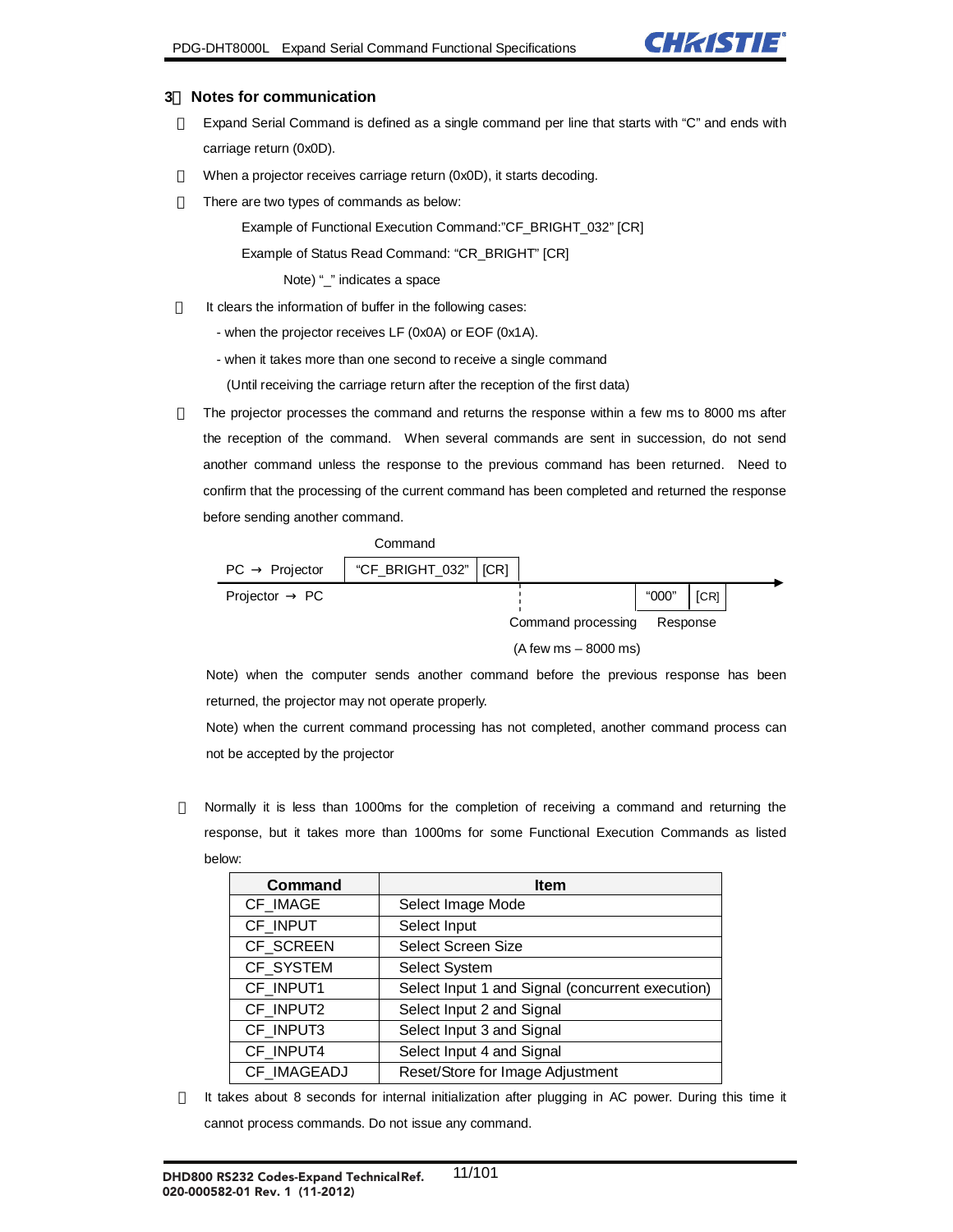

#### **4**. **Notation**

Data from a controller to a projector is represented as COMMAND, and data from a projector to a controller in response to the incoming command is represented as RESPONSE.

[CR]: Carriage Return Code

The command ends with carriage return code.

The response also ends with carriage return code.

\_: Space Code

All space code is indicated by (\_).

%1: Parameter included in command

When there is more than one parameter, they are represented as %2, %3…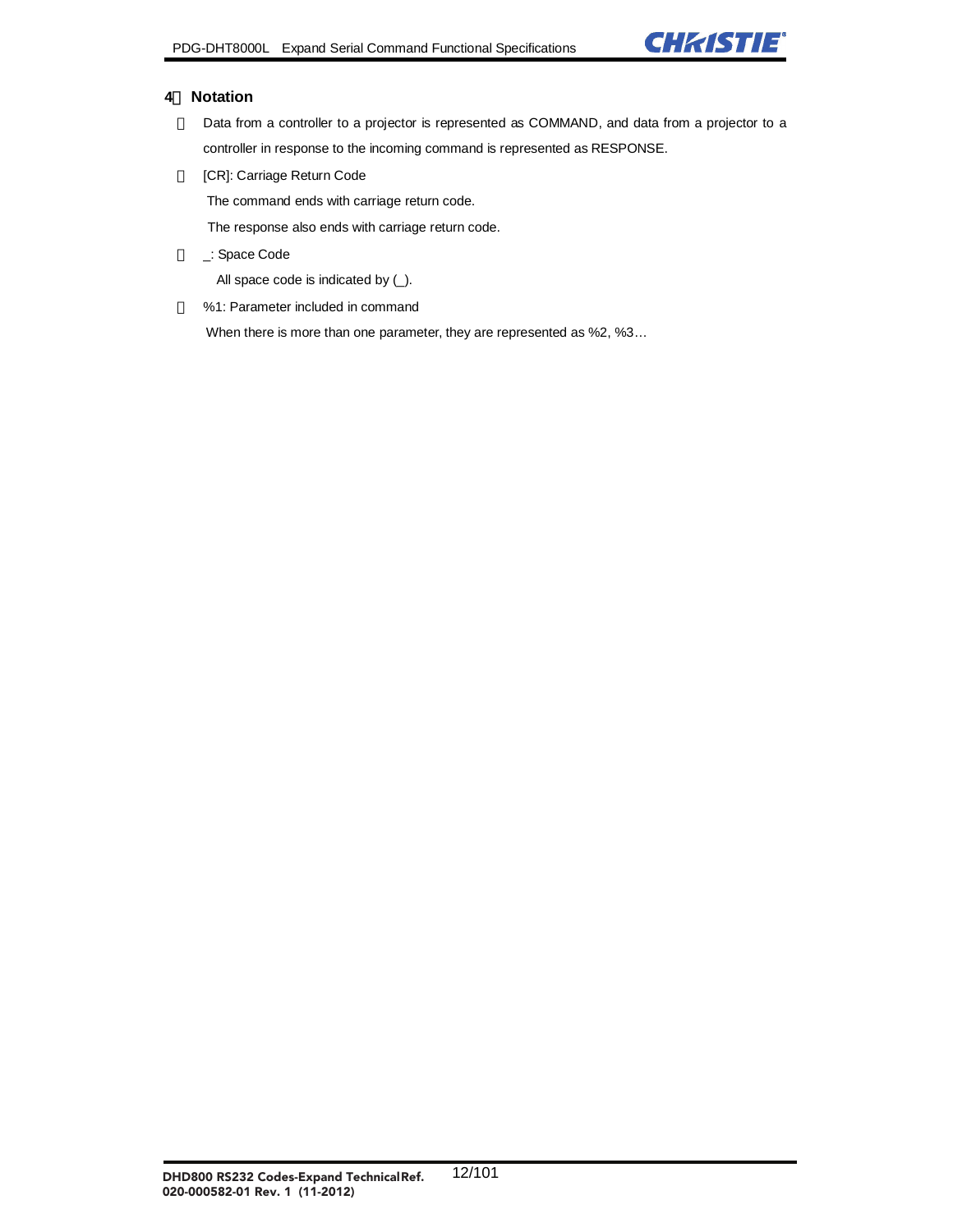

#### **5**. **Functional Execution Command Table**

#### **5.1 Image Command Table**

| <b>Execute command</b>     | <b>Item</b>                                          |
|----------------------------|------------------------------------------------------|
| CF_CONT_%1[CR]             | Set value of Contrast                                |
| CF_BRIGHT_%1[CR]           | Set value of Brightness                              |
| CF_COLOR_%1[CR]            | Set value of Color                                   |
| CF_TINT_%1[CR]             | Set value of Tint                                    |
| CF_COLMNSAV_%1[CR]         | Set area to store current values of Color Management |
| CF_COLMNLD_%1[CR]          | Set area to load values of Color Management          |
| CF_APCTRL_%1[CR]           | Set level of Auto Picture Control                    |
| CF_COLTEMP_%1[CR]          | Set level of Color Temperature                       |
| CF_WBAL-R_%1[CR]           | Set Red value of White Balance                       |
| CF_WBAL-G_%1[CR]           | Set Green value of White Balance                     |
| CF_WBAL-B_%1[CR]           | Set Blue value of White Balance                      |
| CF_OFFSET-R_%1 [CR]        | Set Red value of Offset                              |
| CF_OFFSET-G_%1 [CR]        | Set Green value of Offset                            |
| <b>CF_OFFSET-B_%1 [CR]</b> | Set Blue value of Offset                             |
| CF_SHARP_%1[CR]            | Set value of Sharpness                               |
| CF_GAMMA_%1[CR]            | Set value of Gamma                                   |
| CF_NZRED_%1[CR]            | Set ON/OFF of Noise reduction                        |
| CF_PROGV_%1[CR]            | Set mode of Progressive scan                         |
| CF_BCOLOR_%1[CR]           | Set ON/OFF of Brilliant Color                        |
| CF_IMAGE_%1[CR]            | Set Image mode                                       |
| CF_IMAGEADJ_%1[CR]         | Set Store/Reset of values in Image Adjustment        |

# **5.2 PC Control Command Table**

| <b>Execute command</b>   | <b>Item</b>                                                              |  |
|--------------------------|--------------------------------------------------------------------------|--|
| CF_FSYNC_%1[CR]          | Set value of Fine Sync                                                   |  |
| CF_TDOTS_%1[CR]          | Set value of Total Dots                                                  |  |
| CF_H-POS_%1[CR]          | Set value of Horizontal Position                                         |  |
| CF_V-POS_%1[CR]          | Set value of Vertical Position                                           |  |
| CF_CLAMP_%1[CR]          | Set value of Clamp                                                       |  |
| CF_DDOTS_%1[CR]          | Set value of Display Dots                                                |  |
| CF_DLINE_%1[CR]          | Set value of Display Line                                                |  |
| CF_SETPCADJ_%1[CR]       | Apply values set in PC Adjust menu to screen image                       |  |
| CF_ORGMODE_%1[CR]        | Specify the original signal for the selected PC mode                     |  |
| CF_PCSTORE_%1[CR]        | Store current setting values in PC Adjust menu to<br>Mode %1             |  |
| CF_PCMODEFREE_%1<br>[CR] | Delete the values registered in Mode %1 and return it to<br>Free status. |  |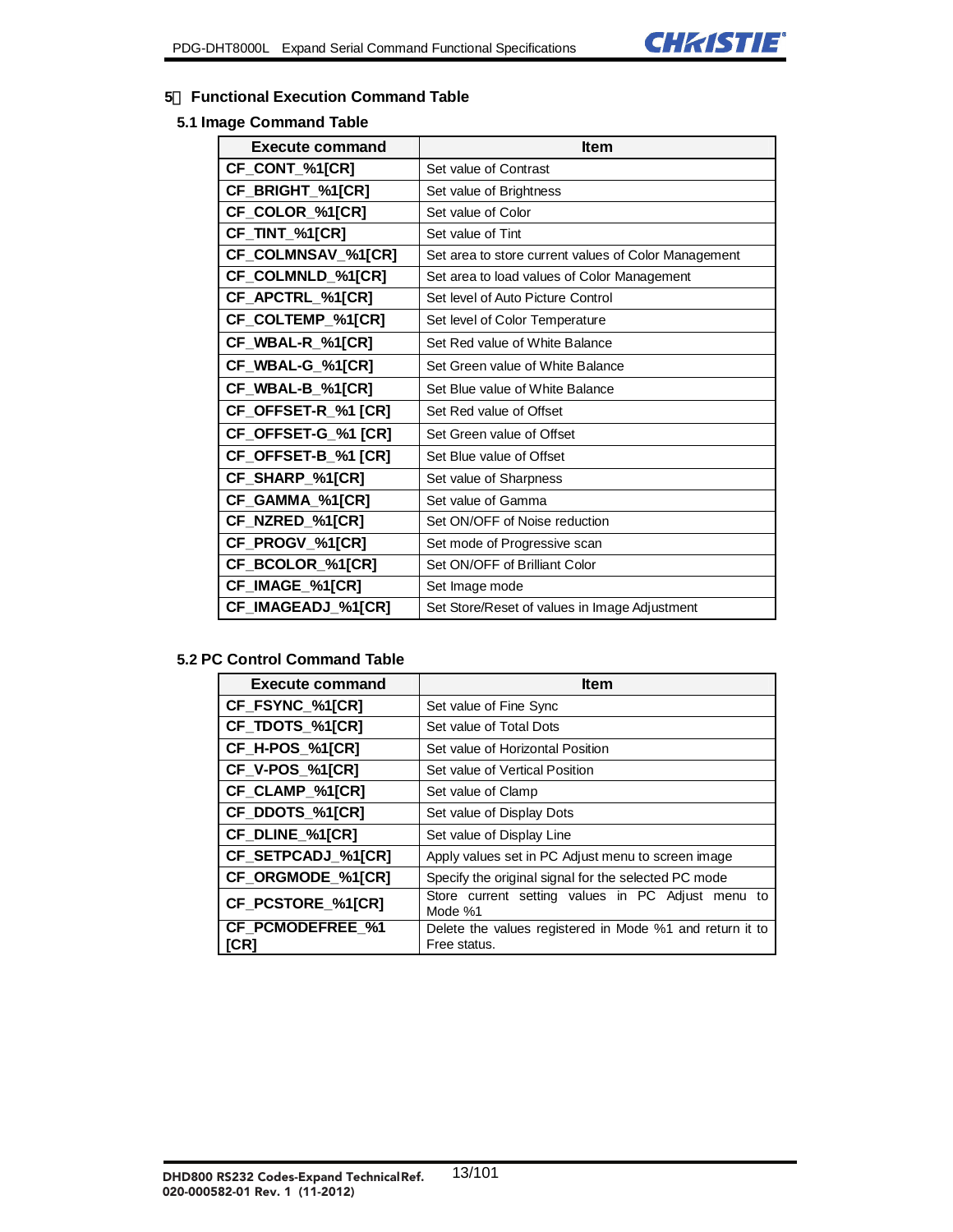

# **5.3 Input Control Command Table**

| <b>Execute command</b> | <b>Item</b>                                   |  |
|------------------------|-----------------------------------------------|--|
| CF_INPUT_%1[CR]        | Select Input                                  |  |
| CF_SOURCE_%1[CR]       | Select Source of selected Input               |  |
| CF_INPUT1_%1[CR]       | Select Input1 and also set input source to %1 |  |
| CF_INPUT2_%1[CR]       | Select Input2 and also set input source to %1 |  |
| CF_INPUT3_%1[CR]       | Select Input3 and also set input source to %1 |  |
| CF_INPUT4_%1[CR]       | Select Input4 and also set input source to %1 |  |
| CF_SYSTEM_%1[CR]       | Select System in Video input mode             |  |

#### **5.4 Screen Command Table**

| <b>Execute command</b> | <b>Item</b>              |  |
|------------------------|--------------------------|--|
| CF_SCREEN_%1[CR]       | Select Screen size       |  |
| CF_DZCENT_%1[CR]       | Cancel Digital Zoom mode |  |
| CF_KEYSTONE _%1[CR]    | Set Keystone correction  |  |
| CF_KYSTNMODE _%1 [CR]  | Set Keystone store mode  |  |
| CF_CEIL_%1[CR]         | Set ON/OFF of Ceiling    |  |
| CF_REAR_%1[CR]         | Set ON/OFF of Rear       |  |
| CF_VSCALE_%1[CR]       | Set V Scale              |  |
| CF_VPOS_%1[CR]         | Set V Position           |  |
| CF HSCALE %1[CR]       | Set H Scale              |  |
| CF_HPOS_%1[CR]         | Set H Position           |  |

#### **5.5 Lamp Command Table**

| <b>Execute command</b>           | <b>Item</b>                                      |  |
|----------------------------------|--------------------------------------------------|--|
| CF LAMPMODE %1[CR]               | Select lamp mode                                 |  |
| CF_AUTOLAMPCONTRL_%1[CR]         | Switch dimmer function levels of Normal/Auto/Eco |  |
| <b>CF LAMPLIFECONTROL %1[CR]</b> | Select Lamp life control                         |  |
| CF LAMPINTERVAL %1[CR]           | Set Lamp interval                                |  |

#### **5.6 Setting Command Table**

| <b>Execute command</b>  | <b>Item</b>                                                       |  |
|-------------------------|-------------------------------------------------------------------|--|
| CF_LANG_%1[CR]          | Select language for OSD                                           |  |
| CF_MENUPOSITION_%1[CR]  | Control of Menu position                                          |  |
| CF_SIMPLEMENU_%1[CR]    | Set ON/OFF of Simple menu                                         |  |
| CF_MENUSIZE_%1[CR]      | Set Menu size                                                     |  |
| CF_DISP_%1[CR]          | Set ON/OFF of On Screen Display                                   |  |
| CF_BACKGND_%1[CR]       | Select screen for no signal                                       |  |
| CF_PIP_%1[CR]           | Set "Picture in Picture"                                          |  |
| CF_PIPMODE_%1[CR]       | Set mode of "Picture in Picture"                                  |  |
| CF_PIPMAININP_%1_%2[CR] | Select Input and Source of "Picture in Picture"<br>(Main picture) |  |
| CF_PIPSUBINP_%1_%2[CR]  | Select Input and Source of "Picture in Picture"<br>(Sub picture)  |  |
| CF_PIPSIZE_&1[CR]       | Set menu size of "Picture in Picture"                             |  |
| CF_PIPPOSITION_%1[CR]   | Set position of "Picture in Picture"                              |  |
| CF_PIPFRAMELOCK_%1[CR]  | Set Frame lock of "Picture in Picture"                            |  |
| CF_PIPSTORE_%1[CR]      | Store current status of "Picture in Picture" to User1-5           |  |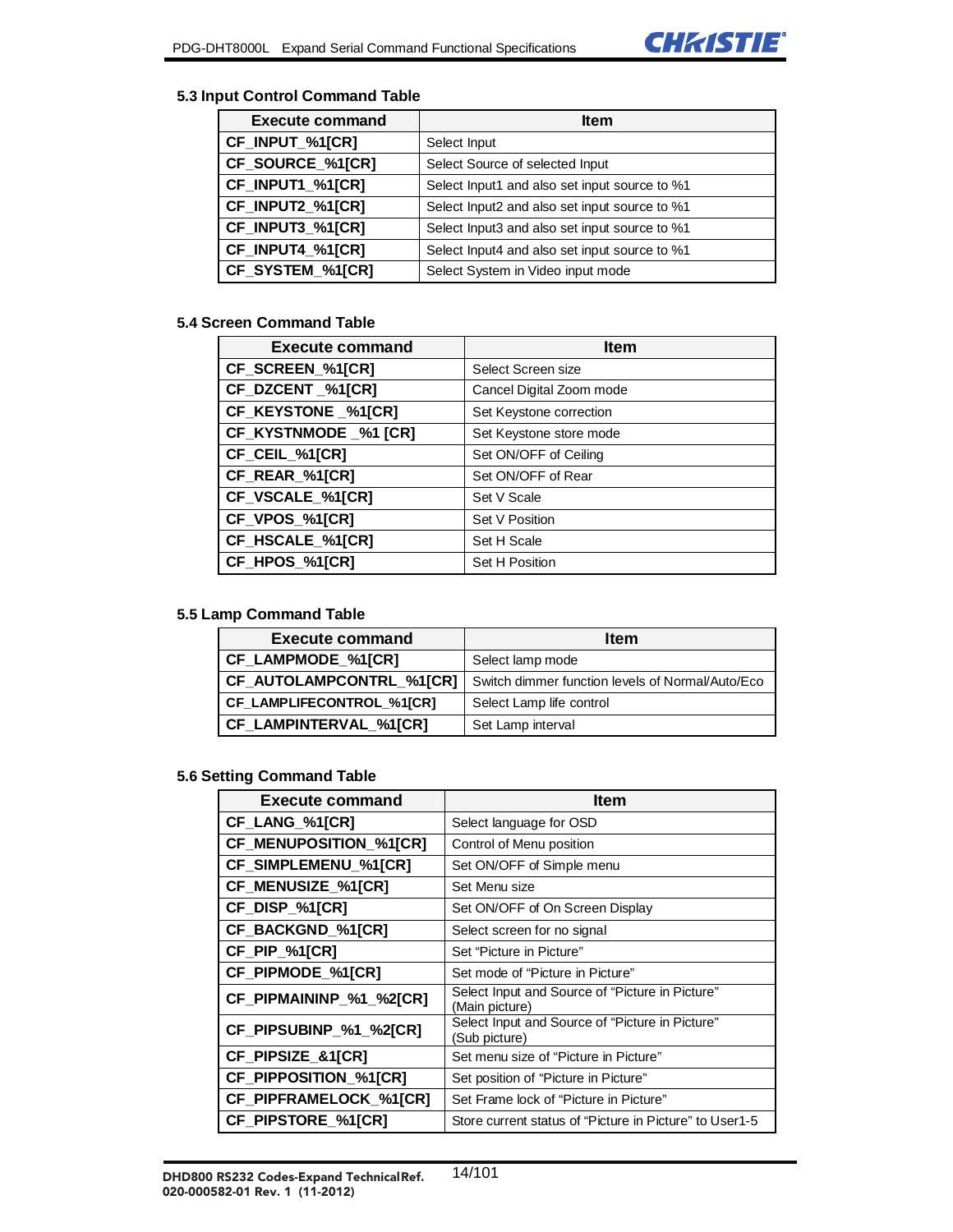

| CF_PIPMODEFREE_%1[CR]        | Delete the values registered in User %1 and return it                           |  |  |
|------------------------------|---------------------------------------------------------------------------------|--|--|
|                              | to Free status.                                                                 |  |  |
| CF_PIPRST_%1[CR]             | Reset setting of "Picture in Picture"                                           |  |  |
| CF_EDGEBLENDING_%1[CR]       | Set Edge blending                                                               |  |  |
| CF_BLEND_%1_%2[CR]           | Set width of Edge blending                                                      |  |  |
| CF_BLENDBLK_%1_%2[CR]        | Set Black level(R/G/B) of Edge blending                                         |  |  |
| CF_BLENDBLKALL_%1_%2[CR]     | Set Black level(ALL) of Edge blending                                           |  |  |
| CF_BLENDTESTPAT_%1[CR]       | Set Test pattern of Edge blending                                               |  |  |
| CF_BLENDRST_%1[CR]           | Reset Edge blending                                                             |  |  |
| CF_BLENDMENUOFF_%1[CR        | Set Menu off of Edge blending                                                   |  |  |
| CF_BLENDMENU_%1[CR           | Select display or erase Edge blending menu.                                     |  |  |
| CF_COLORMATCHING_%1[CR]      | Set Color matching                                                              |  |  |
| CF_CMMSXY_%1_%2_%3[CR]       | Set "x,y" value of Measured of Color matching                                   |  |  |
| CF_CMMSL_%1_%2[CR]           | Set "L" value of Measured of Color matching                                     |  |  |
| CF_CMTGXY_%1_%2_%3[CR]       | Set "x,y" value of Target of Color matching                                     |  |  |
| CF_CMTGG_%1_%2[CR]           | Set "g" value of Target of Color matching                                       |  |  |
| CF_CMAUTOTESTPAT_%1[CR]      | Set Auto test pattern of Color matching                                         |  |  |
| CF_CMRST_%1[CR]              | Reset Color matching                                                            |  |  |
| CF_CMSTORE_%1[CR]            | Store Color matching                                                            |  |  |
| CF_CMMSTESTPAT_%1[CR]        | Display Measured Test pattern of Color matching                                 |  |  |
| CF_CMTGTESTPAT_%1[CR]        | Display Target Test pattern of Color matching                                   |  |  |
| <b>CF_CMFDEFAULT_%1[CR]</b>  | Return color matching setting to Factory Default<br>setting.                    |  |  |
| CF_CMMENUOFF_%1[CR]          | Set Menu off of Color matching                                                  |  |  |
| CF_CMMENU_%1[CR]             | Select display or erase Color matching menu                                     |  |  |
| CF_DYNAMICBLACK_%1[CR]       | Set DynamicBlack                                                                |  |  |
| CF_HDMISETUP_%1[CR]          | Set HDMI setup                                                                  |  |  |
| CF_LOGO_%1[CR]               | Set ON/OFF of Logo                                                              |  |  |
| CF_FANSPEED_%1[CR]           | Select Fan Speed                                                                |  |  |
| CF_RCODE_%1[CR]              | Select Remote Control Code                                                      |  |  |
| CF_RSENS_%1[CR]              | Select location of infrared remote receiver of<br>remote<br>control             |  |  |
| CF_P-MANE_%1[CR]             | Set ON/OFF of Power Management                                                  |  |  |
| CF_P-MANETIME_%1[CR]         | Set time of Power Management                                                    |  |  |
| CF_ON-STA_%1[CR]             | Set ON/OFF of Power ON Start                                                    |  |  |
| CF_PJPINCODE_%1[CR]          | Enter PJ PIN code to cancel PJ lock                                             |  |  |
| CF_FILH_%1[CR]               | Reset Filter used time                                                          |  |  |
| CF_FILTIMER_%1[CR]           | Set time to display Filter cleaning / replacement<br>warning on screen          |  |  |
| CF_FILCTL_%1[CR]             | Execute operation of scroll of filter                                           |  |  |
| CF_FILSCRL_%1[CR]            | Reset Filter scroll counter                                                     |  |  |
| <b>CF_TESTPAT_%1[CR]</b>     | Set Test pattern display function                                               |  |  |
| CF_FDEFAULT_%1[CR]           | Return the settings to Factory Default status                                   |  |  |
| CF_KEYDIS_%1[CR]             | Set limitation of RC/KEY control                                                |  |  |
| CF_SHUTRCPROT_%1[CR]         | Set valid / invalid of RC use on Shutter control<br>function                    |  |  |
| CF_SHUTKEYPROT_%1[CR]        | Set valid / invalid use of key on the side panel on<br>Shutter control function |  |  |
| CF_SHUTH_%1[CR]              | Set time of operating shutter management function                               |  |  |
| CF_SHUTEFFECT_%1[CR]         | Set effect when opening/closing shutter                                         |  |  |
| <b>CF_SHUTRELEASE_%1[CR]</b> | Set release key of Shutter                                                      |  |  |
| CF_DELAYCTRL_%1[CR]          | Set Video delay control function                                                |  |  |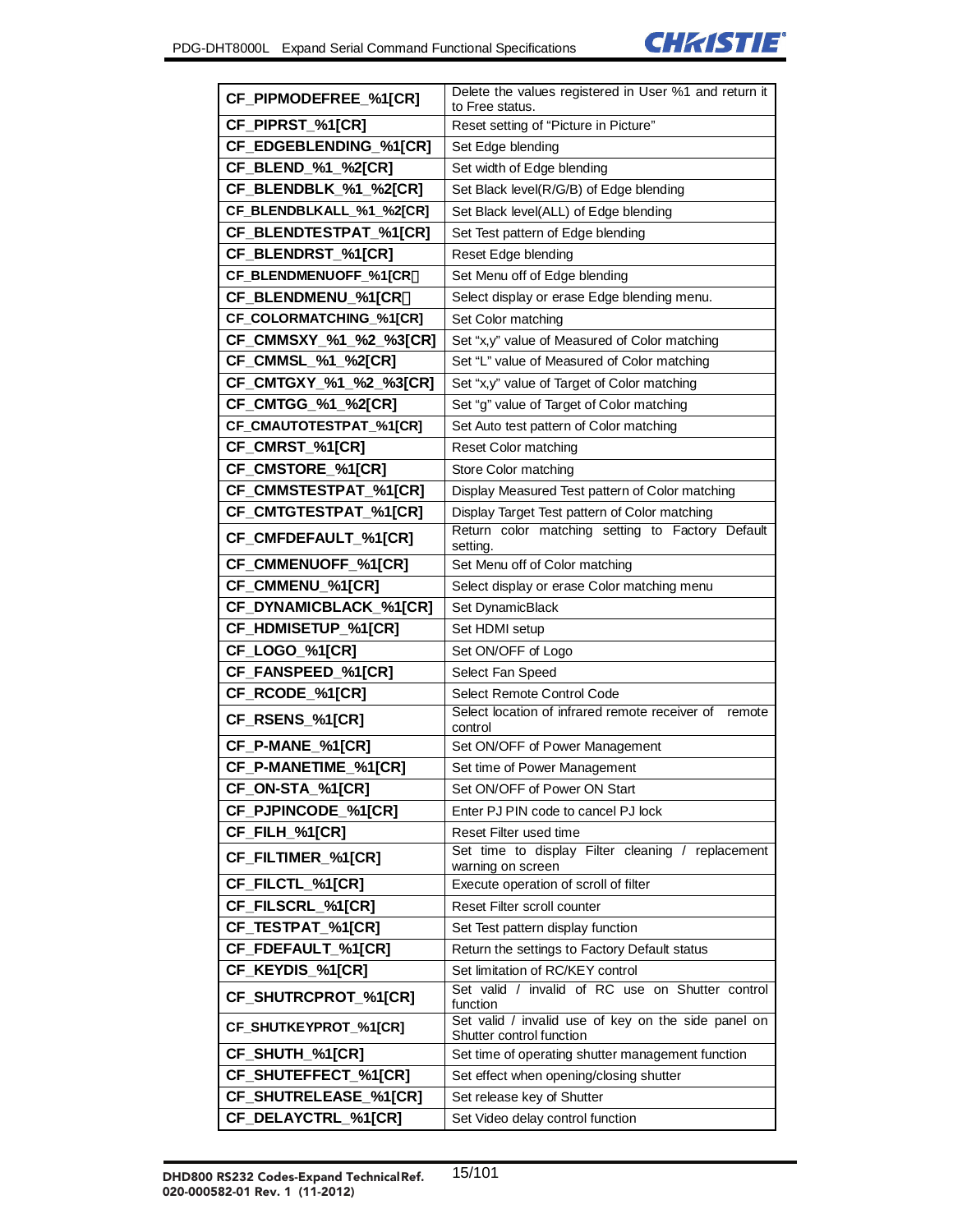

| CF_CCAPTIONDISP_%1[CR]  | Set channel of Closed caption |
|-------------------------|-------------------------------|
| CF_CCAPTIONCOLOR_%1[CR] | Set color of Closed caption   |
| CF FRAMELOCK %1[CR]     | Set Frame lock function       |
| CF_FRAMELOCKADJ_%1[CR]  | Set frame lock frequency      |
| CF_FRAMELOCKRST_%1[CR]  | Reset Frame lock setting      |

### **5.7 Other Command Table**

| <b>Execute command</b> | <b>Item</b>                                                                        |
|------------------------|------------------------------------------------------------------------------------|
| CF_KEYEMU_%1[CR]       | Control RC/Panel key operation of<br>Pointer(Right/Left/Top/Bottom)/SELECT/AUTO PC |
| CF_MENU_%1[CR]         | Set ON/OFF of Menu                                                                 |
| CF_POWER_%1[CR]        | Set ON/OFF of Power                                                                |
| CF_FREEZE_%1[CR]       | Set ON/OFF of Freeze                                                               |
| CF_VMUTE_%1[CR]        | Control Open/Close of Shutter                                                      |

#### **6**. **Status Read Command Table**

#### **6.1 Image Status Read Command Table**

| <b>Status read command</b> | <b>Item</b>                                |  |
|----------------------------|--------------------------------------------|--|
| CR_CONT [CR]               | Get value of Contrast                      |  |
| <b>CR BRIGHT [CR]</b>      | Get value of Brightness                    |  |
| CR_COLOR [CR]              | Get value of Color                         |  |
| <b>CR_TINT [CR]</b>        | Get value of Tint                          |  |
| <b>CR APCTRL</b>           | Get setting status of Auto Picture Control |  |
| <b>CR_COLTEMP</b>          | Get value of Color temperature             |  |
| CR_WBAL-R [CR]             | Get Red value of White Balance             |  |
| CR_WBAL-G [CR]             | Get Green value of White Balance           |  |
| CR_WBAL-B [CR]             | Get Blue value of White Balance            |  |
| <b>CR_OFFSET-R [CR]</b>    | Get Offset Red                             |  |
| <b>CR_OFFSET-G [CR]</b>    | Get Offset Green                           |  |
| CR_OFFSET-B [CR]           | <b>Get Offset Blue</b>                     |  |
| CR_SHARP [CR]              | Get value of Sharpness                     |  |
| CR_GAMMA [CR]              | Get value of Gamma                         |  |
| CR_NZRED [CR]              | Get setting status of Noise reduction      |  |
| CR_PROGV [CR]              | Get setting status of Progressive scan     |  |
| CR_BCOLOR [CR]             | Get setting status of BrilliantColor       |  |
| CR_IMAGE [CR]              | Get Selected Image status                  |  |
| <b>CR IMGGMD [CR]</b>      | Get setting value of Image Gamma           |  |

# **6.2 PC Status Read Command Table**

| <b>Status read command</b> | <b>Item</b>                              |  |
|----------------------------|------------------------------------------|--|
| CR_FSYNC [CR]              | Get setting value of Fine Sync           |  |
| <b>CR_TDOTS [CR]</b>       | Get setting value of Total Dots          |  |
| CR_CLAMP [CR]              | Get setting value of Clamp               |  |
| CR H-POS [CR]              | Get setting value of Horizontal Position |  |
| CR_V-POS [CR]              | Get setting value of Vertical Position   |  |
| <b>CR_DDOTS [CR]</b>       | Get setting value of Display Dots        |  |
| CR DLINE [CR]              | Get setting value of Display Line        |  |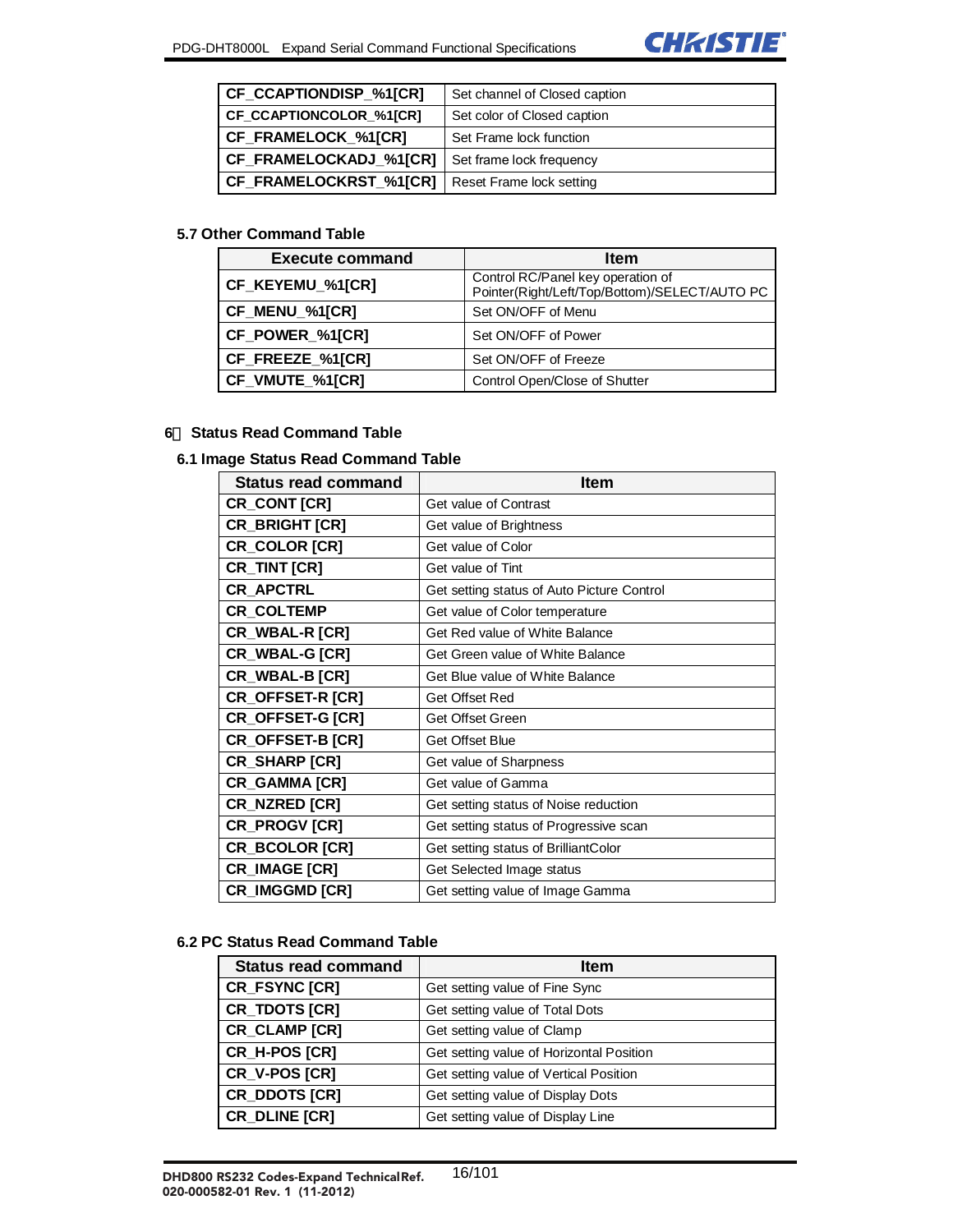

| <b>CR SETPCADJ [CR]</b> | Get currently displayed signal                          |  |
|-------------------------|---------------------------------------------------------|--|
| CR ORGMODE [CR]         | Get the original signal of the mode adjusted in PC Adj. |  |
| <b>CR PCSTORE [CR]</b>  | Get Free or Stored status for PC Adj. Mode 1-5          |  |

#### **6.3 Video Status Read Command Table**

| <b>Status read command</b> | <b>Item</b>                                                                            |  |
|----------------------------|----------------------------------------------------------------------------------------|--|
| <b>CR SERSYS [CR]</b>      | Get currently selected signal. In Auto mode, it returns a<br>result by Auto detection. |  |

#### **6.4 Input Status Read Command Table**

| <b>Status read command</b> | <b>Item</b>                             |
|----------------------------|-----------------------------------------|
| <b>CR_INPUT [CR]</b>       | Get selected Input                      |
| CR_SOURCE [CR]             | Get selected Source                     |
| <b>CR_SYSTEM [CR]</b>      | Get selected System in Video Input mode |
| <b>CR_SYSLIST[CR]</b>      | Get possible system list                |
| <b>CR-MODELIST[CR]</b>     | Get possible mode list                  |
| CR_SRCINP1 [CR]            | Get selected source for Input 1         |
| CR_SRCINP2 [CR]            | Get selected source for Input 2         |
| <b>CR_SRCINP3 [CR]</b>     | Get selected source for Input 3         |
| <b>CR_SRCINP4 [CR]</b>     | Get selected source for Input 4         |
| <b>CR_HMSLOT [CR]</b>      | Get the total number of Slots           |
| CR_NMSLOT1 [CR]            | Get a card name inserted to Slot 1      |
| <b>CR_NMSLOT2 [CR]</b>     | Get a card name inserted to Slott2      |
| <b>CR_NMSLOT3 [CR]</b>     | Get a card name inserted to Slot 3      |
| <b>CR_NMSLOT4 [CR]</b>     | Get a card name inserted to Slot 4      |
| <b>CR_IDSLOT1 [CR]</b>     | Get ID information of Slot 1            |
| <b>CR_IDSLOT2 [CR]</b>     | Get ID information of Slot 2            |
| <b>CR_IDSLOT3 [CR]</b>     | Get ID information of Slot 3            |
| <b>CR_IDSLOT4 [CR]</b>     | Get ID information of Slot 4            |

#### **6.5 Screen Status Read Command Table**

| <b>Status read command</b> | <b>Item</b>                      |
|----------------------------|----------------------------------|
| CR_SCREEN [CR]             | Get selected screen size         |
| CR_KYSTNMODE[CR]           | Get selected Keystone store mode |
| CR_CEIL[CR]                | Get selected ON/OFF of Ceiling   |
| CR_REAR[CR]                | Get selected ON/OFF of Rear      |
| CR_VSCALE[CR]              | Get setting status of V Scale    |
| CR_VPOS[CR]                | Get setting status of V Position |
| CR HSCALE[CR]              | Get setting status of H Scale    |
| CR_HPOS[CR]                | Get setting status of H Position |

#### **6.6 Lamp Status Read Command Table**

| <b>Status read command</b> | <b>Item</b>                                  |
|----------------------------|----------------------------------------------|
| <b>CR_LAMPREPL [CR]</b>    | Get information on Lamp replacement time     |
| <b>CR_LAMPMODE [CR]</b>    | Get selected Lamp mode                       |
| CR AUTOLAMPCONTROLICRI     | Get setting status of dimmer function level. |
| <b>CR_LAMPSTS [CR]</b>     | Get Lamp lighting status                     |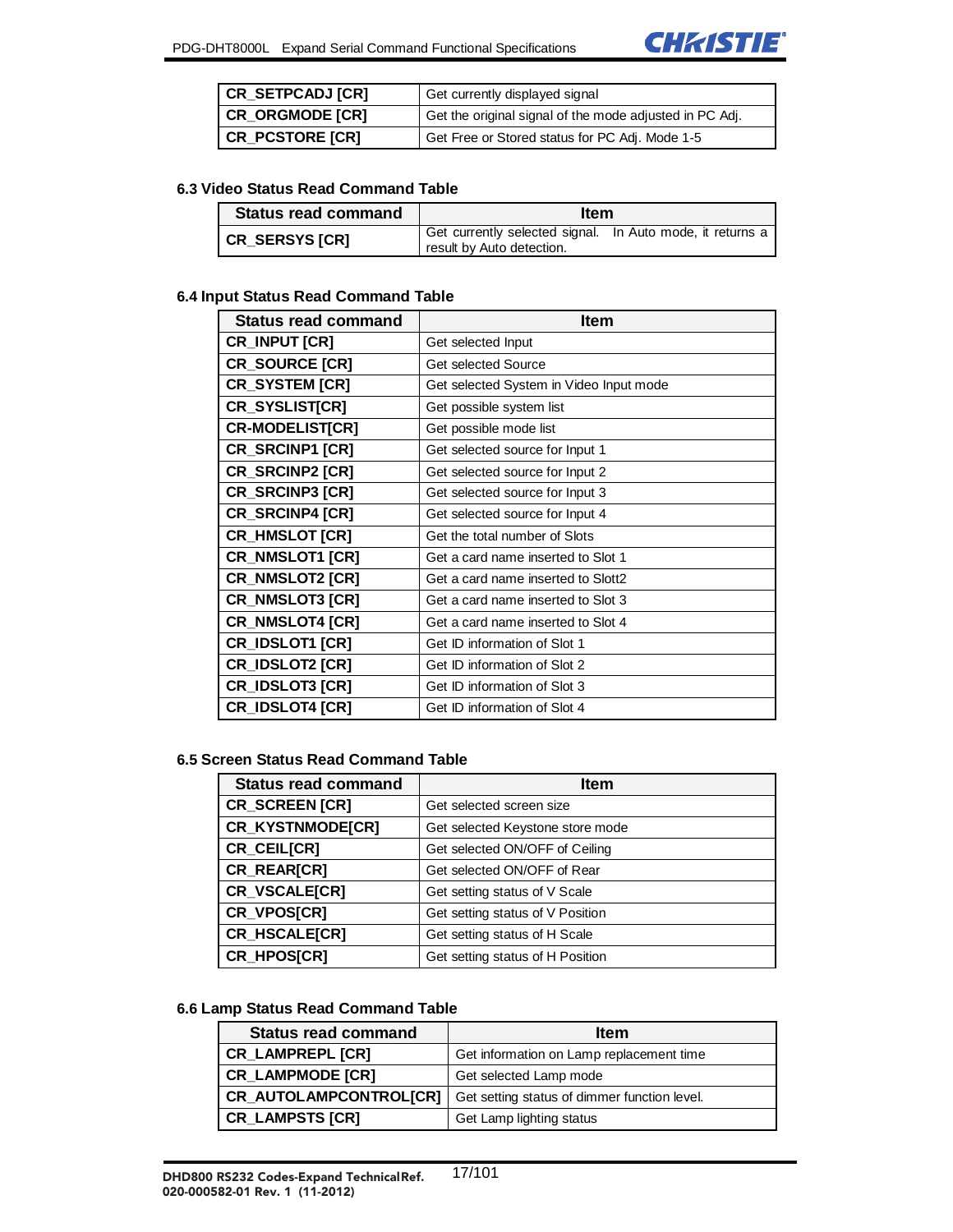

| <b>CR INFLAMP [CR]</b>         | Get Lamp switching status                         |
|--------------------------------|---------------------------------------------------|
| CR_PROJH [CR]                  | Get the projector total running time              |
| <b>CR_HMLAMP [CR]</b>          | Get the total number of lamps                     |
| <b>CR_LAMPH [CR]</b>           | Get information of actual Lamp running time       |
| <b>CR_LAMPCORRESPH [CR]</b>    | Get lamp running time multiplied by a coefficient |
| <b>CR_LAMPINTERVAL [CR]</b>    | Get Lamp interval status                          |
| <b>CR_LAMPLIFECONTROL [CR]</b> | Get Lamp life control status                      |

# **6.7 Setting Status Read Command Table**

| <b>Status read command</b> | <b>Item</b>                                                                    |
|----------------------------|--------------------------------------------------------------------------------|
| <b>CR_LANG [CR]</b>        | Get selected language                                                          |
| <b>CR_SIMPLEMENU [CR]</b>  | Get setting status of Simple menu                                              |
| <b>CR_MENUSIZE [CR]</b>    | Get setting status of Menu size                                                |
| <b>CR_DISP [CR]</b>        | Get setting status of Display                                                  |
| <b>CR_BACKGND [CR]</b>     | Get setting status of Screen for no signal                                     |
| CR_LOGO [CR]               | Get setting status of Logo                                                     |
| <b>CR_LOGOLOCK [CR]</b>    | Get setting status of Logo Lock                                                |
| <b>CR_FANSPEED [CR]</b>    | Get selected Fan Control Speed                                                 |
| CR_RCODE [CR]              | Get selected Remote Control Code                                               |
| <b>CR_RSENS [CR]</b>       | Get selected location of infrared remote receiver of<br>remote control         |
| CR_P-MANE [CR]             | Get setting status of Power management                                         |
| <b>CR_P-MANETIME [CR]</b>  | Get setting time for Power Management                                          |
| CR_ON-STA [CR]             | Get setting status of ON Start                                                 |
| <b>CR_SECURITY [CR]</b>    | Get setting status of Security                                                 |
| <b>CR_PJLOCKNOW [CR]</b>   | Get setting status of current PJ Lock                                          |
| <b>CR_PJLOCKMENU [CR]</b>  | Get PJ Lock setting status on the menu                                         |
| CR_FILH[CR]                | Get Filter used time                                                           |
| CR_FILCOND[CR]             | Get status of filter clog                                                      |
| CR_FILREPL[CR]             | Get status of Filter cleaning / replacement time                               |
| CR_FILTIMER[CR]            | Get time to display Filter cleaning / replacement<br>warning on screen         |
| <b>CR_FILREMAIN[CR]</b>    | Get remaining number of usable Filter scroll                                   |
| CR_TESTPAT[CR]             | Get setting status of Test pattern                                             |
| <b>CR_KEYDIS [CR]</b>      | Get setting status of RC/KEY control limitation                                |
| CR_SHUTRCPROT[CR]          | Get remote controller disability status of the shutter                         |
| CR_SHUTKEYPROT[CR]         | Get Key controller disability state of the shutter                             |
| CR_SHUTH[CR]               | Get time setting to begin the shutter management                               |
| CR_SHUTEFFECT[CR]          | Get status of shutter effect function                                          |
| CR_SHUTRELEASE[CR]         | Get setting status of release key of shutter                                   |
| CR_DELAYCTRL[CR]           | Get selected mode of Video delay control                                       |
| CR_CCAPTIONDISP[CR]        | Get setting status of channel of Closed caption                                |
| CR_CCAPTIONCOLOR[CR]       | Get setting status of color of Closed caption                                  |
| CR_FRAMELOCK[CR]           | Get setting status of Frame lock function                                      |
| CR_FRAMELOCKADJ[CR]        | Get value of Frame lock frequency                                              |
| CR_PIP[CR]                 | Get setting status of "Picture in Picture"                                     |
| CR_PIPMODE[CR]             | Get setting status of Mode of "Picture in Picture"                             |
| CR_PIPMAININP[CR]          | Get setting status of Input / Source of "Picture in<br>Picture" (Main picture) |
| <b>CR_PIPSUBINP[CR]</b>    | Get setting status of Input / Source of "Picture in<br>Picture" (Sub picture)  |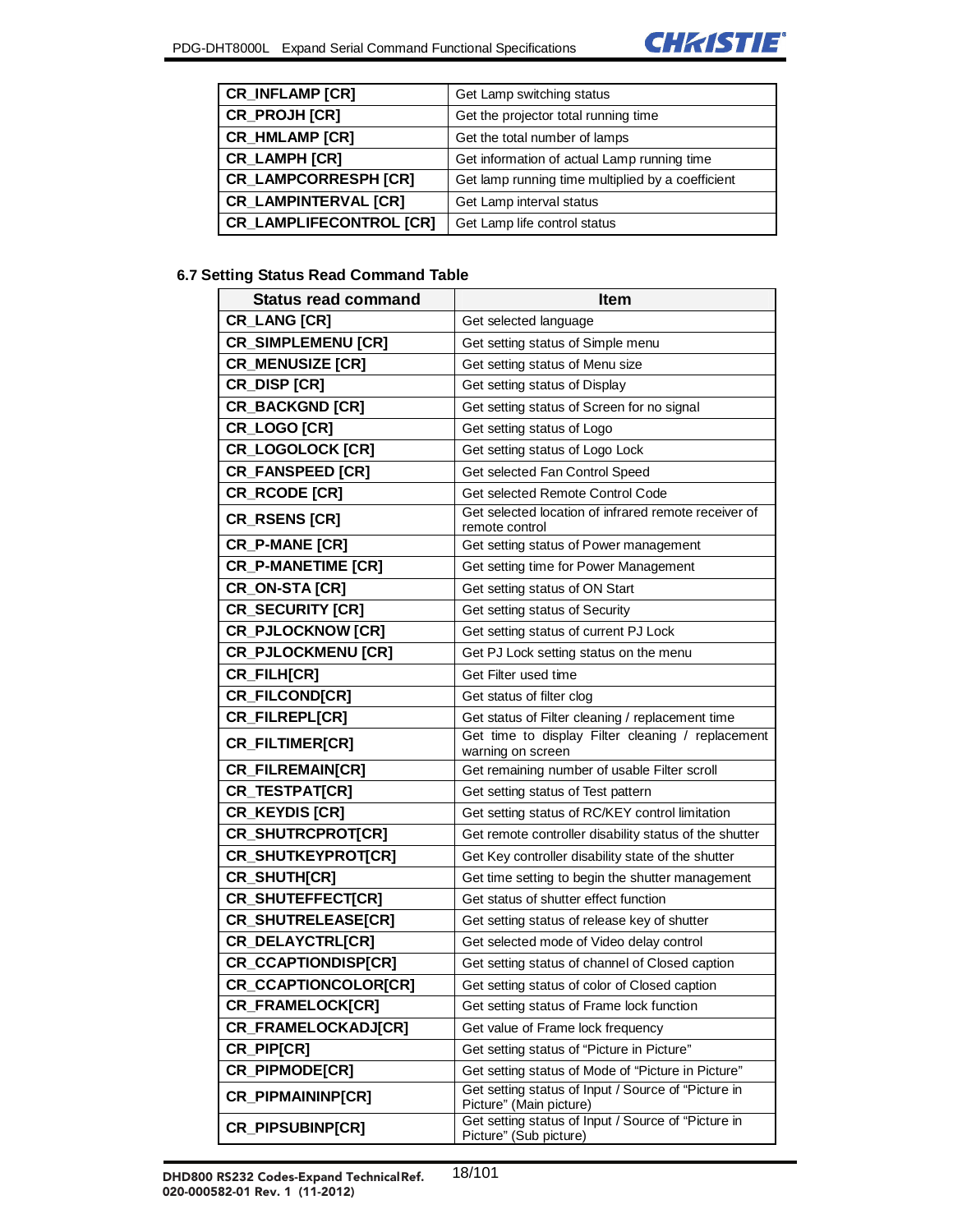

| CR_PIPSIZE[CR]              | Get Menu size of "Picture in Picture"                              |
|-----------------------------|--------------------------------------------------------------------|
| CR_PIPFRAMELOCK[CR]         | Get setting status of Frame lock of "Picture in<br>Picture"        |
| <b>CR_PIPSTORE[CR]</b>      | Get stored status of "Picture in Picture"                          |
| <b>CR_EDGEBLENDING[CR]</b>  | Get setting status of Edge blending                                |
| CR_BLEND[CR]                | Get setting status of width of Edge blending                       |
| CR_BLENDBLK[CR]             | Get setting status of Black level of Edge blending                 |
| CR_BLENDTESTPAT[CR]         | Get setting status of Test pattern of Edge blending                |
| CR_COLORMATCHING[CR]        | Get setting status of Color matching                               |
| CR_CMMSXY_%1[CR]            | Get "x","y" value of Measured of Color matching                    |
| CR_CMMSL_%1[CR]             | Get "L" value of Measured of Color matching                        |
| CR_CMTGXY_%1[CR]            | Get "x","y" value of Target of Color matching                      |
| CR_CMTGG_%1[CR]             | Get "g" value of Target of Color matching                          |
| <b>CR_CMAUTOTESTPAT[CR]</b> | Get setting status of Auto test pattern of Color<br>matching       |
| CR_CMMSTESTPAT[CR]          | Get setting status of test pattern (Measured) of Color<br>matching |
| <b>CR_CMTGTESTPAT[CR]</b>   | Get setting status of test pattern (Target) of Color<br>matching   |
| CR_DYNAMICBLACK[CR]         | Get setting status of DynamicBlack                                 |
| <b>CR_HDMISETUP[CR]</b>     | Get setting status of HDMI setup                                   |

# **6.8 Other Status Read Command Table**

| <b>Status read command</b> | <b>Item</b>                                                            |
|----------------------------|------------------------------------------------------------------------|
| <b>CR_STATUS [CR]</b>      | Get operation state of the projector                                   |
| <b>CR SIGNAL [CR]</b>      | Get status of signal existence                                         |
| CR_VMUTE [CR]              | Get setting status of Video mute                                       |
| <b>CR FREEZE [CR]</b>      | Get setting status of Freeze                                           |
| <b>CR_PTIMER [CR]</b>      | Get operating status of P-Timer                                        |
| <b>CR_TEMPWARN [CR]</b>    | Get temperature status whether it is close to abnormal<br>level or not |
| <b>CR TEMPFAIL [CR]</b>    | Get temperature in abnormal temperature status                         |
| <b>CR_TEMP[CR]</b>         | Get current temperature                                                |
| <b>CR_SERIALNO [CR]</b>    | Get value of Serial number                                             |
| <b>CR_SHUTCOND [CR]</b>    | Get setting status of Shutter                                          |
| <b>CR_OPTCTRLNO[CR]</b>    | Get Option control No. of the projector                                |
| <b>CR_LENSTYPE[CR]</b>     | Get Lens type currently installed                                      |
| <b>CR COLWHEELTYPE[CR]</b> | Get Color wheel type currently installed                               |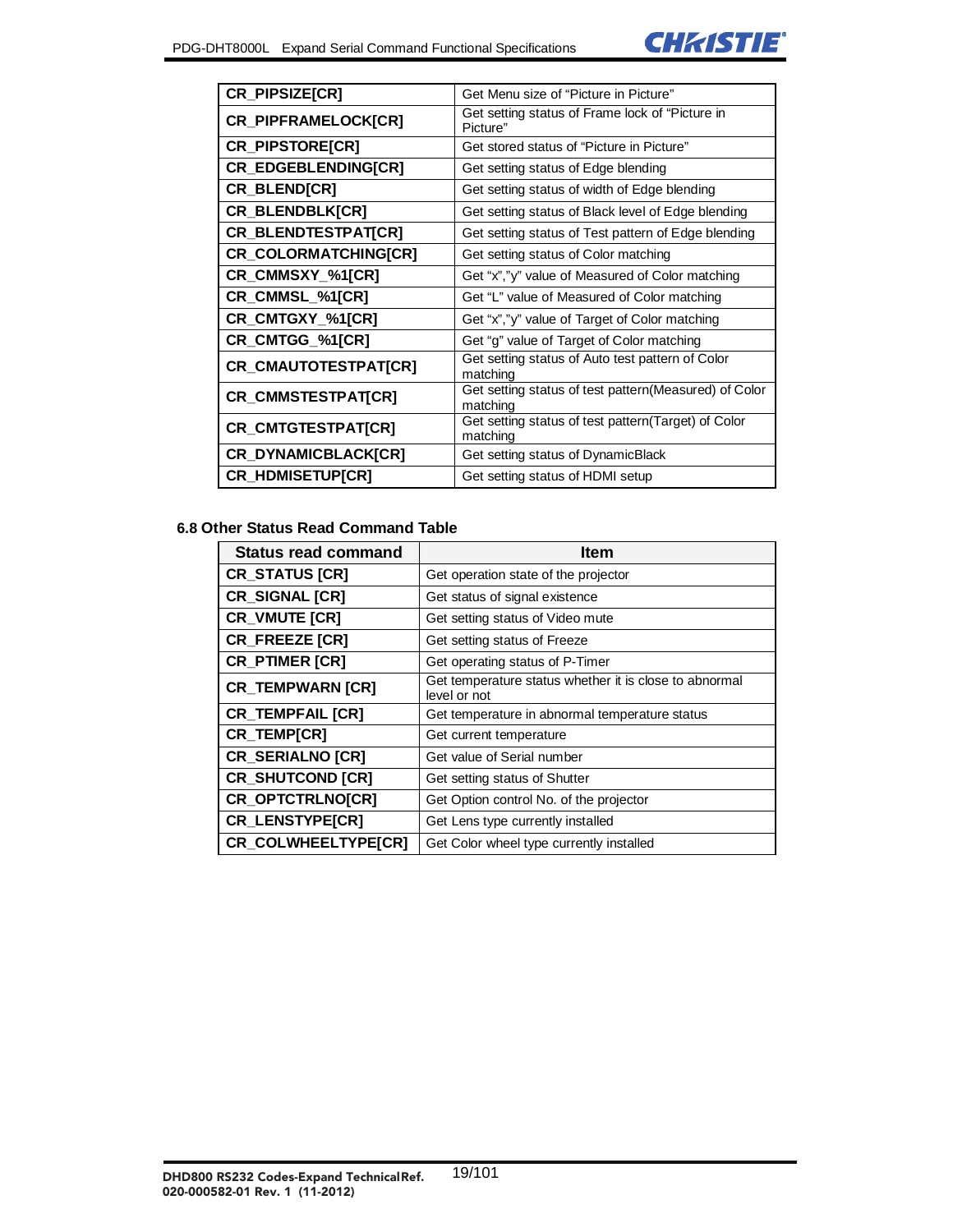

#### **7**. **Error Code Table**

| <b>Error Code</b> | Contents                                                                                                                                            |
|-------------------|-----------------------------------------------------------------------------------------------------------------------------------------------------|
| ?                 | -When the received data cannot be decoded<br>-Parameter designation error (wrong digit number, including<br>invalid value, etc.)                    |
| 000               | Normal reception (This is "Not" error)                                                                                                              |
| 101               | When the function selected is not available under current<br>condition.<br>ex) When receiving signal-related commands while no signal is<br>entered |
| 102               | Specified value is out of range (Not reflected)                                                                                                     |
| 103               | Command mismatched to Hardware (the command is for<br>Optional function which is not implemented)                                                   |
| 201               | Incremented or decremented value or values are beyond upper<br>or lower limits.                                                                     |
| 301               | Command cannot be executed during capturing display.                                                                                                |
| 402               | Command cannot be executed during PIN code operation.                                                                                               |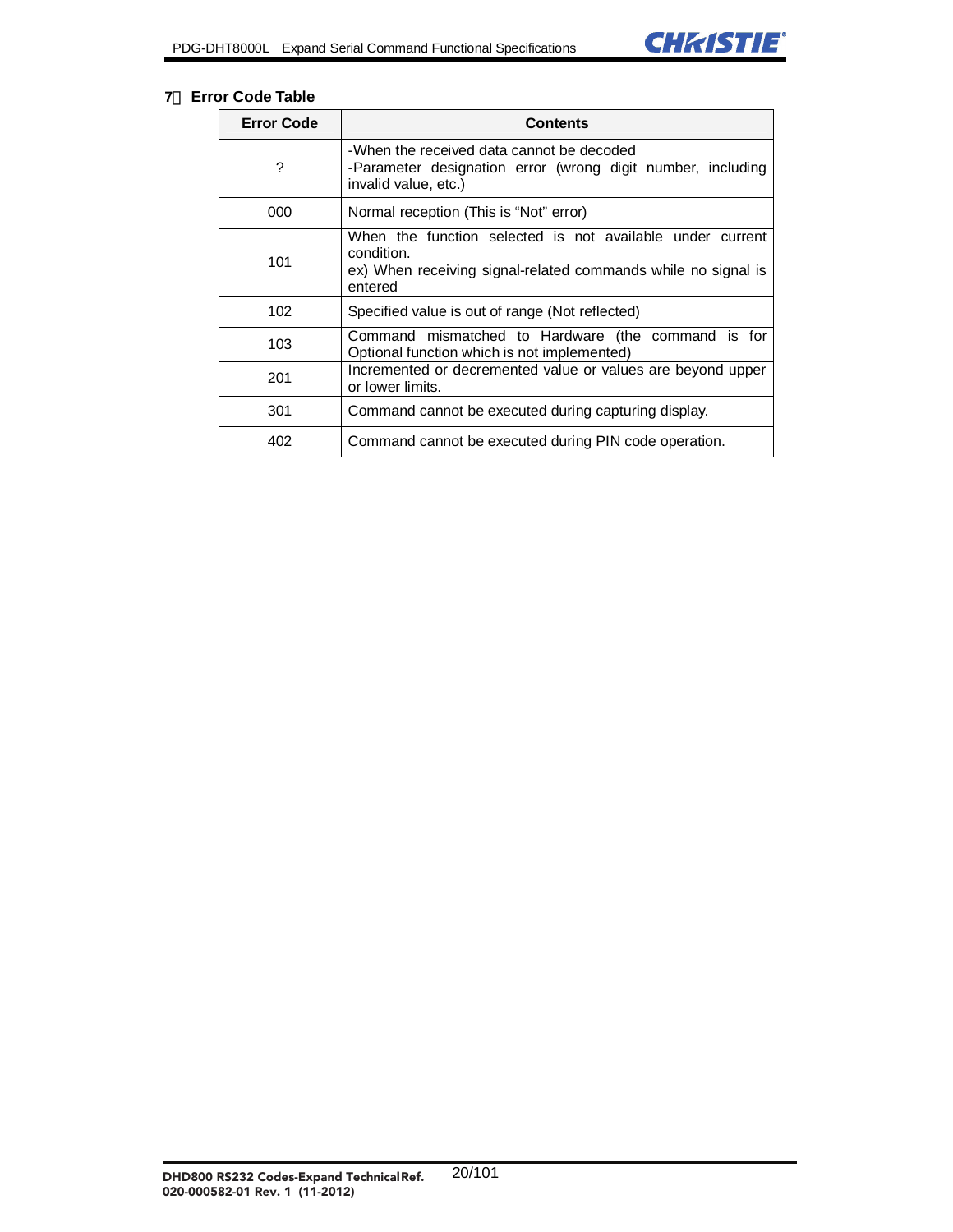

#### **8**. **Functional Execution Command**

#### **8.1 Format**

1) PC issues a command in the format below:

```
Pattern1: "CF_Command" [CR]
```
**Pattern2: "CF\_Command\_" %1 [CR]** 

CF\_: Header

Command: String

%1: Parameter (String)

\_: Space (To separate Command and Parameter)

2) The projector decodes the received command and when it gets ready to receive another

command, it returns the response.

**"000" [CR]**: (0x06, 0x0D) When receiving Functional Execution Command

**"nnn" [CR]**: Except "000", when it cannot execute commands for any specific reason.

For detail, refer to [7. Error Code Table]

**"?" [CR]**: When the received data cannot be decoded

#### **8.2 Transfer Example**

When setting projector's total dots to 1344 by Expand Command.

PC → PJ: "CF\_TDOTS\_1344" [CR]

PC ← PJ: "000" [CR] ---------------- Acceptable

#### **8.3 Operation Requirements**

When the projector status is in the status below, Functional Execution Commands are limited (Status Read Commands are available in following status)

| <b>Projector Status</b>                                            | <b>Available Functional Execution Command</b> |
|--------------------------------------------------------------------|-----------------------------------------------|
| In Standby status                                                  | C <sub>00</sub> : POWER ON                    |
| Count Down in process                                              | C00: POWER ON (Countdown is terminated)       |
| Cooling Down in process                                            | NONE (No Execution)                           |
| due<br>Cooling Down<br>in<br>process<br>to<br>abnormal temperature | NONE (No Execution)                           |
| In Abnormal Temperature                                            | NONE (No Execution)                           |
| Power Failure<br>(60 seconds after Power failed)                   | NONE (No Execution)                           |
| Power Saving Cooling Down in process                               | NONE (No Execution)                           |
| In Power Saving status                                             | C <sub>00</sub> : POWER ON<br>C01: POWER OFF  |

Note) An appropriate error code is returned when the projector receives other command in the above status.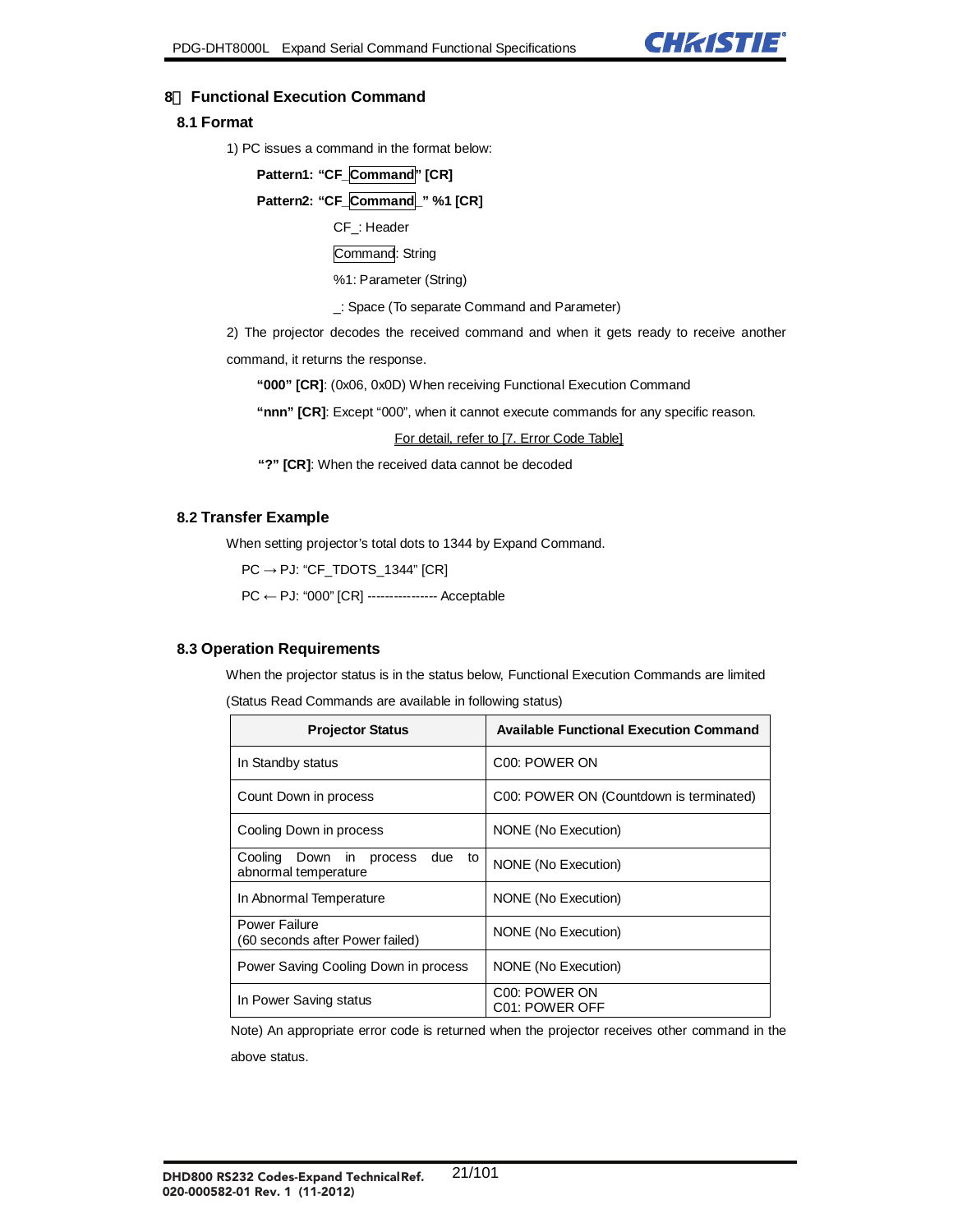

#### **8.4 Image Command**

# **8.4.1 CF\_ CONT Command**

| Command  | "CF_CONT_%1" [CR]                                                                                                                                                                                                                                                                                 |                   |
|----------|---------------------------------------------------------------------------------------------------------------------------------------------------------------------------------------------------------------------------------------------------------------------------------------------------|-------------------|
| %1       | "000-063"-------------<br>-- Directly specify setting value of Contrast<br>"[ JP"----------------------<br>Increment setting value of Contrast by 1<br>"DN"-------------------<br>Decrement setting value of Contrast by 1                                                                        |                   |
| Details  | Set user controlled value of Contrast. (Available only in the normal Power ON<br>status)<br>The value set by this command is not stored in the projector. Therefore, when the<br>power is turned to ALL OFF status, the value returns to the original setting. (It is<br>stored in Suspend mode.) |                   |
| Response | Acceptable                                                                                                                                                                                                                                                                                        | "000" [CR]        |
|          | Unacceptable                                                                                                                                                                                                                                                                                      | "Error Code" [CR] |

#### **8.4.2 CF\_ BRIGHT Command**

| Command        | "CF_BRIGHT_%1" [CR]                                                                                                                                                                                                                                                                                          |                   |
|----------------|--------------------------------------------------------------------------------------------------------------------------------------------------------------------------------------------------------------------------------------------------------------------------------------------------------------|-------------------|
| %1             | "000-063" ---------------<br>Directly specify setting value of Brightness<br>"UP" -------------------- Increment setting value of Brightness by 1<br>Decrement setting value of Brightness by 1<br>"DN" -----------------------                                                                              |                   |
| <b>Details</b> | Set user controlled value of Brightness. (Available only in the normal Power ON<br>status)<br>The value set by this command is not stored in the projector's memory. Therefore,<br>when the power is turned to ALL OFF status, the value returns to the original<br>setting. (It is stored in Suspend mode.) |                   |
| Response       | Acceptable                                                                                                                                                                                                                                                                                                   | "000" [CR]        |
|                | Unacceptable                                                                                                                                                                                                                                                                                                 | "Error Code" [CR] |

#### **8.4.3 CF\_COLOR Command**

| Command  | "CF_COLOR_%1" [CR]                                                                                                                                                                                                                                                                                   |                   |
|----------|------------------------------------------------------------------------------------------------------------------------------------------------------------------------------------------------------------------------------------------------------------------------------------------------------|-------------------|
| %1       | "000-063"-------------<br>Directly specify setting value of Color<br>Increment setting value of Color by 1<br>"UP"------------------<br>"DN"------------------<br>Decrement setting value of Color by 1                                                                                              |                   |
| Details  | Set user controlled value of Color. (Available only in the normal Power ON status)<br>The value set by this command is not stored in the projector's memory. Therefore,<br>when the power is turned to ALL OFF status, the value returns to the original<br>setting. (It is stored in Suspend mode.) |                   |
| Response | Acceptable                                                                                                                                                                                                                                                                                           | "000" [CR]        |
|          | Unacceptable                                                                                                                                                                                                                                                                                         | "Error Code" [CR] |

#### **8.4.4 CF\_TINT Command**

| Command  | "CF_TINT_%1" [CR]                                                                                                                                                                                                                                                                                  |                   |
|----------|----------------------------------------------------------------------------------------------------------------------------------------------------------------------------------------------------------------------------------------------------------------------------------------------------|-------------------|
| %1       | "000-063"--------------- Directly specify setting value of Tint<br>"UP"--------------------- Increment setting value of Tint by 1<br>"DN"-------------------- Decrement setting value of Tint by 1                                                                                                 |                   |
| Details  | Set user controlled value of Tint (Available only in the normal Power ON status)<br>The value set by this command is not stored in the projector's memory. Therefore,<br>when the power is turned to ALL OFF status, the value returns to the original<br>setting. (It is stored in Suspend mode.) |                   |
| Response | "000" [CR]<br>Acceptable                                                                                                                                                                                                                                                                           |                   |
|          | Unacceptable                                                                                                                                                                                                                                                                                       | "Error Code" [CR] |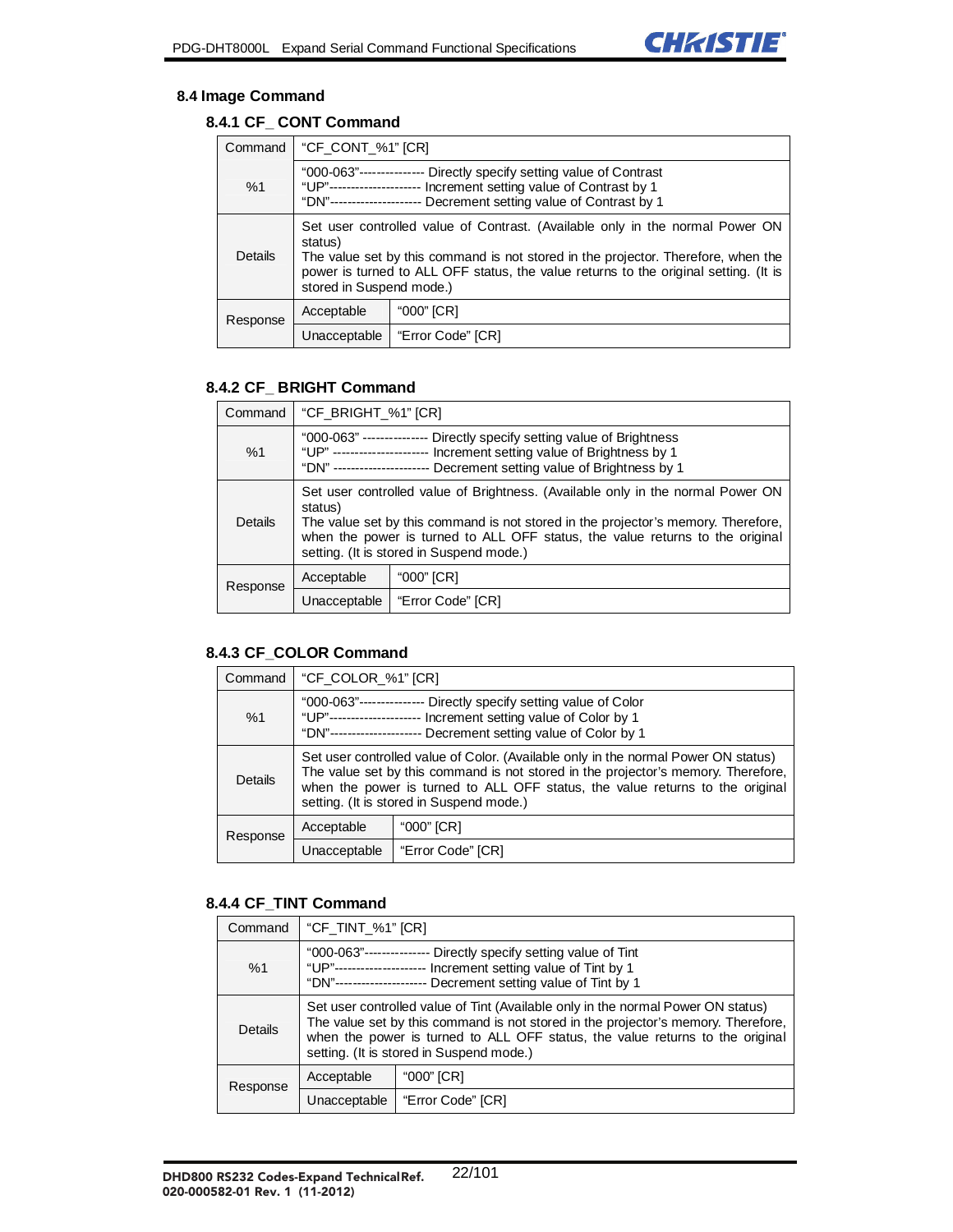

#### **8.4.5 CF\_COLMNSAV Command**

| Command  | "CF_COLMNSAV_%1" [CR]                                                                                                           |                   |
|----------|---------------------------------------------------------------------------------------------------------------------------------|-------------------|
| %1       | "000 – 009" ---------------- Specify the area to store                                                                          |                   |
| Details  | Store current setting status of Color Management to the area specified in %1.<br>(Available only in the normal Power ON status) |                   |
| Response | Acceptable                                                                                                                      | "000" [CR]        |
|          | Unacceptable                                                                                                                    | "Error Code" [CR] |

#### **8.4.6 CF\_COLMNLD Command**

| Command  | l "CF COLMNLD %1" [CR]                                                                                                    |                   |
|----------|---------------------------------------------------------------------------------------------------------------------------|-------------------|
| %1       | "000 – 009" ---------------- Specify the area to store                                                                    |                   |
| Details  | Retrieve Color Management setting status from the area specified in %1.<br>(Available only in the normal Power ON status) |                   |
| Response | Acceptable                                                                                                                | "000" [CR]        |
|          | Unacceptable                                                                                                              | "Error Code" [CR] |

#### **8.4.7 CF\_APCTRL Command**

| Command  | "CF_APCTRL_%1" [CR]                                                                                                                                                                                                                                                                                                                                                                         |                   |
|----------|---------------------------------------------------------------------------------------------------------------------------------------------------------------------------------------------------------------------------------------------------------------------------------------------------------------------------------------------------------------------------------------------|-------------------|
| %1       | "I 1" --------------------<br>Set Auto Picture Control to Level 1.<br>"L2" ------------------ Set Auto Picture Control to Level 2.<br>"OFF" --------------- Set Auto Picture Control OFF.<br>"UP" ----------------- Switch setting forward direction (OFF→L1→L2→OFF)<br>" DN" ----------------- Switch setting backward direction (OFF $\rightarrow$ L2 $\rightarrow$ L1 $\rightarrow$ OFF) |                   |
| Details  | Set Auto Picture Control (Available only in the normal Power ON status)<br>The value set by this command is not stored in the projector's memory. Therefore,<br>when the power is turned to ALL OFF status, the value returns to the original<br>setting. (It is stored in Suspend mode.)                                                                                                   |                   |
| Response | Acceptable                                                                                                                                                                                                                                                                                                                                                                                  | "000" [CR]        |
|          | Unacceptable                                                                                                                                                                                                                                                                                                                                                                                | "Error Code" [CR] |

# **8.4.8 CF\_COLTEMP Command**

| Command  | "CF COLTEMP %1" [CR]                                                                                                                                                                                                                                                                   |                   |
|----------|----------------------------------------------------------------------------------------------------------------------------------------------------------------------------------------------------------------------------------------------------------------------------------------|-------------------|
| %1       | $"000" - "003"$                                                                                                                                                                                                                                                                        |                   |
| Details  | Set Color Temperature (Available only in the normal Power ON status)<br>The value set by this command is not stored in the projector's memory. Therefore,<br>when the power is turned to ALL OFF status, the value returns to the original<br>setting. (It is stored in Suspend mode.) |                   |
| Response | Acceptable                                                                                                                                                                                                                                                                             | "000" [CR]        |
|          | Unacceptable                                                                                                                                                                                                                                                                           | "Error Code" [CR] |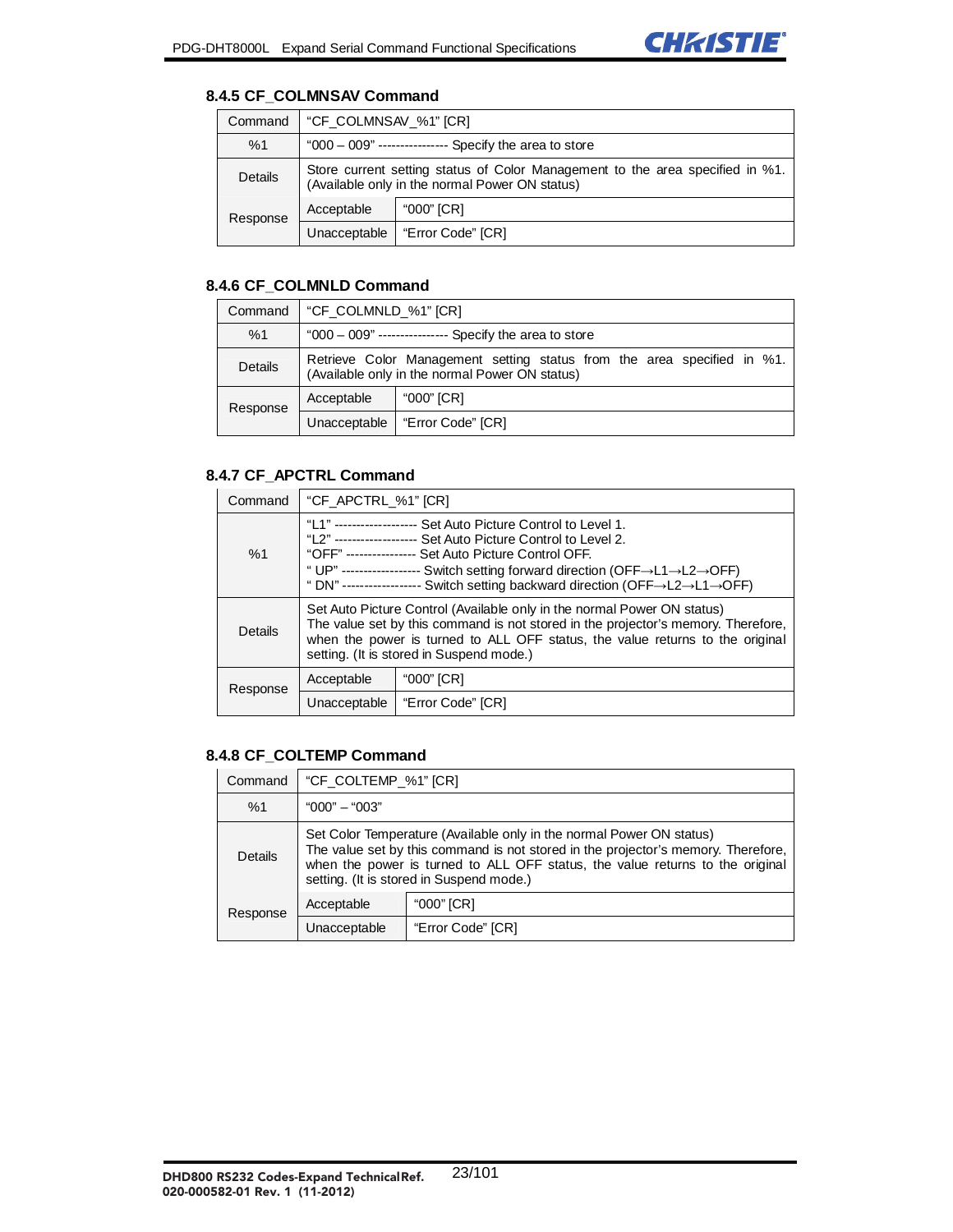

#### **8.4.9 CF\_WBAL- Command**

| Command        | "CF_WBAL-%1_%2" [CR]                                                                                                                                                                                                                                                                                                    |                   |  |
|----------------|-------------------------------------------------------------------------------------------------------------------------------------------------------------------------------------------------------------------------------------------------------------------------------------------------------------------------|-------------------|--|
| %1             | "R" ------------- RFD<br>"G" ------------ GREEN<br>"B" ------------- BLUE                                                                                                                                                                                                                                               |                   |  |
| %2             | "000-063"------ Directly specify value of Color selected in %1 of White Balance.<br>"UP"------------ Increment setting value of Color specified in %1 of White Balance<br>by $1$<br>"DN"------------ Decrement setting value of Color specified in %1 of White Balance<br>by $1$                                        |                   |  |
| <b>Details</b> | Set value of Color specified in %1 of White Balance (Available only in the normal<br>Power ON status)<br>The value set by this command is not stored in the projector's memory. Therefore,<br>when the power is turned to ALL OFF status, the value returns to the original<br>setting. (It is stored in Suspend mode.) |                   |  |
| Response       | Acceptable                                                                                                                                                                                                                                                                                                              | "000" [CR]        |  |
|                | Unacceptable                                                                                                                                                                                                                                                                                                            | "Error Code" [CR] |  |

#### **8.4.10 CF\_OFFSET- Command**

| Command  | "CF OFFSET-%1 %2" [CR]                                                                                                                                                                                                                                                                                                |                  |
|----------|-----------------------------------------------------------------------------------------------------------------------------------------------------------------------------------------------------------------------------------------------------------------------------------------------------------------------|------------------|
| %1       | "R" --------- RFD<br>"G" --------- GREEN<br>"B" --------- BLUF                                                                                                                                                                                                                                                        |                  |
| %2       | "000-063"------ Directly specify value of Color selected in %1 of Offset.<br>"UP"------------ Increment setting value of Color specified in %1 of Offset by 1<br>"DN"------------ Decrement setting value of Color specified in %1 of Offset by 1                                                                     |                  |
| Details  | Set value of Color specified in %1 of Offset (Available only in the normal Power ON<br>status)<br>The value set by this command will not be stored in the projector's memory.<br>Therefore, when the power is turned to ALL OFF status, the value returns to the<br>original setting. (It is stored in Suspend mode.) |                  |
| Response | Acceptable                                                                                                                                                                                                                                                                                                            | "000" [CR]       |
|          | Unacceptable                                                                                                                                                                                                                                                                                                          | "Error Code"[CR] |

#### **8.4.11 CF\_SHARP Command**

| Command  | "CF_SHARP_%1" [CR]                                                                                                                                                                                                                                                                                          |                   |
|----------|-------------------------------------------------------------------------------------------------------------------------------------------------------------------------------------------------------------------------------------------------------------------------------------------------------------|-------------------|
| %1       | "000-031" -------------- Directly specify setting value of Sharpness.<br>Increment setting value of Sharpness by 1<br>"I IP"----------------------<br>Decrement setting value of Sharpness by 1<br>"DN"--------------------                                                                                 |                   |
| Details  | Set user controlled value of Sharpness. (Available only in the normal Power ON<br>status)<br>The value set by this command is not stored in the projector's memory. Therefore,<br>when the power is turned to ALL OFF status, the value returns to the original<br>setting. (It is stored in Suspend mode.) |                   |
| Response | "000" [CR]<br>Acceptable                                                                                                                                                                                                                                                                                    |                   |
|          | Unacceptable                                                                                                                                                                                                                                                                                                | "Error Code" [CR] |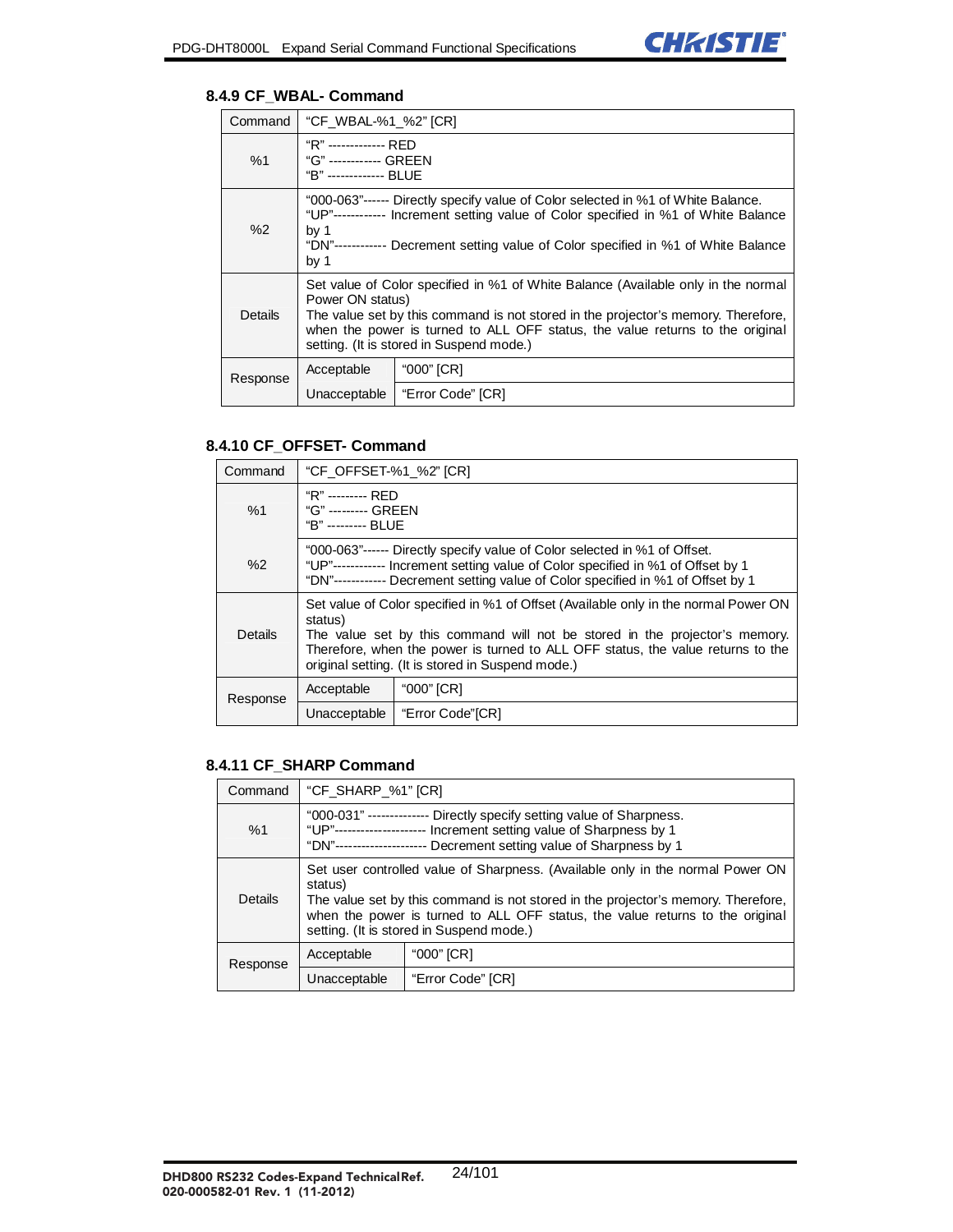

#### **8.4.12 CF\_GAMMA Command**

| Command  | "CF_GAMMA_%1" [CR]                                                                                                                                                                                                                                                                                      |                   |
|----------|---------------------------------------------------------------------------------------------------------------------------------------------------------------------------------------------------------------------------------------------------------------------------------------------------------|-------------------|
| %1       | "000-015" ---------------- Directly specify setting value of Gamma<br>"UP"---------------------- Increment setting value of Gamma by 1<br>"DN"--------------------- Decrement setting value of Gamma by 1                                                                                               |                   |
| Details  | Set user controlled value of Gamma. (Available only in the normal Power ON<br>status)<br>The value set by this command is not stored in the projector's memory. Therefore,<br>when the power is turned to ALL OFF status, the value returns to the original<br>setting. (It is stored in Suspend mode.) |                   |
| Response | Acceptable<br>"000" [CR]                                                                                                                                                                                                                                                                                |                   |
|          | Unacceptable                                                                                                                                                                                                                                                                                            | "Error Code" [CR] |

### **8.4.13 CF\_NZRED Command**

| Command  | "CF_NZRED_%1" [CR]                                                                                                                                                                                                                                                                              |                   |
|----------|-------------------------------------------------------------------------------------------------------------------------------------------------------------------------------------------------------------------------------------------------------------------------------------------------|-------------------|
| %1       | "ON" ---------------------------<br>--Set Noise Reduction to ON<br>"OFF" ---------------------------- Set Noise Reduction to OFF                                                                                                                                                                |                   |
| Details  | Set or Cancel Noise Reduction. (Available only in the normal Power ON status)<br>The value set by this command is not stored in the projector's memory.<br>Therefore, when the power is turned to ALL OFF status, the value returns to the<br>original setting. (It is stored in Suspend mode.) |                   |
| Response | Acceptable                                                                                                                                                                                                                                                                                      | "000" [CR]        |
|          | Unacceptable                                                                                                                                                                                                                                                                                    | "Error Code" [CR] |

#### **8.4.14 CF\_PROGV Command**

| Command  | "CF_PROGV_%1" [CR]                                                                                                                                                                                                                                                                                          |                   |
|----------|-------------------------------------------------------------------------------------------------------------------------------------------------------------------------------------------------------------------------------------------------------------------------------------------------------------|-------------------|
| %1       | "ON" -----<br>Set Progressive scan to ON<br>"FILM" --------------------------- Set Progressive scan to Film mode<br>Set Progressive scan to OFF<br>"OFF" ---------------------------                                                                                                                        |                   |
| Details  | Set or Cancel Progressive scan. (Valid only when it is in the normal Power ON<br>status.)<br>The value set by this command is not stored in the projector's memory. Therefore,<br>when the power is turned to ALL OFF status, the value returns to the original<br>setting. (It is stored in Suspend mode.) |                   |
| Response | "000" [CR]<br>Acceptable                                                                                                                                                                                                                                                                                    |                   |
|          | Unacceptable                                                                                                                                                                                                                                                                                                | "Error Code" [CR] |

#### **8.4.15 CF\_BCOLOR Command**

| Command  | "CF_BCOLOR_%1" [CR]                                                    |                   |
|----------|------------------------------------------------------------------------|-------------------|
| %1       | "ON"<br>Set BrilliantColor to ON<br>"OFF"<br>Set BrilliantColor to OFF |                   |
| Details  | Set or Cancel BrilliantColor.                                          |                   |
| Response | Acceptable                                                             | "000" [CR]        |
|          | Unacceptable                                                           | "Error Code" [CR] |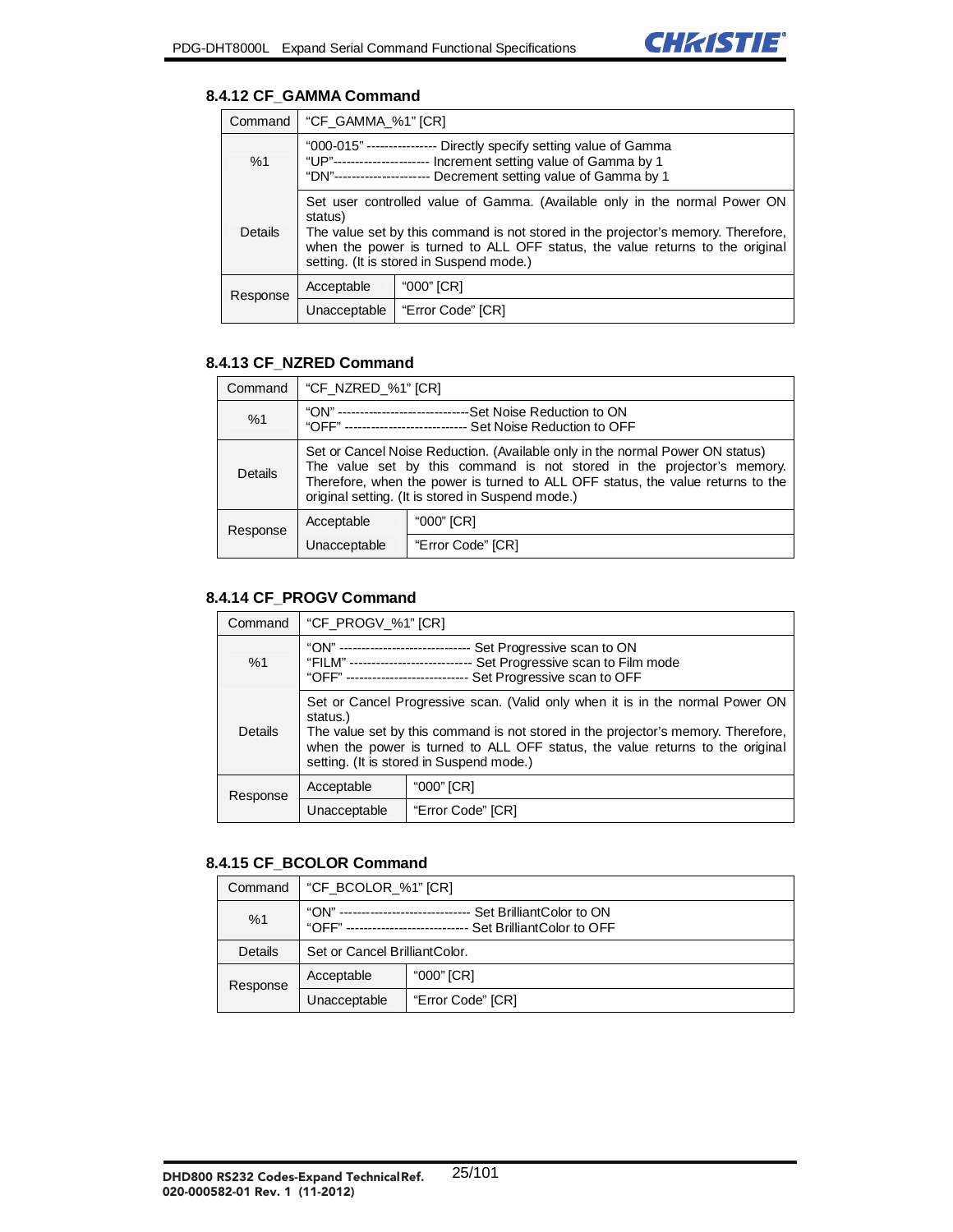

#### **8.4.16 CF\_IMAGE Command**

| Command        | "CF_IMAGE__%1" [CR]                                                                                                                                                                                                                                                                                                                                                                                                                                                                                                                                                                                                                                                                                                                                                                                                                                                                                                                                                                                                          |                   |
|----------------|------------------------------------------------------------------------------------------------------------------------------------------------------------------------------------------------------------------------------------------------------------------------------------------------------------------------------------------------------------------------------------------------------------------------------------------------------------------------------------------------------------------------------------------------------------------------------------------------------------------------------------------------------------------------------------------------------------------------------------------------------------------------------------------------------------------------------------------------------------------------------------------------------------------------------------------------------------------------------------------------------------------------------|-------------------|
| %1             | "STAND" ---------- Standard (Image adjustment value is set to factory default)<br>"REAL" ------------- Real (Fixed value to display graphic image with natural tone)<br>"CINEMA" -------- Cinema (Fixed value to focus on tone reproduction for movie)<br>"DYNAMIC"------- Dynamic (Fixed value to enable projection with a sharp,<br>powerful picture tone)<br>"CUSTOM1" ------ Image1 (values adjusted and stored by user)<br>"CUSTOM2" ------ Image2 (values adjusted and stored by user)<br>"CUSTOM3" ------ Image3 (values adjusted and stored by user)<br>"CUSTOM4" ------ Image4 (values adjusted and stored by user)<br>"CUSTOM5" ------ Image5 (values adjusted and stored by user)<br>"CUSTOM6" ------ Image6 (values adjusted and stored by user)<br>"CUSTOM7" ------ Image7 (values adjusted and stored by user)<br>"CUSTOM8" ------ Image8 (values adjusted and stored by user)<br>"CUSTOM9" ------ Image9 (values adjusted and stored by user)<br>"CUSTOM10" -----Image10 (values adjusted and stored by user) |                   |
| <b>Details</b> | Select Image mode. (Valid only when it is in the normal Power ON status.)<br>Parameter "CUSTOM1" to "CUSTOM10" corresponds to "Image1" to "Image10"<br>displayed in projector OSD menu on selecting Image.<br>The value set by this command is stored in EEPROM so that the setting can<br>remain effective even after the power is turned to ALL OFF status.                                                                                                                                                                                                                                                                                                                                                                                                                                                                                                                                                                                                                                                                |                   |
| Response       | Acceptable                                                                                                                                                                                                                                                                                                                                                                                                                                                                                                                                                                                                                                                                                                                                                                                                                                                                                                                                                                                                                   | "000" [CR]        |
|                | Unacceptable                                                                                                                                                                                                                                                                                                                                                                                                                                                                                                                                                                                                                                                                                                                                                                                                                                                                                                                                                                                                                 | "Error Code" [CR] |

# **8.4.17 CF\_IMAGEADJ Command**

| Command  | "CF_IMAGEADJ_%1"[CR]                                                                                                                                                                                                                                                                                                                                                                                                                                                                                                                                                                                        |                   |
|----------|-------------------------------------------------------------------------------------------------------------------------------------------------------------------------------------------------------------------------------------------------------------------------------------------------------------------------------------------------------------------------------------------------------------------------------------------------------------------------------------------------------------------------------------------------------------------------------------------------------------|-------------------|
| %1       | "RST"------ Reset adjusted value for the Image<br>"STR1"---- Store current adjusted value to Image 1<br>"STR2"---- Store current adjusted value to Image 2<br>"STR3"---- Store current adjusted value to Image 3<br>"STR4"---- Store current adjusted value to Image 4<br>"STR5"---- Store current adjusted value to Image 5<br>"STR6"---- Store current adjusted value to Image 6<br>"STR7"---- Store current adjusted value to Image 7<br>"STR8"---- Store current adjusted value to Image 8<br>"STR9"---- Store current adjusted value to Image 9<br>"STR10"--- Store current adjusted value to Image 10 |                   |
| Details  | Reset or Store adjusted value for Image. (Available only in the normal Power ON<br>status)<br>"STR1"-"STR10" corresponds to "Image1"-"Image10" displayed in projector OSD<br>menu on selecting "Store" for adjusted value of Image. The setting value set in<br>"Image1" to "Image10" is stored and can be retrieved when turning on the<br>projector again after the power is turned to ALL OFF status.                                                                                                                                                                                                    |                   |
| Response | "000" [CR]<br>Acceptable                                                                                                                                                                                                                                                                                                                                                                                                                                                                                                                                                                                    |                   |
|          | Unacceptable                                                                                                                                                                                                                                                                                                                                                                                                                                                                                                                                                                                                | "Error Code" [CR] |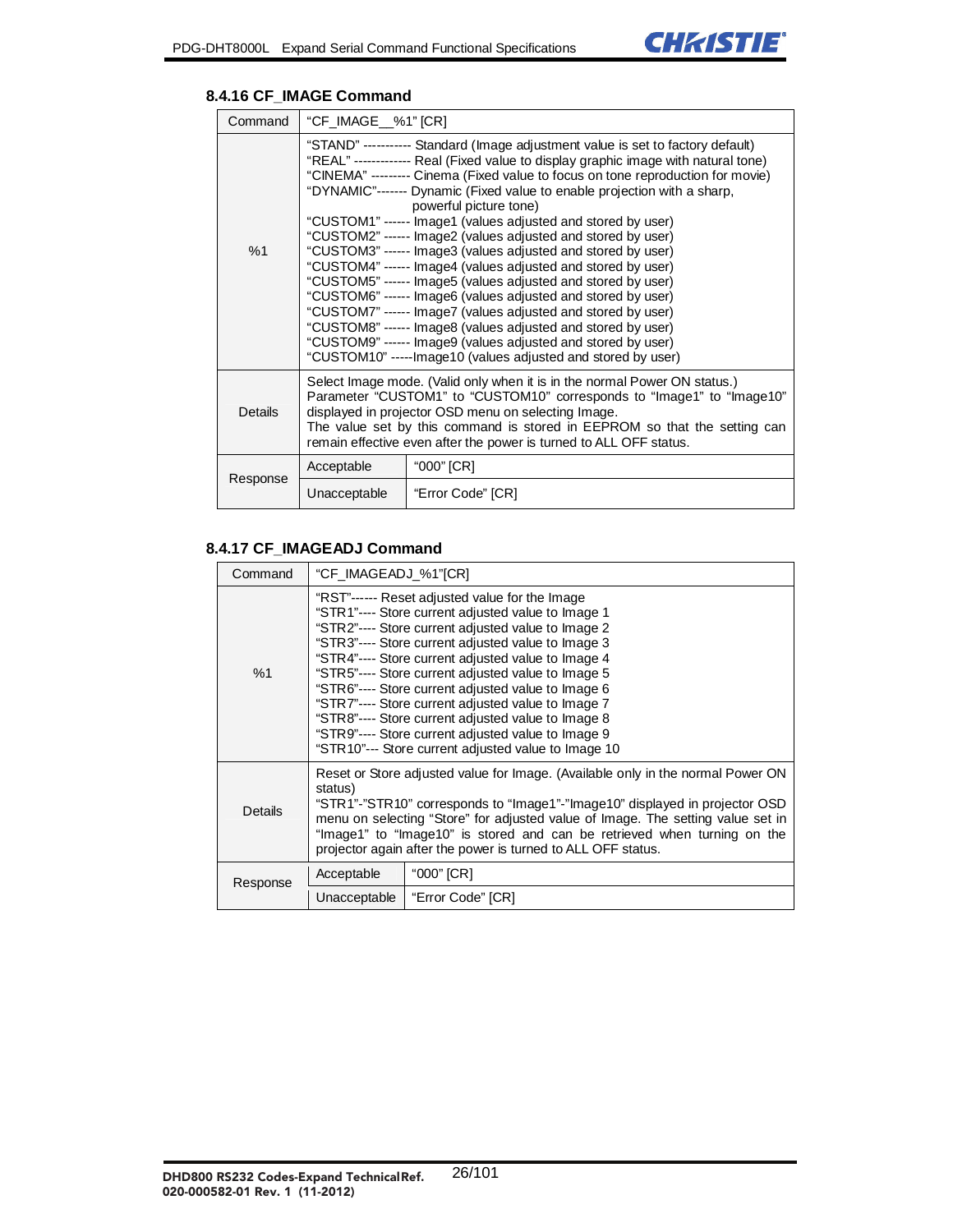

#### **8.5 PC Control Command**

# **8.5.1 CF\_FSYNC Command**

| Command  | "CF_FSYNC_%1" [CR]                                                                                                                                                                                                                                                                                   |                                                                          |
|----------|------------------------------------------------------------------------------------------------------------------------------------------------------------------------------------------------------------------------------------------------------------------------------------------------------|--------------------------------------------------------------------------|
| %1       | "0000-0031" -----------------<br>Directly specify setting value of Fine Sync<br>Increment setting value of Fine Sync by 1<br>"[ JP" ----------------------------<br>Decrement setting value of Fine Sync by 1<br>"DN" ------------------------                                                       |                                                                          |
| Details  | Set value of Fine Sync in PC signal (Available only in the normal Power ON status)<br>The value set by this command is not stored in the projector's memory. Therefore,<br>when the power is turned to ALL OFF status, the value returns to the original<br>setting. (It is stored in Suspend mode.) |                                                                          |
|          | Acceptable                                                                                                                                                                                                                                                                                           | "000" [CR]                                                               |
| Response | Unacceptable                                                                                                                                                                                                                                                                                         | "101" [CR] --- When input is Video signal<br>--- When input is no signal |

#### **8.5.2 CF\_TDOTS Command**

| Command  | "CF_TDOTS_%1" [CR]                                                                                                                                                                                                                                                                                                                                                                                             |                                                                          |
|----------|----------------------------------------------------------------------------------------------------------------------------------------------------------------------------------------------------------------------------------------------------------------------------------------------------------------------------------------------------------------------------------------------------------------|--------------------------------------------------------------------------|
| %1       | "mmmm – nnnn" --------------- Directly specify setting value of Total Dots<br>"mmmm" indicates minimum value, which is current (Display Area H + Position H) value<br>"nnnn" indicates maximum value, that dot clock does not exceed more than 160MHz.<br>"UP" ------------------------ Increment setting value of Total Dots by 1<br>"DN" ------------------------ Decrement setting value of Total Dots by 1 |                                                                          |
| Details  | Set value of Total Dots in PC signal (Available only in the normal Power ON<br>status). The value set by this command is not stored in the projector's memory.<br>Therefore, when the power is turned to ALL OFF status, the value returns to the<br>original setting. (It is stored in Suspend mode.)                                                                                                         |                                                                          |
|          | Acceptable                                                                                                                                                                                                                                                                                                                                                                                                     | "000" [CR]                                                               |
| Response | Unacceptable                                                                                                                                                                                                                                                                                                                                                                                                   | "101" [CR] --- When input is Video signal<br>--- When input is no signal |

#### **8.5.3 CF\_H-POS Command**

| Command  | "CF_H-POS_%1" [CR]                                                                                                                                                                                                                                                                                                                 |                                                                          |
|----------|------------------------------------------------------------------------------------------------------------------------------------------------------------------------------------------------------------------------------------------------------------------------------------------------------------------------------------|--------------------------------------------------------------------------|
| %1       | "0000-nnnn" -------- Directly specify setting value of Horizontal Position<br>"nnnn" indicates maximum value, which is current value of (Total Dots – Display Area H)<br>"UP" ------------------ Increment setting value of Horizontal Position by 1<br>"DN" ----------------- Decrement setting value of Horizontal Position by 1 |                                                                          |
| Details  | Set value of Horizontal Position in PC signal (Available only in the normal Power<br>ON status)<br>The value set by this command is not stored in the projector's memory. Therefore,<br>when the power is turned to ALL OFF status, the value returns to the original<br>setting. (It is stored in Suspend mode.)                  |                                                                          |
|          | Acceptable                                                                                                                                                                                                                                                                                                                         | "000" [CR]                                                               |
| Response | Unacceptable                                                                                                                                                                                                                                                                                                                       | "101" [CR] --- When input is Video signal<br>--- When input is no signal |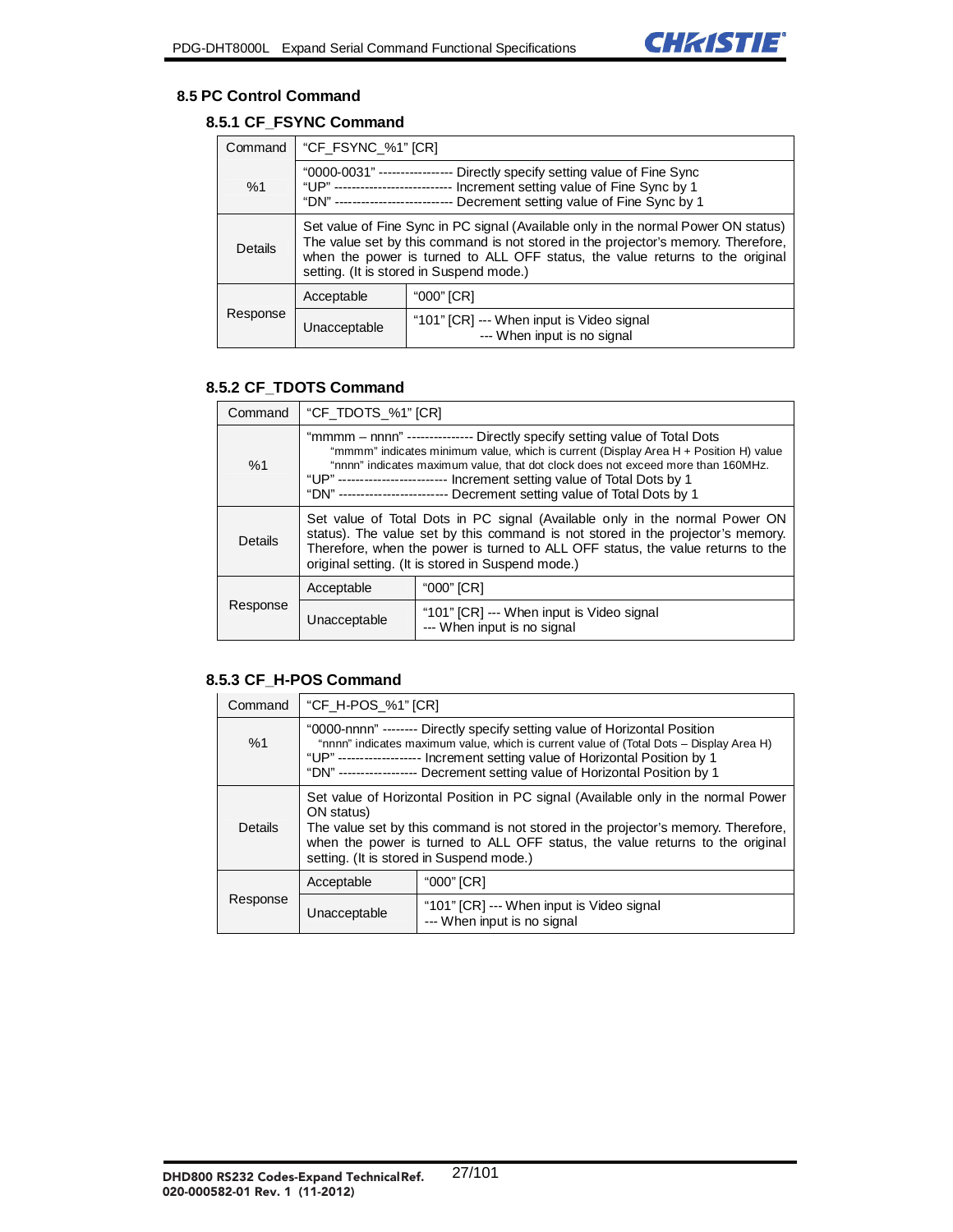

#### **8.5.4 CF\_V-POS Command**

| Command  | "CF_V-POS_%1" [CR]                                                                                                                                                                                                                                                                                                                |                                                                          |
|----------|-----------------------------------------------------------------------------------------------------------------------------------------------------------------------------------------------------------------------------------------------------------------------------------------------------------------------------------|--------------------------------------------------------------------------|
| %1       | "0000-nnnn" ----------- Directly specify setting value of Vertical Position<br>"nnnn" indicates maximum value, which is current (Total Line - Display Area V) value<br>"UP" -------------------- Increment setting value of Vertical Position by 1<br>"DN" -------------------- Decrement setting value of Vertical Position by 1 |                                                                          |
| Details  | Set Vertical Position value in PC signal (Available only in the normal Power ON<br>status). The value set by this command is not stored in the projector's memory.<br>Therefore, when the power is turned to ALL OFF status, the value returns to the<br>original setting. (It is stored in Suspend mode.)                        |                                                                          |
|          | Acceptable                                                                                                                                                                                                                                                                                                                        | "000" [CR]                                                               |
| Response | Unacceptable                                                                                                                                                                                                                                                                                                                      | "101" [CR] --- When input is Video signal<br>--- When input is no signal |

#### **8.5.5 CF\_CLAMP Command**

| Command        | "CF_CLAMP_%1" [CR]                                                                                                                                                                                                                                                                                  |                                                                          |
|----------------|-----------------------------------------------------------------------------------------------------------------------------------------------------------------------------------------------------------------------------------------------------------------------------------------------------|--------------------------------------------------------------------------|
| %1             | "0000-4095" ----------- Directly specify setting value of Clamp<br>"UP" -------------------- Increment setting value of Clamp by 1<br>"DN" --------------------- Decrement setting value of Clamp by 1                                                                                              |                                                                          |
| <b>Details</b> | Set Clamp value in PC signal. (Available only in the normal Power ON status)<br>The value set by this command will not be stored in the projector's memory.<br>Therefore, when the power is turned to ALL OFF stasis, the value returns to the<br>original setting. (It is stored in Suspend mode.) |                                                                          |
|                | Acceptable                                                                                                                                                                                                                                                                                          | "000" [CR]                                                               |
| Response       | Unacceptable                                                                                                                                                                                                                                                                                        | "101" [CR] --- When input is Video signal<br>--- When input is no signal |

#### **8.5.6 CF\_DDOTS Command**

| Command  | "CF_DDOTS_%1" [CR]                                                                                                                                                                                                                                                                                            |                                                                                                                                              |
|----------|---------------------------------------------------------------------------------------------------------------------------------------------------------------------------------------------------------------------------------------------------------------------------------------------------------------|----------------------------------------------------------------------------------------------------------------------------------------------|
|          | "0256-nnnn" ---------------- Directly specify setting value of Display Dots<br>"nnnn" indicates maximum value, which is current value of (Total Dots - Position H).<br>H). In this projector, the value should be "even number" and if "odd number" is specified, it<br>adds 1 to make the value even number. |                                                                                                                                              |
| %1       |                                                                                                                                                                                                                                                                                                               |                                                                                                                                              |
|          |                                                                                                                                                                                                                                                                                                               | "UP" ------------------ Increment setting value of Display Dots by 2<br>"DN" ------------------ Decrement setting value of Display Dots by 2 |
| Details  | Set Display Dots value in PC signal. (Available only in the normal Power ON<br>status). The value set by this command is not stored in the projector's memory.<br>Therefore, when the power is turned to ALL OFF status, the value returns to the<br>original setting. (It is stored in Suspend mode.)        |                                                                                                                                              |
|          | Acceptable                                                                                                                                                                                                                                                                                                    | "000" [CR]                                                                                                                                   |
| Response | Unacceptable                                                                                                                                                                                                                                                                                                  | "101" [CR] --- When input is Video signal<br>--- When input is no signal                                                                     |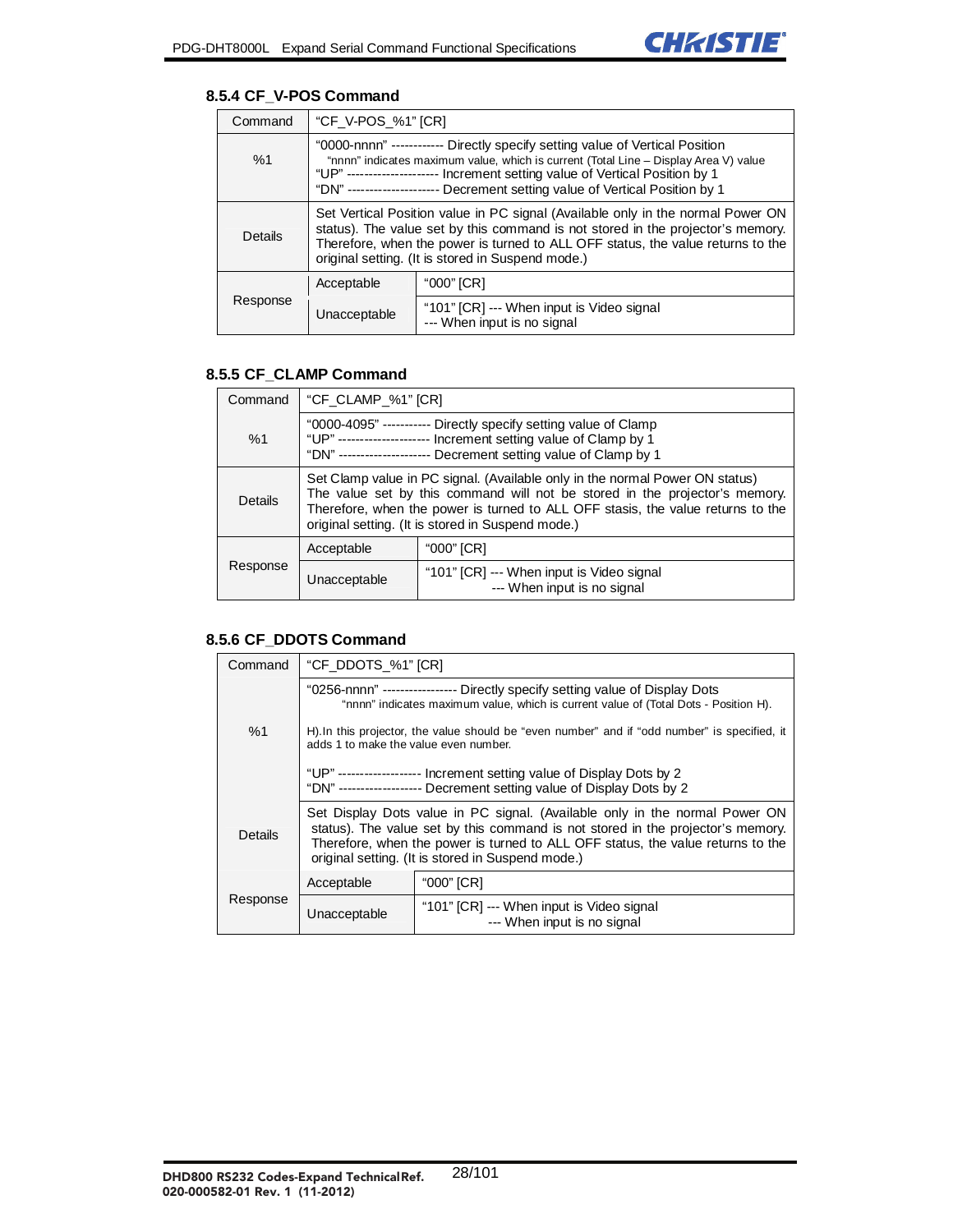### **8.5.7 CF\_DLINE Command**

| Command  | "CF_DLINE_%1" [CR]                                                                                                                                                                                                                                                                                                     |                                                                          |
|----------|------------------------------------------------------------------------------------------------------------------------------------------------------------------------------------------------------------------------------------------------------------------------------------------------------------------------|--------------------------------------------------------------------------|
| %1       | "0100-nnnn" ----------- Directly specify setting value of Display Line<br>"nnnn" indicates maximum value, which is current value of (Total Line - Position V).<br>"UP" ------------------ Increment setting value of Display Line by 1<br>"DN" ------------------ Decrement setting value of Display line by 1         |                                                                          |
| Details  | Set setting value of Display Line in PC signal (Available only in the normal Power<br>ON status). The value set by this command is not being stored in the projector's<br>memory. Therefore, when the power is turned to ALL OFF status, the value<br>returns to the original setting. (It is stored in Suspend mode.) |                                                                          |
|          | Acceptable                                                                                                                                                                                                                                                                                                             | "000" [CR]                                                               |
| Response | Unacceptable                                                                                                                                                                                                                                                                                                           | "101" [CR] --- When input is Video signal<br>--- When input is no signal |

### **8.5.8 CF\_SETPCADJ Command**

| Command  | "CF_SETPCADJ_%1" [CR]                                                                                                                                                                                                                         |                                           |
|----------|-----------------------------------------------------------------------------------------------------------------------------------------------------------------------------------------------------------------------------------------------|-------------------------------------------|
| %1       | "EXT11"~"EXT60"                                                                                                                                                                                                                               |                                           |
| Detail   | Note1) When "XGA","HDTV1080","MODE1" is specified in %1, the command is not<br>executed.<br>Note2) When "EXTn-EXTnn" (nn represents number) is specified in %1, "EXT" is<br>displayed in "SYSTEM" menu (only when Network board is provided). |                                           |
| Response | Acceptable<br>"000" [CR]                                                                                                                                                                                                                      |                                           |
|          | Unacceptable                                                                                                                                                                                                                                  | "101" [CR] --- When input is Video signal |

### **8.5.9 CF\_ORGMODE Command**

| Command                                                                                                                                                                                                                                                                                                                                                                                                                                                                                                                                                                                                                                                                                                                                                                        | "CF_ORGMODE_%1" [CR]                                                                                                                                                                                                                                                                                                                                                                                                                                                         |                                                                     |
|--------------------------------------------------------------------------------------------------------------------------------------------------------------------------------------------------------------------------------------------------------------------------------------------------------------------------------------------------------------------------------------------------------------------------------------------------------------------------------------------------------------------------------------------------------------------------------------------------------------------------------------------------------------------------------------------------------------------------------------------------------------------------------|------------------------------------------------------------------------------------------------------------------------------------------------------------------------------------------------------------------------------------------------------------------------------------------------------------------------------------------------------------------------------------------------------------------------------------------------------------------------------|---------------------------------------------------------------------|
|                                                                                                                                                                                                                                                                                                                                                                                                                                                                                                                                                                                                                                                                                                                                                                                | When input signal is PC Analog;                                                                                                                                                                                                                                                                                                                                                                                                                                              | "VGA1" ------------------------ Specify VGA1                        |
| "WXGA3" -------------------- Specify WXGA3<br>"1080I60" --------------------- Specify 1080i60<br>"1080I50" --------------------- Specify 1080i50<br>"1035l" ----------------------- Specify 10350i<br>"720p60" --------------------- Specify 720p60<br>"720p50" --------------------- Specify 720p50<br>"575p" ------------------------- Specify 575p<br>%1<br>"480p" ------------------------- Specify 480p<br>"5751" -------------------------- Specify 575i<br>"480l" -------------------------- Specify 480i<br>"1080psf/24" ---------------- Specify 1080psf/24<br>"1080psf/25" ---------------- Specify 1080psf/25<br>"1080psf/30" ---------------- Specify 1080psf/30<br>"1080p24" ------------------- Specify 1080p24<br>"1080p60" ------------------- Specify 1080p60 |                                                                                                                                                                                                                                                                                                                                                                                                                                                                              | * When input signal is not PC Analog, error code "101" is returned. |
| Details                                                                                                                                                                                                                                                                                                                                                                                                                                                                                                                                                                                                                                                                                                                                                                        | After "EXT n" is set by PC control command such as CF_FSYNC/CF_TDOTS and<br>CF SETPCADJ command, specify the signal originated with by issuing this<br>command.<br>This command is used to specify projector internal settings such as whether or not<br>to get PC signal through IP (Available only in the normal Power ON status)<br>Note; To differentiate between 60Hz and 50Hz in 1080i and 720p, "60" or "50" is<br>necessary to add to the parameter in this command. |                                                                     |
| Response                                                                                                                                                                                                                                                                                                                                                                                                                                                                                                                                                                                                                                                                                                                                                                       | Acceptable                                                                                                                                                                                                                                                                                                                                                                                                                                                                   | "000" [CR]                                                          |
|                                                                                                                                                                                                                                                                                                                                                                                                                                                                                                                                                                                                                                                                                                                                                                                | Unacceptable                                                                                                                                                                                                                                                                                                                                                                                                                                                                 | "101" [CR] --- When input is Video signal                           |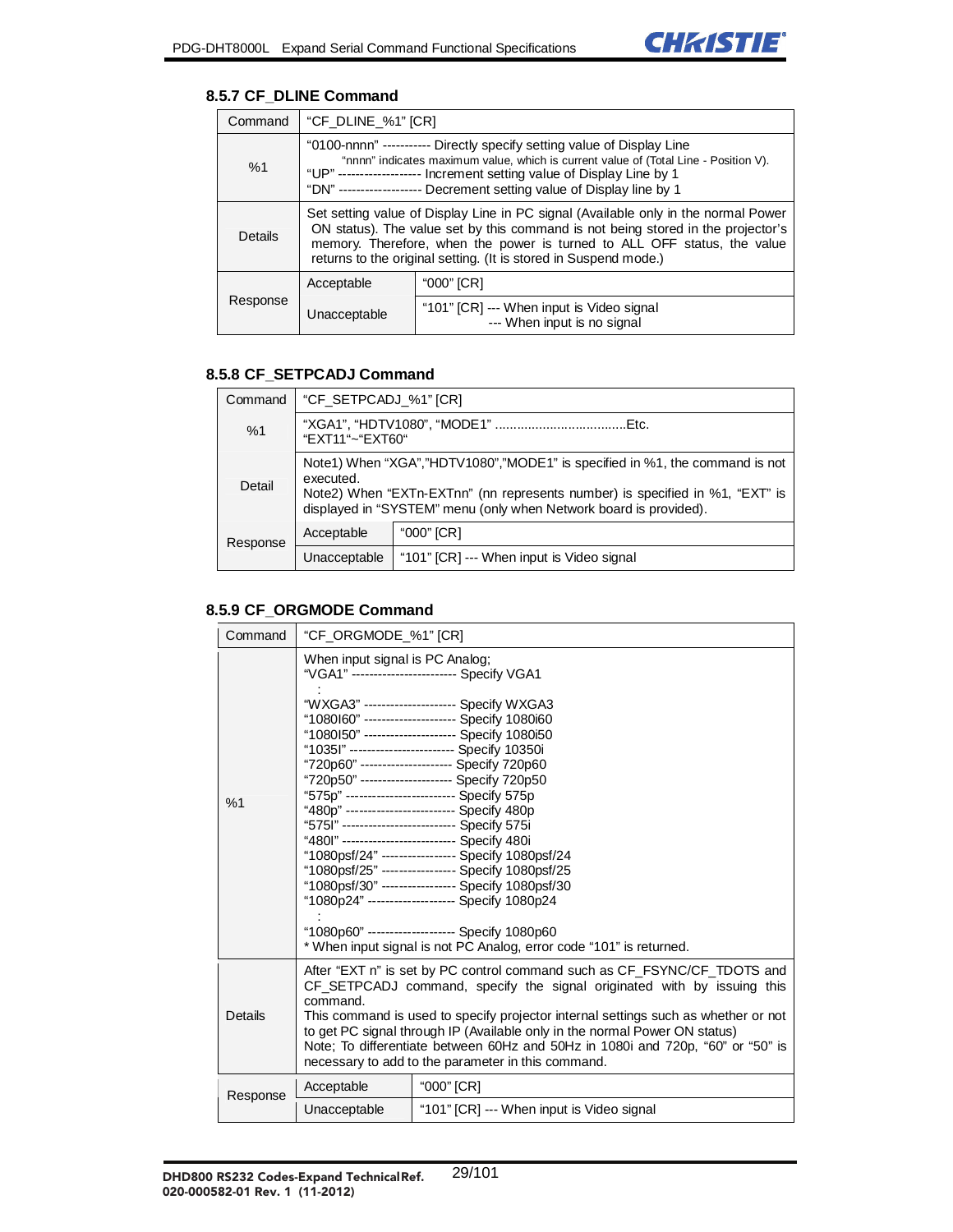

#### **8.5.10 CF\_PCSTORE Command**

| Command  | "CF_PCSTORE_%1" [CR]                                                                                                                                                                                                                                                                                                                                                                                                                                                                                                                                                                                                                                                                                                                                                                                      |                                                      |  |
|----------|-----------------------------------------------------------------------------------------------------------------------------------------------------------------------------------------------------------------------------------------------------------------------------------------------------------------------------------------------------------------------------------------------------------------------------------------------------------------------------------------------------------------------------------------------------------------------------------------------------------------------------------------------------------------------------------------------------------------------------------------------------------------------------------------------------------|------------------------------------------------------|--|
| %1       | "MODE1" -------------------------- Store current PC Adjust status to Mode1<br>"MODE2" --------------------------- Store current PC Adjust status to Mode2<br>"MODE3" -------------------------- Store current PC Adjust status to Mode3<br>"MODE4" -------------------------- Store current PC Adjust status to Mode4<br>"MODE5" -------------------------- Store current PC Adjust status to Mode5<br>"MODE6" -------------------------- Store current PC Adjust status to Mode6<br>"MODE7" -------------------------- Store current PC Adjust status to Mode7<br>"MODE8" -------------------------- Store current PC Adjust status to Mode8<br>"MODE9" -------------------------- Store current PC Adjust status to Mode9<br>"MODE10" ------------------------ Store current PC Adjust status to Mode10 |                                                      |  |
| Details  | Store current value of PC Adjust (each parameter status such as Total dots) to<br>Mode1-10. This command operates the same way as storing to Mode1-10 in PC<br>Adjust Menu.<br>(Available only in the normal Power ON status)                                                                                                                                                                                                                                                                                                                                                                                                                                                                                                                                                                             |                                                      |  |
| Response | Acceptable                                                                                                                                                                                                                                                                                                                                                                                                                                                                                                                                                                                                                                                                                                                                                                                                | "000" [CR]                                           |  |
|          | Unacceptable                                                                                                                                                                                                                                                                                                                                                                                                                                                                                                                                                                                                                                                                                                                                                                                              | "101" [CR] --- When input is except PC analog signal |  |

#### **8.5.11 CF\_PCMODEFREE Command**

| Command  | "CF PCMODEFREE %1" [CR]                                                                                                                                                                                                                                                                                                                                                                                                                                                                                                                                                                                                                                            |                                                                          |  |
|----------|--------------------------------------------------------------------------------------------------------------------------------------------------------------------------------------------------------------------------------------------------------------------------------------------------------------------------------------------------------------------------------------------------------------------------------------------------------------------------------------------------------------------------------------------------------------------------------------------------------------------------------------------------------------------|--------------------------------------------------------------------------|--|
| %1       | "MODE1" --------------------------- Set Mode1 to Free status<br>"MODE 2" -------------------------- Set Mode2 to Free status<br>"MODE 3" --------------------------- Set Mode3 to Free status<br>"MODE 4" -------------------------- Set Mode4 to Free status<br>"MODE 5" --------------------------- Set Mode5 to Free status<br>"MODE 6" --------------------------- Set Mode6 to Free status<br>"MODE 7" -------------------------- Set Mode7 to Free status<br>"MODE 8" --------------------------- Set Mode8 to Free status<br>"MODE 9" --------------------------- Set Mode9 to Free status<br>"MODE 10" ------------------------- Set Mode10 to Free status |                                                                          |  |
| Details  | Delete the data registered in Custom Mode1-10 and returns it to Free status. This<br>command operates the same way as resetting to Mode1-10 in PC Adjust Menu.<br>(Available only in the normal Power ON status)                                                                                                                                                                                                                                                                                                                                                                                                                                                   |                                                                          |  |
| Response | Acceptable                                                                                                                                                                                                                                                                                                                                                                                                                                                                                                                                                                                                                                                         | "000" [CR]                                                               |  |
|          | Unacceptable                                                                                                                                                                                                                                                                                                                                                                                                                                                                                                                                                                                                                                                       | "101" [CR] --- When input is Video signal<br>--- When input is no signal |  |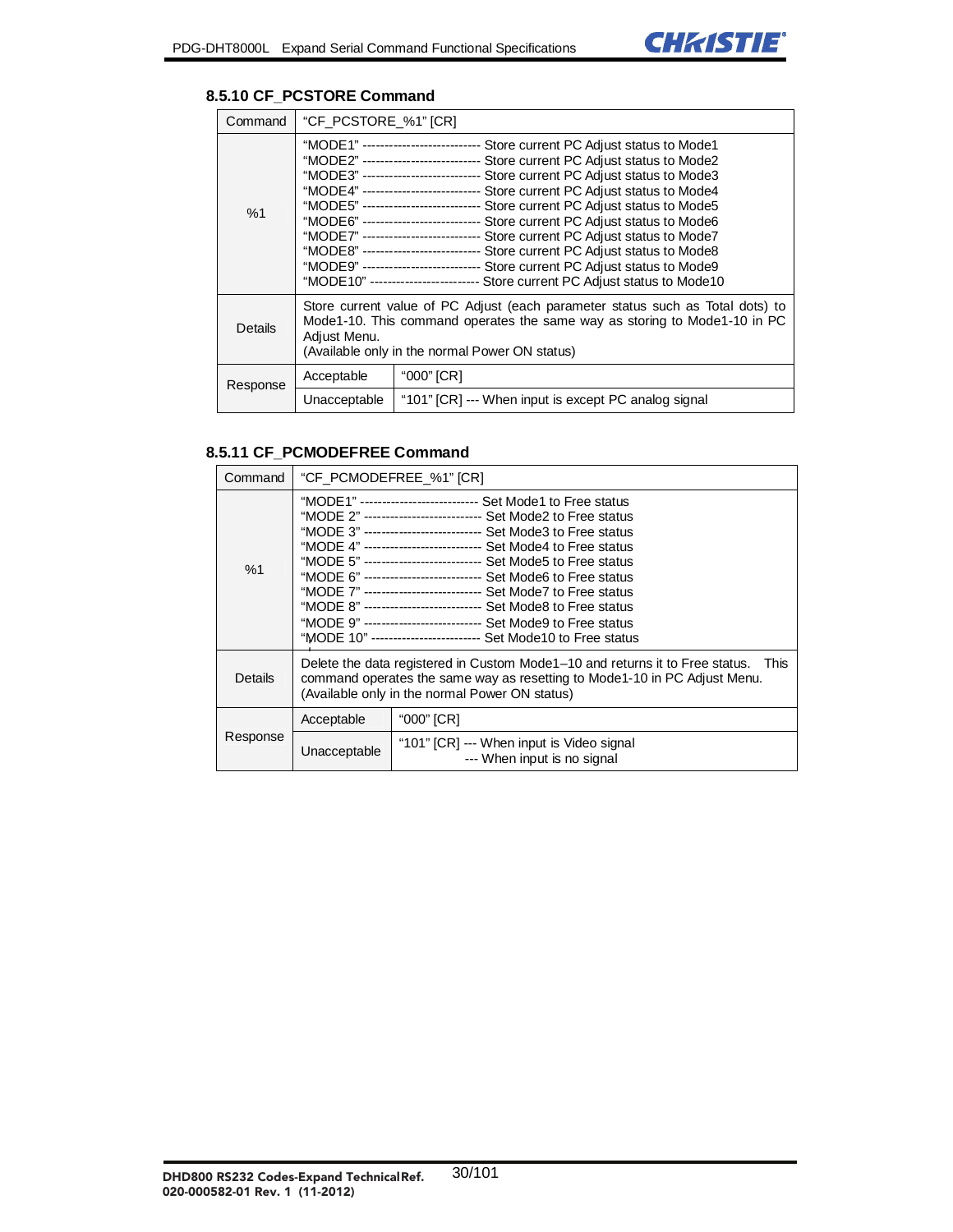

#### **8.6 Input Control Command**

### **8.6.1 CF\_INPUT Command**

| Command  | "CF_INPUT_%1" [CR]                                                                                                                                                                                                                                                                                                   |                                  |
|----------|----------------------------------------------------------------------------------------------------------------------------------------------------------------------------------------------------------------------------------------------------------------------------------------------------------------------|----------------------------------|
| %1       | "1"<br>--------------------------------    Select Input 1<br>"2" ---------------------------------    Select Input 2<br>Select Input 4<br>"4" ----------------------------------<br>"UP"------------------------------- Increment Input No. by 1<br>"DN"--------------------------------<br>Decrement Input No. by 1 |                                  |
| Details  | Select Input (Only valid when it is in the normal Power ON status.)<br>This command works the same way as "INPUT" button of the projector and<br>remote control.                                                                                                                                                     |                                  |
| Response | Acceptable                                                                                                                                                                                                                                                                                                           | "000" [CR]                       |
|          |                                                                                                                                                                                                                                                                                                                      | Unacceptable   "Error Code" [CR] |

#### **8.6.2 CF\_SOURCE Command**

| Command        | "CF SOURCE %1" [CR]                                                                                                                                                                                                                                                                                                                                                                                                       |                   |  |
|----------------|---------------------------------------------------------------------------------------------------------------------------------------------------------------------------------------------------------------------------------------------------------------------------------------------------------------------------------------------------------------------------------------------------------------------------|-------------------|--|
| %1             | "DIGITAL" --------------- Select DVI Input<br>"ANALOG" -------------- Select Analog Input<br>"VIDEO" ------------------ Select Composite Video Input<br>"S-VIDEO" --------------- Select S-Video input<br>"YCBCR" -----------------    Select Y/Cb/Cr    Input<br>"SCART" ------------------    Select SCART Input<br>"HDCP" --------------------    Select HDCP Input<br>"HDMI" -------------------    Select HDMI Input |                   |  |
| <b>Details</b> | Select source of the currently selected Input. (Valid only when in the normal Power<br>ON status.) When selected Input does not meet the requirement for the<br>specified %1, return "101" [CR] and the command is not executed.                                                                                                                                                                                          |                   |  |
| Response       | Acceptable                                                                                                                                                                                                                                                                                                                                                                                                                | "000" [CR]        |  |
|                | Unacceptable                                                                                                                                                                                                                                                                                                                                                                                                              | "Error Code" [CR] |  |

#### **8.6.3 CF\_INPUT1~4 Command**

| Command  | "CF_INPUT%1_%2" [CR]                                                                                                                                                                                                                                                                                                                                                                                                                                                                                                  |                   |  |
|----------|-----------------------------------------------------------------------------------------------------------------------------------------------------------------------------------------------------------------------------------------------------------------------------------------------------------------------------------------------------------------------------------------------------------------------------------------------------------------------------------------------------------------------|-------------------|--|
| %1       |                                                                                                                                                                                                                                                                                                                                                                                                                                                                                                                       |                   |  |
| %2       | "DIGITAL" --------------- Select DVI Input (Computer signal)<br>"ANALOG" --------------- Select Analog Input (Computer signal)<br>"VIDEO" ------------------ Select Composite Video Input<br>"S-VIDEO" ---------------- Select S-Video input<br>"YPBPR" -----------------    Select Y/Pb/Pr Input<br>"YCBCR" ------------------    Select Y/Cb/Cr    Input<br>"HDCP" --------------------    Select HDCP Input<br>"SCART" ------------------    Select SCART Input<br>"HDMI" -------------------    Select HDMI Input |                   |  |
| Details  | Select Input specified by %1, and also Source specified by %2 concurrently.<br>(Valid only when in the normal Power ON status.)                                                                                                                                                                                                                                                                                                                                                                                       |                   |  |
| Response | Acceptable                                                                                                                                                                                                                                                                                                                                                                                                                                                                                                            | "000" [CR]        |  |
|          | Unacceptable                                                                                                                                                                                                                                                                                                                                                                                                                                                                                                          | "Error Code" [CR] |  |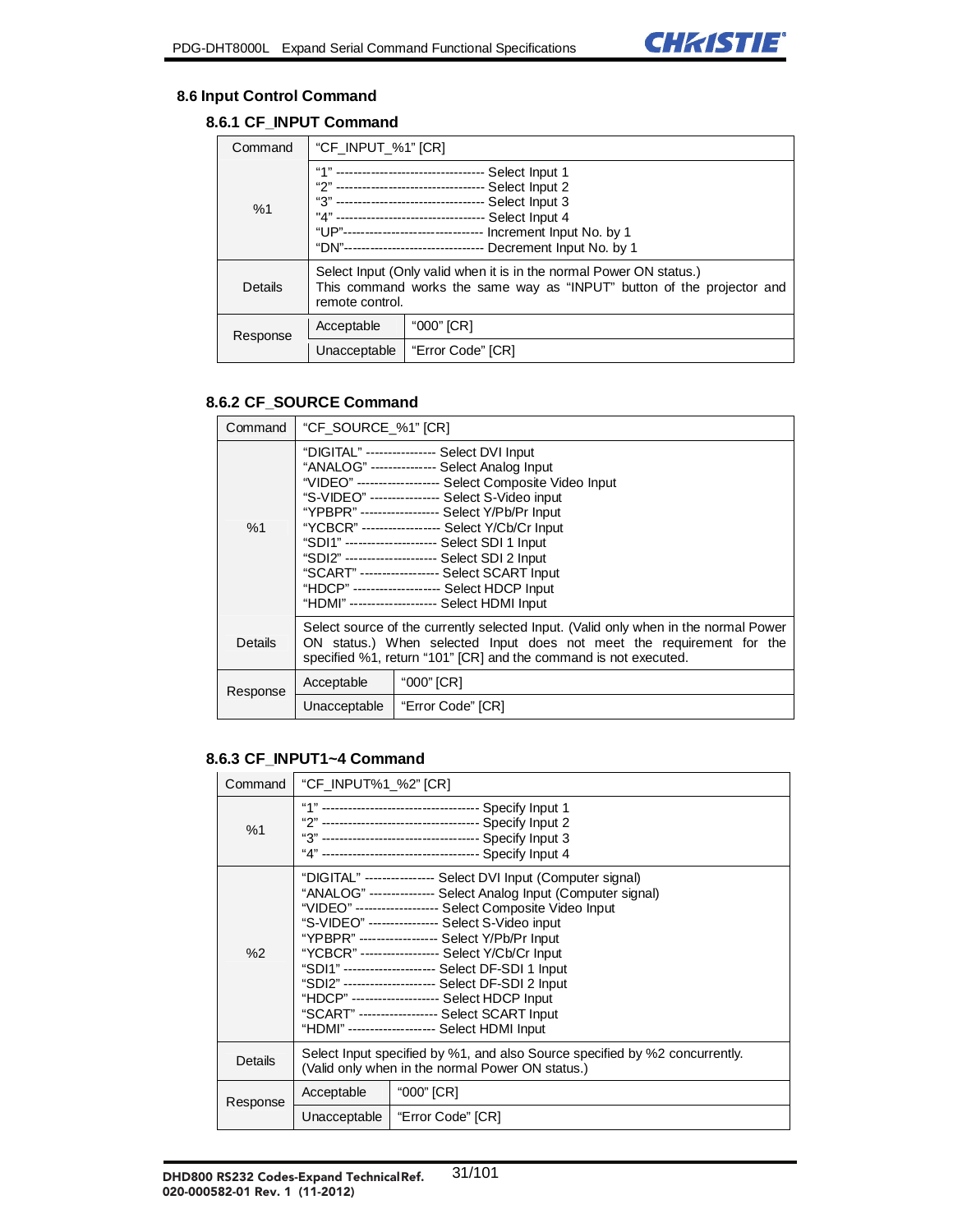# **8.6.4 CF\_SYSTEM Command**

| Command        | "CF_SYSTEM_%1" [CR]                                                                                                                                                                                            |                                                                                                                                                                                                                                                                                                                                                                                                                                                                                                                                                                                      |  |
|----------------|----------------------------------------------------------------------------------------------------------------------------------------------------------------------------------------------------------------|--------------------------------------------------------------------------------------------------------------------------------------------------------------------------------------------------------------------------------------------------------------------------------------------------------------------------------------------------------------------------------------------------------------------------------------------------------------------------------------------------------------------------------------------------------------------------------------|--|
|                |                                                                                                                                                                                                                |                                                                                                                                                                                                                                                                                                                                                                                                                                                                                                                                                                                      |  |
|                | Input is<br>PC Analog                                                                                                                                                                                          | "1080l" ------------------------ Select 1080i<br>"1035l" ----------------------- Select 1035i<br>"720p" ------------------------- Select 720p<br>"480p" ------------------------- Select 480p<br>"575l" ------------------------- Select 575i<br>"480l" ------------------------- Select 480i<br>"1080psf/24" ----------------    Select 1080psf/24<br>"1080psf/25" ----------------- Select 1080psf/25<br>"1080psf/30" ----------------- Select 1080psf/30<br>"MODE1 - 10" ------- Select MODE1 - MODE10<br>"EXT11 - 60" ------------- Select Ex Mode11-60<br>* EXT1-10 is not set. |  |
|                |                                                                                                                                                                                                                |                                                                                                                                                                                                                                                                                                                                                                                                                                                                                                                                                                                      |  |
| %1             | Input is<br>PC Digital/AV<br>HDCP                                                                                                                                                                              | "D-1080l" --------------------- Select D-1080i<br>"D-720p" ---------------------- Select D-720p<br>"D-480p" ---------------------- Select D-480p                                                                                                                                                                                                                                                                                                                                                                                                                                     |  |
|                |                                                                                                                                                                                                                |                                                                                                                                                                                                                                                                                                                                                                                                                                                                                                                                                                                      |  |
|                | Input is<br>HDMI                                                                                                                                                                                               | "D-1080l" --------------------- Select D-1080i                                                                                                                                                                                                                                                                                                                                                                                                                                                                                                                                       |  |
|                | Input is<br>Y,Pb/Cb,Pr/Cr                                                                                                                                                                                      | "AUTO" -------------------------- Select System "Auto"<br>"1080P" -------------------------- Select 1080p<br>"1080l" --------------------------- Select 1080i<br>"1035l" -------------------------- Select 1035i<br>"575l" --------------------------- Select 575i<br>"480l" --------------------------- Select 480i                                                                                                                                                                                                                                                                 |  |
|                | Input is<br>Video /<br>S-Video                                                                                                                                                                                 | "AUTO" -------------------------- Select System "Auto"<br>"PAL-N" ------------------------- Select PAL-N                                                                                                                                                                                                                                                                                                                                                                                                                                                                             |  |
|                | Input is<br>Dual-SDI                                                                                                                                                                                           | "D-1035l" -------------------- Select D-1035i<br>"D-1080l" -------------------- Select D-1080i<br>"D-1080P" ------------------ Select D-1080p<br>"D-1080PSF/24" ---------- Select D-1080psf/24                                                                                                                                                                                                                                                                                                                                                                                       |  |
| <b>Details</b> | Select System of currently selected Input<br>(Available only in the normal Power ON status)<br>When selected input does not include specified %1, error code "101"<br>[CR] is returned and it is not executed. |                                                                                                                                                                                                                                                                                                                                                                                                                                                                                                                                                                                      |  |
| Response       | Acceptable                                                                                                                                                                                                     | "000" [CR]                                                                                                                                                                                                                                                                                                                                                                                                                                                                                                                                                                           |  |
|                | Unacceptable                                                                                                                                                                                                   | "Error Code" [CR]                                                                                                                                                                                                                                                                                                                                                                                                                                                                                                                                                                    |  |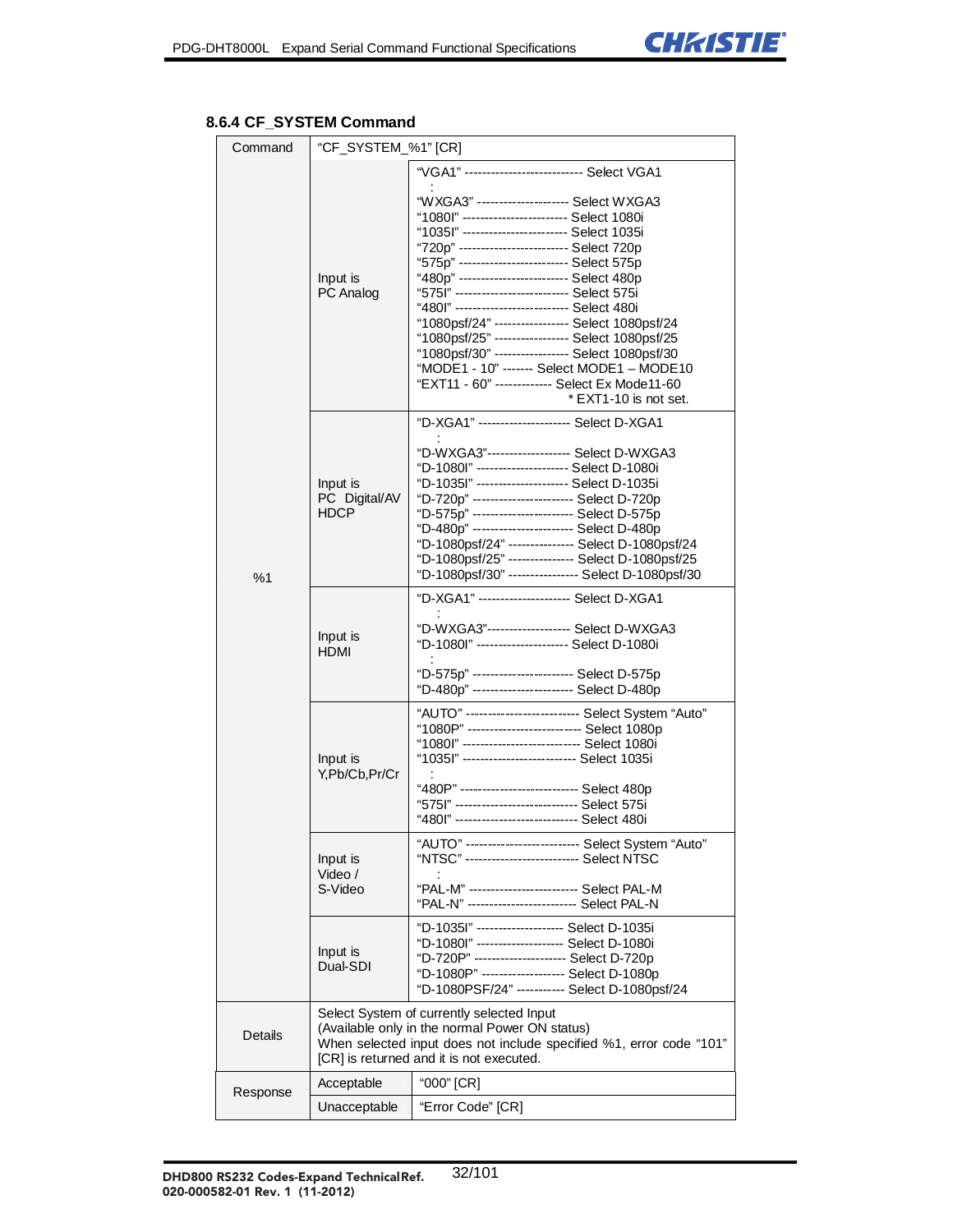

#### **8.7 Screen Control Command**

# **8.7.1 CF\_SCREEN Command**

| Command        | "CF_SCREEN_%1" [CR]                                                                                                                                                                                   |                                                                                                                                                                                                                                                                                                                                                                                                                                                                                                                                                                                    |
|----------------|-------------------------------------------------------------------------------------------------------------------------------------------------------------------------------------------------------|------------------------------------------------------------------------------------------------------------------------------------------------------------------------------------------------------------------------------------------------------------------------------------------------------------------------------------------------------------------------------------------------------------------------------------------------------------------------------------------------------------------------------------------------------------------------------------|
| %1             | Input is<br>PC signal                                                                                                                                                                                 | "NORMAL" --------------------- Select Normal mode<br>"ZOOM" ------------------------ Select Zoom mode<br>"CUSTOM" ---------------------- Select Custom mode<br>"DZOOMoUP" ---------------- Expand image size by Digital Zoom<br>"DZOOMoDN" ---------------- Compress image size by Digital Zoom<br>"UP" ---- Select screen size with forward switching in possible<br>range. (Normal<br>Zoom<br>True<br>Full<br>Custom<br>Normal<br>$\ldots$<br>"DN" -- Select screen size with backward switching in possible<br>range. (Normal Custom Full<br>True<br>Zoom<br>Normal<br>$\ldots$ |
|                | Input is<br>Video signal                                                                                                                                                                              | "NORMAL" --------------------- Select Normal mode<br>"NATURAL" --------------------- Select Natural wide mode<br>"FULL" -------------------------- Select Full mode<br>"CUSTOM" -----------------------Select Custom mode<br>"UP" ---- Select screen size with forward switching in possible<br>range. (Normal<br>Zoom<br>Natural<br>Full<br>Normal<br>Custom<br>$\ldots$<br>"DN" -- Select screen size with backward switching in possible<br>range. (Normal Custom Full<br>Natural<br>Zoom<br>Normal<br>$\ldots$                                                                 |
|                | Common<br>in AV/PC                                                                                                                                                                                    | "RST" --------------------- Reset Screen adjustment                                                                                                                                                                                                                                                                                                                                                                                                                                                                                                                                |
| <b>Details</b> | Select screen size. (Valid only when in the normal Power ON status.)<br>When selected Input does not meet the requirement for the specified %1, return<br>"101" [CR] and the command is not executed. |                                                                                                                                                                                                                                                                                                                                                                                                                                                                                                                                                                                    |
| Response       | Acceptable                                                                                                                                                                                            | "000" [CR]                                                                                                                                                                                                                                                                                                                                                                                                                                                                                                                                                                         |
|                | Unacceptable                                                                                                                                                                                          | "Error Code" [CR]                                                                                                                                                                                                                                                                                                                                                                                                                                                                                                                                                                  |

#### **8.7.2 CF\_DZCENT Command**

| Command  | "CF DZCENT %1" [CR]                                                                                              |                                                 |
|----------|------------------------------------------------------------------------------------------------------------------|-------------------------------------------------|
| %1       | "CENT" ------------------- Cancel Digital Zoom (CENT: "CENTER")                                                  |                                                 |
| Details  | Cancel Digital Zoom mode. (Valid only when in the normal Power ON status and<br>Input for Computer is selected.) |                                                 |
| Response | Acceptable                                                                                                       | "000" [CR]                                      |
|          | Unacceptable                                                                                                     | "101" [CR] ---------------- When input is Video |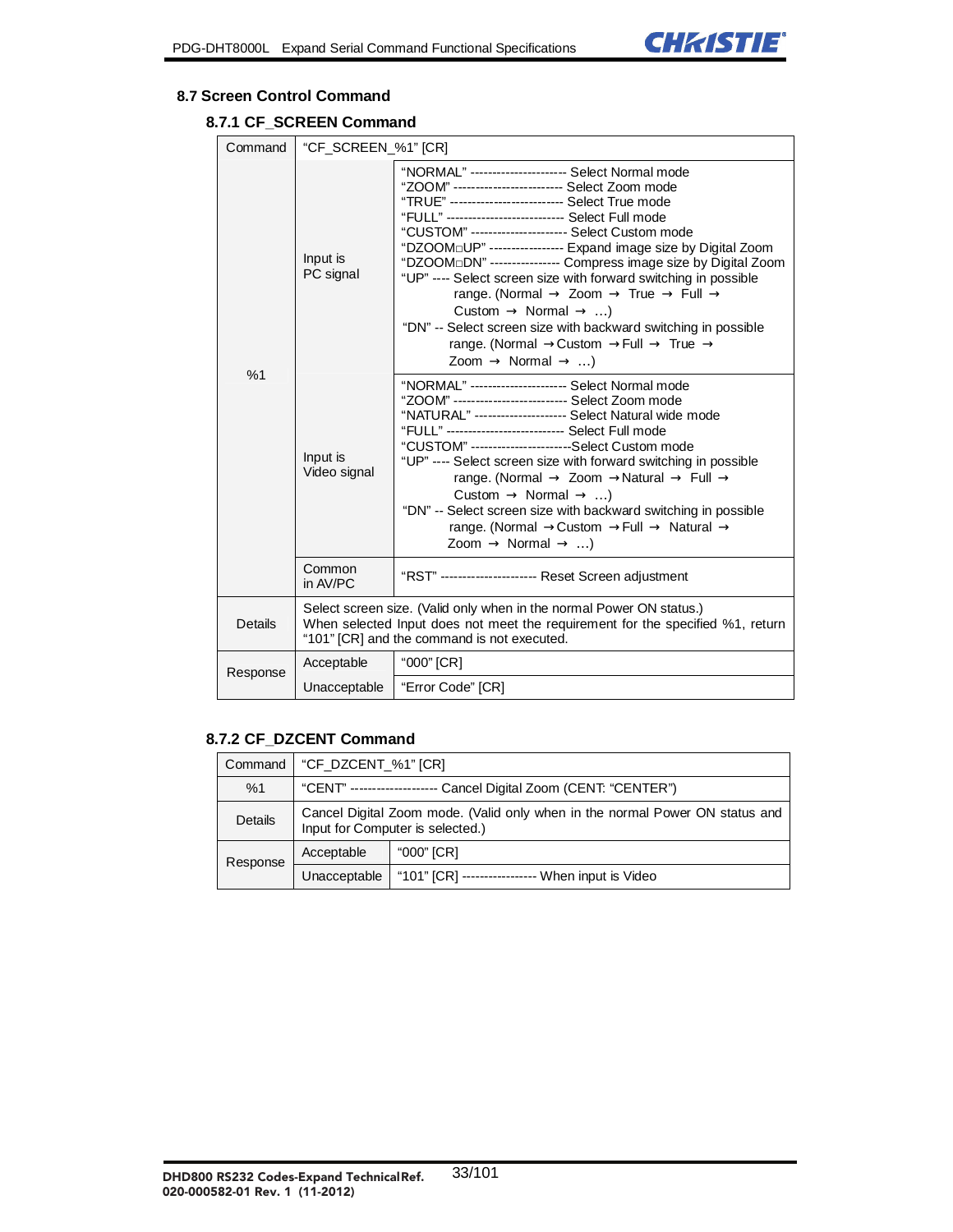#### **8.7.3 CF\_KEYSTONE Command**

| Command  | "CF KEYSTONE %1" [CR]                                                                                                                                                                                                                                                                                                                                                                                                                                                                                                                                                                                                                                                    |                   |  |
|----------|--------------------------------------------------------------------------------------------------------------------------------------------------------------------------------------------------------------------------------------------------------------------------------------------------------------------------------------------------------------------------------------------------------------------------------------------------------------------------------------------------------------------------------------------------------------------------------------------------------------------------------------------------------------------------|-------------------|--|
| %1       | "UP" ------------ Correct Keystone distortion to reduce upper part of image<br>"FUP" ---------- Correct Keystone distortion to reduce upper part<br>"DN" ------------ Correct Keystone distortion to reduce lower part of image<br>"FDN" ----------- Correct Keystone distortion to reduce lower part largely<br>"LEFT" --------- Correct Keystone distortion to reduce left part of image<br>"FLFT" ---------- Correct Keystone distortion to reduce left part largely<br>"RIGHT" -------- Correct Keystone distortion to reduce right part of image<br>"FRGT" -------- Correct Keystone distortion to reduce right part largely<br>"RST" ------------ Set Keystone OFF |                   |  |
| Details  | Change level of Keystone distortion correction (Available only in the normal Power<br>ON status).<br>When reached the limit of the correction level, projector accepts the command but<br>does not execute it.<br>Receiving this command immediately invokes the operation.<br>When trying to set the value beyond available range, error code "201" is returned<br>and the operation is not executed.<br>Example 1: When the correction level of the right part has reached its upper limit<br>and then the command "RIGHT" is received<br>Example 2: When the upper part correction allows only another step, and then the<br>command "FUP" is received.               |                   |  |
| Response | Acceptable                                                                                                                                                                                                                                                                                                                                                                                                                                                                                                                                                                                                                                                               | "000" [CR]        |  |
|          | Unacceptable                                                                                                                                                                                                                                                                                                                                                                                                                                                                                                                                                                                                                                                             | "Error Code" [CR] |  |

# **8.7.4 CF\_KEYSTONEMODE Command**

| Command  | "CF_KYSTNMODE _%1" [CR]                                                                             |                   |
|----------|-----------------------------------------------------------------------------------------------------|-------------------|
| %1       | "STR" -------- Set Keystone store mode to Store<br>"RST" --------- Set Keystone store mode to Reset |                   |
| Details  | Set Keystone store mode (Available only in the normal Power ON status)                              |                   |
| Response | Acceptable                                                                                          | "000" [CR]        |
|          | Unacceptable                                                                                        | "Error Code" [CR] |

#### **8.7.5 CF\_CEIL Command**

| Command        | "CF_CEIL_%1" [CR]                                                                                                                                                                                                                                                                              |                   |
|----------------|------------------------------------------------------------------------------------------------------------------------------------------------------------------------------------------------------------------------------------------------------------------------------------------------|-------------------|
| %1             | "ON" -----------------------<br>Set Ceiling to ON<br>"OFF" ------------------------- Set Ceiling to OFF                                                                                                                                                                                        |                   |
| <b>Details</b> | Set/Cancel Ceiling. (Valid only when in the normal Power ON status.)<br>When Ceiling is set to ON, image is left/right as well as top/bottom reversed.<br>The status set by this command is stored in EEPROM and the setting remains<br>effective after the power is turned to ALL OFF status. |                   |
| Response       | Acceptable                                                                                                                                                                                                                                                                                     | "000" [CR]        |
|                | Unacceptable                                                                                                                                                                                                                                                                                   | "Error Code" [CR] |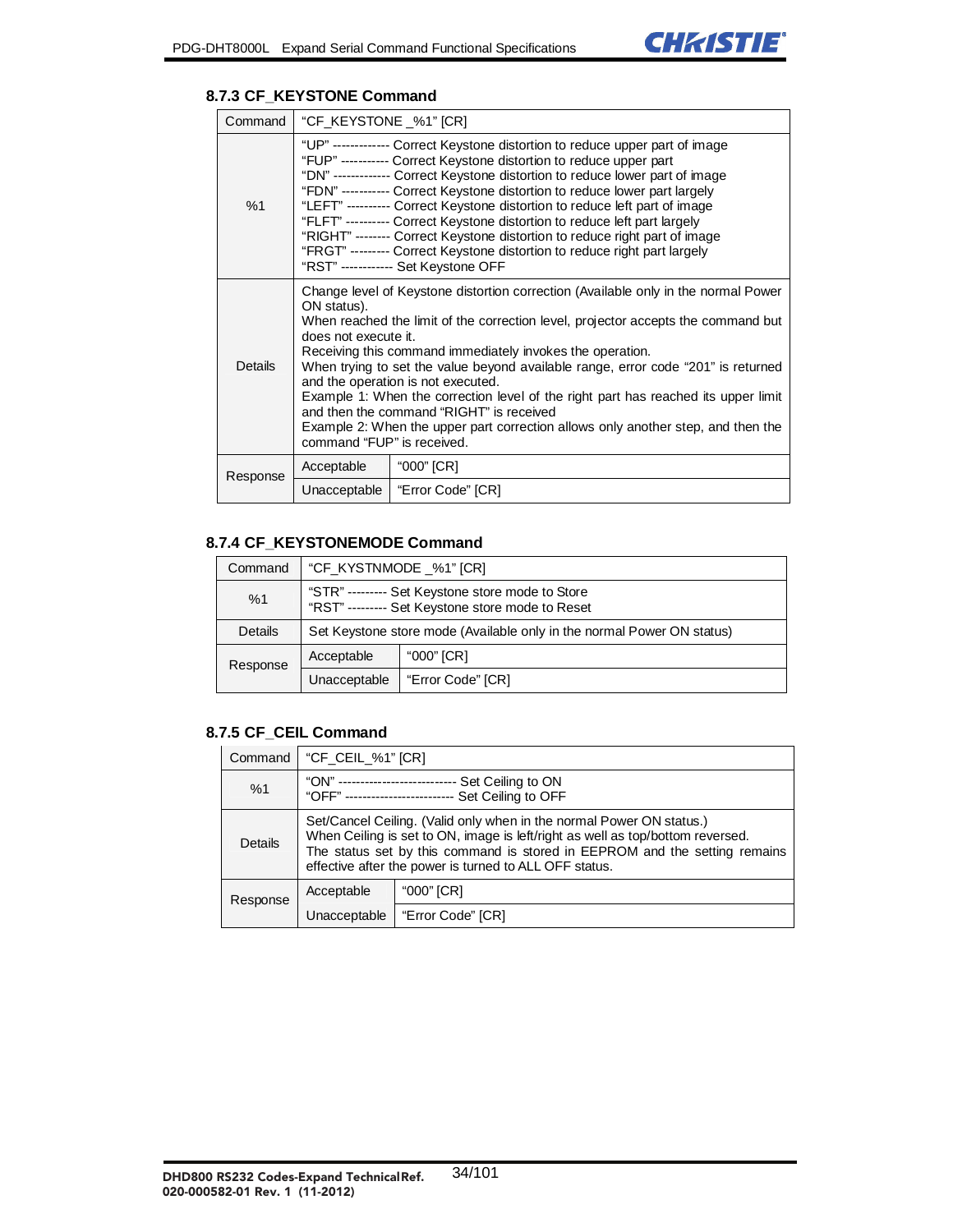# **8.7.6 CF\_REAR Command**

| Command        | "CF_REAR_%1" [CR]                                                                                                                                                                                                                                                  |                   |
|----------------|--------------------------------------------------------------------------------------------------------------------------------------------------------------------------------------------------------------------------------------------------------------------|-------------------|
| %1             | "ON" -----------------------<br>-- Set Rear to ON<br>"OFF" ------------------------- Set Rear to OFF                                                                                                                                                               |                   |
| <b>Details</b> | Set/Cancel Rear. (Valid only when in the normal Power ON status.)<br>When Rear is set to ON, image is left/right reversed.<br>The status set by this command is stored in EEPROM and the setting remains<br>effective after the power is turned to ALL OFF status. |                   |
| Response       | Acceptable                                                                                                                                                                                                                                                         | "000" [CR]        |
|                | Unacceptable                                                                                                                                                                                                                                                       | "Error Code" [CR] |

# **8.7.7 CF\_VSCALE Command**

| Command  | "CF_VSCALE_%1" [CR]                                                                                                                                                                                                                                                                                                                                                                                   |                   |  |
|----------|-------------------------------------------------------------------------------------------------------------------------------------------------------------------------------------------------------------------------------------------------------------------------------------------------------------------------------------------------------------------------------------------------------|-------------------|--|
| %1       | "035" ---------------------- +35<br>"031" ----------------------- +31<br>$"001"$ ------------------------ +1<br>"000" ----------------------- $\pm 0$<br>" 01"--------------------- 1<br>$"31"$ ---------------------- 31<br>$"32"$ ----------------------- 32<br>"UP" ------------------- Increment setting value of Vscale by 1<br>"DN" -------------------- Decrement setting value of Vscale by 1 |                   |  |
| Details  | Set Vscale (Available only in the normal Power ON status)<br>*When selected screen mode is a setting except Custom, return "101" [CR] and<br>the command is not executed.<br>* When input is no signal, return "101" [CR] and the command is not executed.                                                                                                                                            |                   |  |
| Response | Acceptable                                                                                                                                                                                                                                                                                                                                                                                            | "000" [CR]        |  |
|          | Unacceptable                                                                                                                                                                                                                                                                                                                                                                                          | "Error Code" [CR] |  |

# **8.7.8 CF\_VPOS Command**

|  | Command  | "CF VPOS %1" [CR]                                                                                                                                                                                                                                              |                   |
|--|----------|----------------------------------------------------------------------------------------------------------------------------------------------------------------------------------------------------------------------------------------------------------------|-------------------|
|  | %1       | $"015"$ ---------------------- +15<br>"014" --------------------- +14<br>"001" ---------------------- +1                                                                                                                                                       |                   |
|  |          | "000" ----------------------- $\pm 0$                                                                                                                                                                                                                          |                   |
|  |          | " 01" ---------------------- 1                                                                                                                                                                                                                                 |                   |
|  |          | $" 14"$ ----------------------- 14<br>"UP" ------------------- Increment setting value of Vposition by 1<br>"DN" -------------------- Decrement setting value of Vposition by 1                                                                                |                   |
|  | Details  | Set V Position (Available only in the normal Power ON status)<br>*When selected screen mode is a setting except Custom, return "101" [CR] and<br>the command is not executed.<br>* When input is no signal, return "101" [CR] and the command is not executed. |                   |
|  | Response | Acceptable                                                                                                                                                                                                                                                     | "000" [CR]        |
|  |          | Unacceptable                                                                                                                                                                                                                                                   | "Error Code" [CR] |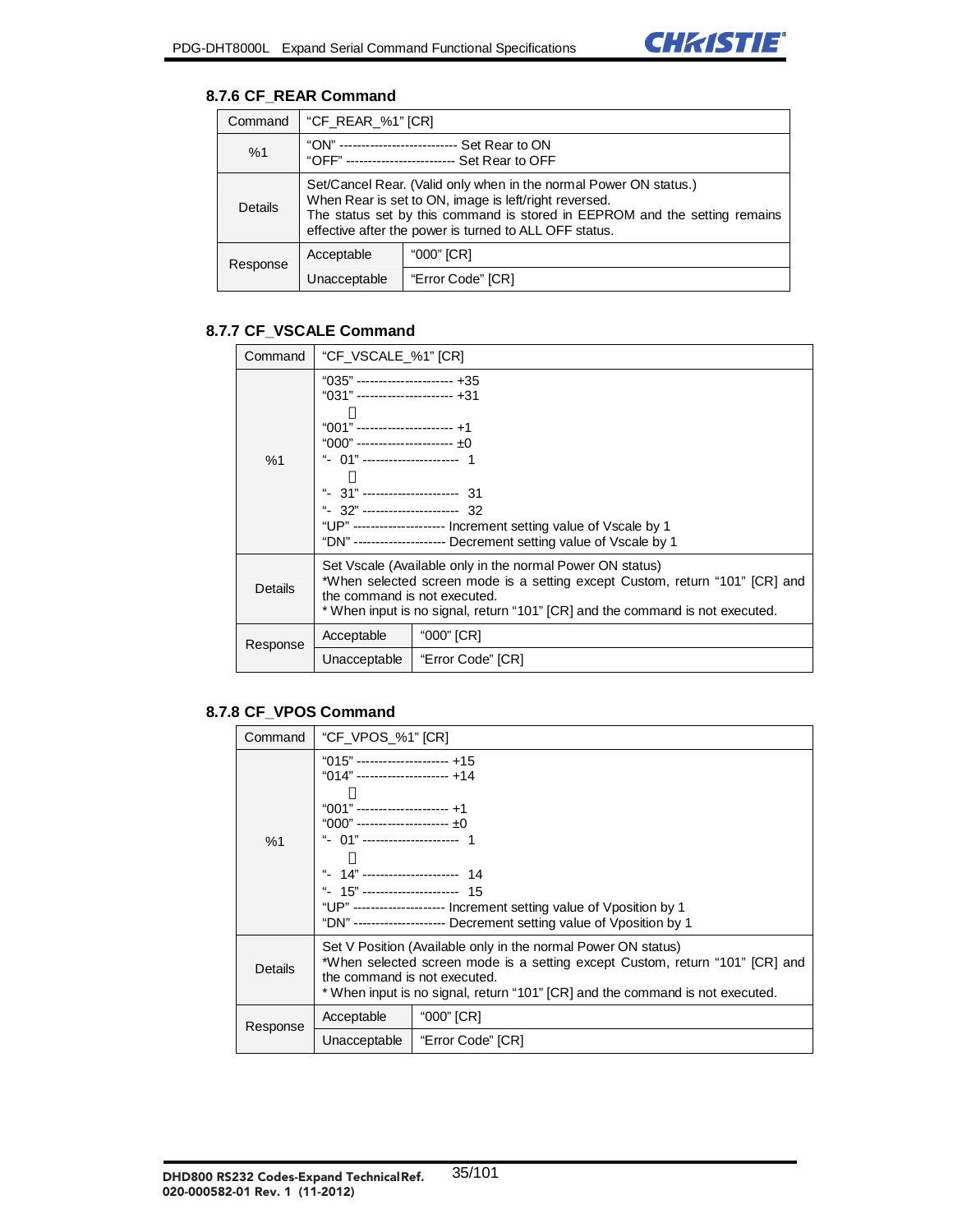

## **8.7.9 CF\_HSCALE Command**

| Command  | "CF_HSCALE_%1" [CR]                                                                                                                                                                                                                                                                                                                                                                                                                   |                   |  |
|----------|---------------------------------------------------------------------------------------------------------------------------------------------------------------------------------------------------------------------------------------------------------------------------------------------------------------------------------------------------------------------------------------------------------------------------------------|-------------------|--|
| %1       | "035" ---------------------- +35<br>"031" ----------------------- +31<br>"002" ---------------------- +2<br>"001" ---------------------- +1<br>"000" ----------------------- $\pm 0$<br>" 01" ----------------------<br>$" 31"$ ---------------------- 31<br>$"32"$ ----------------------- 32<br>"UP" ------------------- Increment setting value of Hscale by 1<br>"DN" -------------------- Decrement setting value of Hscale by 1 |                   |  |
| Details  | Set Hscale (Available only in the normal Power ON status)<br>*When selected screen mode is a setting except Custom, return "101" [CR] and<br>the command is not executed.<br>* When input is no signal, return "101" [CR] and the command is not executed.                                                                                                                                                                            |                   |  |
| Response | Acceptable                                                                                                                                                                                                                                                                                                                                                                                                                            | "000" [CR]        |  |
|          | Unacceptable                                                                                                                                                                                                                                                                                                                                                                                                                          | "Error Code" [CR] |  |

# **8.7.10 CF\_HPOS Command**

| Command  | "CF_HPOS_%1" [CR]                                                                                                                                                                                                                                                                                                                                                                                                                                |                   |  |
|----------|--------------------------------------------------------------------------------------------------------------------------------------------------------------------------------------------------------------------------------------------------------------------------------------------------------------------------------------------------------------------------------------------------------------------------------------------------|-------------------|--|
| %1       | $"015"$ ---------------------- +15<br>$"014"$ ---------------------- +14<br>"002" --------------------- +2<br>"001" --------------------- +1<br>"000" ----------------------- $\pm 0$<br>$"$ 01" ----------------------<br>$"$ 02" ---------------------- 2<br>$" 15"$ ------------------------ 15<br>"UP" -------------------- Increment setting value of Hposition by 1<br>"DN" -------------------- Decrement setting value of Hposition by 1 |                   |  |
| Details  | Set H Position (Available only in the normal Power ON status)<br>*When selected screen mode is a setting except Custom, return "101" [CR] and<br>the command is not executed.<br>* When input is no signal, return "101" [CR] and the command is not executed.                                                                                                                                                                                   |                   |  |
| Response | Acceptable                                                                                                                                                                                                                                                                                                                                                                                                                                       | "000" [CR]        |  |
|          | Unacceptable                                                                                                                                                                                                                                                                                                                                                                                                                                     | "Error Code" [CR] |  |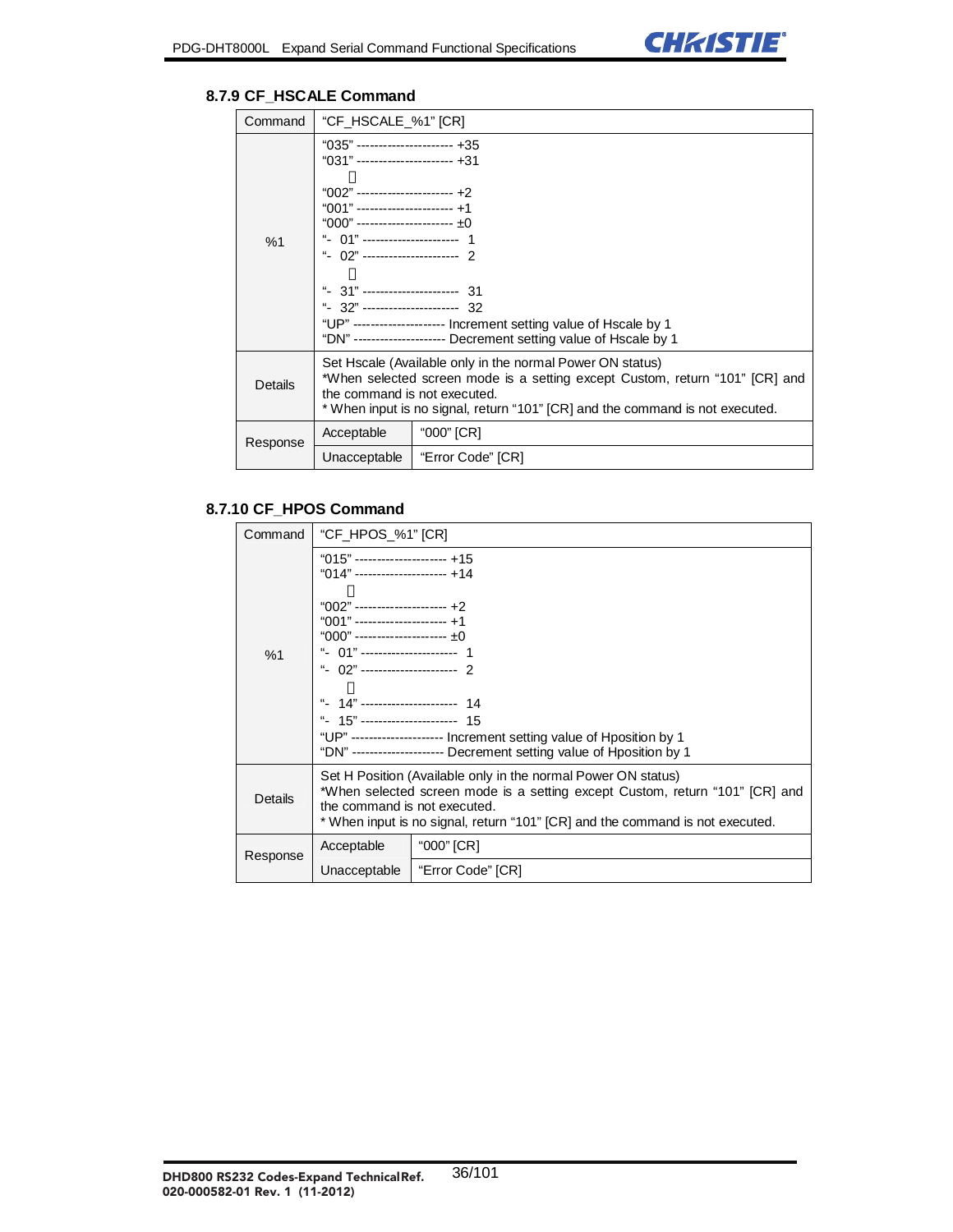

#### **8.8 Lamp Command**

# **8.8.1 CF\_LAMPMODE Command**

| Command  | "CF_LAMPMODE_%1" [CR]                                                                                                                                                                                     |                  |
|----------|-----------------------------------------------------------------------------------------------------------------------------------------------------------------------------------------------------------|------------------|
| %1       | "FULL" ---------------------<br>Set lamp mode to 2-lamp (FULL)<br>"LAMP1" -----------------------<br>Set lamp1 mode<br>"LAMP2" -----------------------<br>Set lamp2 mode                                  |                  |
| Details  | Select Lamp mode. (Valid only when in the normal Power ON status.)<br>The value set by this command is stored in EEPROM and the setting remains<br>effective after the power is turned to ALL OFF status. |                  |
| Response | "000" [CR]<br>Acceptable                                                                                                                                                                                  |                  |
|          | Unacceptable                                                                                                                                                                                              | Error Code" [CR] |

### **8.8.2 CF\_AUTOLAMPCONTRL Command**

| Command        | "CF AUTOLAMPCONTRL %1" [CR]                                                                                                                                                                                       |                   |
|----------------|-------------------------------------------------------------------------------------------------------------------------------------------------------------------------------------------------------------------|-------------------|
| %1             | "NORMAL" -------------<br>Set lamp control mode to NORMAL<br>Set lamp control mode to ECO1<br>"ECO1" -----<br>--------------------<br>Set lamp control mode to ECO2<br>"ECO2" -----------------------             |                   |
| <b>Details</b> | Select Lamp control mode. (Valid only when in the normal Power ON status.)<br>The value set by this command is stored in EEPROM and the setting remains<br>effective after the power is turned to ALL OFF status. |                   |
| Response       | "000" [CR]<br>Acceptable                                                                                                                                                                                          |                   |
|                | Unacceptable                                                                                                                                                                                                      | "Error Code" [CR] |

#### **8.8.3 CF\_LAMPLIFECONTRL Command**

| Command  | "CF LAMPLIFECONTRL %1" [CR]                                                                                                                                                                                       |                   |
|----------|-------------------------------------------------------------------------------------------------------------------------------------------------------------------------------------------------------------------|-------------------|
| %1       | "MODE1" ------------------<br>Set Lamp life control mode to Mode1<br>"MODE2" -----------------------<br>Set Lamp life control mode to Mode2                                                                       |                   |
| Details  | Select Lamp life control. (Valid only when in the normal Power ON status.)<br>The value set by this command is stored in EEPROM and the setting remains<br>effective after the power is turned to ALL OFF status. |                   |
| Response | Acceptable                                                                                                                                                                                                        | "000" [CR]        |
|          | Unacceptable                                                                                                                                                                                                      | "Error Code" [CR] |

#### **8.8.4 CF\_LAMPINTERVAL Command**

| Command  | "CF_LAMPINTERVAL_%1" [CR]                                                                                                                                                                                                                                                                                                                                                                                                                                                        |                   |
|----------|----------------------------------------------------------------------------------------------------------------------------------------------------------------------------------------------------------------------------------------------------------------------------------------------------------------------------------------------------------------------------------------------------------------------------------------------------------------------------------|-------------------|
| %1       | "AUTO" ------------------------- Set Lamp interval to Auto<br>"0024" -------------------------- Set Lamp interval to 24 hours<br>"0200" --------------------------- Set Lamp interval to 200 hours<br>"0500" --------------------------- Set Lamp interval to 500 hours<br>"1000" -------------------------- Set Lamp interval to 1000 hours<br>"2000" -------------------------- Set Lamp interval to 2000 hours<br>"OFF" ---------------------------- Set Lamp interval to OFF |                   |
| Details  | Select Lamp interval. (Valid only when in the normal Power ON status.)<br>The value set by this command is stored in EEPROM and the setting remains<br>effective after the power is turned to ALL OFF status.                                                                                                                                                                                                                                                                    |                   |
| Response | "000" [CR]<br>Acceptable                                                                                                                                                                                                                                                                                                                                                                                                                                                         |                   |
|          | Unacceptable                                                                                                                                                                                                                                                                                                                                                                                                                                                                     | "Error Code" [CR] |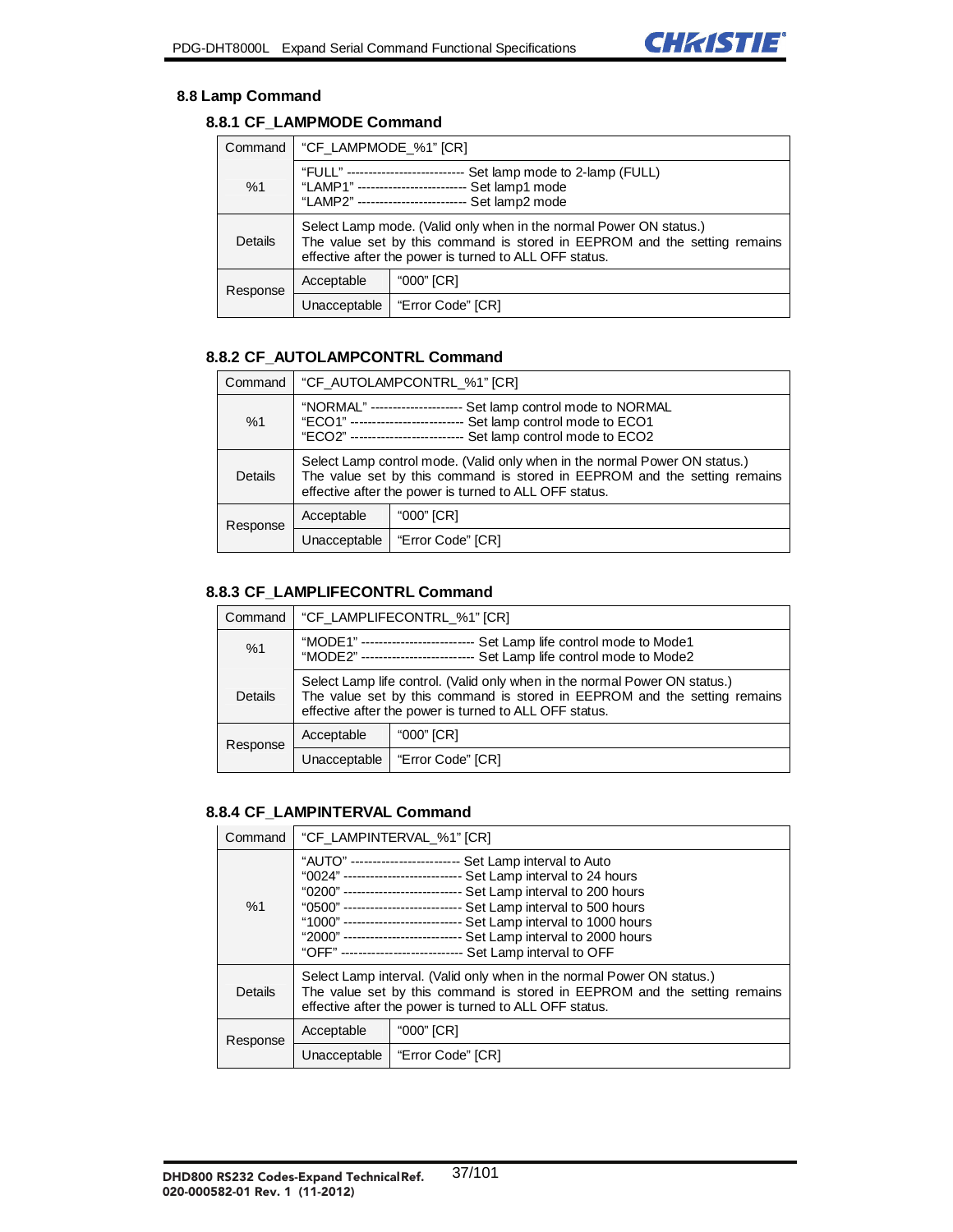

#### **8.9 Setting Command**

# **8.9.1 CF\_LANG Command**

| Command        | "CF_LANG_%1" [CR]                                                                                                                                                                                                                                                                                                                                                        |                   |  |
|----------------|--------------------------------------------------------------------------------------------------------------------------------------------------------------------------------------------------------------------------------------------------------------------------------------------------------------------------------------------------------------------------|-------------------|--|
| %1             | "ENG" ---------------------------    Select ENGLISH<br>"DEU" --------------------------- Select German<br>"ITA" ----------------------------- Select Italian<br>"NED" --------------------------- Select Dutch<br>"JPN" -------------------------- Select Japanese<br>"KOR" --------------------------- Select Korean<br>"RUS" -------------------------- Select Russian |                   |  |
| <b>Details</b> | Select language for OSD. (Valid only when in the normal Power ON status.)<br>The language set by this command is stored in EEPROM and the setting remains<br>effective after the power is turned to ALL OFF status.                                                                                                                                                      |                   |  |
| Response       | Acceptable                                                                                                                                                                                                                                                                                                                                                               | "000" [CR]        |  |
|                | Unacceptable                                                                                                                                                                                                                                                                                                                                                             | "Error Code" [CR] |  |

### **8.9.2 CF\_ MENUPOSITION Command**

| Command  | "CF_MENUPOSITION_%1" [CR]                                                                                                                                                                                                                                                                                                                                                                                           |                   |  |
|----------|---------------------------------------------------------------------------------------------------------------------------------------------------------------------------------------------------------------------------------------------------------------------------------------------------------------------------------------------------------------------------------------------------------------------|-------------------|--|
| %1       | "UP" --------------------------- Move Menu position to upper side.<br>"DN" --------------------------- Move Menu position to lower side.<br>"LEFT" ------------------------- Move Menu position to left side.<br>"RIGHT" ----------------------- Move Menu position to right side.                                                                                                                                  |                   |  |
| Details  | Move Menu position. (Valid only when in the normal Power ON status.)<br>This function is worked from the first reception of Command.<br>* When setting beyond the area of movement is carried out, return "101" [CR] and<br>the command is not executed.<br>Ex.1) When movement to right side has already reached limit; and "RIGHT" is<br>received.<br>Ex.2) When "LEFT"/"UP" is received at the default position. |                   |  |
| Response | Acceptable                                                                                                                                                                                                                                                                                                                                                                                                          | "000" [CR]        |  |
|          | Unacceptable                                                                                                                                                                                                                                                                                                                                                                                                        | "Error Code" [CR] |  |

#### **8.9.3 CF\_SIMPLEMENU Command**

| Command  | "CF_SIMPLEMENU_%1" [CR]                                                                                                                                                                                 |                   |
|----------|---------------------------------------------------------------------------------------------------------------------------------------------------------------------------------------------------------|-------------------|
| %1       | "ON" -------------------<br>Set Simple menu to On.<br>"OFF" ------------------------<br>Set Simple menu to Off.                                                                                         |                   |
| Details  | Select Simple menu. (Valid only when in the normal Power ON status.)<br>The status set by this command is stored in EEPROM and the setting remains<br>even after the power is turned to ALL OFF status. |                   |
| Response | Acceptable                                                                                                                                                                                              | "000" [CR]        |
|          | Unacceptable                                                                                                                                                                                            | "Error Code" [CR] |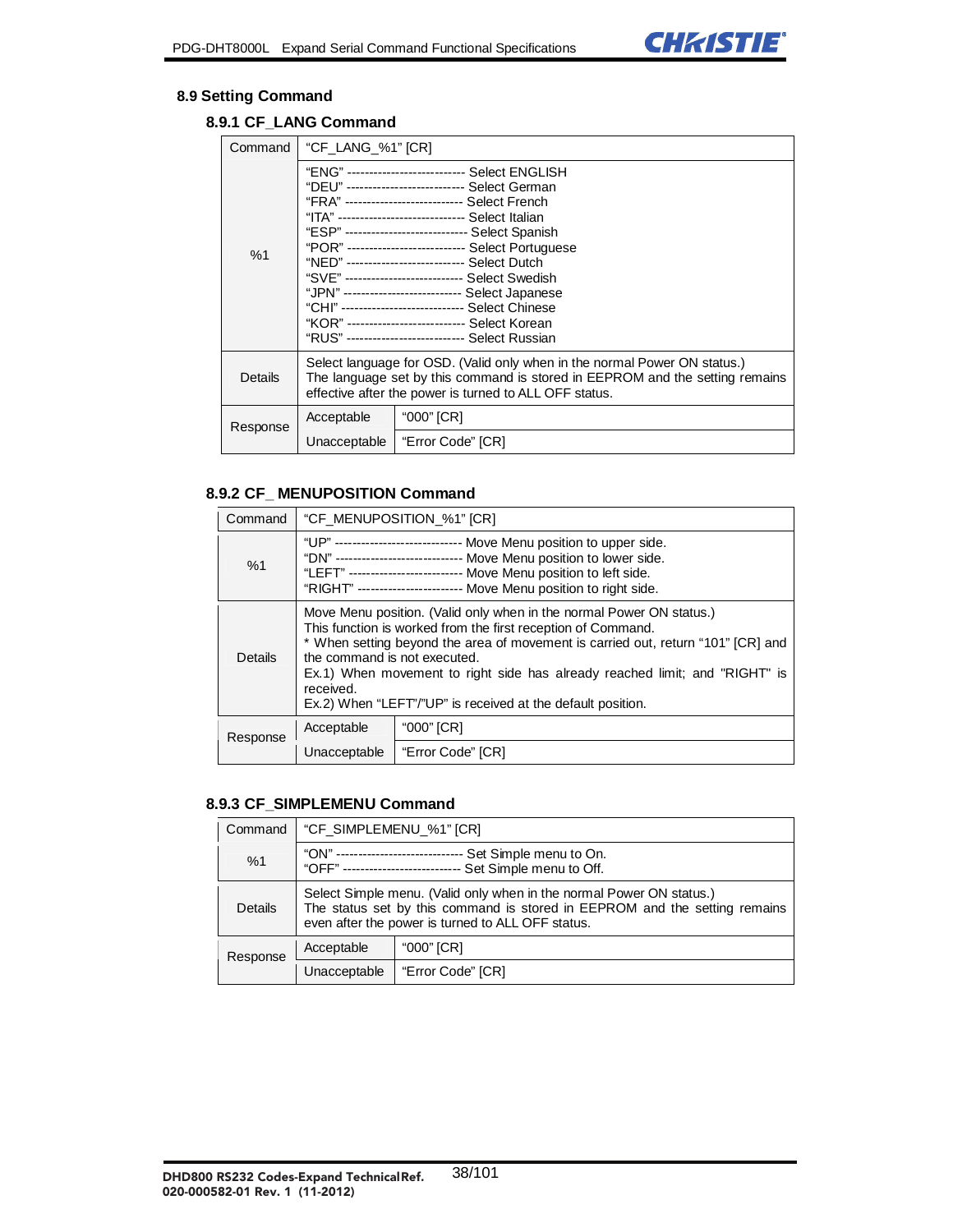### **8.9.4 CF\_MENUSIZE Command**

| Command  | "CF MENUSIZE %1" [CR]                                                                                                                                                                                 |                   |
|----------|-------------------------------------------------------------------------------------------------------------------------------------------------------------------------------------------------------|-------------------|
| %1       | "NORMAL" ------------------<br>-- Select Menu size to Normal.<br>"DOUBLE" --------------------- Select Menu size to Double.                                                                           |                   |
| Details  | Select Menu size. (Valid only when in the normal Power ON status.)<br>The status set by this command is stored in EEPROM and the setting remains<br>even after the power is turned to ALL OFF status. |                   |
| Response | Acceptable                                                                                                                                                                                            | "000" [CR]        |
|          | Unacceptable                                                                                                                                                                                          | "Error Code" [CR] |

# **8.9.5 CF\_DISP Command**

| Command  | "CF_DISP_%1" [CR]                                                                                                                                                                                                                                                                                                                                                                                                                   |                   |
|----------|-------------------------------------------------------------------------------------------------------------------------------------------------------------------------------------------------------------------------------------------------------------------------------------------------------------------------------------------------------------------------------------------------------------------------------------|-------------------|
| %1       | "ON" ----------------------------- Set Display to ON<br>"CNTDWNOFF" -------------- Set Display to Count down Off<br>"OFF" --------------------------- Set Display to OFF<br>"UP" -------------- Switch forward (On $\rightarrow$ Count down Off $\rightarrow$ Off $\rightarrow$ On $\rightarrow$ ---)<br>"DN" -------------- Switch backward (On $\rightarrow$ Off $\rightarrow$ Count down Off $\rightarrow$ On $\rightarrow$ ---) |                   |
| Details  | Set/Cancel Display. (Valid only when in the normal Power ON status.)<br>The value set by this command is stored in EEPROM and the setting remains<br>effective after the power is turned to ALL OFF status.                                                                                                                                                                                                                         |                   |
| Response | Acceptable                                                                                                                                                                                                                                                                                                                                                                                                                          | "000" [CR]        |
|          | Unacceptable                                                                                                                                                                                                                                                                                                                                                                                                                        | "Error Code" [CR] |

## **8.9.6 CF\_BACKGND Command**

| Command  | "CF_BACKGND_%1" [CR]                                                                                                                                                                                                                                                                                                    |                   |
|----------|-------------------------------------------------------------------------------------------------------------------------------------------------------------------------------------------------------------------------------------------------------------------------------------------------------------------------|-------------------|
| %1       | "USER" ------------------ Select User<br>"UP" ---------- Switch forward (Blue Back $\rightarrow$ User $\rightarrow$ Black Back $\rightarrow$ Blue Back)<br>"DN" --------- Switch backward (Blue Back→Black Back→User→Blue Back)                                                                                         |                   |
| Details  | Set Screen status for no signal. (Available only in the normal Power ON status)<br>The status set by this command is stored in EEPROM and the setting remains<br>even after the power is turned to ALL OFF status.<br>*When 1="USER" is received, error code "101" is returned, in the case of<br>Capture non-practice. |                   |
| Response | Acceptable                                                                                                                                                                                                                                                                                                              | "000" [CR]        |
|          | Unacceptable                                                                                                                                                                                                                                                                                                            | "Error Code" [CR] |

# **8.9.7 CF\_PIP Command**

| Command  | "CF_PIP_%1" [CR]                                                                                                                                                                                                                                |                   |  |
|----------|-------------------------------------------------------------------------------------------------------------------------------------------------------------------------------------------------------------------------------------------------|-------------------|--|
| %1       | "OFF" -------------------- Select Off<br>"USER1" ---------------- Select User1<br>"USER2" --------------- Select User2<br>"USER3" --------------- Select User3<br>"USER4" --------------- Select User4<br>"USER5" ---------------- Select User5 |                   |  |
| Details  | Set "Picture in Picture" status. (Available only in the normal Power ON status)<br>The status set by this command is stored in EEPROM and the setting remains<br>even after the power is turned to ALL OFF status.                              |                   |  |
| Response | Acceptable                                                                                                                                                                                                                                      | "000" [CR]        |  |
|          | Unacceptable                                                                                                                                                                                                                                    | "Error Code" [CR] |  |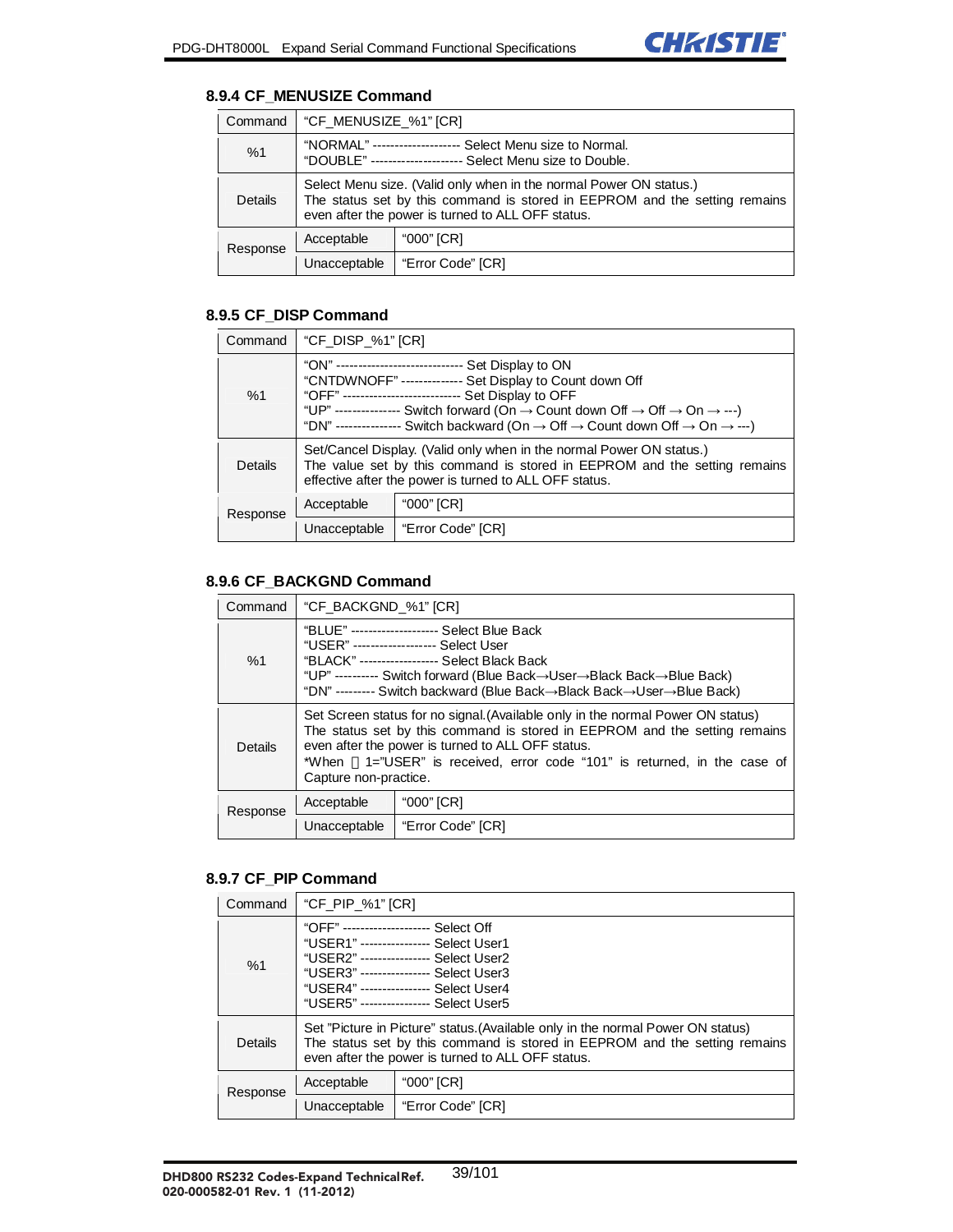

## **8.9.8 CF\_PIPMODE Command**

| Command  | "CF_PIPMODE_%1" [CR]                                                             |                                          |
|----------|----------------------------------------------------------------------------------|------------------------------------------|
| %1       | "PINP" -----------------<br>"PBYP" --------------------                          | Select P in P mode<br>Select P by P mode |
| Details  | Set mode of "Picture in Picture". (Available only in the normal Power ON status) |                                          |
| Response | Acceptable                                                                       | "000" [CR]                               |
|          | Unacceptable                                                                     | "Error Code" [CR]                        |

### **8.9.9 CF\_PIPMAININP Command**

| Command  | "CF_PIPMAININP_%1_%2" [CR]                                                                                                                                                                                                                                                                                                                                                                                                                                                            |                   |  |
|----------|---------------------------------------------------------------------------------------------------------------------------------------------------------------------------------------------------------------------------------------------------------------------------------------------------------------------------------------------------------------------------------------------------------------------------------------------------------------------------------------|-------------------|--|
| %1       | "1" -------------------- Select Input 1<br>"2" -------------------- Select Input 2<br>"3" ------------------- Select Input 3<br>"4" ------------------- Select Input 4                                                                                                                                                                                                                                                                                                                |                   |  |
| %2       | "DIGITAL" --------------- Select DVI Input<br>"ANALOG" -------------- Select Analog Input<br>"VIDEO" ------------------ Select Composite Video Input<br>"S-VIDEO" --------------- Select S-Video input<br>"YPBPR" -----------------    Select Y/Pb/Pr    Input<br>"YCBCR" ------------------    Select Y/Cb/Cr    Input<br>"HDMI" -------------------    Select HDMI Input                                                                                                            |                   |  |
| Details  | Select input and source of Main picture of "Picture in Picture". (Valid only when in<br>the normal Power ON status.)<br>In the case of a specific status, return Error Code "101" [CR] and the<br>command is not executed.<br>When selected Source does not meet the requirement for Input<br>- When transmitted command of the input without inserting Board in Input3<br>or Input4<br>When selected Input / Source which was impossible of choice by limit of<br>Picture in Picture |                   |  |
| Response | Acceptable                                                                                                                                                                                                                                                                                                                                                                                                                                                                            | "000" [CR]        |  |
|          | Unacceptable                                                                                                                                                                                                                                                                                                                                                                                                                                                                          | "Error Code" [CR] |  |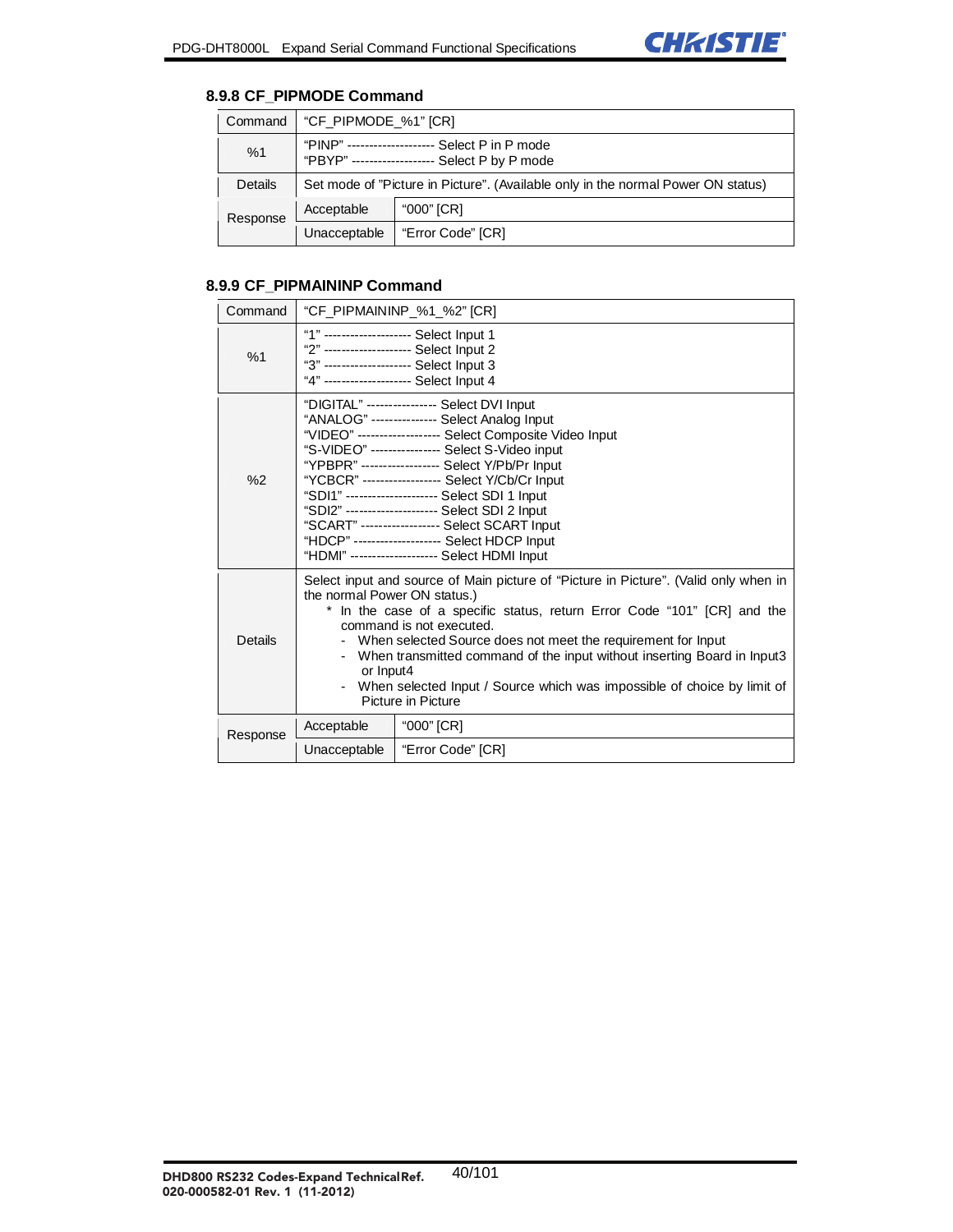# **8.9.10 CF\_PIPSUBINPU Command**

| Command  | "CF_PIPSUBINP_%1_%2" [CR]                                                                                                                                                                                                                                                                                                                                                                                                                                                         |                                                                                                                                                                                                                                                                                                                                                                                                                             |  |
|----------|-----------------------------------------------------------------------------------------------------------------------------------------------------------------------------------------------------------------------------------------------------------------------------------------------------------------------------------------------------------------------------------------------------------------------------------------------------------------------------------|-----------------------------------------------------------------------------------------------------------------------------------------------------------------------------------------------------------------------------------------------------------------------------------------------------------------------------------------------------------------------------------------------------------------------------|--|
| %1       | "1" -------------------- Select Input 1<br>"2" -------------------- Select Input 2<br>"3" -------------------- Select Input 3<br>"4" -------------------- Select Input 4                                                                                                                                                                                                                                                                                                          |                                                                                                                                                                                                                                                                                                                                                                                                                             |  |
| %2       |                                                                                                                                                                                                                                                                                                                                                                                                                                                                                   | "DIGITAL" --------------- Select DVI Input<br>"ANALOG" -------------- Select Analog Input<br>"VIDEO" ------------------ Select Composite Video Input<br>"S-VIDEO" ---------------- Select S-Video input<br>"YCBCR" -----------------    Select Y/Cb/Cr    Input<br>"SDI2" ---------------------    Select SDI 2 Input<br>"HDCP" -------------------    Select HDCP Input<br>"HDMI" -------------------    Select HDMI Input |  |
| Details  | Select input and source of Sub picture of "Picture in Picture". (Valid only when in<br>the normal Power ON status.)<br>* In the case of a specific status, return "101" [CR] and the command is not<br>executed.<br>- When selected Source does not meet the requirement for lnput<br>- When transmitted command of the input without inserting Board in Input3<br>or Input4<br>- When selected Input / Source which was impossible of choice by limit of<br>"Picture in Picture" |                                                                                                                                                                                                                                                                                                                                                                                                                             |  |
| Response | Acceptable                                                                                                                                                                                                                                                                                                                                                                                                                                                                        | "000" [CR]                                                                                                                                                                                                                                                                                                                                                                                                                  |  |
|          | Unacceptable                                                                                                                                                                                                                                                                                                                                                                                                                                                                      | "Error Code" [CR]                                                                                                                                                                                                                                                                                                                                                                                                           |  |

### **8.9.11 CF\_PIPSIZE Command**

| Command  | "CF PIPSIZE %1 %2" [CR]                                                                                                                                                                                                                                                         |                                                                                                                                                                                                                                                                                                                                                                                                                                                                                                                                                                         |  |
|----------|---------------------------------------------------------------------------------------------------------------------------------------------------------------------------------------------------------------------------------------------------------------------------------|-------------------------------------------------------------------------------------------------------------------------------------------------------------------------------------------------------------------------------------------------------------------------------------------------------------------------------------------------------------------------------------------------------------------------------------------------------------------------------------------------------------------------------------------------------------------------|--|
| %1       |                                                                                                                                                                                                                                                                                 | ------------------ Set main picture size to 10%<br>"2" ------------------- Set main picture size to 20%<br>"3" ------------------- Set main picture size to 30%<br>"4" ------------------- Set main picture size to 40%<br>"5" ------------------- Set main picture size to 50%<br>"6" ------------------- Set main picture size to 60%<br>"7" ------------------- Set main picture size to 70%<br>"8" ------------------- Set main picture size to 80%<br>"9" ------------------- Set main picture size to 90%<br>"10" ----------------- Set main picture size to 100% |  |
| %2       | "1" ------------------- Set sub picture size to 10%<br>"2" ------------------- Set sub picture size to 20%<br>"3" ------------------- Set sub picture size to 30%<br>"4" ------------------- Set sub picture size to 40%<br>"5" ------------------- Set sub picture size to 50% |                                                                                                                                                                                                                                                                                                                                                                                                                                                                                                                                                                         |  |
| Details  | Set display size of "Picture in Picture". (Valid only when in the normal Power ON<br>status.)<br>*When "Picture in Picture" is set to Off, return "101" [CR]                                                                                                                    |                                                                                                                                                                                                                                                                                                                                                                                                                                                                                                                                                                         |  |
| Response | Acceptable                                                                                                                                                                                                                                                                      | "000" [CR]                                                                                                                                                                                                                                                                                                                                                                                                                                                                                                                                                              |  |
|          | Unacceptable                                                                                                                                                                                                                                                                    | "Error Code" [CR]                                                                                                                                                                                                                                                                                                                                                                                                                                                                                                                                                       |  |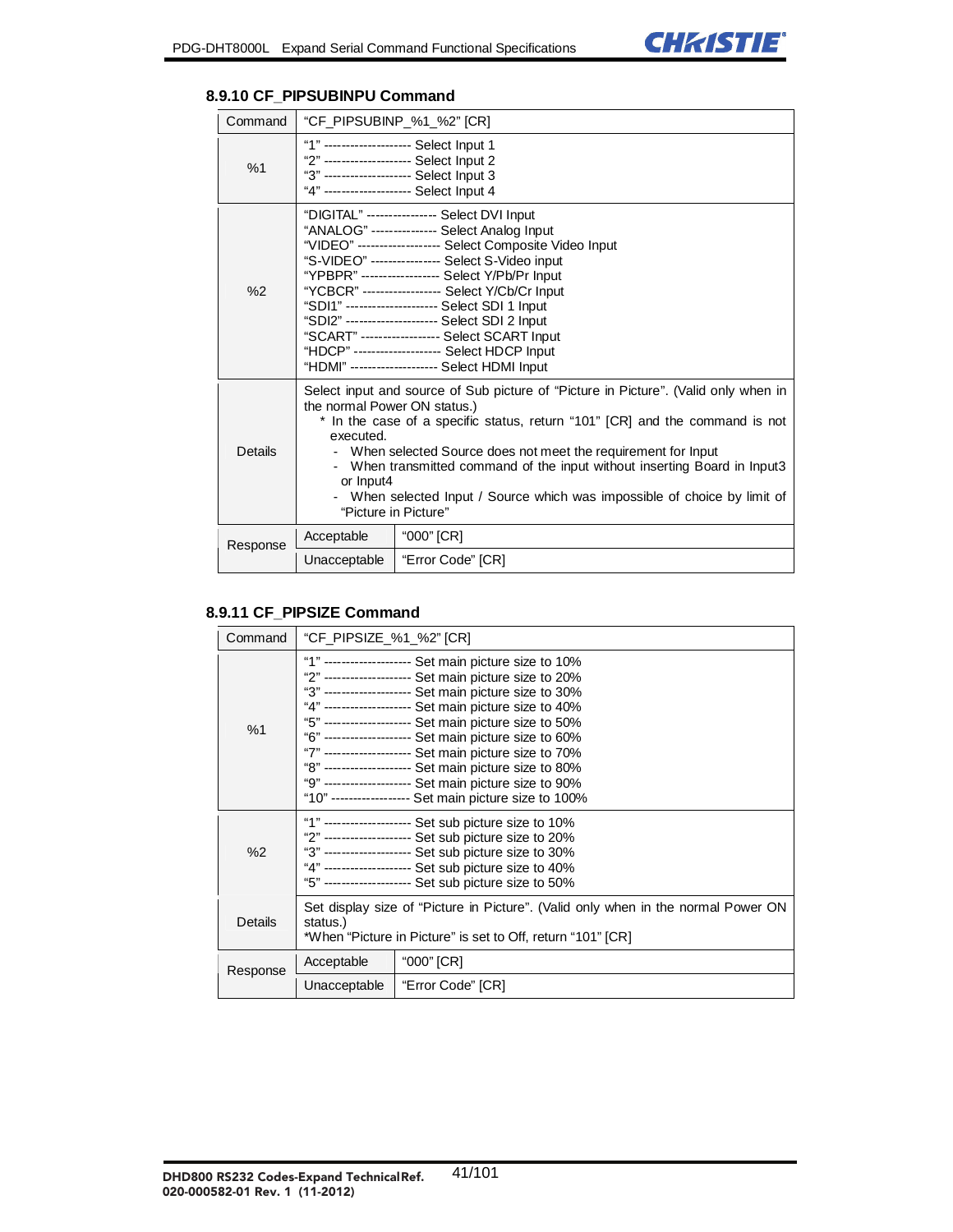#### **8.9.12 CF\_PIPPOSITION Command**

| Command  | "CF PIPPOSITION %1" [CR]                                                                                                                                                                                                                                                                                                                                                                                                                                                                                                          |                   |
|----------|-----------------------------------------------------------------------------------------------------------------------------------------------------------------------------------------------------------------------------------------------------------------------------------------------------------------------------------------------------------------------------------------------------------------------------------------------------------------------------------------------------------------------------------|-------------------|
| %1       | "POS1" ------------------- Move main picture position to up<br>"POS2" -------------------- Move main picture position to down<br>"POS3" ------------------- Move main picture position to left<br>"POS4" ------------------- Move main picture position to right<br>"POS5" -------------------- Move sub picture position to up<br>"POS6" ------------------- Move sub picture position to down<br>"POS7" -------------------- Move sub picture position to left<br>"POS8" ------------------- Move sub picture position to right |                   |
| Details  | Set position of "Picture in Picture". (Valid only when in the normal Power ON<br>status.) This function is worked from the first reception of Command.<br>* When setting beyond the area of movement is carried out, return Error Code<br>"101" [CR] and the command is not executed.<br>Ex.1) When movement to right side has already reached limit; and "RIGHT" is<br>received.<br>*When "Picture in Picture" is set to Off, return "101" [CR]                                                                                  |                   |
| Response | Acceptable                                                                                                                                                                                                                                                                                                                                                                                                                                                                                                                        | "000" [CR]        |
|          | Unacceptable                                                                                                                                                                                                                                                                                                                                                                                                                                                                                                                      | "Error Code" [CR] |

#### **8.9.13 CF\_PIPFRAMELOCK Command**

| Command  | "CF_PIPFRAMELOCK_%1" [CR]                                                                        |                   |
|----------|--------------------------------------------------------------------------------------------------|-------------------|
| %1       | "MAIN" -----------------<br>Set to main picture<br>"SUB" -----------------<br>Set to sub picture |                   |
| Details  | Set Frame lock of "Picture in Picture". (Valid only when in the normal Power ON<br>status.)      |                   |
| Response | Acceptable                                                                                       | "000" [CR]        |
|          | Unacceptable                                                                                     | "Error Code" [CR] |

### **8.9.14 CF\_PIPSTORE Command**

| Command  | "CF_PIPSTORE_%1" [CR]                                                                                                                                                                                                                                                                                                             |                   |
|----------|-----------------------------------------------------------------------------------------------------------------------------------------------------------------------------------------------------------------------------------------------------------------------------------------------------------------------------------|-------------------|
| %1       | "USER1"---- Store current setting status to User 1<br>"USER2"---- Store current setting status to User 2<br>"USER3"---- Store current setting status to User 3<br>"USER4"---- Store current setting status to User 4<br>"USER5"---- Store current setting status to User 5                                                        |                   |
| Details  | Store setting status of "Picture in Picture".<br>(Valid only when in the normal Power ON status.)<br>This command operates the same way as storing to User1-5 in "Picture in Picture"<br>Menu.<br>The status set by this command is stored in EEPROM and the setting remains<br>even after the power is turned to ALL OFF status. |                   |
| Response | Acceptable                                                                                                                                                                                                                                                                                                                        | "000" [CR]        |
|          | Unacceptable                                                                                                                                                                                                                                                                                                                      | "Error Code" [CR] |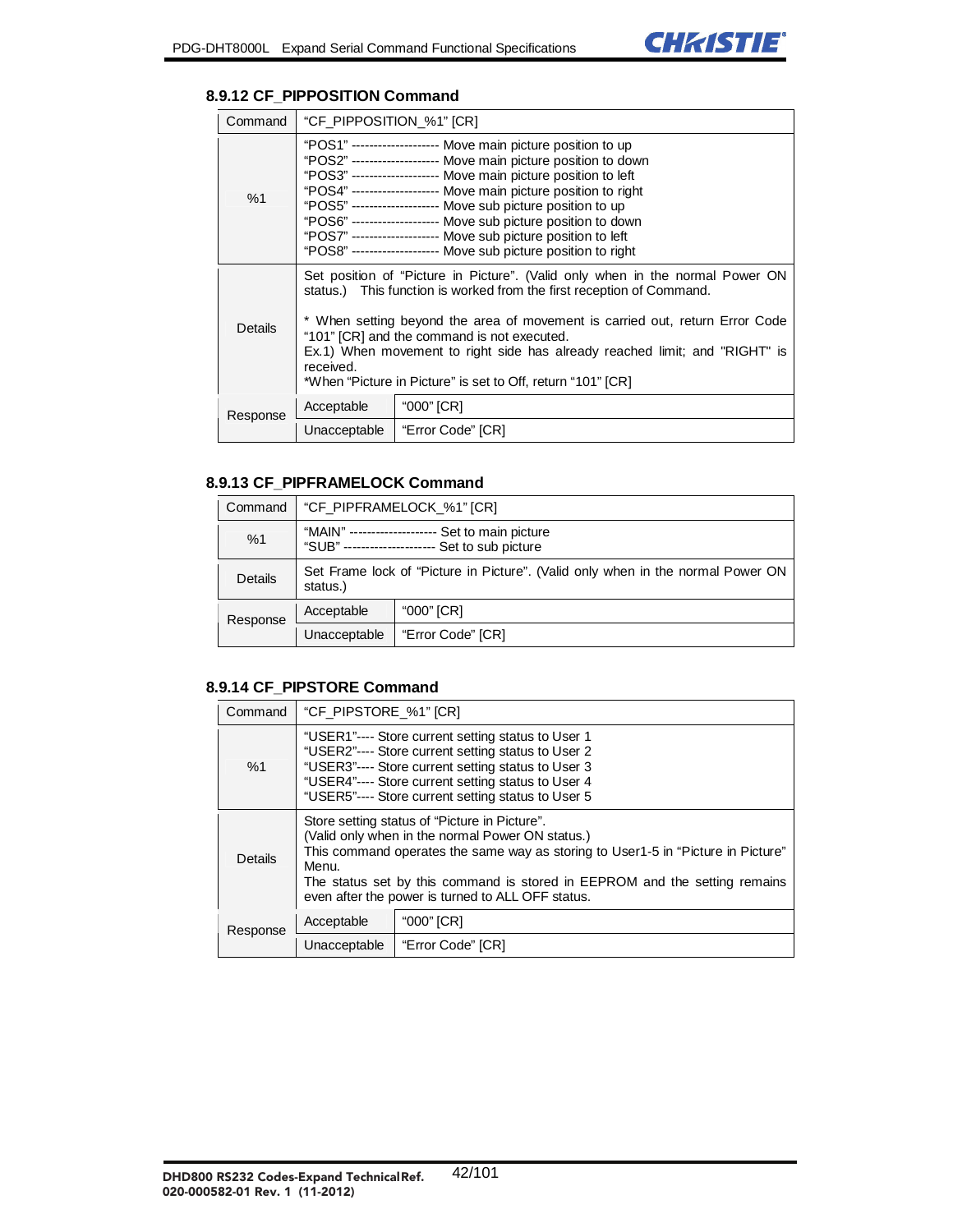

### **8.9.15 CF\_PIPMODEFREE Command**

| Command  | "CF_PIPMODEFREE_%1" [CR]                                                                                                                                                                                                                                                                                                     |                   |  |
|----------|------------------------------------------------------------------------------------------------------------------------------------------------------------------------------------------------------------------------------------------------------------------------------------------------------------------------------|-------------------|--|
| %1       | "USER1" --------------------------- Set User1 to Free status<br>"USER 2" -------------------------- Set User2 to Free status<br>"USER 3" -------------------------- Set User3 to Free status<br>"USER 4" -------------------------- Set User4 to Free status<br>"USER 5" -------------------------- Set User5 to Free status |                   |  |
| Details  | Delete the data registered in Custom User1-5 and returns it to Free status.<br>This command operates the same way as resetting to User1-5 in "Picture in<br>Picture" Menu.<br>(Available only in the normal Power ON status)<br>*When there is only one user mode of stored state, return "101" [CR]                         |                   |  |
| Response | Acceptable                                                                                                                                                                                                                                                                                                                   | "000" [CR]        |  |
|          | Unacceptable                                                                                                                                                                                                                                                                                                                 | "Error Code" [CR] |  |

#### **8.9.16 CF\_PIPRST Command**

| Command  | "CF_PIPRST_%1" [CR]                                                                                     |                   |
|----------|---------------------------------------------------------------------------------------------------------|-------------------|
| %1       | "RST" --------------------- Reset current setting status                                                |                   |
| Details  | Reset current setting status of "Picture in Picture".<br>(Available only in the normal Power ON status) |                   |
| Response | Acceptable                                                                                              | "000" [CR]        |
|          | Unacceptable                                                                                            | "Error Code" [CR] |

### **8.9.17 CF\_EDGEBLENDING Command**

| Command  |                                                                                                                                                                                                            | "CF EDGEBLENDING %1" [CR]                           |
|----------|------------------------------------------------------------------------------------------------------------------------------------------------------------------------------------------------------------|-----------------------------------------------------|
| %1       | "ON" --------------------<br>"OFF" --------------------                                                                                                                                                    | Set Edge blending to On<br>Set Edge blending to Off |
| Details  | Set Edge blending. (Available only in the normal Power ON status)<br>The status set by this command is stored in EEPROM and setting remains<br>effective even after the power is turned to ALL OFF status. |                                                     |
| Response | Acceptable                                                                                                                                                                                                 | "000" [CR]                                          |
|          | Unacceptable                                                                                                                                                                                               | "Error Code" [CR]                                   |

#### **8.9.18 CF\_BLEND Command**

| Command  | "CF BLEND %1 %2" [CR]                                                                                                                                                                                                                                                         |                   |  |
|----------|-------------------------------------------------------------------------------------------------------------------------------------------------------------------------------------------------------------------------------------------------------------------------------|-------------------|--|
| %1       | "LEFT" ---------------------- Left side<br>"TOP" ---------------------- Upper side<br>"BOTTOM" ---------------- Lower side                                                                                                                                                    |                   |  |
| %2       | "000"-"960"-------------------- Directly specify value of direction of %1<br>*Value of upper limit changes by choice of %1<br>Left --------------------- 000~960<br>Right ------------------- 000~960<br>Top --------------------- 000~540<br>Bottom ---------------- 000~540 |                   |  |
| Details  | Set value of direction specified by Edge blending %1.<br>(Available only in the normal Power ON status)<br>The status set by this command is stored in EEPROM and setting remains<br>effective even after the power is turned to ALL OFF status.                              |                   |  |
| Response | Acceptable                                                                                                                                                                                                                                                                    | "000" [CR]        |  |
|          | Unacceptable                                                                                                                                                                                                                                                                  | "Error Code" [CR] |  |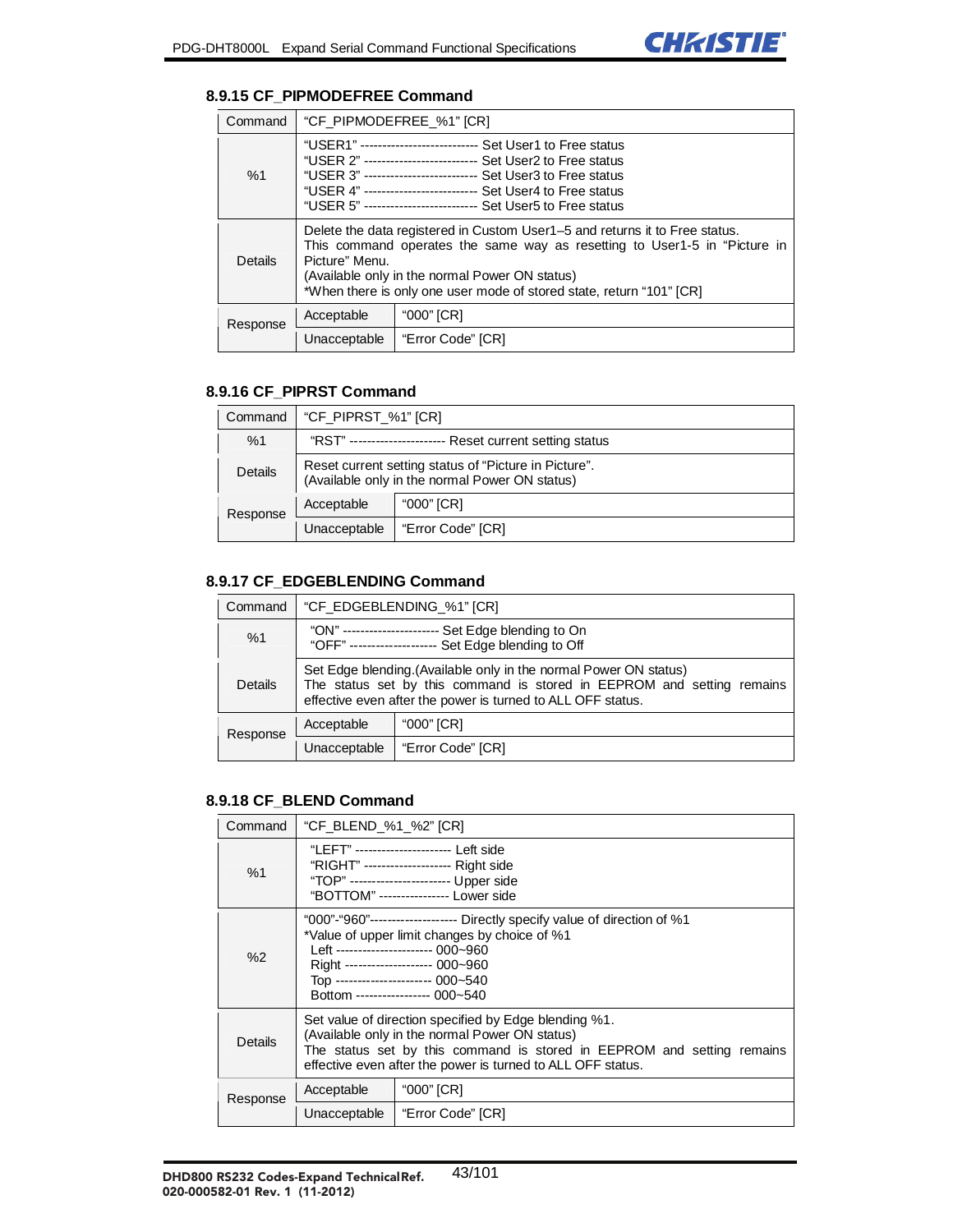# **8.9.19 CF\_BLENDBLK Command**

| Command  | "CF_BLENDBLK_%1_%2" [CR]                                                                                                                                                                                                                     |                   |
|----------|----------------------------------------------------------------------------------------------------------------------------------------------------------------------------------------------------------------------------------------------|-------------------|
| %1       | "R" ---------------------- Red<br>"G" ---------------------- Green<br>"B" ----------------------- Blue                                                                                                                                       |                   |
| %2       | "-127" ~ "0127"-------------------- Directly specify value of color of %1                                                                                                                                                                    |                   |
| Details  | Set value of color specified by Edge blending %1.<br>(Available only in the normal Power ON status)<br>The status set by this command is stored in EEPROM and setting remains<br>effective even after the power is turned to ALL OFF status. |                   |
| Response | Acceptable                                                                                                                                                                                                                                   | "000" [CR]        |
|          | Unacceptable                                                                                                                                                                                                                                 | "Error Code" [CR] |

### **8.9.20 CF\_BLENDBLKALL Command**

| Command  | "CF_BLENDBLKALL_%1" [CR]                                                                                                                                                                                                                     |                   |
|----------|----------------------------------------------------------------------------------------------------------------------------------------------------------------------------------------------------------------------------------------------|-------------------|
| %1       | "UP" ------------------------------ Increment value of Black level(R/G/B) by 1<br>"DN" ---------------------------- Decrement value of Black level(R/G/B) by 1                                                                               |                   |
| Details  | Set value of all of Black level of Edge blending.<br>(Available only in the normal Power ON status)<br>The status set by this command is stored in EEPROM and setting remains<br>effective even after the power is turned to ALL OFF status. |                   |
| Response | Acceptable                                                                                                                                                                                                                                   | "000" [CR]        |
|          | Unacceptable                                                                                                                                                                                                                                 | "Error Code" [CR] |

#### **8.9.21 CF\_BLENDTESTPAT Command**

| Command  | "CF BLENDTESTPAT %1" [CR]                                                                                                                                                                                                  |                   |
|----------|----------------------------------------------------------------------------------------------------------------------------------------------------------------------------------------------------------------------------|-------------------|
| %1       | "ON" ---------------------- Set to On<br>"OFF" -------------------- Set to Off                                                                                                                                             |                   |
| Details  | Set Test pattern of Edge blending. (Available only in the normal Power ON status)<br>The status set by this command is stored in EEPROM and setting remains<br>effective even after the power is turned to ALL OFF status. |                   |
| Response | Acceptable                                                                                                                                                                                                                 | "000" [CR]        |
|          | Unacceptable                                                                                                                                                                                                               | "Error Code" [CR] |

### **8.9.22 CF\_BLENDRST Command**

| Command  | "CF_BLENDRST_%1" [CR]                                                                            |                   |
|----------|--------------------------------------------------------------------------------------------------|-------------------|
| %1       | "RST" --------------------- Reset current setting status                                         |                   |
| Details  | Reset current setting status of Edge blending.<br>(Available only in the normal Power ON status) |                   |
| Response | Acceptable                                                                                       | "000" [CR]        |
|          | Unacceptable                                                                                     | "Error Code" [CR] |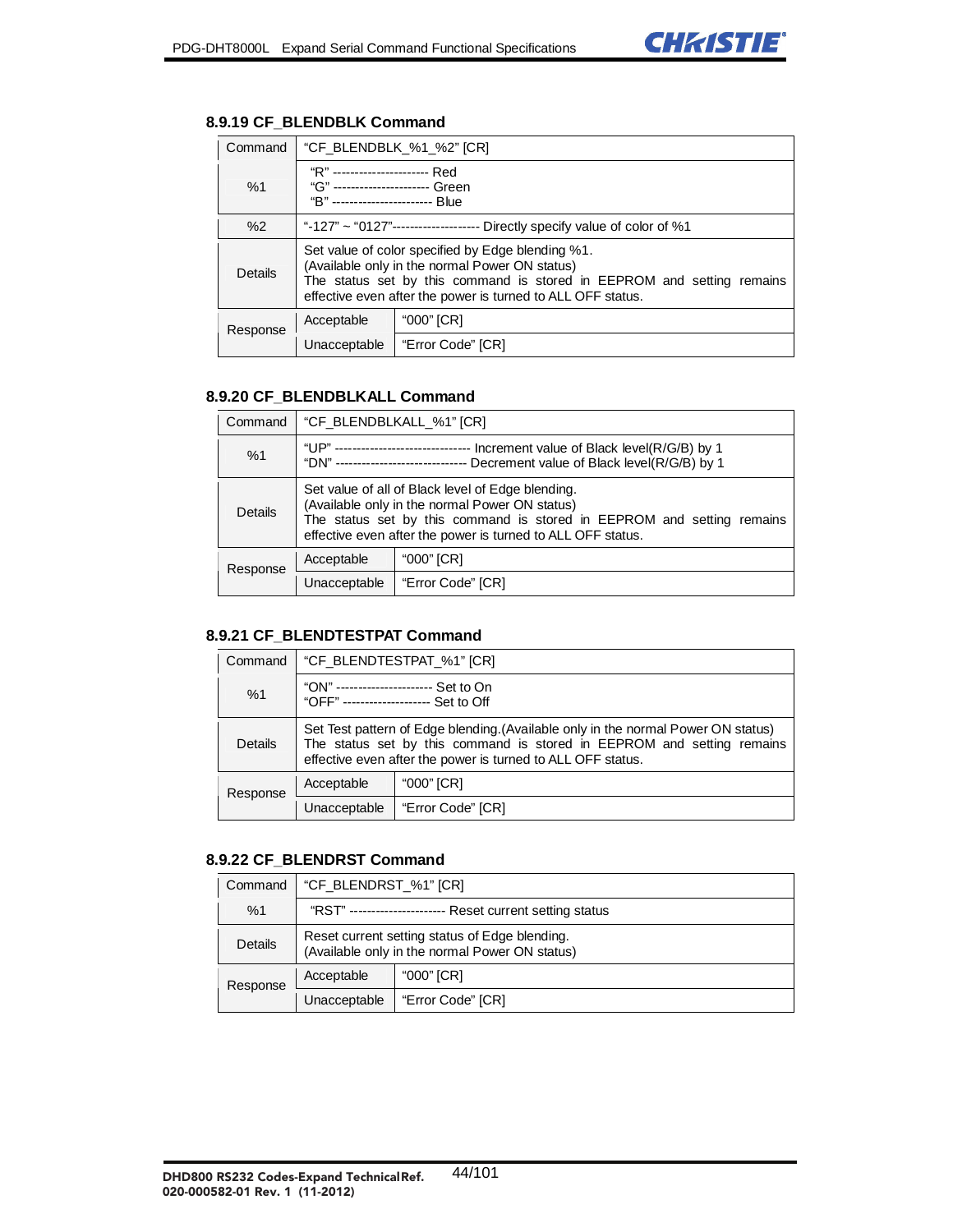

#### **8.9.23 CF\_BLENDMENUOFF Command**

| Command  | "CF_BLENDMENUOFF_%1" [CR]                                                                                                            |                   |
|----------|--------------------------------------------------------------------------------------------------------------------------------------|-------------------|
| %1       | "SFT" -----<br>Temporarily hide Edge blending menu and edge line<br>Display Edge blending menu and edge line<br>"RST" -------------- |                   |
| Details  | Set Menu off function of Edge blending.<br>(Available only in the normal Power ON status)                                            |                   |
| Response | Acceptable                                                                                                                           | "000" [CR]        |
|          | Unacceptable                                                                                                                         | "Error Code" [CR] |

#### **8.9.24 CF\_BLENDMENU Command**

| Command  | "CF BLENDMENU %1" [CR]                                                                                                                     |                   |
|----------|--------------------------------------------------------------------------------------------------------------------------------------------|-------------------|
| %1       | "ON" --------<br>Display Edge blending menu and edge line.<br>Set Edge blending menu and edge line undisplayed.<br>"OFF" ----------------- |                   |
| Details  | Set Edge blending menu and edge line displayed or undisplayed.<br>(Available only in the normal Power ON status)                           |                   |
| Response | Acceptable                                                                                                                                 | "000" [CR]        |
|          | Unacceptable                                                                                                                               | "Error Code" [CR] |

### **8.9.25 CF\_COLORMATCHING Command**

| Command  | "CF_COLORMATCHING_%1" [CR]                                                                                                                                                                                            |                   |
|----------|-----------------------------------------------------------------------------------------------------------------------------------------------------------------------------------------------------------------------|-------------------|
| %1       | "ON" ---------------------- Set to On<br>"OFF" -------------------- Set to Off                                                                                                                                        |                   |
| Details  | Set status of Color matching. (Available only in the normal Power ON status)<br>The status set by this command is stored in EEPROM and setting remains<br>effective even after the power is turned to ALL OFF status. |                   |
| Response | Acceptable                                                                                                                                                                                                            | "000" [CR]        |
|          | Unacceptable                                                                                                                                                                                                          | "Error Code" [CR] |

### **8.9.26 CF\_CMMSXY Command**

| Command  |                                                                                                                                                                                                                                                                                                                                                                    | "CF CMMSXY %1 %2 %3" [CR]                                          |  |
|----------|--------------------------------------------------------------------------------------------------------------------------------------------------------------------------------------------------------------------------------------------------------------------------------------------------------------------------------------------------------------------|--------------------------------------------------------------------|--|
| %1       | "RFD" ---------------------- Set value of Red<br>"GREEN" ----------------- Set value of Green<br>"BLUE" -------------------- Set value of Blue<br>"WHITE" ------------------ Set value of White<br>"HALFWHITE" ---------- Set value of Half white                                                                                                                  |                                                                    |  |
| %2       |                                                                                                                                                                                                                                                                                                                                                                    | "0000" – "1000" -------- Directly specify "x" value of color of %1 |  |
| %3       | "0000" – "1000" --------- Directly specify "y" value of color of %1                                                                                                                                                                                                                                                                                                |                                                                    |  |
| Details  | Set "x","y" value of Measured of Color matching.<br>(Available only in the normal Power ON status)<br>*The selectable colors are different by using color wheel.<br>For brightness: Red/Green/Blue/Half white/White<br>For color reproduction: Red/Green/Blue/White<br>*When transmit the command of the color that is impossible of choice, return "101"<br>[CR]. |                                                                    |  |
| Response | Acceptable                                                                                                                                                                                                                                                                                                                                                         | "000" [CR]                                                         |  |
|          | Unacceptable                                                                                                                                                                                                                                                                                                                                                       | "Error Code" [CR]                                                  |  |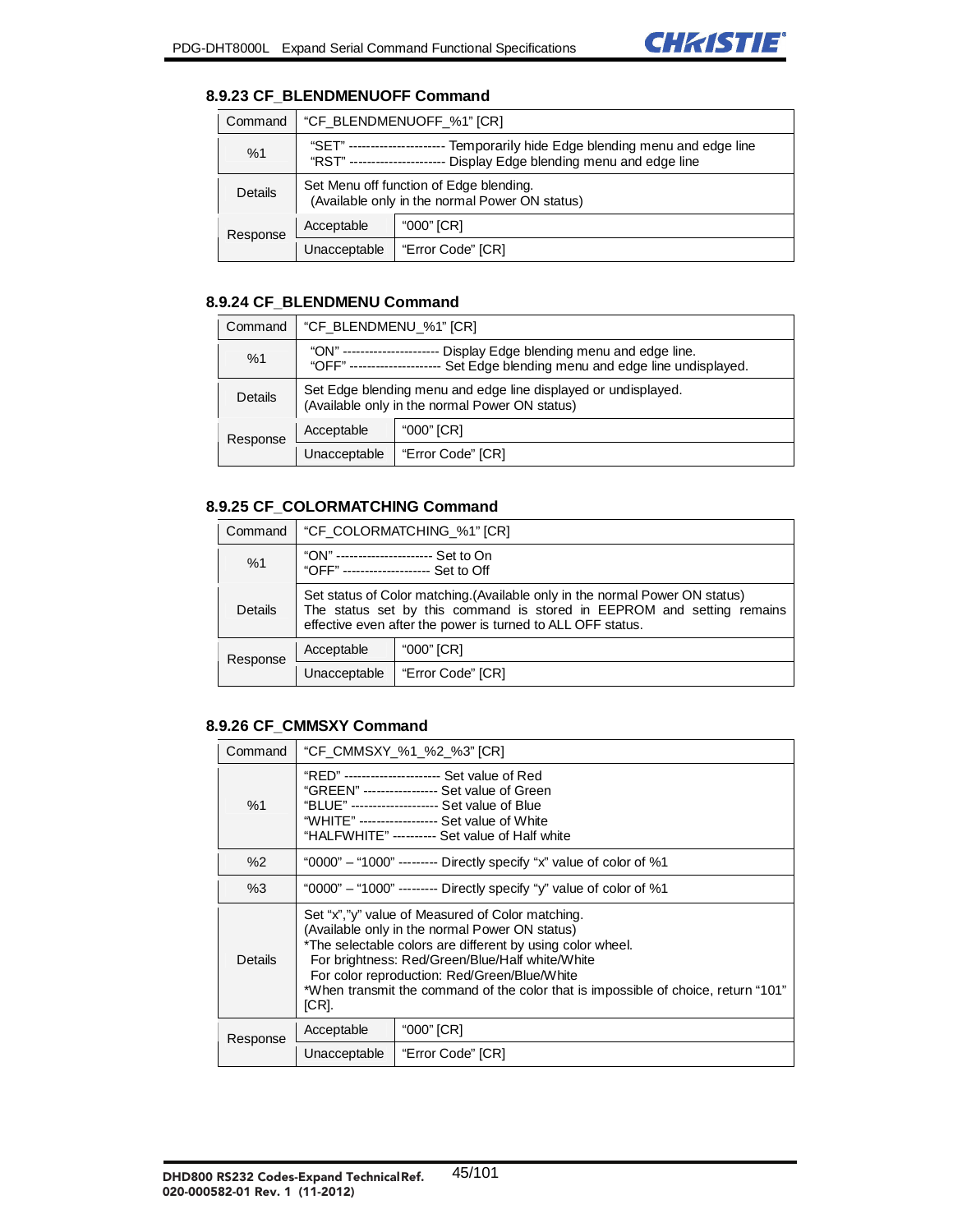### **8.9.27 CF\_CMMSL Command**

| Command        | "CF_CMMSL_%1_%2" [CR]                                                                                                                                                                                                                                                                                                                                          |                                                                    |  |
|----------------|----------------------------------------------------------------------------------------------------------------------------------------------------------------------------------------------------------------------------------------------------------------------------------------------------------------------------------------------------------------|--------------------------------------------------------------------|--|
| %1             | "RED" ---------------------- Set value of Red<br>"GREEN" ----------------- Set value of Green<br>"BLUE" -------------------- Set value of Blue<br>"WHITE" ------------------ Set value of White<br>"HALFWHITE" ---------- Set value of Half white                                                                                                              |                                                                    |  |
| %2             |                                                                                                                                                                                                                                                                                                                                                                | "0000" - "1000" -------- Directly specify "L" value of color of %1 |  |
| <b>Details</b> | Set "L" value of Measured of Color matching.<br>(Available only in the normal Power ON status)<br>*The selectable colors are different by using color wheel.<br>For brightness: Red/Green/Blue/Half white/White<br>For color reproduction: Red/Green/Blue/White<br>*When transmit the command of the color that is impossible of choice, return "101"<br>[CR]. |                                                                    |  |
| Response       | Acceptable                                                                                                                                                                                                                                                                                                                                                     | "000" [CR]                                                         |  |
|                | Unacceptable                                                                                                                                                                                                                                                                                                                                                   | "Error Code" [CR]                                                  |  |

### **8.9.28 CF\_CMTGXY Command**

| Command  | "CF_CMTGXY_%1_%2_%3" [CR]                                                                                                                                                                                                                                                                                                                     |                   |  |
|----------|-----------------------------------------------------------------------------------------------------------------------------------------------------------------------------------------------------------------------------------------------------------------------------------------------------------------------------------------------|-------------------|--|
| %1       | "RED" --------------------- Set value of Red<br>"GREEN" ----------------- Set value of Green<br>"BLUE" -------------------- Set value of Blue<br>"WHITE" ------------------ Set value of White<br>"CYAN" ------------------- Set value of Cyan<br>"MAGENTA" ------------- Set value of Magenta<br>"YELLOW" -------------- Set value of Yellow |                   |  |
| %2       | "0000" - "1000" -------- Directly specify "x" value of color of %1                                                                                                                                                                                                                                                                            |                   |  |
| %3       | "0000" - "1000" -------- Directly specify "y" value of color of %1                                                                                                                                                                                                                                                                            |                   |  |
| Details  | Set "x", "y" value of Target of Color matching.<br>(Available only in the normal Power ON status)                                                                                                                                                                                                                                             |                   |  |
| Response | Acceptable                                                                                                                                                                                                                                                                                                                                    | "000" [CR]        |  |
|          | Unacceptable                                                                                                                                                                                                                                                                                                                                  | "Error Code" [CR] |  |

### **8.9.29 CF\_CMTGG Command**

| Command  | "CF CMTGG %1 %2" [CR]                                                                                                                                                                                                                                                                                                                        |                   |
|----------|----------------------------------------------------------------------------------------------------------------------------------------------------------------------------------------------------------------------------------------------------------------------------------------------------------------------------------------------|-------------------|
| %1       | "RFD" ---------------------- Set value of Red<br>"GREEN" ---------------- Set value of Green<br>"BLUE" -------------------- Set value of Blue<br>"WHITE" ----------------- Set value of White<br>"CYAN" -------------------- Set value of Cyan<br>"MAGENTA" ------------ Set value of Magenta<br>"YELLOW" -------------- Set value of Yellow |                   |
| %2       | "0000" - "1000" -------- Directly specify "g" value of color of %1                                                                                                                                                                                                                                                                           |                   |
| Details  | Set "q" value of Target of Color matching.<br>(Available only in the normal Power ON status)                                                                                                                                                                                                                                                 |                   |
| Response | Acceptable                                                                                                                                                                                                                                                                                                                                   | "000" [CR]        |
|          | Unacceptable                                                                                                                                                                                                                                                                                                                                 | "Error Code" [CR] |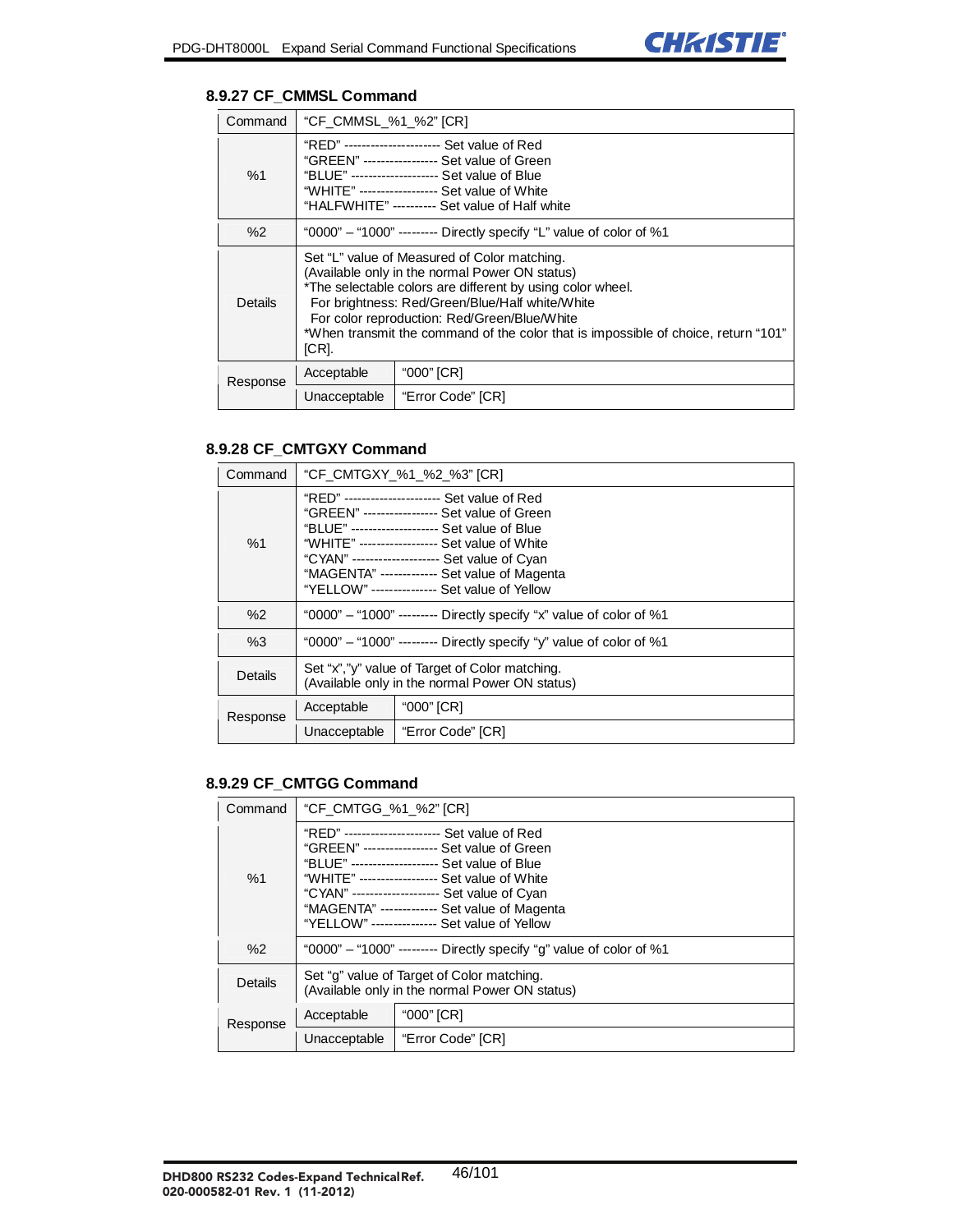# **8.9.30 CF\_CMAUTOTESTPAT Command**

| Command  | "CF_CMAUTOTESTPAT_%1" [CR]                                                                 |                   |
|----------|--------------------------------------------------------------------------------------------|-------------------|
| %1       | "ON" ------------------<br>Set to On<br>"OFF" -------------------- Set to Off              |                   |
| Details  | Set Auto test pattern of Color matching.<br>(Available only in the normal Power ON status) |                   |
| Response | Acceptable                                                                                 | "000" [CR]        |
|          | Unacceptable                                                                               | "Error Code" [CR] |

## **8.9.31 CF\_CMRST Command**

| Command  | "CF_CMRST_%1" [CR]                                                                                                                 |                   |
|----------|------------------------------------------------------------------------------------------------------------------------------------|-------------------|
| %1       | "CMRST" ---------------<br>Reset setting of Color matching<br>Reset setting of Advanced color matching<br>"ADCRST" --------------- |                   |
| Details  | Reset setting of Color matching. (Available only in the normal Power ON status)                                                    |                   |
| Response | Acceptable                                                                                                                         | "000" [CR]        |
|          | Unacceptable                                                                                                                       | "Error Code" [CR] |

## **8.9.32 CF\_CMSTORE Command**

| Command  | "CF CMSTORE %1" [CR]                                                                                                             |                   |
|----------|----------------------------------------------------------------------------------------------------------------------------------|-------------------|
| %1       | "CMSTR" ------------<br>Store setting of Color matching<br>"ADCSTR" ----------------<br>Store setting of Advanced color matching |                   |
| Details  | Store setting of Color matching. (Available only in the normal Power ON status)                                                  |                   |
| Response | Acceptable                                                                                                                       | "000" [CR]        |
|          | Unacceptable                                                                                                                     | "Error Code" [CR] |

## **8.9.33 CF\_CMMSTESTPAT Command**

| Command  | "CF CMMSTESTPAT %1" [CR]                                                                                                                                                                                                                                                                                                                                              |                   |
|----------|-----------------------------------------------------------------------------------------------------------------------------------------------------------------------------------------------------------------------------------------------------------------------------------------------------------------------------------------------------------------------|-------------------|
| %1       | "RED" --------------------- Display Red<br>"GREEN" ----------------- Display Green<br>"BLUE" ------------------- Display Blue<br>"WHITE" ----------------- Display White<br>"HALFWHITE" --------- Display Half white<br>"OFF" -------------------- Do not show test pattern display                                                                                   |                   |
| Details  | Display Test pattern of Measured of Color matching.<br>(Available only in the normal Power ON status)<br>*The selectable colors are different by using Color wheel.<br>For brightness: Red/Green/Blue/Half white/White<br>For color reproduction: Red/Green/Blue/White<br>*When transmit the command of the color that is impossible of choice, return "101"<br>ICRI. |                   |
| Response | Acceptable                                                                                                                                                                                                                                                                                                                                                            | "000" [CR]        |
|          | Unacceptable                                                                                                                                                                                                                                                                                                                                                          | "Error Code" [CR] |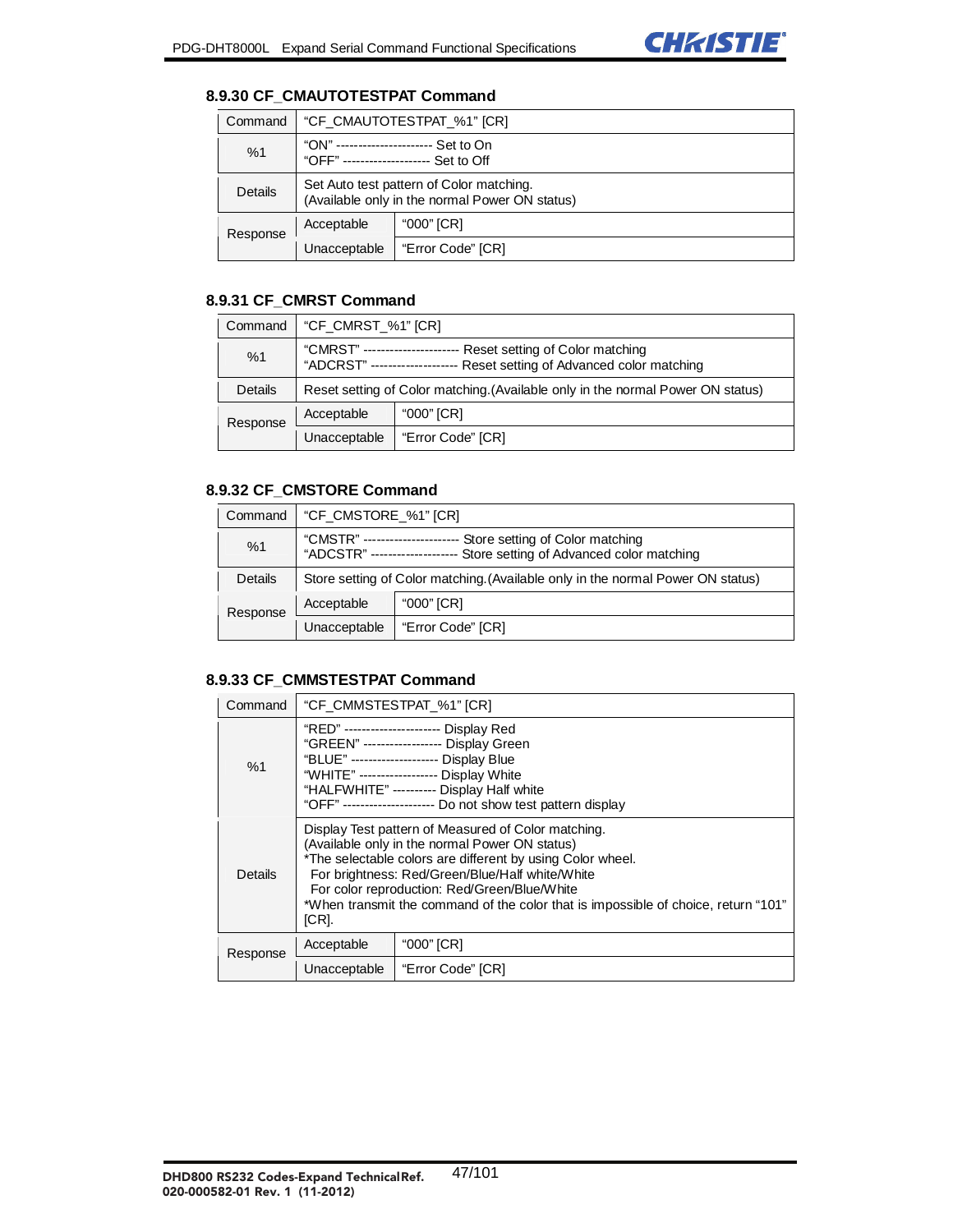### **8.9.34 CF\_CMTGTESTPAT Command**

| Command  | "CF_CMTGTESTPAT_%1" [CR]                                                                                                                                                                                                                                                                                                                                                    |                   |
|----------|-----------------------------------------------------------------------------------------------------------------------------------------------------------------------------------------------------------------------------------------------------------------------------------------------------------------------------------------------------------------------------|-------------------|
| %1       | "RED" --------------------- Display Red<br>"GREEN" ----------------- Display Green<br>"BLUE" --------------------    Display Blue<br>"WHITE" ----------------- Display White<br>"CYAN" ------------------- Display Cyan<br>"MAGENTA" ------------- Display Magenta<br>"YELLOW" -------------- Display Yellow<br>"OFF" -------------------- Do not show test pattern display |                   |
| Details  | Display Test pattern of Target of Color matching.<br>(Available only in the normal Power ON status)                                                                                                                                                                                                                                                                         |                   |
| Response | Acceptable                                                                                                                                                                                                                                                                                                                                                                  | "000" [CR]        |
|          | Unacceptable                                                                                                                                                                                                                                                                                                                                                                | "Error Code" [CR] |

#### **8.9.35 CF\_CMFDEFAULT Command**

| Command  | "CF_CMFDEFAULT_%1" [CR]                                                                                                 |                   |
|----------|-------------------------------------------------------------------------------------------------------------------------|-------------------|
| %1       | "RST" ---------------------- Reset the value of Target                                                                  |                   |
| Details  | Return the value of Advanced color matching to Factory Default status<br>(Available only in the normal Power ON status) |                   |
| Response | Acceptable                                                                                                              | "000" [CR]        |
|          | Unacceptable                                                                                                            | "Error Code" [CR] |

#### **8.9.36 CF\_CMMENUOFF Command**

| Command  | "CF_CMMENUOFF_%1" [CR]                                                                                                            |                   |
|----------|-----------------------------------------------------------------------------------------------------------------------------------|-------------------|
| %1       | "SET" ---------<br>Temporarily hide Advanced color matching menu<br>Display Advanced color matching menu<br>"RST" --------------- |                   |
| Details  | Set Menu off function of Advanced color matching.<br>(Available only in the normal Power ON status)                               |                   |
| Response | Acceptable                                                                                                                        | "000" [CR]        |
|          | Unacceptable                                                                                                                      | "Error Code" [CR] |

#### **8.9.37 CF\_CMMENU Command**

| Command  | "CF CMMENU %1" [CR]                                                                                                             |                   |
|----------|---------------------------------------------------------------------------------------------------------------------------------|-------------------|
| %1       | "ON" -------<br>Display Advanced color matching menu<br>Set Advanced color matching menu undisplayed.<br>"OFF" ---------------- |                   |
| Details  | Set Advanced color matching menu displayed or undisplayed.<br>(Available only in the normal Power ON status)                    |                   |
| Response | Acceptable                                                                                                                      | "000" [CR]        |
|          | Unacceptable                                                                                                                    | "Error Code" [CR] |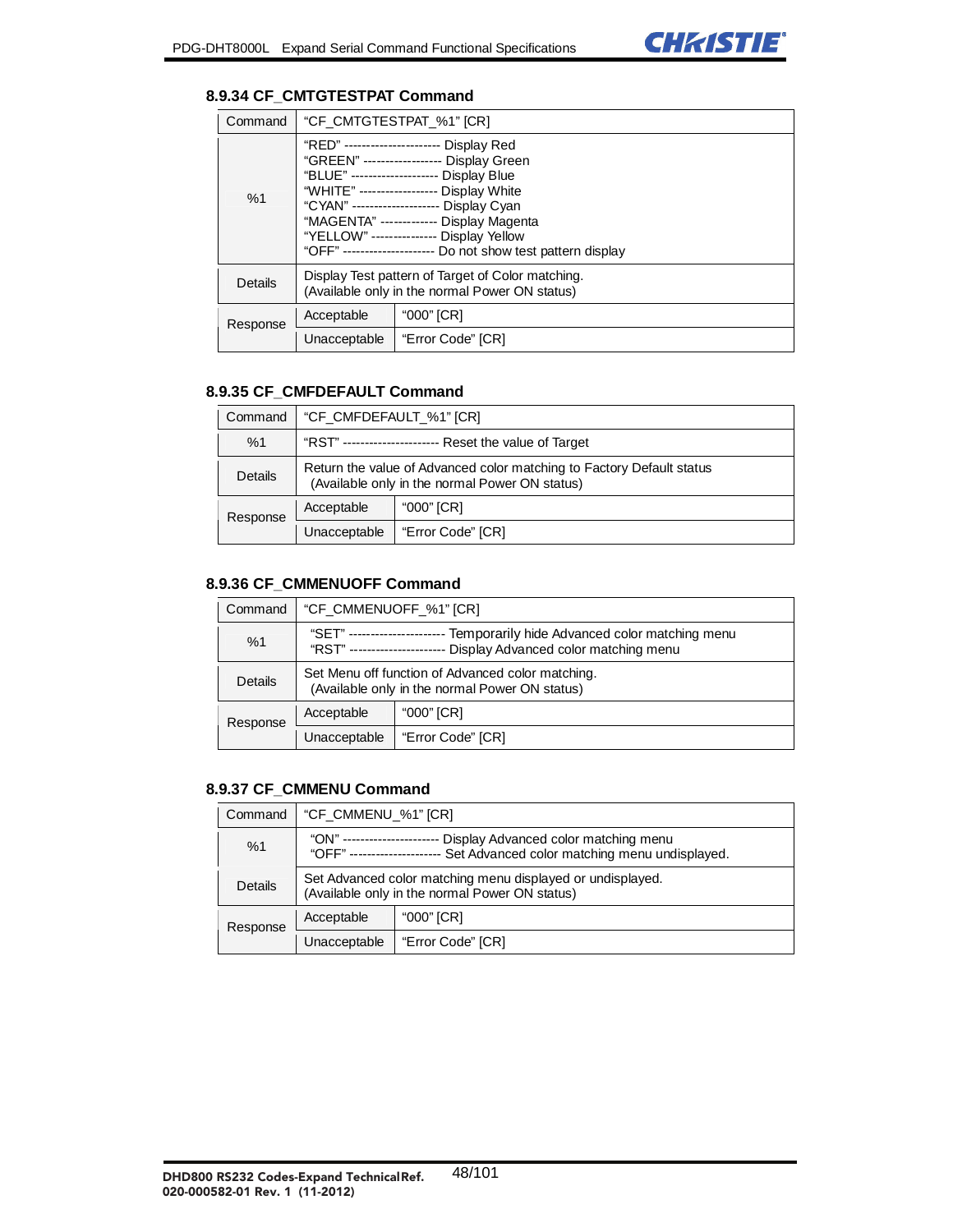# **8.9.38 CF\_DYNAMICBLACK Command**

| Command  | "CF_DYNAMICBLACK_%1" [CR]                                                                                                                                                                                          |                                                                                              |
|----------|--------------------------------------------------------------------------------------------------------------------------------------------------------------------------------------------------------------------|----------------------------------------------------------------------------------------------|
| %1       | "OFF" --------------------                                                                                                                                                                                         | Set to Off<br>"LOW" -------------------- Set to Low<br>"HIGH" ------------------ Set to High |
| Details  | Set status of DynamicBlack. (Available only in the normal Power ON status)<br>The status set by this command is stored in EEPROM and the setting remains<br>effective after the power is turned to ALL OFF status. |                                                                                              |
| Response | Acceptable                                                                                                                                                                                                         | "000" [CR]                                                                                   |
|          | Unacceptable                                                                                                                                                                                                       | "Error Code" [CR]                                                                            |

### **8.9.39 CF\_HDMISETUP Command**

| Command  | "CF_HDMISETUP_%1" [CR]                                                                                                                                                                                           |                   |
|----------|------------------------------------------------------------------------------------------------------------------------------------------------------------------------------------------------------------------|-------------------|
| %1       | "NORMAL" ---------------------<br>Set to Normal<br>"ENHANCED" ------------------ Set to Enhanced                                                                                                                 |                   |
| Details  | Set status of HDMI setup. (Available only in the normal Power ON status)<br>The status set by this command is stored in EEPROM and the setting remains<br>effective after the power is turned to ALL OFF status. |                   |
| Response | Acceptable                                                                                                                                                                                                       | "000" [CR]        |
|          | Unacceptable                                                                                                                                                                                                     | "Error Code" [CR] |

### **8.9.40 CF\_LOGO Command**

| Command        | "CF_LOGO_%1_%2" [CR]                                                                                                                                                                                                                                                                                                                                                                                                                                                                                                                                                                                                                                                                                                                                                                                                                                                                                                                              |                   |
|----------------|---------------------------------------------------------------------------------------------------------------------------------------------------------------------------------------------------------------------------------------------------------------------------------------------------------------------------------------------------------------------------------------------------------------------------------------------------------------------------------------------------------------------------------------------------------------------------------------------------------------------------------------------------------------------------------------------------------------------------------------------------------------------------------------------------------------------------------------------------------------------------------------------------------------------------------------------------|-------------------|
| %1             | "0000 - 9999" ------------- Directly set Logo PIN code                                                                                                                                                                                                                                                                                                                                                                                                                                                                                                                                                                                                                                                                                                                                                                                                                                                                                            |                   |
| %2             | "OFF" --------------------------Cancel Logo display<br>"DFLT" ------------------------ Select Logo of Factory Default<br>"UP" --------------------------- Select functions to choose forward<br>(OFF $\rightarrow$ DFLT $\rightarrow$ USER $\rightarrow$ OFF $\rightarrow$ --)<br>"DN" -------------------------- Select functions to choose backward<br>(OFF $\rightarrow$ USER $\rightarrow$ DFLT $\rightarrow$ OFF $\rightarrow$ --)                                                                                                                                                                                                                                                                                                                                                                                                                                                                                                           |                   |
| <b>Details</b> | Set Logo mode. (Available only in the normal Power ON status)<br>The status set by this command is stored in EEPROM and setting remains<br>effective even after the power is turned to ALL OFF status.<br>Set Logo PIN code in %1.<br>*When Logo Lock is enabled:<br>PIN code is matched ------------------------ Command is valid (Acceptable)<br>PIN code is mismatched------------------- Command is invalid (Error code "102")<br>PIN code is beyond %1 available range ----------- Command is invalid (Error<br>code"?")<br>*When Logo Lock is disabled:<br>PIN code is within %1 available range ------- Command is valid (Acceptable)<br>PIN code is out of %1 available range ------ Command is invalid (Error code "?")<br>Note: When Logo Lock is enabled, matching Logo PIN code switches Logo but<br>Logo Lock is not cancelled (Lock status is kept).<br>2="USER" is received, error code "101" is returned, in the case of<br>*When |                   |
|                | Capture non-practice.<br>Acceptable                                                                                                                                                                                                                                                                                                                                                                                                                                                                                                                                                                                                                                                                                                                                                                                                                                                                                                               | "000" [CR]        |
| Response       | Unacceptable                                                                                                                                                                                                                                                                                                                                                                                                                                                                                                                                                                                                                                                                                                                                                                                                                                                                                                                                      | "Error Code" [CR] |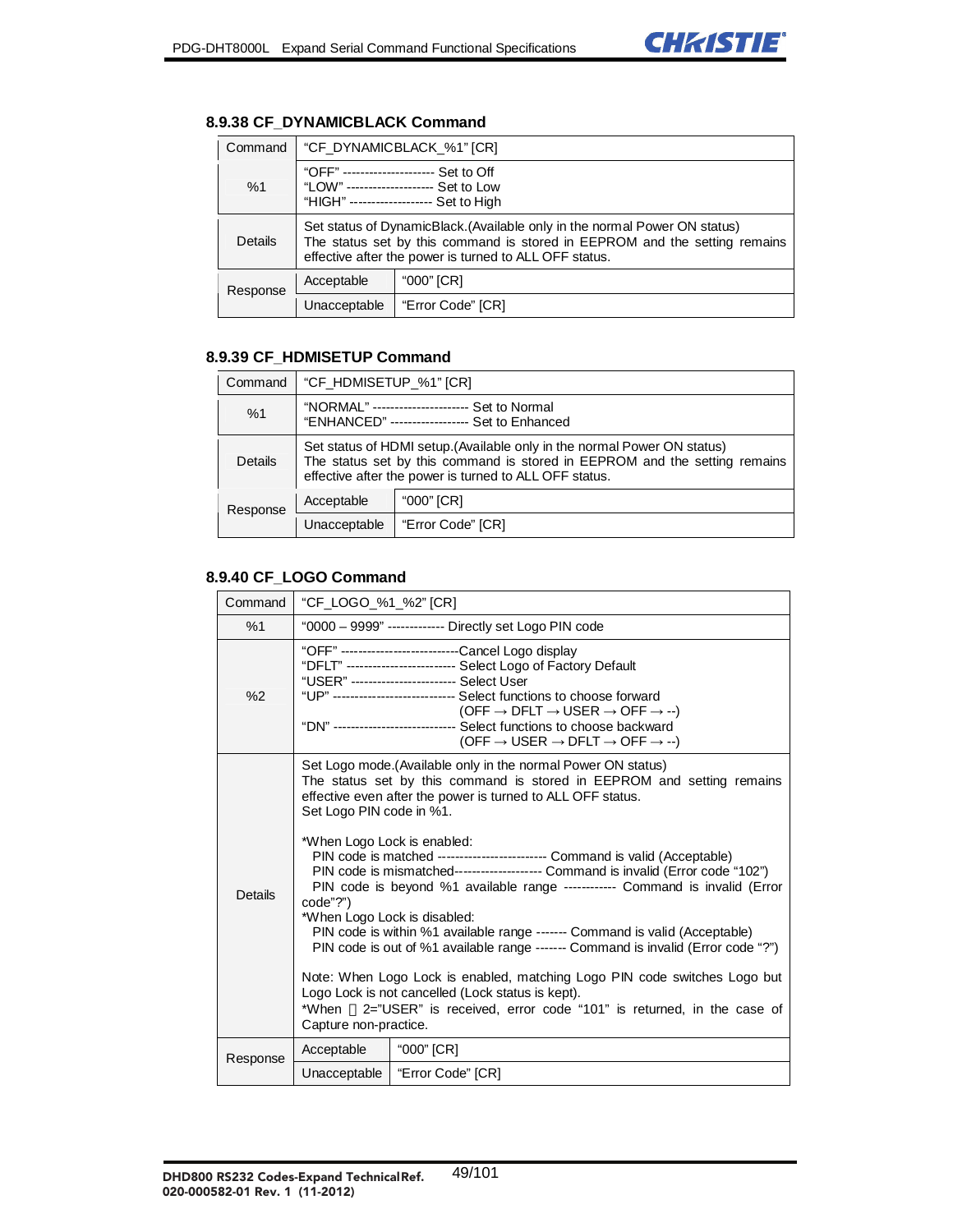### **8.9.41 CF\_FANSPEED Command**

| Command  | "CF_FANSPEED_%1" [CR]                                                                                                                                                                                              |                   |
|----------|--------------------------------------------------------------------------------------------------------------------------------------------------------------------------------------------------------------------|-------------------|
| %1       | "MAX" ---------------<br>Select Maximum speed of Fan Control<br>Select Normal speed of Fan Control<br>"NOR" -----                                                                                                  |                   |
| Details  | Switch Fan Control Speed. (Valid only when in the normal Power ON status.)<br>The status set by this command is stored in EEPROM and the setting remains<br>effective after the power is turned to ALL OFF status. |                   |
| Response | Acceptable                                                                                                                                                                                                         | "000" [CR]        |
|          | Unacceptable                                                                                                                                                                                                       | "Error Code" [CR] |

# **8.9.42 CF\_RCODE Command**

| Command  | "CF_RCODE_%1" [CR]                                                                                                                                                                                                 |                   |  |
|----------|--------------------------------------------------------------------------------------------------------------------------------------------------------------------------------------------------------------------|-------------------|--|
| %1       | "UP" --------- Switch forward (Code1 $\rightarrow$ Code2 $\rightarrow$ Code3 - - - $\rightarrow$ Code8 $\rightarrow$ Code1)<br>"DN" --------- Switch backward (Code8→Code7→Code6 - - -→Code1→Code8)                |                   |  |
| Details  | Select Remote Control Code (Valid only when in the normal Power ON status)<br>The status set by this command is stored in EEPROM and the setting remains<br>effective after the power is turned to ALL OFF status. |                   |  |
| Response | Acceptable                                                                                                                                                                                                         | "000" [CR]        |  |
|          | Unacceptable                                                                                                                                                                                                       | "Error Code" [CR] |  |

## **8.9.43 CF\_RSENS Command**

| Command  | "CF_RSENS_%1" [CR]                                                                                                                                                                                                                                                                                                                                                                                                                                                                                                                                                                                                                                                                                                                                                                                                                                                                        |                   |
|----------|-------------------------------------------------------------------------------------------------------------------------------------------------------------------------------------------------------------------------------------------------------------------------------------------------------------------------------------------------------------------------------------------------------------------------------------------------------------------------------------------------------------------------------------------------------------------------------------------------------------------------------------------------------------------------------------------------------------------------------------------------------------------------------------------------------------------------------------------------------------------------------------------|-------------------|
| %1       | "ALL" ------------------------- Select all receiver of projector<br>"FRONTTOP" --------------- Select both front and top receiver of projector<br>"BACKTOP" ------------------ Select both back and top receiver of projector<br>"FRONTBACK" -------------- Select both front and back receiver of projector<br>"FRONT" --------------------- Select only front receiver of projector<br>"TOP" ------------------------- Select only top receiver of projector<br>"BACK" ----------------------- Select only back receiver of projector<br>"UP" --------------- Switch forward (ALL → FRONTTOP→BACKTOP→<br>$FRONTBACK \rightarrow FRONT \rightarrow TOP \rightarrow BACK \rightarrow ALL)$<br>"DN" --------------- Switch backward (BACK $\rightarrow$ TOP $\rightarrow$ FRONT $\rightarrow$ FRONTBACK $\rightarrow$<br>$BACKTOP \rightarrow FROMTTOP \rightarrow ALL \rightarrow BACK$ ) |                   |
| Details  | Select location of infrared remote receiver of remote control (Available only in the<br>normal Power ON status)<br>The status set by this command is stored in EEPROM and setting remains<br>effective even after the power is turned to ALL OFF status.                                                                                                                                                                                                                                                                                                                                                                                                                                                                                                                                                                                                                                  |                   |
| Response | Acceptable                                                                                                                                                                                                                                                                                                                                                                                                                                                                                                                                                                                                                                                                                                                                                                                                                                                                                | "000" [CR]        |
|          | Unacceptable                                                                                                                                                                                                                                                                                                                                                                                                                                                                                                                                                                                                                                                                                                                                                                                                                                                                              | "Error Code" [CR] |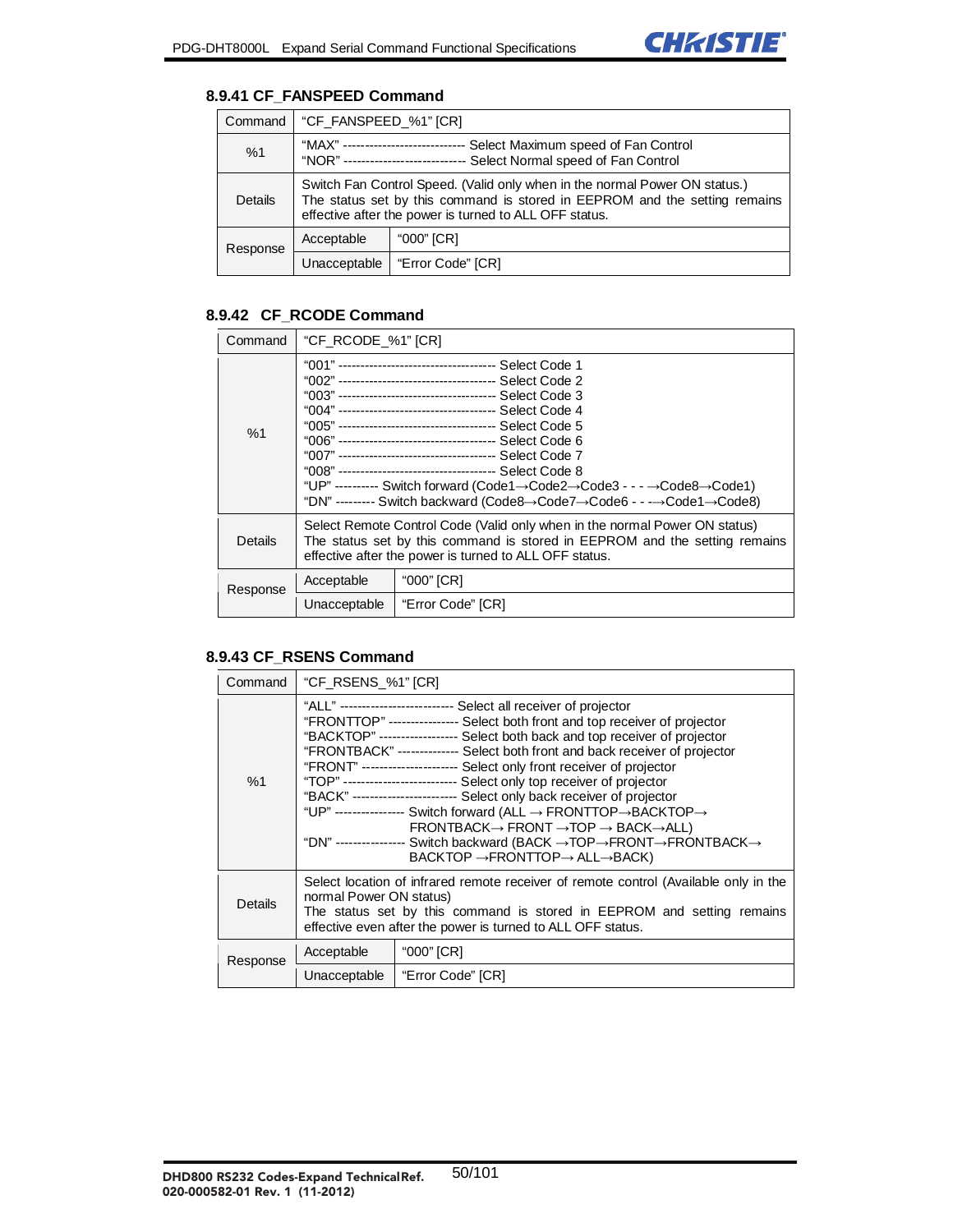# **8.9.44 CF\_P-MANE Command**

| Command  | "CF_P-MANE_%1" [CR]                                                                                                                                                                                                                                                                                                                                                     |                   |
|----------|-------------------------------------------------------------------------------------------------------------------------------------------------------------------------------------------------------------------------------------------------------------------------------------------------------------------------------------------------------------------------|-------------------|
| %1       | "OFF" --------------------------------- Set Power Management to Off<br>"READY" ----------------------------- Set Power Management to Ready<br>"SHUTDOWN" -------------------- Set Power Management to Shut Down mode<br>"UP" ---------------------- Switch forward (Off→Ready→Shut down→Off)<br>"DN" --------------------- Switch backward (Off->Shut down->Ready->Off) |                   |
| Details  | Set/Cancel Power Management. (Valid only when in the normal Power ON status.)<br>The status set by this command is stored in EEPROM and the setting remains<br>effective after the power is turned to ALL OFF status.                                                                                                                                                   |                   |
| Response | Acceptable                                                                                                                                                                                                                                                                                                                                                              | "000" [CR]        |
|          | Unacceptable                                                                                                                                                                                                                                                                                                                                                            | "Error Code" [CR] |

# **8.9.45 CF\_P-MANETIME Command**

| Command  | "CF_P-MANETIME_%1" [CR]                                                                                                                                                                                                                                                                                                                                    |                   |
|----------|------------------------------------------------------------------------------------------------------------------------------------------------------------------------------------------------------------------------------------------------------------------------------------------------------------------------------------------------------------|-------------------|
| %1       | Directly specify setting time by the minute<br>"UP" ------------------------------ Increment value by 1<br>(Switched in $01 \rightarrow 02 \rightarrow \cdots \rightarrow 30 \rightarrow 01$ order)<br>"DN" ----------------------------- Decrement value by 1<br>(Switched in $30 \rightarrow 29 \rightarrow \cdots \rightarrow 01 \rightarrow 30$ order) |                   |
| Details  | Set time of Power Management time (Available only in the normal Power ON<br>status). The status set by this command is stored in EEPROM and setting remains<br>effective even after the power is turned to ALL OFF status.                                                                                                                                 |                   |
| Response | Acceptable                                                                                                                                                                                                                                                                                                                                                 | "000" [CR]        |
|          | Unacceptable                                                                                                                                                                                                                                                                                                                                               | "Error Code" [CR] |

#### **8.9.46 CF\_ON-STA Command**

| Command        | "CF_ON-STA_%1" [CR]                                                                                                                                                                                                                                                                                                                                                                                                            |                   |
|----------------|--------------------------------------------------------------------------------------------------------------------------------------------------------------------------------------------------------------------------------------------------------------------------------------------------------------------------------------------------------------------------------------------------------------------------------|-------------------|
| %1             | "ON" -------------------------- Set Power On Start to ON.<br>"OFF" ------------------------- Set Power On Start to OFF.<br>"UP" -------------------------- Toggle between ON and OFF. (On $\rightarrow$ Off $\rightarrow$ On $\rightarrow$ - - -)<br>Toggle between ON and OFF. (On $\rightarrow$ Off $\rightarrow$ On $\rightarrow$ - - -)<br>"DN" ----------------------------<br>*"UP" and "DN" are exactly same operation. |                   |
| <b>Details</b> | Set/Cancel Power ON Start (Only valid when it is in the normal Power ON status)<br>The status set by this command is stored in EEPROM and the setting remains<br>effective after the power is turned to ALL OFF status.                                                                                                                                                                                                        |                   |
| Response       | Acceptable                                                                                                                                                                                                                                                                                                                                                                                                                     | "000" [CR]        |
|                | Unacceptable                                                                                                                                                                                                                                                                                                                                                                                                                   | "Error Code" [CR] |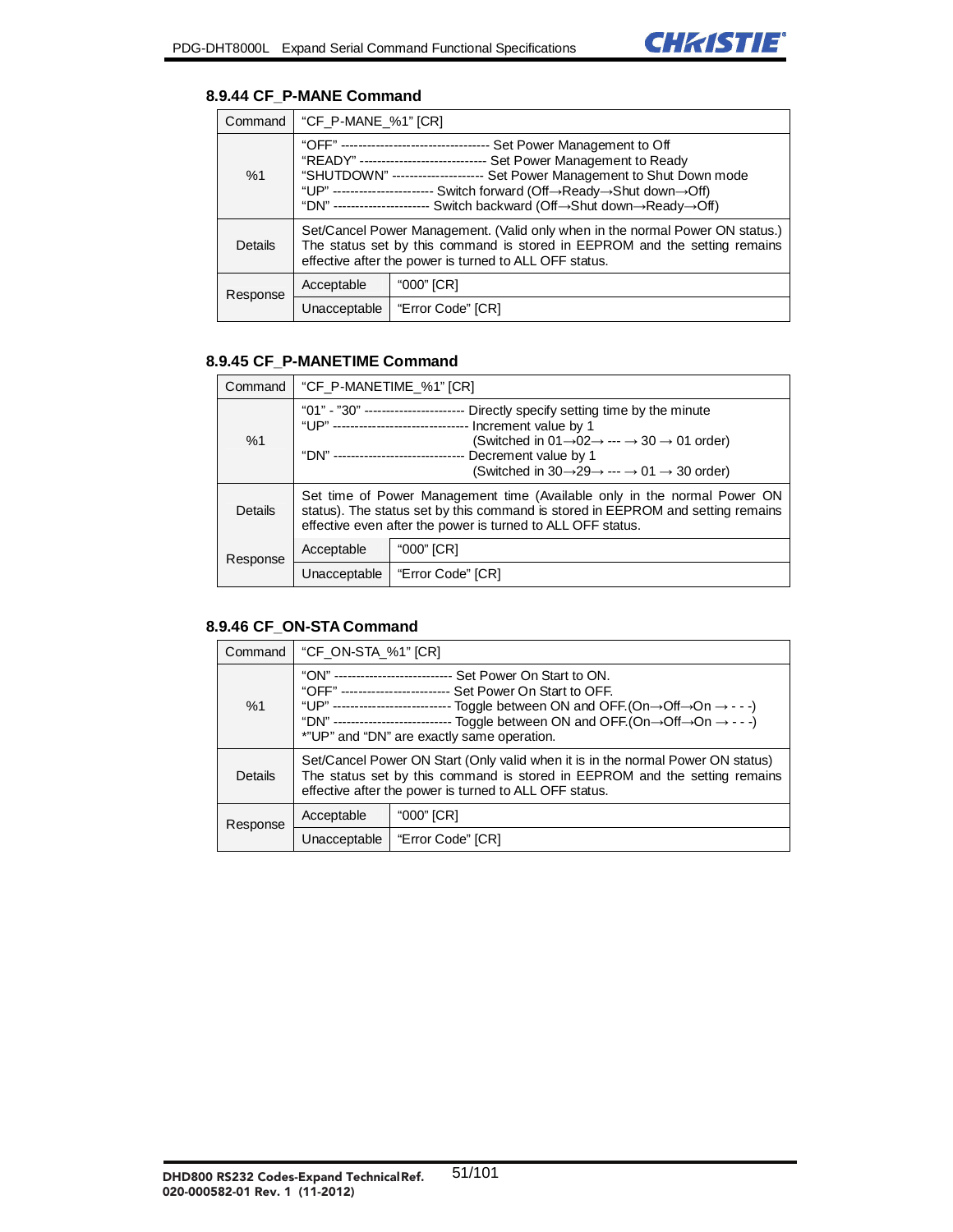

### **8.9.47 CF\_PJPINCODE Command**

| Command        | "CF_PJPINCODE_%1" [CR]                                   |                                                                                                                                                                                                                                                                                                                                                                                                                                                                                                                                                                                                                                                                                                                                                                                                                                                                    |  |
|----------------|----------------------------------------------------------|--------------------------------------------------------------------------------------------------------------------------------------------------------------------------------------------------------------------------------------------------------------------------------------------------------------------------------------------------------------------------------------------------------------------------------------------------------------------------------------------------------------------------------------------------------------------------------------------------------------------------------------------------------------------------------------------------------------------------------------------------------------------------------------------------------------------------------------------------------------------|--|
| %1             | "0000 - 9999" ------------- Directly specify PJ PIN code |                                                                                                                                                                                                                                                                                                                                                                                                                                                                                                                                                                                                                                                                                                                                                                                                                                                                    |  |
| <b>Details</b> | status)<br>projector is turned on.                       | Enter PIN code to cancel PIN code lock (Available only in the normal Power ON<br>PIN code can not be changed. (Only PIN code lock is canceled.)<br>*When PIN code Lock is enabled:<br>PIN code is matched ------------------------ Command is valid (Acceptable)<br>PIN code is mismatched -------------------- Command is invalid (Error code "102")<br>PIN code is beyond %1 available range ----- Command is invalid (Error code "?")<br>*When PIN code lock is canceled:<br>PIN code is within %1 range ---------- Command is valid (Acceptable)<br>PIN code is out of %1 range ----------- Command is invalid (Error code is 102)<br>This command is only valid when "PJ PIN code" dialog is displayed to enter PIN<br>code after Power is ON and Countdown is completed.<br>When PIN code lock is set to "On1", it needs to send this command every time the |  |
| Response       | Acceptable                                               | "000" [CR]                                                                                                                                                                                                                                                                                                                                                                                                                                                                                                                                                                                                                                                                                                                                                                                                                                                         |  |
|                | Unacceptable                                             | "Error Code" [CR]                                                                                                                                                                                                                                                                                                                                                                                                                                                                                                                                                                                                                                                                                                                                                                                                                                                  |  |

#### **8.9.48 CF\_FILH Command**

|                | Command   "CF_FILH_%1" [CR]                        |                   |
|----------------|----------------------------------------------------|-------------------|
| %1             | "RST" --------------------- Reset Filter used time |                   |
| <b>Details</b> | Reset used time for filter of projector            |                   |
| Response       | Acceptable                                         | "000" [CR]        |
|                | Unacceptable                                       | "Error Code" [CR] |

#### **8.9.49 CF\_FILTIMER Command**

| Command  | "CF_FILTIMER_%1" [CR]                                                                                                                                                      |                   |
|----------|----------------------------------------------------------------------------------------------------------------------------------------------------------------------------|-------------------|
| %1       | "1000" ---<br>Set 1000 hours<br>"2000" ---------------------- Set 2000 hours<br>"3000" ------<br>Set 3000 hours<br>"OFF" --------------<br>Set Off(Do not warning display) |                   |
| Details  | Set time to display Filter cleaning / replacement warning on screen                                                                                                        |                   |
| Response | Acceptable                                                                                                                                                                 | "000" [CR]        |
|          | Unacceptable                                                                                                                                                               | "Error Code" [CR] |

#### **8.9.50 CF\_FILCTL Command**

|          | Command   "CF_FILCTL_%1" [CR]                                      |              |
|----------|--------------------------------------------------------------------|--------------|
| %1       | "ROLL" --------------------- Execute operation of scroll of filter |              |
| Details  | Execute operation of scroll of filter                              |              |
| Response | Acceptable                                                         | Acceptable   |
|          | Unacceptable                                                       | Unacceptable |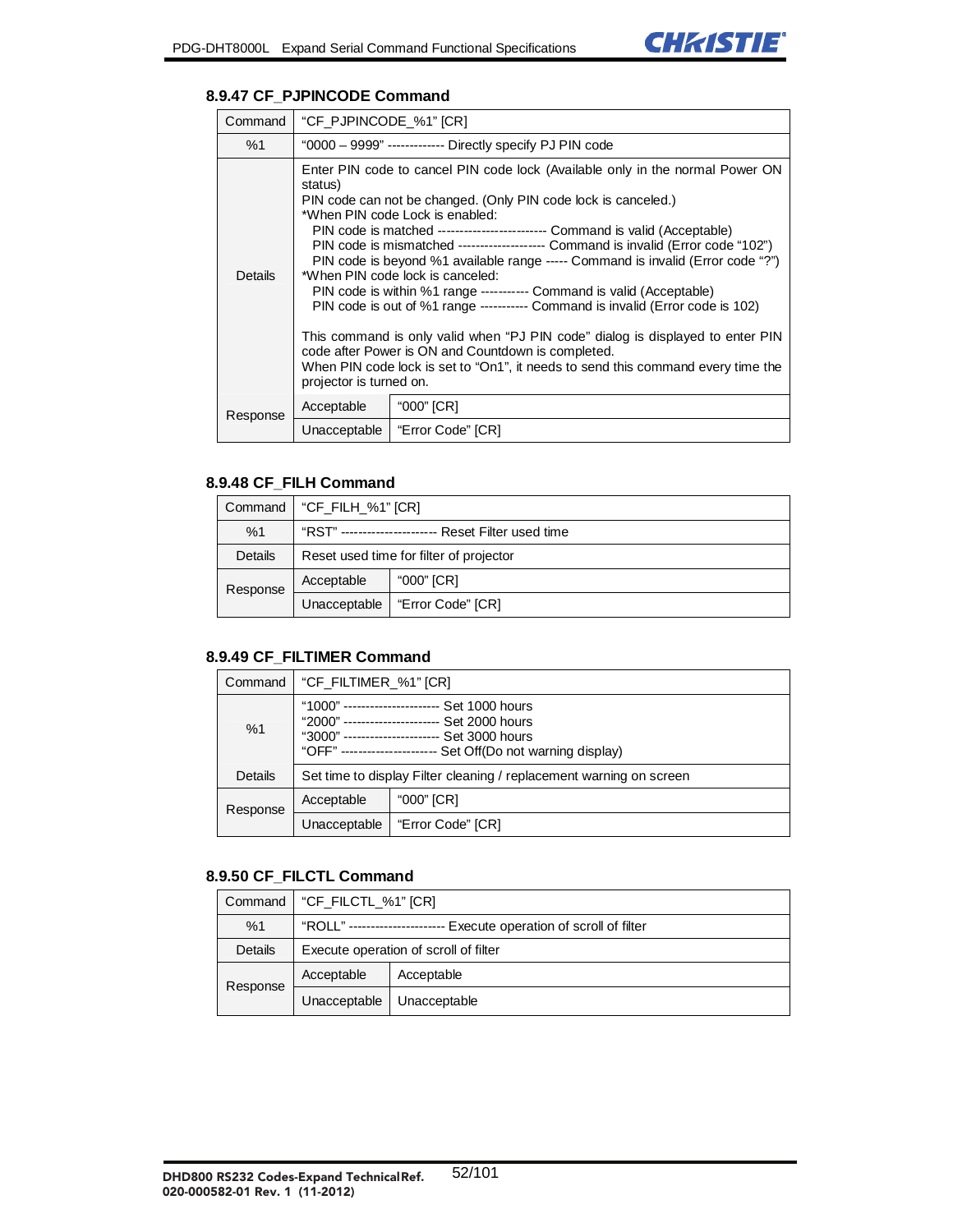

### **8.9.51 CF\_FILSCRL Command**

|          | Command   "CF_FILSCRL_%1" [CR]                              |              |
|----------|-------------------------------------------------------------|--------------|
| %1       | "RST" -----------------<br>---- Reset Filter scroll counter |              |
| Details  | Reset Filter scroll counter                                 |              |
| Response | Acceptable                                                  | Acceptable   |
|          | Unacceptable                                                | Unacceptable |

### **8.9.52 CF\_TESTPAT Command**

| Command  | "CF_TESTPAT_%1" [CR]                                                         |                                                                                                                                                                                                                                                                                                                                                                                                                                                                                                                                                                                                                                           |  |
|----------|------------------------------------------------------------------------------|-------------------------------------------------------------------------------------------------------------------------------------------------------------------------------------------------------------------------------------------------------------------------------------------------------------------------------------------------------------------------------------------------------------------------------------------------------------------------------------------------------------------------------------------------------------------------------------------------------------------------------------------|--|
| %1       |                                                                              | "COLOR" ---------------------- Display Color bar<br>"GRAD1" ---------------------- Display 16step(white->black)<br>"GRAD2" ---------------------- Display 16step(white-black)<br>"GRAD3" ---------------------- Display 16step(white Lblack)<br>"GRAD4" ---------------------- Display 16step(white tblack)<br>"WHITE" --------------------- Display all white<br>"BLACK" --------------------- Display all black<br>"CROSS" --------------------- Display Cross<br>"OFF" --------------------------Do not show test pattern display<br>"UP" -------------------------- Switch forward<br>"DN" -------------------------- Switch backward |  |
| Details  | Execute test pattern display. (Available only in the normal Power ON status) |                                                                                                                                                                                                                                                                                                                                                                                                                                                                                                                                                                                                                                           |  |
| Response | Acceptable                                                                   | "000" [CR]                                                                                                                                                                                                                                                                                                                                                                                                                                                                                                                                                                                                                                |  |
|          | Unacceptable                                                                 | "Error Code" [CR]                                                                                                                                                                                                                                                                                                                                                                                                                                                                                                                                                                                                                         |  |

#### **8.9.53 CF\_FDEFAULT Command**

| Command  | "CF_FDEFAULT_%1" [CR]                                                                            |                   |
|----------|--------------------------------------------------------------------------------------------------|-------------------|
| %1       | "RST"                                                                                            |                   |
| Details  | Return the settings to Factory Default status<br>(Valid only when in the normal Power ON status) |                   |
| Response | Acceptable                                                                                       | "000" [CR]        |
|          | Unacceptable                                                                                     | "Error Code" [CR] |

### **8.9.54 CF\_KEYDIS Command**

| Command  | "CF_KEYDIS_%1" [CR]                                                                                                                                            |                   |
|----------|----------------------------------------------------------------------------------------------------------------------------------------------------------------|-------------------|
| %1       | "NONE" ---------------------<br>RC & KEY are valid<br>"RC" ---------------------------<br>-- RC is invalid<br>"KEY" --------------------------- KEY is invalid |                   |
| Details  | Set the limitation of RC/KEY use (Valid only when in the normal Power ON status)                                                                               |                   |
| Response | Acceptable                                                                                                                                                     | "000" [CR]        |
|          | Unacceptable                                                                                                                                                   | "Error Code" [CR] |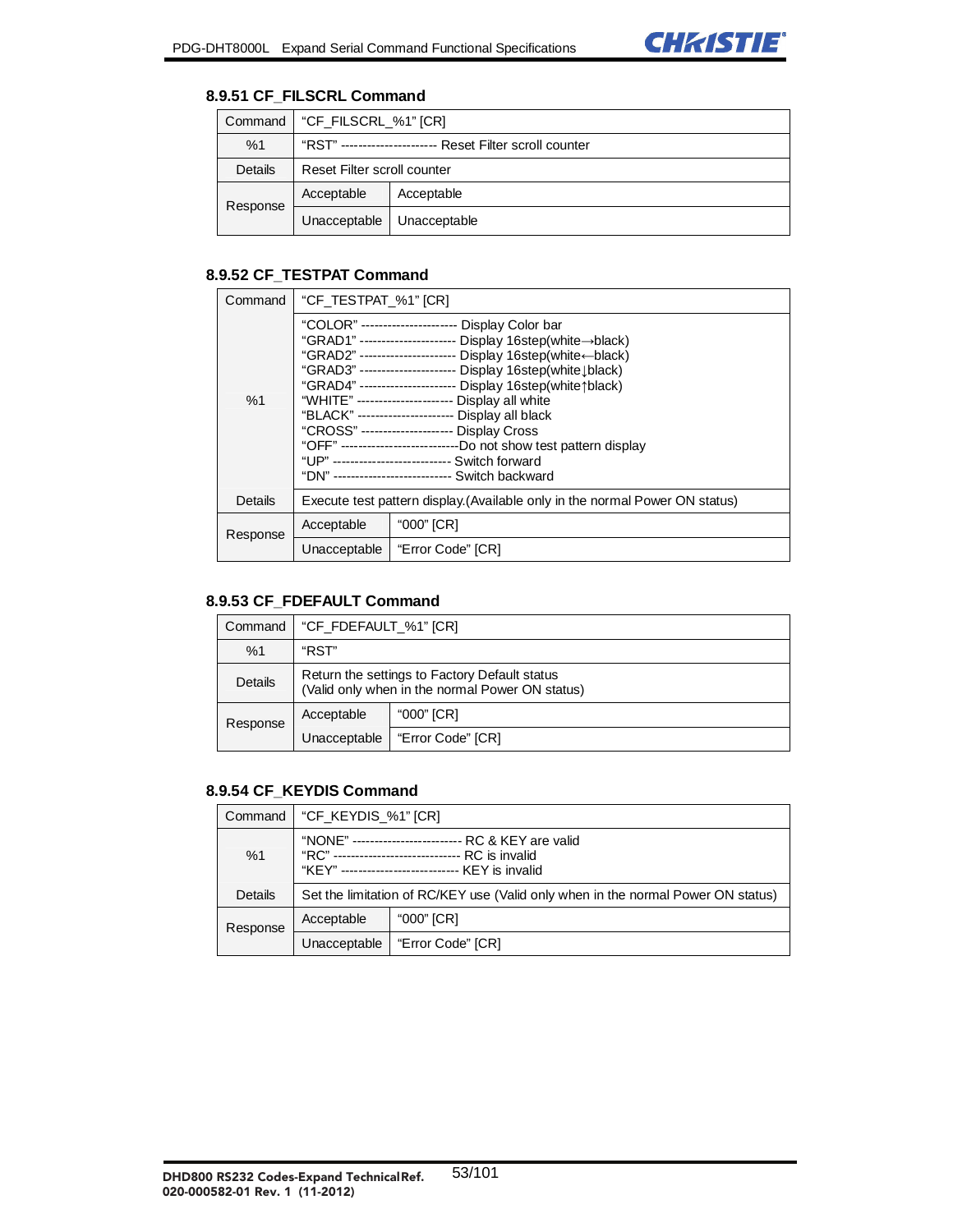

# **8.9.55 CF\_SHUTRCPROT Command**

| Command  | "CF SHUTRCPROT %1" [CR]                                                                                                                                         |                   |
|----------|-----------------------------------------------------------------------------------------------------------------------------------------------------------------|-------------------|
| %1       | "ON" -------------------<br>Disable RC key from controlling Shutter (Protection On)<br>"OFF" ---------------- Enable RC key to control Shutter (Protection Off) |                   |
| Details  | Set valid / invalid of RC use on Shutter control function<br>(Valid only when in the normal Power ON status)                                                    |                   |
| Response | Acceptable                                                                                                                                                      | "000" [CR]        |
|          | Unacceptable                                                                                                                                                    | "Error Code" [CR] |

#### **8.9.56 CF\_SHUTKEYPROT Command**

| Command  | "CF SHUTKEYPROT %1" [CR]                                                                                                                                                 |                   |
|----------|--------------------------------------------------------------------------------------------------------------------------------------------------------------------------|-------------------|
| %1       | "ON" --------- Disable key on the side panel from controlling Shutter (Protection On)<br>"OFF" -------- Enable key on the side panel to control Shutter (Protection Off) |                   |
| Details  | Set valid / invalid use of key on the side panel on Shutter control function.<br>(Valid only when in the normal Power ON status)                                         |                   |
| Response | Acceptable                                                                                                                                                               | "000" [CR]        |
|          | Unacceptable                                                                                                                                                             | "Error Code" [CR] |

#### **8.9.57 CF\_SHUTH Command**

| Command        | "CF_SHUTH_%1" [CR]                                                                                                                                                                                                                             |                   |
|----------------|------------------------------------------------------------------------------------------------------------------------------------------------------------------------------------------------------------------------------------------------|-------------------|
| %1             | "005"-"480"----------Specify setting time directly<br>"UP" ------------------ Add 1 minute<br>"DN" ------------------Decrease 1 minute                                                                                                         |                   |
| <b>Details</b> | Set time of operating shutter management function.<br>(Valid only when in the normal Power ON status)<br>The status set by this command is stored in EEPROM and setting remains<br>effective even after the power is turned to ALL OFF status. |                   |
| Response       | Acceptable                                                                                                                                                                                                                                     | "000" [CR]        |
|                | Unacceptable                                                                                                                                                                                                                                   | "Error Code" [CR] |

### **8.9.58 CF\_SHUTEFFECT Command**

| Command        | "CF_SHUTEFFECT_%1" [CR]                                                                                                                                                                                                                                                                                                                                   |                   |
|----------------|-----------------------------------------------------------------------------------------------------------------------------------------------------------------------------------------------------------------------------------------------------------------------------------------------------------------------------------------------------------|-------------------|
| %1             | "OFF" --------Disable fade in and out function of Shutter<br>"L1" -------- Set fade in and out function of Shutter to L1<br>"L2" -------- Set fade in and out function of Shutter to L2                                                                                                                                                                   |                   |
| <b>Details</b> | Set Effect function of Shutter. (Valid only when in the normal Power ON status)<br>When L1 is selected, projected image quickly fade in and out.<br>When L2 is selected, projected image slowly fade in and out.<br>The status set by this command is stored in EEPROM and setting remains<br>effective even after the power is turned to ALL OFF status. |                   |
| Response       | Acceptable                                                                                                                                                                                                                                                                                                                                                | "000" [CR]        |
|                | Unacceptable                                                                                                                                                                                                                                                                                                                                              | "Error Code" [CR] |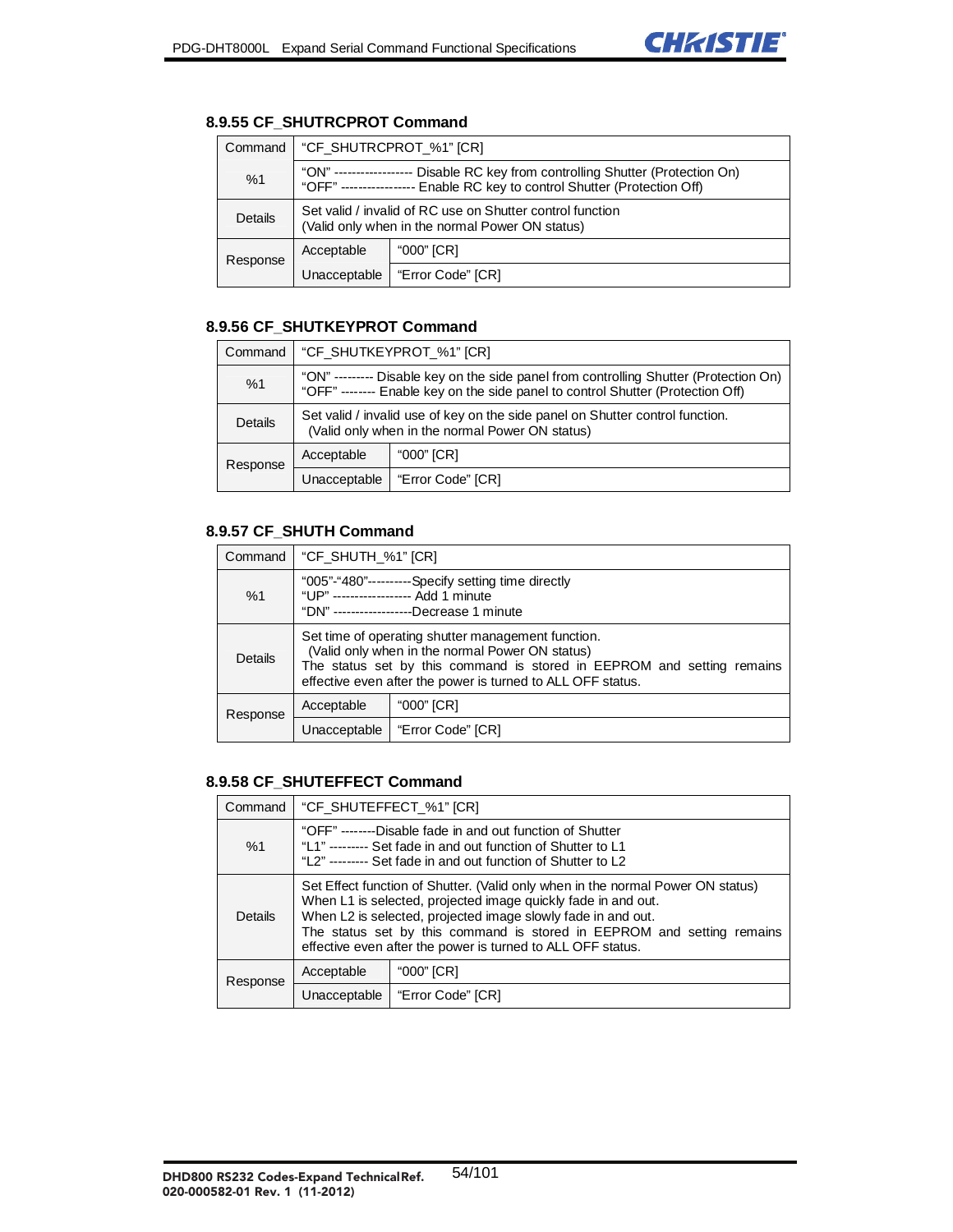### **8.9.59 CF\_SHUTRELEASE Command**

| Command  | "CF_SHUTRELEASE_%1" [CR]                                                                                                                                                                                                |                  |
|----------|-------------------------------------------------------------------------------------------------------------------------------------------------------------------------------------------------------------------------|------------------|
| %1       | "ANY"----------Enable to release Shutter with any key<br>"SHUTTER" ----------------- Enable to release Shutter with only "SHUTTER" key                                                                                  |                  |
| Details  | Set Release key of Shutter.<br>(Valid only when in the normal Power ON status)<br>The status set by this command is stored in EEPROM and setting remains<br>effective even after the power is turned to ALL OFF status. |                  |
| Response | Acceptable                                                                                                                                                                                                              | "000" [CR]       |
|          | Unacceptable                                                                                                                                                                                                            | Error Code" [CR] |

## **8.9.60 CF\_DELAYCTRL Command**

| Command  | "CF_DELAYCTRL_%1" [CR]                                                                                                                                                                                                             |                   |
|----------|------------------------------------------------------------------------------------------------------------------------------------------------------------------------------------------------------------------------------------|-------------------|
| %1       | "OFF"---------- Set Video delay control to OFF<br>"LOW"--------- Set Video delay control to LOW<br>"MID"----------- Set Video delay control to MID<br>"HIGH"---------- Set Video delay control to HIGH                             |                   |
| Details  | Select the mode of Video delay control<br>(Valid only when in the normal Power ON status)<br>The status set by this command is stored in EEPROM and setting remains<br>effective even after the power is turned to ALL OFF status. |                   |
| Response | Acceptable                                                                                                                                                                                                                         | "000" [CR]        |
|          | Unacceptable                                                                                                                                                                                                                       | "Error Code" [CR] |

### **8.9.61 CF\_CCAPTIONDISP Command**

| Command  | "CF_CCAPTIONDISP_%1" [CR]                                                                                                                                                                                                                                                                                                                                          |                   |
|----------|--------------------------------------------------------------------------------------------------------------------------------------------------------------------------------------------------------------------------------------------------------------------------------------------------------------------------------------------------------------------|-------------------|
| %1       | "OFF" ------------- Select Off<br>"CC1" ------------ Select CC1<br>"CC2" ------------- Select CC2<br>"CC3" ------------- Select CC3<br>"CC4" ------------- Select CC4                                                                                                                                                                                              |                   |
| Details  | Select channel of Closed caption.<br>The status set with this command is stored in EEPROM and its setting is effective<br>even after ALL is OFF. This command is available in normal Power ON status.<br>Note)Closed caption is available under conditions below;<br>Entered signal is appropriate (Video, NTSC signal of S-video) and System is fixed<br>to NTSC. |                   |
| Response | Acceptable                                                                                                                                                                                                                                                                                                                                                         | "000" [CR]        |
|          | Unacceptable                                                                                                                                                                                                                                                                                                                                                       | "Error Code" [CR] |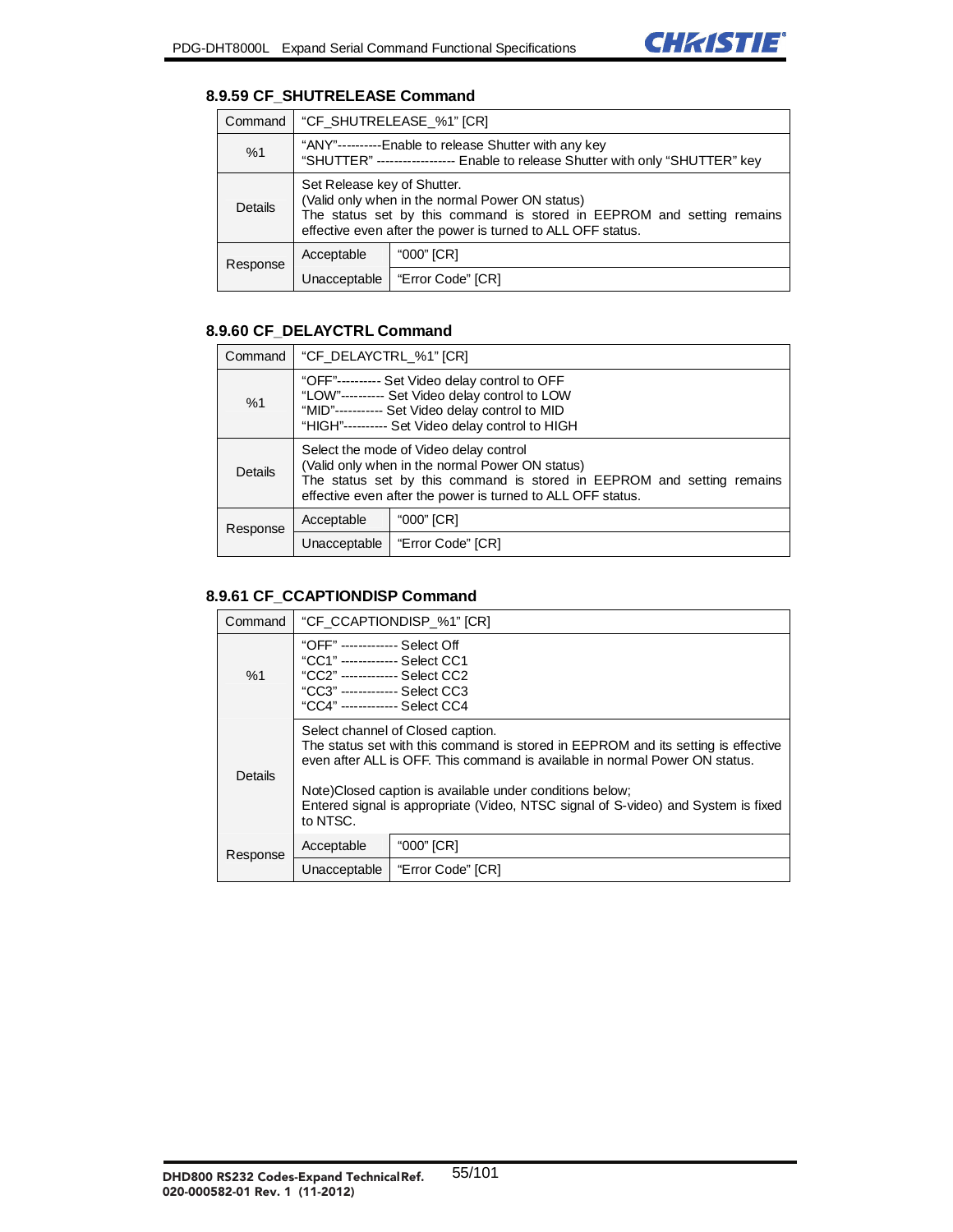

### **8.9.62 CF\_CCAPTIONCOLOR Command**

| Command  | "CF CCAPTIONCOLOR %1" [CR]                                                                                                                                                                                                                                                                                                                                       |                   |  |
|----------|------------------------------------------------------------------------------------------------------------------------------------------------------------------------------------------------------------------------------------------------------------------------------------------------------------------------------------------------------------------|-------------------|--|
| %1       | "COLOR" ------- Select Color<br>"WHITE" ------- Select White                                                                                                                                                                                                                                                                                                     |                   |  |
| Details  | Select color of Closed caption.<br>The status set with this command is stored in EEPROM and its setting is effective<br>even after ALL is OFF. This command is available in normal Power ON status.<br>Note)Closed caption is available under conditions below;<br>Entered signal is appropriate (Video, NTSC signal of S-video) and System is fixed<br>to NTSC. |                   |  |
| Response | Acceptable                                                                                                                                                                                                                                                                                                                                                       | "000" [CR]        |  |
|          | Unacceptable                                                                                                                                                                                                                                                                                                                                                     | "Error Code" [CR] |  |

### **8.9.63 CF\_FRAMELOCK Command**

| Command  | "CF_FRAMELOCK_%1" [CR]                                                                                                                                                                                                                                                                                                                                                                                                         |                   |
|----------|--------------------------------------------------------------------------------------------------------------------------------------------------------------------------------------------------------------------------------------------------------------------------------------------------------------------------------------------------------------------------------------------------------------------------------|-------------------|
| %1       | "AUTO" --- Set Frame lock function to Auto.<br>"23.98" --- Set Frame lock to "Manual, 23.98 Hz."<br>"25.00" --- Set Frame lock to "Manual, 25.00 Hz."<br>"29.97" --- Set Frame lock to "Manual, 29.97 Hz."<br>"30.00" --- Set Frame lock to "Manual, 30.00 Hz."<br>"50.00" --- Set Frame lock to "Manual, 50.00 Hz."<br>"59.94" --- Set Frame lock to "Manual, 59.94 Hz."<br>"60.00" --- Set Frame lock to "Manual, 60.00 Hz." |                   |
| Details  | Set Frame lock function to Auto or Manual.<br>(Valid only when in the normal Power ON status)<br>The status set by this command is stored in EEPROM and setting remains<br>effective even after the power is turned to ALL OFF status.                                                                                                                                                                                         |                   |
| Response | Acceptable                                                                                                                                                                                                                                                                                                                                                                                                                     | "000" [CR]        |
|          | Unacceptable                                                                                                                                                                                                                                                                                                                                                                                                                   | "Error Code" [CR] |

### **8.9.64 CF\_FRAMELOCKADJ Command**

| Command  | "CF FRAMELOCKADJ %1" [CR]                                                                                      |                   |
|----------|----------------------------------------------------------------------------------------------------------------|-------------------|
| %1       | "UP"<br>Search frame lock frequency upward.<br>Search frame lock frequency downward.<br>"DN" ----------------- |                   |
| Details  | Search Frame lock frequency and set manually.<br>(Valid only when in the normal Power ON status)               |                   |
| Response | Acceptable                                                                                                     | "000" [CR]        |
|          | Unacceptable                                                                                                   | "Error Code" [CR] |

#### **8.9.65 CF\_FRAMELOCKRST Command**

| Command  | "CF_FRAMELOCKRST_%1" [CR]                                                                                                                                                                                                    |                   |
|----------|------------------------------------------------------------------------------------------------------------------------------------------------------------------------------------------------------------------------------|-------------------|
| %1       | "RST" --- Reset Frame lock frequency                                                                                                                                                                                         |                   |
| Details  | Reset the setting of Frame lock.<br>(Valid only when in the normal Power ON status)<br>The status set by this command is stored in EEPROM and setting remains<br>effective even after the power is turned to ALL OFF status. |                   |
| Response | Acceptable                                                                                                                                                                                                                   | "000" [CR]        |
|          | Unacceptable                                                                                                                                                                                                                 | "Error Code" [CR] |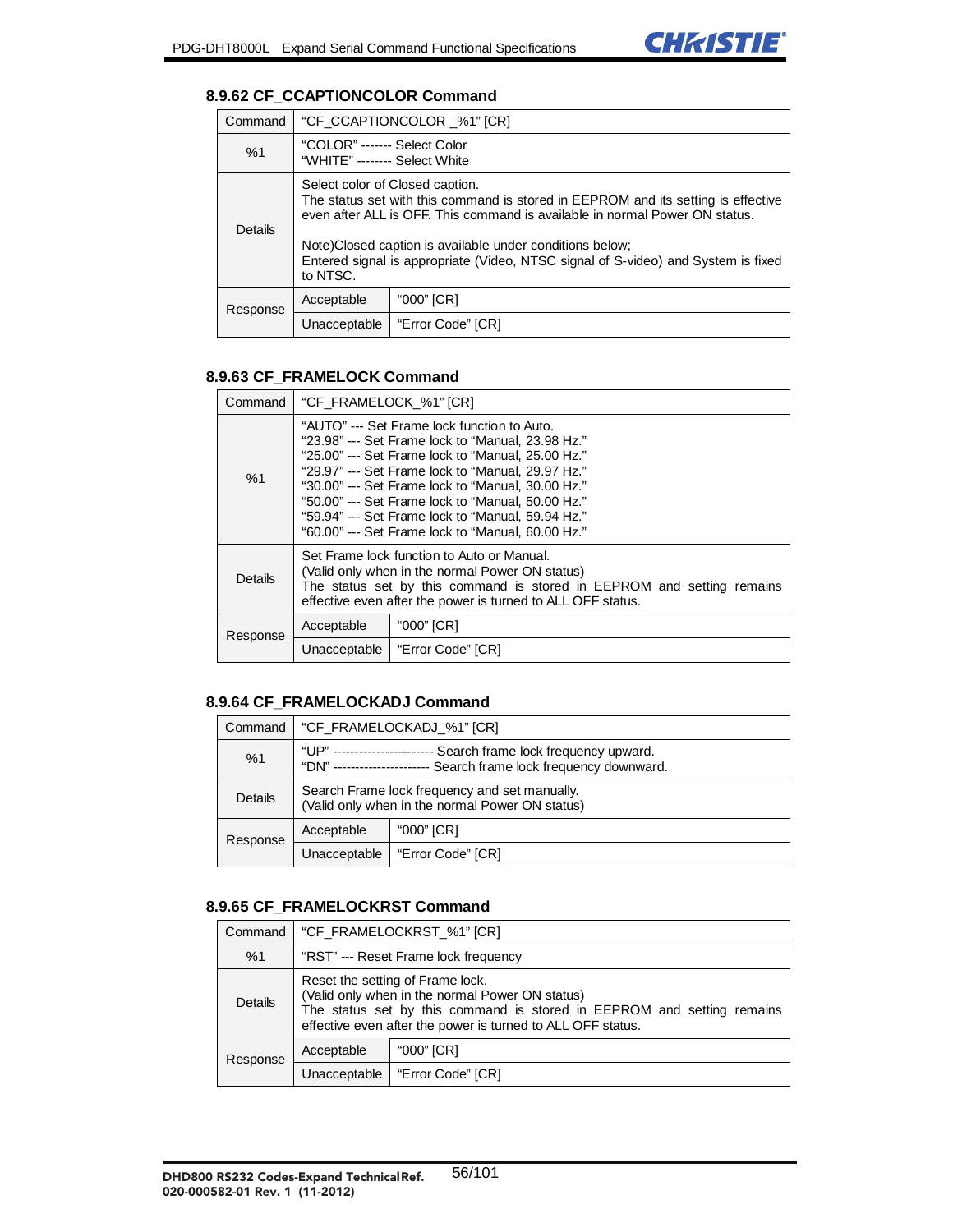

#### **8.10 Other Command**

# **8.10.1 CF\_KEYEMU Command**

| Command        | "CF_KEYEMU_%1" [CR]                                                                                                                                                                                                                                                                                                                                                                                                                                                                                                                                                                                                                                                                                                                                                                                                                                                                                                                                                                                                                                       |                   |  |
|----------------|-----------------------------------------------------------------------------------------------------------------------------------------------------------------------------------------------------------------------------------------------------------------------------------------------------------------------------------------------------------------------------------------------------------------------------------------------------------------------------------------------------------------------------------------------------------------------------------------------------------------------------------------------------------------------------------------------------------------------------------------------------------------------------------------------------------------------------------------------------------------------------------------------------------------------------------------------------------------------------------------------------------------------------------------------------------|-------------------|--|
| %1             | "RIGHT" ---------------- Move Pointer rightward in On-Screen Display Menu<br>"LEFT" ----------------- Move Pointer leftward in On-Screen Display Menu<br>"UP" -------------------- Move Pointer to upward On-Screen Display Menu<br>"DN" ------------------- Move Pointer to downward in On-Screen Display Menu<br>"SELECT" -------------- The same operation as "SELECT" button of RC<br>"AUTOPC" ------------- Execute Auto PC Adj. operation<br>"LENSSHIFT" ----------Return the Lens to center position                                                                                                                                                                                                                                                                                                                                                                                                                                                                                                                                               |                   |  |
| <b>Details</b> | The same operation as Control Key.<br>Auto PC Adj. operation is not stopped before getting back a return value during<br>this Auto PC Adj. operation even if this command is received again.<br>*When transmit command of CF_KEYEMU parameter<br>- When User menu is displayed: function is carried out with having displayed<br>User menu.<br>- When User menu isn't displayed: error code "101" is returned, function is<br>non-practice.<br>* "101" is not returned even if a command of CF_KEYEMU is transmitted when<br>cursor moves to the item which cannot toggle at an edge of the main menu.<br>example:<br>Display main menu, and move to second menu of Image adj.<br>Move a cursor to "Quit" position, and transmit a command of KEYEMU_DN. Then<br>a cursor doesn't toggle and "000" is returned.<br>*When transmit command of CF KEYEMU AUTOPC<br>- When practice of Auto pc adj is possible: Function is practice, "000" is<br>returned.<br>- When practice of Auto pc adj is impossible: display exclamation mark, "000" is<br>returned. |                   |  |
|                | Acceptable                                                                                                                                                                                                                                                                                                                                                                                                                                                                                                                                                                                                                                                                                                                                                                                                                                                                                                                                                                                                                                                | "000" [CR]        |  |
| Response       | Unacceptable                                                                                                                                                                                                                                                                                                                                                                                                                                                                                                                                                                                                                                                                                                                                                                                                                                                                                                                                                                                                                                              | "Error Code" [CR] |  |

### **8.10.2 CF\_MENU Command**

| Command  | "CF_MENU_%1" [CR]                                                                                                      |                   |
|----------|------------------------------------------------------------------------------------------------------------------------|-------------------|
| %1       | "ON" ----------------<br>Display On-Screen Display Menu<br>"OFF" ------------------<br>--- Hide On-Screen Display Menu |                   |
| Details  | Set On-Screen Display mode. (Available only in the normal Power ON status)                                             |                   |
| Response | Acceptable                                                                                                             | "000" [CR]        |
|          | Unacceptable                                                                                                           | "Error Code" [CR] |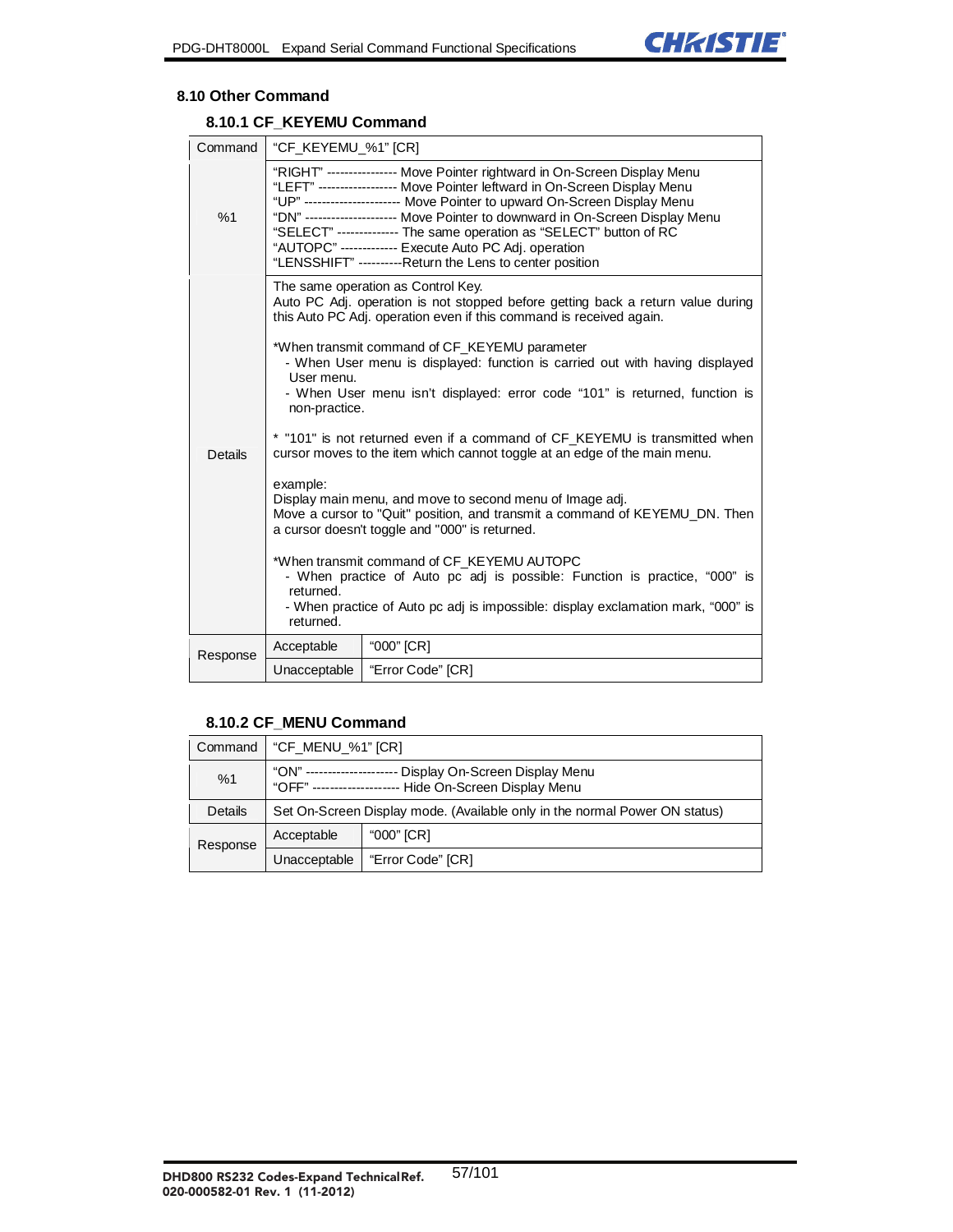

### **8.10.3 CF\_POWER Command**

| Command  | "CF_POWER_%1" [CR]                                                                                                                                                                                                                                                                                                                                                                                                                                                                                                                                                                                                                                                            |                                  |
|----------|-------------------------------------------------------------------------------------------------------------------------------------------------------------------------------------------------------------------------------------------------------------------------------------------------------------------------------------------------------------------------------------------------------------------------------------------------------------------------------------------------------------------------------------------------------------------------------------------------------------------------------------------------------------------------------|----------------------------------|
| %1       | "ON" ----------------------------- Power ON<br>"OFF" -------------------------- Power OFF<br>* Issuing another command during countdown process forced countdown<br>operation to be terminated.<br>* Error Code is returned in some projector statuses, which indicates the<br>command is impossible to be executed. (See [8.3] for details)<br>* Returning the response "000" [CR] (acceptable) does not always mean that the<br>status has already changed to Power ON.<br>Example: When the temperature approaches abnormal status after returning<br>"000" [CR] to the command CF POWER ON.<br>Therefore, to get the projector status requires using Status Read command. |                                  |
| Details  | Set Power to ON/OFF                                                                                                                                                                                                                                                                                                                                                                                                                                                                                                                                                                                                                                                           |                                  |
| Response | Acceptable                                                                                                                                                                                                                                                                                                                                                                                                                                                                                                                                                                                                                                                                    | "000" [CR]                       |
|          |                                                                                                                                                                                                                                                                                                                                                                                                                                                                                                                                                                                                                                                                               | Unacceptable   "Error Code" [CR] |

#### **8.10.4 CF\_FREEZE Command**

| Command  | "CF_FREEZE_%1" [CR]                                                                                                                                                                                                                                                                                                                                                     |                   |
|----------|-------------------------------------------------------------------------------------------------------------------------------------------------------------------------------------------------------------------------------------------------------------------------------------------------------------------------------------------------------------------------|-------------------|
| %1       | "ON" --------------------------- Set Freeze to ON.<br>"OFF" ------------------------- Set Freeze to OFF.<br>"UP" -------------------------- Switch forward (On→Off→On→---)<br>"DN" --------------------------- Switch backward (On $\rightarrow$ Off $\rightarrow$ On $\rightarrow$ ---)<br>* The same operation for "UP" and "DN" as this model has only "ON" / "OFF". |                   |
| Details  | Set / Cancel Freeze function. (Available only in the normal Power ON status)<br>Receiving FREEZE_ON command when the projector is Freeze enabled, Freeze<br>status is kept.                                                                                                                                                                                             |                   |
| Response | "000" [CR]<br>Acceptable                                                                                                                                                                                                                                                                                                                                                |                   |
|          | Unacceptable                                                                                                                                                                                                                                                                                                                                                            | "Error Code" [CR] |

### **8.10.5 CF\_VMUTE Command**

| Command  | "CF_VMUTE_%1" [CR]                                                                                                    |                   |
|----------|-----------------------------------------------------------------------------------------------------------------------|-------------------|
| %1       | Set Video Mute to ON (Shutter Close).<br>"ON" --<br>"OFF" ------------------<br>Set Video Mute to OFF (Shutter Open). |                   |
| Details  | ON / OFF Video Mute function.<br>(Available only in the normal Power ON status)                                       |                   |
| Response | Acceptable                                                                                                            | "000" [CR]        |
|          | Unacceptable                                                                                                          | "Error Code" [CR] |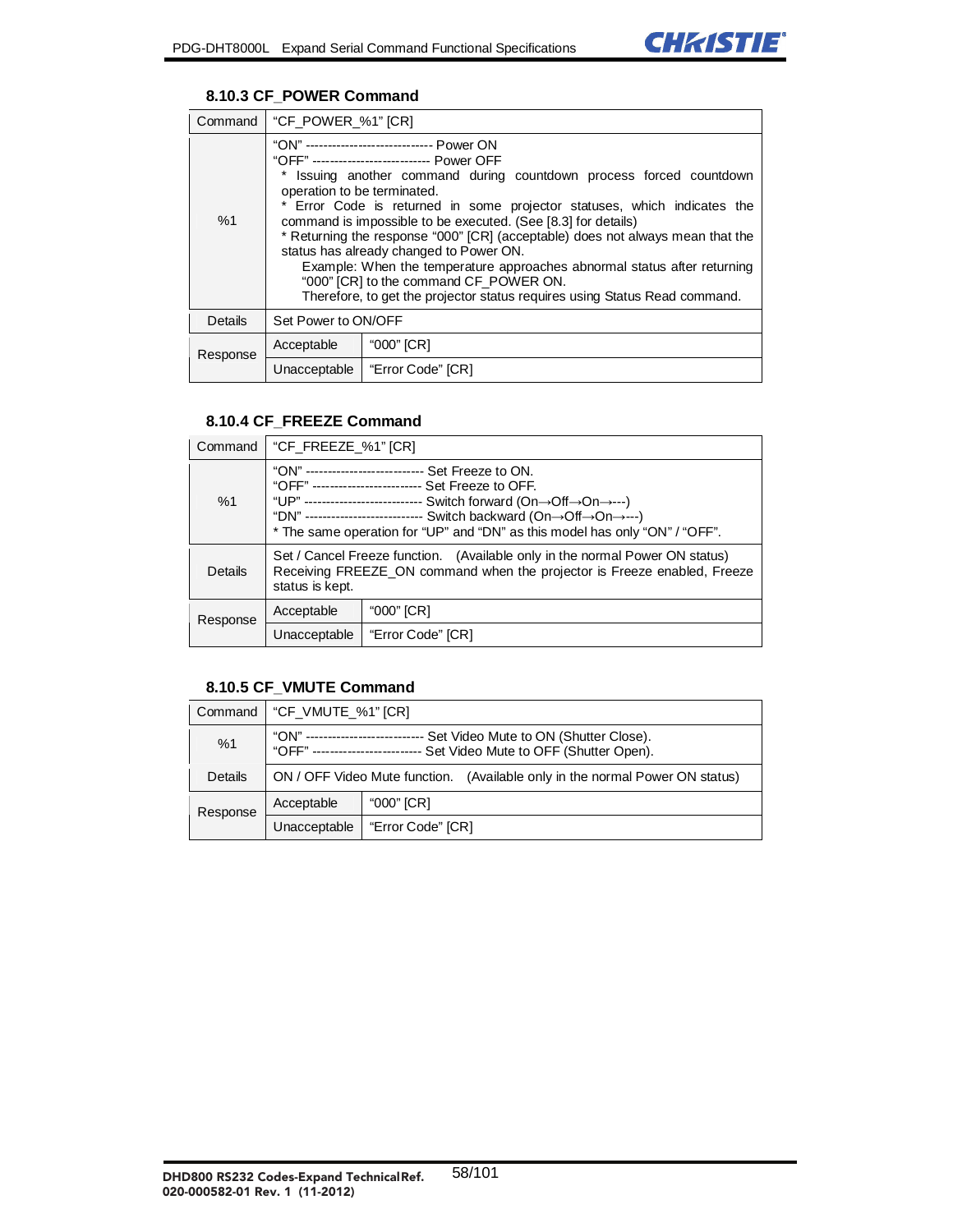

### **9**. **Status Read Command**

# **9.1 Format**

1) PC issues a command in the format below:

**"CR\_Command" [CR]** 

Command: String

2) When the projector receives the applicable command, it returns the required information

as a data string.

 **"000\_" %1 [CR]** 

%1: required Information (a data string. Refer to [Basic Status Read Command Table])

3) When the received data cannot be decoded, the projector returns **"?" [CR]**

#### **9.2 Transfer Example**

Getting total dots of the projector by Expand Serial Commands

 $PC \rightarrow PJ$ : "CR\_TDOTS" [CR]

PC ← PJ: "000\_1344" [CR]

#### **9.3 Operation condition**

Basically it should be always operated.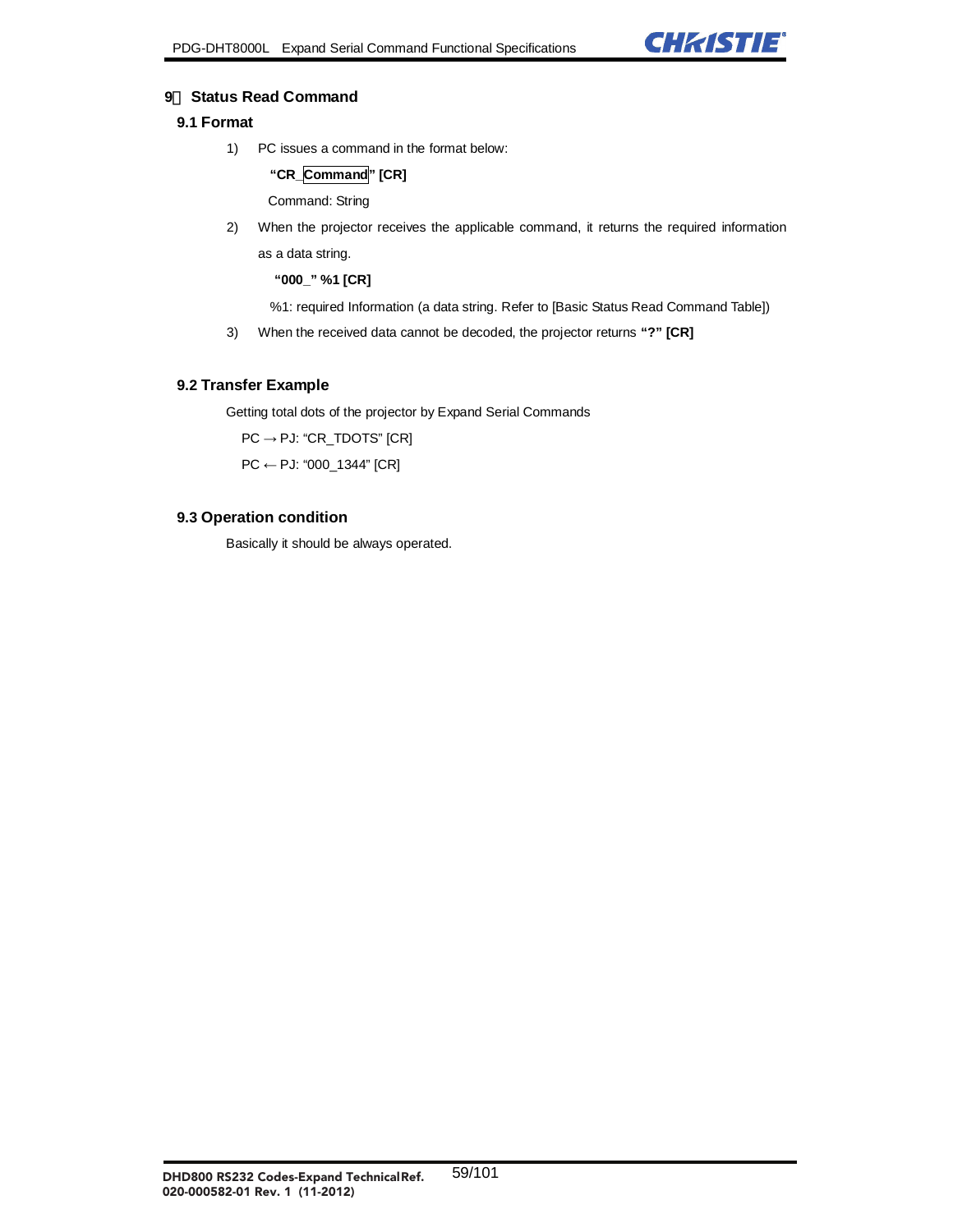

#### **9.4 Image Status Read Commands**

# **9.4.1 CR\_CONT Command**

| Command  | $\mid$ "CR_CONT" $[CR]$               |               |
|----------|---------------------------------------|---------------|
| Details  | Get user controlled value of Contrast |               |
|          | Acceptable                            | "000_%1" [CR] |
| Response | %1                                    | "000" — "063" |
|          | Unacceptable                          | "?" $[CR]$    |

## **9.4.2 CR\_BRIGHT Command**

| Command  | "CR_BRIGHT" [CR]                        |                 |
|----------|-----------------------------------------|-----------------|
| Details  | Get user controlled value of Brightness |                 |
|          | Acceptable                              | "000_%1" [CR]   |
| Response | %1                                      | $"000" - "063"$ |
|          | Unacceptable                            | "?" $[CR]$      |

# **9.4.3 CR\_COLOR Command**

| Command  | "CR COLOR" [CR]                    |                                                                                                                                                                     |
|----------|------------------------------------|---------------------------------------------------------------------------------------------------------------------------------------------------------------------|
| Details  | Get user controlled value of Color |                                                                                                                                                                     |
| Response | Acceptable                         | "000 %1" [CR]                                                                                                                                                       |
|          | %1                                 | "000" – "063"                                                                                                                                                       |
|          | Unacceptable                       | "Error Code" [CR] -----------When command is invalid in the given<br>condition (such as being selected input)<br>"?" [CR] -------- When unknown command is received |

## **9.4.4 CR\_TINT Command**

| Command  | "CR TINT" CRI                     |                                                                                                                                                                    |
|----------|-----------------------------------|--------------------------------------------------------------------------------------------------------------------------------------------------------------------|
| Details  | Get user controlled value of Tint |                                                                                                                                                                    |
| Response | Acceptable                        | "000 %1" [CR]                                                                                                                                                      |
|          | %1                                | "000" – "063"                                                                                                                                                      |
|          | Unacceptable                      | "Error Code" [CR] ----------When command is invalid in the given<br>condition (such as being selected input)<br>"?" [CR] -------- When unknown command is received |

#### **9.4.5 CR\_APCTRL Command**

| Command  | "CR_APCTRL" [CR]                           |                                                                                                                                                            |
|----------|--------------------------------------------|------------------------------------------------------------------------------------------------------------------------------------------------------------|
| Details  | Get setting status of Auto Picture Control |                                                                                                                                                            |
|          | Acceptable                                 | "000 %1" [CR]                                                                                                                                              |
| Response | %1                                         | "I 1"<br>Operate Auto Picture Control with Level1<br>Operate Auto Picture Control with Level2<br>"  2"<br><b>Set Auto Picture Control OFF</b><br>$"OFF" -$ |
|          | Unacceptable                               | "?" $ICRI$                                                                                                                                                 |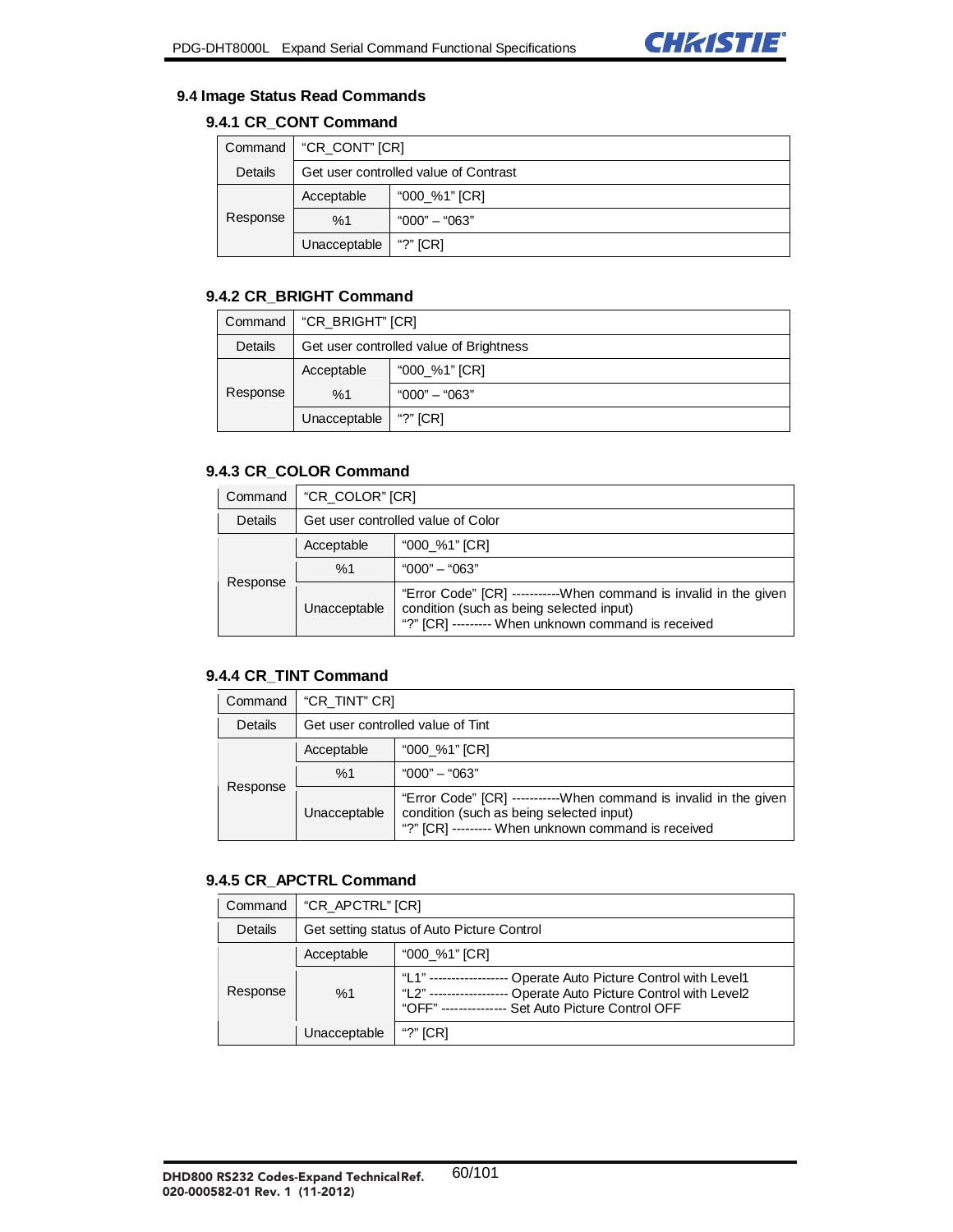

#### **9.4.6 CR\_COLTEMP Command**

| Command  | "CR COLTEMP" [CR]                    |                                                                                         |
|----------|--------------------------------------|-----------------------------------------------------------------------------------------|
| Details  | Get Color Temperature setting status |                                                                                         |
|          | Acceptable                           | "000_%1" [CR]                                                                           |
| Response | %1                                   | "000" ~ "003"<br>"BLANK" ---- OSD Menu is blank<br>(Neither of Xlow / Low / Mid / High) |
|          | Unacceptable                         | "?" $ICRI$                                                                              |

### **9.4.7 CR\_WBAL-R Command**

| Command  | "CR WBAL-R" [CR]                               |               |
|----------|------------------------------------------------|---------------|
| Details  | Get user controlled Red value of White Balance |               |
| Response | Acceptable                                     | "000_%1" [CR] |
|          | %1                                             | "000" – "063" |
|          | Unacceptable                                   | "?" $[CR]$    |

# **9.4.8 CR\_WBAL-G Command**

| Command  | "CR_WBAL-G" [CR]                                 |               |
|----------|--------------------------------------------------|---------------|
| Details  | Get user controlled Green value of White Balance |               |
|          | Acceptable                                       | "000_%1" [CR] |
| Response | %1                                               | "000" – "063" |
|          | Unacceptable                                     | "?" $[CR]$    |

### **9.4.9 CR\_WBAL-B Command**

| Command  | "CR WBAL-B" [CR]                                |                 |
|----------|-------------------------------------------------|-----------------|
| Details  | Get user controlled Blue value of White Balance |                 |
|          | Acceptable                                      | "000_%1" [CR]   |
| Response | %1                                              | $"000" - "063"$ |
|          | Unacceptable                                    | "?" $[CR]$      |

#### **9.4.10 CR\_OFFSET-R Command**

| Command  | "CR_OFFSET-R" [CR]                      |               |
|----------|-----------------------------------------|---------------|
| Details  | Get user controlled Red value of Offset |               |
| Response | Acceptable                              | "000 %1" [CR] |
|          | %1                                      | "000" – "063" |
|          | Unacceptable                            | "?" $[CR]$    |

# **9.4.11 CR\_OFFSET-G Command**

|          | Command   "CR_OFFSET-G" [CR]              |               |
|----------|-------------------------------------------|---------------|
| Details  | Get user controlled Green value of Offset |               |
|          | Acceptable                                | "000_%1" [CR] |
| Response | %1                                        | "000" – "063" |
|          | Unacceptable                              | "?" $ICRI$    |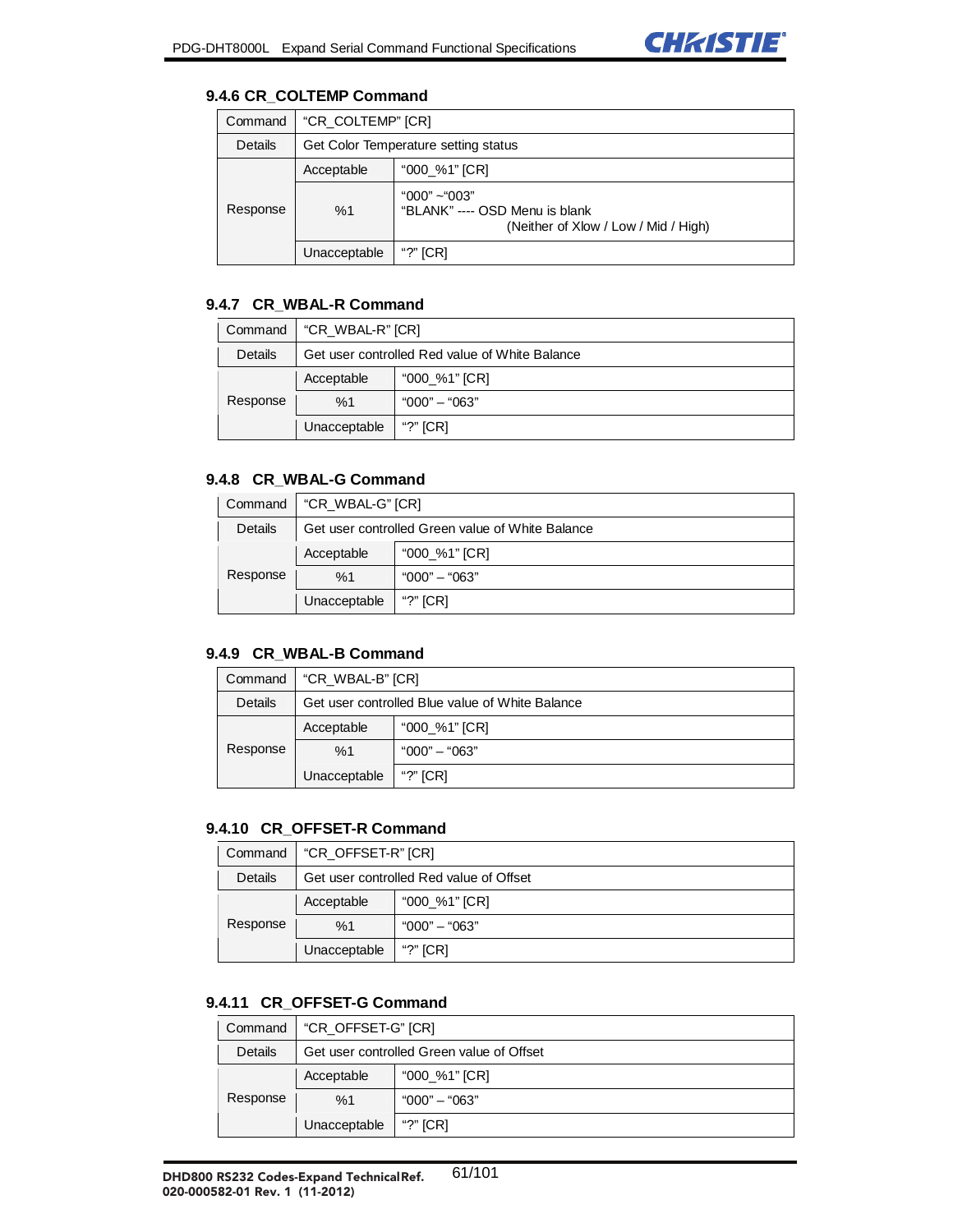

### **9.4.12 CR\_OFFSET-B Command**

| Command  | "CR_OFFSET-B" [CR]                       |                 |
|----------|------------------------------------------|-----------------|
| Details  | Get user controlled Blue value of Offset |                 |
| Response | Acceptable                               | "000_%1" [CR]   |
|          | %1                                       | $"000" - "063"$ |
|          | Unacceptable                             | "?" [CR]        |

# **9.4.13 CR\_SHARP Command**

| Command  | "CR_SHARP" [CR]                        |               |
|----------|----------------------------------------|---------------|
| Details  | Get user controlled value of Sharpness |               |
|          | Acceptable                             | "000 %1" [CR] |
| Response | %1                                     | "000" – "031" |
|          | Unacceptable                           | "?" [CR]      |

## **9.4.14 CR\_GAMMA Command**

| Command  | "CR_GAMMA" [CR]                    |                 |
|----------|------------------------------------|-----------------|
| Details  | Get user controlled value of Gamma |                 |
|          | Acceptable                         | "000_%1" [CR]   |
| Response | %1                                 | $"000" - "015"$ |
|          | Unacceptable                       | "?" $[CR]$      |

## **9.4.15 CR\_NZRED Command**

| Command  | "CR_NZRED" [CR]                           |                                                                                                                                                                     |
|----------|-------------------------------------------|---------------------------------------------------------------------------------------------------------------------------------------------------------------------|
| Details  | <b>Get Noise Reduction setting status</b> |                                                                                                                                                                     |
| Response | Acceptable                                | "000_%1" [CR]                                                                                                                                                       |
|          | %1                                        | "ON" --------------------------- Noise Reduction is ON<br>"OFF" ------------------------- Noise Reduction is OFF                                                    |
|          | Unacceptable                              | "Error Code" [CR] -----------When command is invalid in the given<br>condition (such as being selected input)<br>"?" [CR] -------- When unknown command is received |

#### **9.4.16 CR\_PROGV Command**

| Command  | "CR_PROGV" [CR]                     |                                                                                                                                                                                       |
|----------|-------------------------------------|---------------------------------------------------------------------------------------------------------------------------------------------------------------------------------------|
| Details  | Get Progressive scan setting status |                                                                                                                                                                                       |
| Response | Acceptable                          | "000_%1" [CR]                                                                                                                                                                         |
|          | %1                                  | "ON" ----------------------------- Set Progressive scan On<br>"FILM" ----------------------------    Select FILM mode<br>"OFF" ----------------------------- Set Progressive scan Off |
|          | Unacceptable                        | "Error Code" [CR] ----------When command is invalid in the given<br>condition (such as being selected input)<br>"?" [CR] --------- When unknown command is received                   |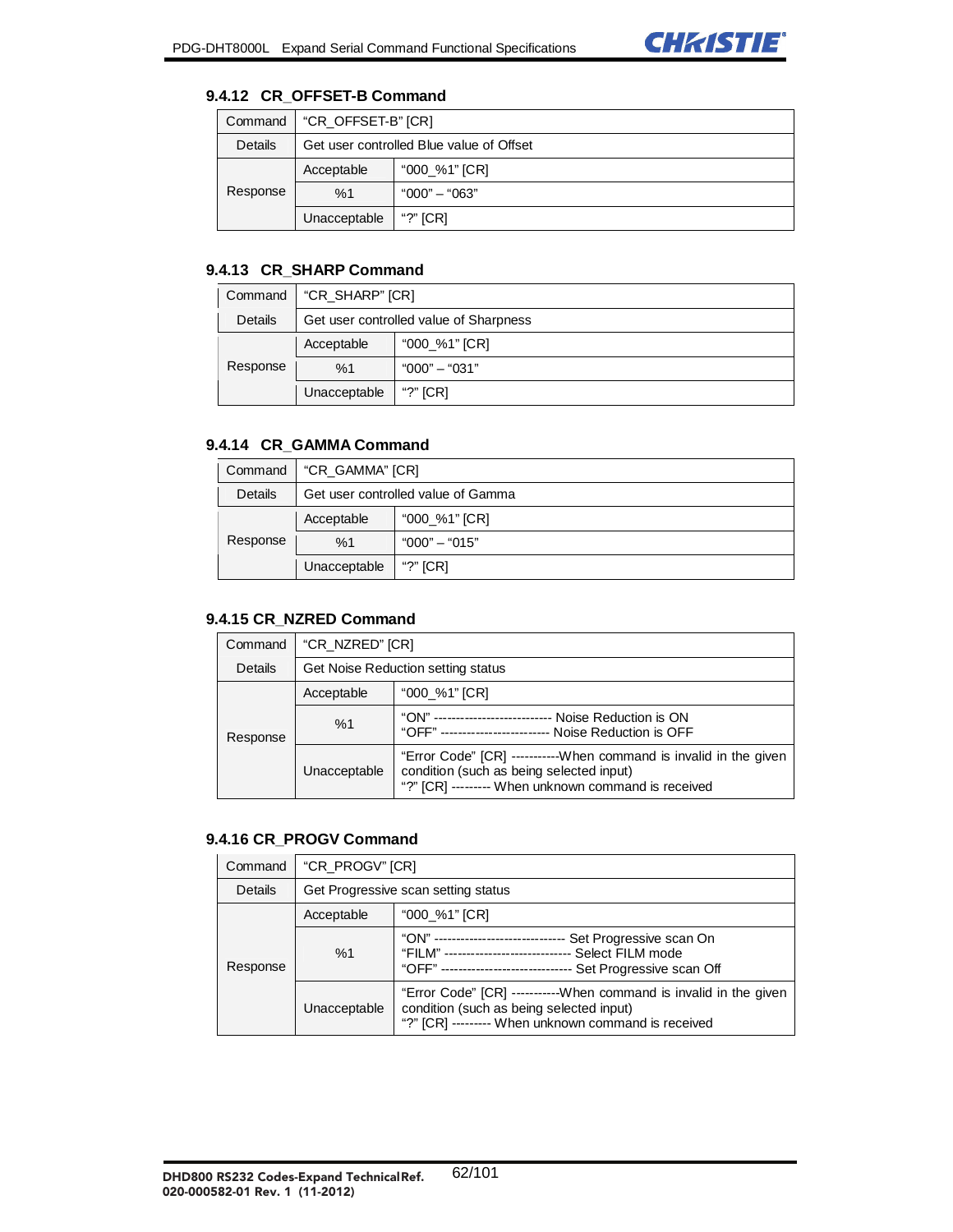

### **9.4.17 CR\_BCOLOR Command**

| Command  | "CR_PROGV" [CR]                   |                                                                                                                                                                    |
|----------|-----------------------------------|--------------------------------------------------------------------------------------------------------------------------------------------------------------------|
| Details  | Get BrilliantColor setting status |                                                                                                                                                                    |
|          | Acceptable                        | "000 %1" [CR]                                                                                                                                                      |
| Response | %1                                | "ON" ---------------------------<br>Set BrilliantColor to On<br>"OFF" ----------------------------- Set BrilliantColor to Off                                      |
|          | Unacceptable                      | "Error Code" [CR] ----------When command is invalid in the given<br>condition (such as being selected input)<br>"?" [CR] -------- When unknown command is received |

# **9.4.18 CR\_IMAGE Command**

| Command  | "CR_IMAGE" [CR]           |                                                                                                                                                                                                                                                                                                                                                                                                                                                                                                                                                                                                                                                                                                                                                                  |
|----------|---------------------------|------------------------------------------------------------------------------------------------------------------------------------------------------------------------------------------------------------------------------------------------------------------------------------------------------------------------------------------------------------------------------------------------------------------------------------------------------------------------------------------------------------------------------------------------------------------------------------------------------------------------------------------------------------------------------------------------------------------------------------------------------------------|
| Details  | Get image setting status. | The Required data "CUSTOM1" - "CUSTOM10" corresponds to "Image1" -<br>"Image10" displayed when selecting Image on OSD Menu.                                                                                                                                                                                                                                                                                                                                                                                                                                                                                                                                                                                                                                      |
|          | Acceptable                | "000_%1" [CR]                                                                                                                                                                                                                                                                                                                                                                                                                                                                                                                                                                                                                                                                                                                                                    |
| Response | %1                        | "STAND" ----------------------------------- Standard<br>"REAL" ---------------------------------- Real<br>"CINEMA" -------------------------------- Cinema<br>"DYNAMIC" ------------------------------ Dynamic<br>"CUSTOM1" ------------------------------ "Image1"<br>"CUSTOM2" ------------------------------ "Image2"<br>"CUSTOM3" ------------------------------ "Image3"<br>"CUSTOM4" ------------------------------ "Image4"<br>"CUSTOM5" ------------------------------ "Image5"<br>"CUSTOM6" ------------------------------ "Image6"<br>"CUSTOM7" ------------------------------ "Image7"<br>"CUSTOM8" ------------------------------ "Image8"<br>"CUSTOM9" ------------------------------ "Image9"<br>"CUSTOM10" ---------------------------- "Image10" |
|          | Unacceptable              | "Error Code" [CR] ------------- When command is invalid in the<br>given condition (such as being selected input)<br>"?" [CR] -------- When unknown command is received                                                                                                                                                                                                                                                                                                                                                                                                                                                                                                                                                                                           |

## **9.4.19 CR\_IMGGMD Command**

| Command  | "CR_IMGGMD" [CR]                                                  |                                                                                    |
|----------|-------------------------------------------------------------------|------------------------------------------------------------------------------------|
| Details  | Get setting status of Standard/Real/Cinema/Dynamic in Image Gamma |                                                                                    |
|          | Acceptable                                                        | "000_%1" [CR]                                                                      |
| Response | %1                                                                | "STD"<br>Standard<br>"RFI" ----<br>Real<br>"CNM" ---<br>Cinema<br>"DYN"<br>Dynamic |
|          | Unacceptable                                                      | "?" $[CR]$                                                                         |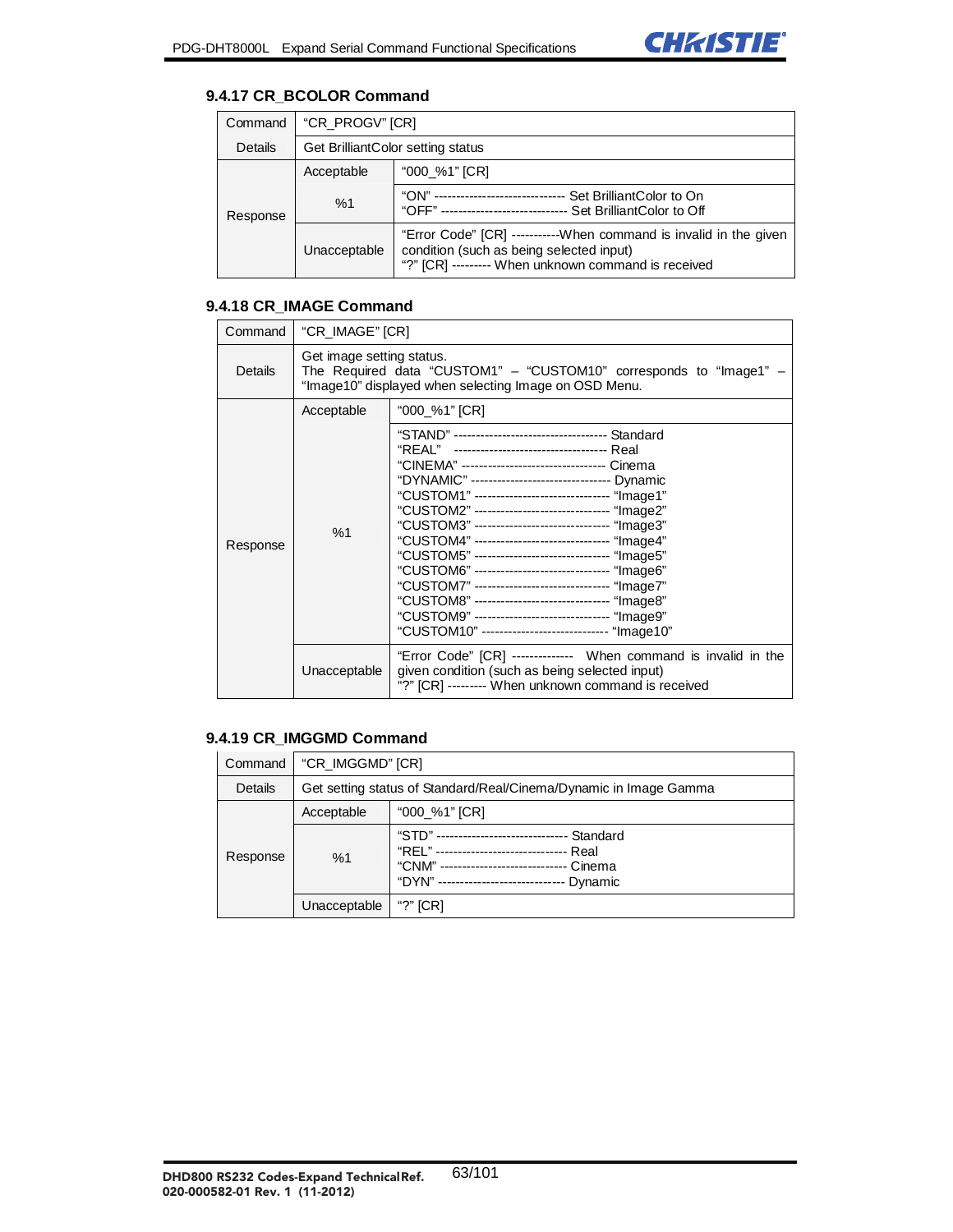

### **9.5 PC Status Read Commands**

# **9.5.1 CR\_FSYNC Command**

| Command  | "CR_FSYNC" [CR]        |                                                                                                                                                                        |
|----------|------------------------|------------------------------------------------------------------------------------------------------------------------------------------------------------------------|
| Details  | Get value of Fine Sync |                                                                                                                                                                        |
| Response | Acceptable             | "000 %1" [CR]                                                                                                                                                          |
|          | %1                     | $"0000" - "0031"$                                                                                                                                                      |
|          | Unacceptable           | "Error Code" [CR] ------------- When command is invalid in the<br>given condition (such as being selected input)<br>"?" [CR] -------- When unknown command is received |

# **9.5.2 CR\_TDOTS Command**

| Command  | "CR_TDOTS" [CR]         |                                                                                                                                                                        |
|----------|-------------------------|------------------------------------------------------------------------------------------------------------------------------------------------------------------------|
| Details  | Get value of Total Dots |                                                                                                                                                                        |
| Response | Acceptable              | "000 %1" [CR]                                                                                                                                                          |
|          | %1                      | "mmmm" $-$ "nnnn"<br>(mmmm = Display area $H +$ Position H)<br>(nnnn = Maximum value less than 160 MHz of Dot Clock)                                                   |
|          | Unacceptable            | "Error Code" [CR] ------------- When command is invalid in the<br>given condition (such as being selected input)<br>"?" [CR] -------- When unknown command is received |

### **9.5.3 CR\_H-POS Command**

| Command  | "CR_H-POS" [CR]                  |                                                                                                                                                                         |
|----------|----------------------------------|-------------------------------------------------------------------------------------------------------------------------------------------------------------------------|
| Details  | Get value of Horizontal Position |                                                                                                                                                                         |
| Response | Acceptable                       | "000_%1" [CR]                                                                                                                                                           |
|          | %1                               | $"0000" - "nnnn"$<br>(nnnn = Total Dots - Display Area H)                                                                                                               |
|          | Unacceptable                     | "Error Code" [CR] -------------- When command is invalid in the<br>given condition (such as being selected input)<br>"?" [CR] -------- When unknown command is received |

# **9.5.4 CR\_V-POS Command**

| Command  | "CR V-POS" [CR]                |                                                                                                                                                                         |
|----------|--------------------------------|-------------------------------------------------------------------------------------------------------------------------------------------------------------------------|
| Details  | Get value of Vertical Position |                                                                                                                                                                         |
| Response | Acceptable                     | "000_%1" [CR]                                                                                                                                                           |
|          | %1                             | $"0000" - "nnnn"$<br>(nnnn = Total Line - Display Area V)                                                                                                               |
|          | Unacceptable                   | "Error Code" [CR] -------------- When command is invalid in the<br>given condition (such as being selected input)<br>"?" [CR] -------- When unknown command is received |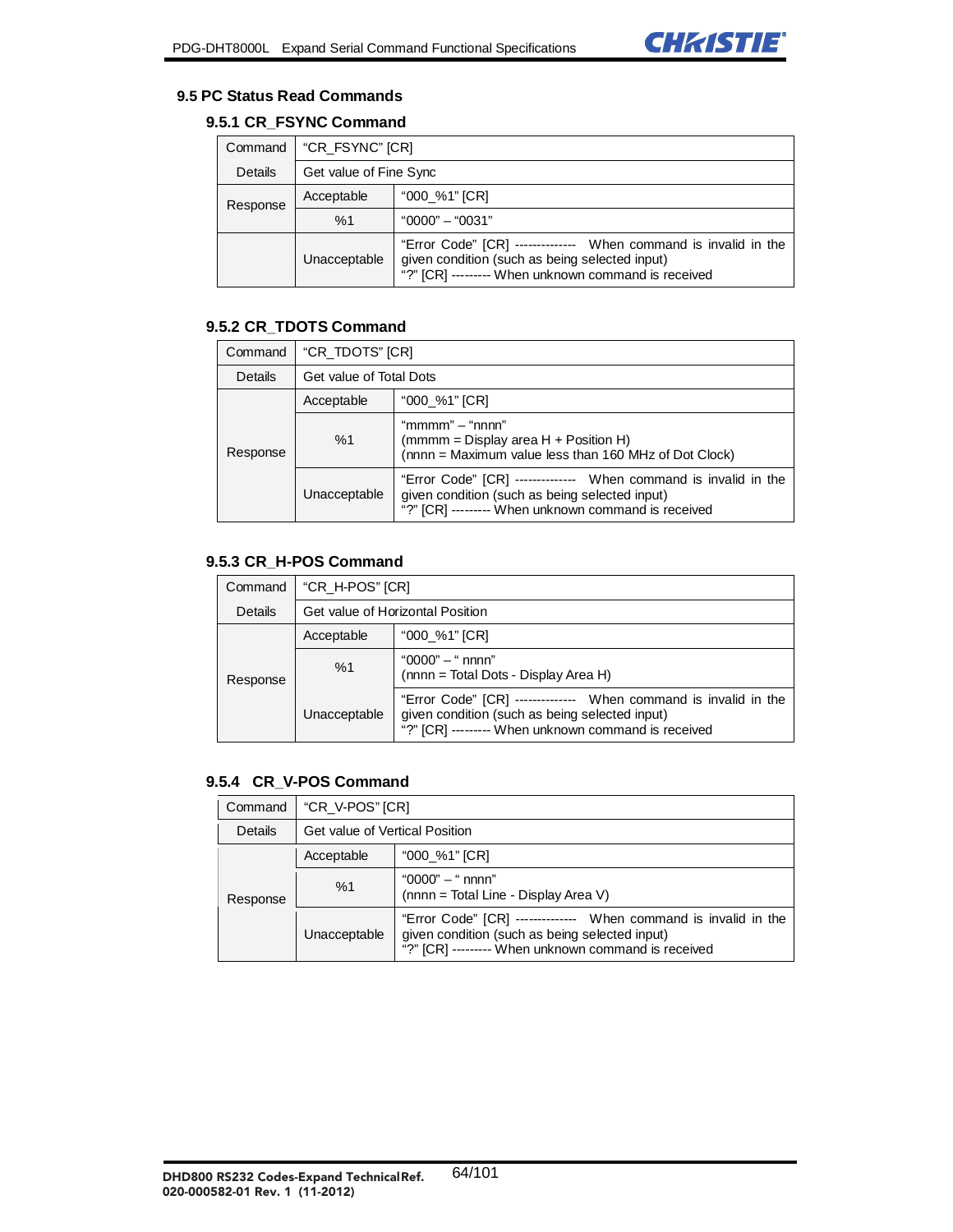

### **9.5.5 CR\_CLAMP Command**

| Command  | "CR CLAMP" [CR]    |                                                                                                                                                                         |
|----------|--------------------|-------------------------------------------------------------------------------------------------------------------------------------------------------------------------|
| Details  | Get value of Clamp |                                                                                                                                                                         |
| Response | Acceptable         | "000 %1" [CR]                                                                                                                                                           |
|          | %1                 | $"0000" - "4095"$                                                                                                                                                       |
|          | Unacceptable       | "Error Code" [CR] -------------- When command is invalid in the<br>given condition (such as being selected input)<br>"?" [CR] -------- When unknown command is received |

# **9.5.6 CR\_DDOTS Command**

| Command  | "CR_DDOTS" [CR]           |                                                                                                                                                                         |
|----------|---------------------------|-------------------------------------------------------------------------------------------------------------------------------------------------------------------------|
| Details  | Get value of Display Dots |                                                                                                                                                                         |
| Response | Acceptable                | "000_%1" [CR]                                                                                                                                                           |
|          | %1                        | "0256"-"nnnn"<br>(nnnn = Total Dots - Position H)                                                                                                                       |
|          | Unacceptable              | "Error Code" [CR] -------------- When command is invalid in the<br>given condition (such as being selected input)<br>"?" [CR] -------- When unknown command is received |

# **9.5.7 CR\_DLINE Command**

| Command  | "CR_DLINE" [CR]           |                                                                                                                                                                         |
|----------|---------------------------|-------------------------------------------------------------------------------------------------------------------------------------------------------------------------|
| Details  | Get value of Display Line |                                                                                                                                                                         |
| Response | Acceptable                | "000_%1" [CR]                                                                                                                                                           |
|          | %1                        | "0100" $-$ " nnnn"<br>(nnnn = Total Line - Position V)                                                                                                                  |
|          | Unacceptable              | "Error Code" [CR] -------------- When command is invalid in the<br>given condition (such as being selected input)<br>"?" [CR] -------- When unknown command is received |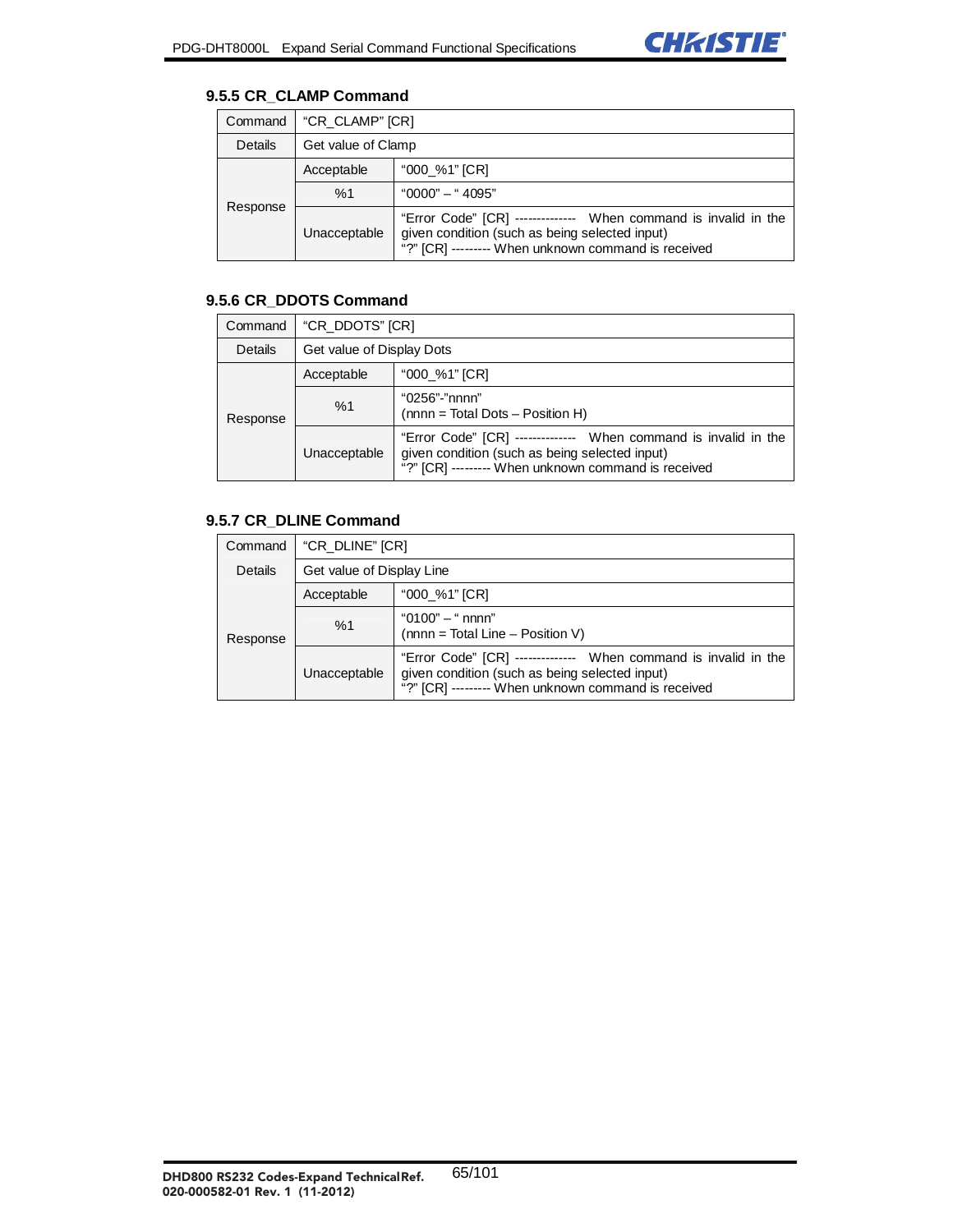| Command  | "CR_SETPCADJ" [CR]               |                                                                                                                                                                                                                                                                                                                                                                                                                                                                                                                                                                                                                                                                                                                                                                                                                                                                                                                                                                                                                                                                                                                                                                                                                                                    |
|----------|----------------------------------|----------------------------------------------------------------------------------------------------------------------------------------------------------------------------------------------------------------------------------------------------------------------------------------------------------------------------------------------------------------------------------------------------------------------------------------------------------------------------------------------------------------------------------------------------------------------------------------------------------------------------------------------------------------------------------------------------------------------------------------------------------------------------------------------------------------------------------------------------------------------------------------------------------------------------------------------------------------------------------------------------------------------------------------------------------------------------------------------------------------------------------------------------------------------------------------------------------------------------------------------------|
| Details  | Get PC signal for current system |                                                                                                                                                                                                                                                                                                                                                                                                                                                                                                                                                                                                                                                                                                                                                                                                                                                                                                                                                                                                                                                                                                                                                                                                                                                    |
|          | Acceptable                       | "000_%1" [CR]                                                                                                                                                                                                                                                                                                                                                                                                                                                                                                                                                                                                                                                                                                                                                                                                                                                                                                                                                                                                                                                                                                                                                                                                                                      |
| Response | %1                               | When input signal is PC Analog;<br>"VGA1" ------------------------ Indicates VGA1 is selected<br>"XGA1" ----------------------- Indicates XGA1 is selected<br>"WXGA3" -------------------- Indicates WXGA3 is selected<br>"1080l" ----------------------- Indicates 1080i is selected<br>"1035l" ----------------------- Indicates 10350i is selected<br>"720p" ------------------------ Indicates 720p is selected<br>"575p" ------------------------ Indicates 575p is selected<br>"480p" ------------------------ Indicates 480p is selected<br>"575 " -------------------------- Indicates 575i is selected<br>"480l" ------------------------- Indicates 480i is selected<br>"1080psf/24" ---------------- Indicates 1080psf/24 is selected<br>"1080psf/25" ---------------- Indicates 1080psf/25 is selected<br>"1080psf/30" ---------------- Indicates 1080psf/30 is selected<br>"MODE1" -------------------- Indicates Mode1 is selected<br>"MODE10" ------------------ Indicates Mode10 is selected<br>"EXT11" --------------------- EXT11 is selected<br>"EXT60" --------------------- EXT60 is selected<br>* Error Code "101" [CR] is returned for no signal.<br>* When input signal is not PC Analog, error code "101" is<br>returned. |
|          | Unacceptable                     | "?" $ICRI$                                                                                                                                                                                                                                                                                                                                                                                                                                                                                                                                                                                                                                                                                                                                                                                                                                                                                                                                                                                                                                                                                                                                                                                                                                         |

### **9.5.8 CR\_SETPCADJ Command**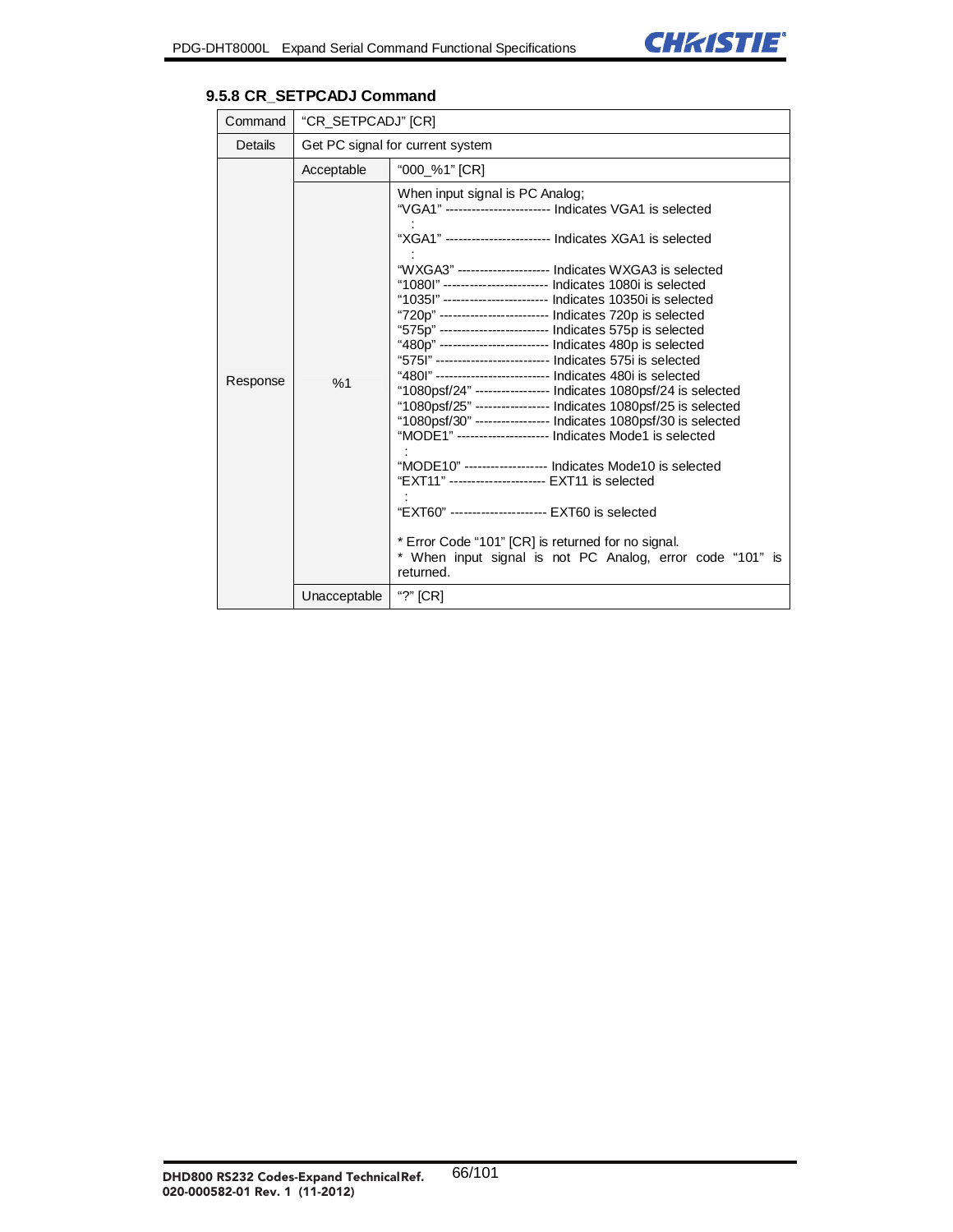

| Command        | "CR_ORGMODE" [CR]                                                                                                                             |                                                                                                                                                                                                                                                                                                                                                                                                                                                                                                                                                                                                                                                                                                                                                                                                                                                                                                                                                                                                                                                                                                                                                                                                                                                                                                                                                                                                                                                                                                                                                                                                  |
|----------------|-----------------------------------------------------------------------------------------------------------------------------------------------|--------------------------------------------------------------------------------------------------------------------------------------------------------------------------------------------------------------------------------------------------------------------------------------------------------------------------------------------------------------------------------------------------------------------------------------------------------------------------------------------------------------------------------------------------------------------------------------------------------------------------------------------------------------------------------------------------------------------------------------------------------------------------------------------------------------------------------------------------------------------------------------------------------------------------------------------------------------------------------------------------------------------------------------------------------------------------------------------------------------------------------------------------------------------------------------------------------------------------------------------------------------------------------------------------------------------------------------------------------------------------------------------------------------------------------------------------------------------------------------------------------------------------------------------------------------------------------------------------|
| <b>Details</b> | Get the original signal of current selected Mode that is set in PC Adj.<br>When MODE1-10 or EXT11-60 is not selected, get the current signal. |                                                                                                                                                                                                                                                                                                                                                                                                                                                                                                                                                                                                                                                                                                                                                                                                                                                                                                                                                                                                                                                                                                                                                                                                                                                                                                                                                                                                                                                                                                                                                                                                  |
|                | Acceptable                                                                                                                                    | "000_%1" [CR]                                                                                                                                                                                                                                                                                                                                                                                                                                                                                                                                                                                                                                                                                                                                                                                                                                                                                                                                                                                                                                                                                                                                                                                                                                                                                                                                                                                                                                                                                                                                                                                    |
| Response       | %1<br>Unacceptable                                                                                                                            | When input signal is PC Analog;<br>"VGA1" ------------------------ Indicates signal Is VGA1<br>"VGA2" ------------------------ Indicates signal is VGA2<br>"XGA1" ----------------------- Indicates signal is XGA1<br>"WXGA3" --------------------- Indicates signal is WXGA3<br>"1080i60" -------------------- Indicates signal is 1080i60<br>"1080i50" -------------------- Indicates signal is 1080i50<br>"1035i" ----------------------- Indicates signal is 10350i<br>"720p60" -------------------- Indicates signal is 720p60<br>"720p50" -------------------- Indicates signal is 720p50<br>"575p" ------------------------- Indicates signal is 575p<br>"480p" ------------------------- Indicates signal is 480p<br>"575i" -------------------------- Indicates signal is 575i<br>"480i" ------------------------- Indicates signal is 480i<br>"1080psf/24" ---------------- Indicates signal is 1080psf/24<br>"1080psf/25" ---------------- Indicates signal is 1080psf/25<br>"1080psf/30" ---------------- Indicates signal is 1080psf/30<br>"1080p24" ------------------ Indicates signal is 1080p24<br>"1080p25" ------------------ Indicates signal is 1080p25<br>"1080p30" ------------------- Indicates signal is 1080p30<br>"1080p50" ------------------- Indicates signal is 1080p50<br>"1080p60" ------------------- Indicates signal is 1080p60<br>Note; To differentiate between 60Hz and 50Hz in 1080 and 720p,<br>"60" or "50" is necessary to add to the parameter in this command<br>* When input signal is not PC Analog, error code "101" is<br>returned.<br>"?" [CR] |
|                |                                                                                                                                               |                                                                                                                                                                                                                                                                                                                                                                                                                                                                                                                                                                                                                                                                                                                                                                                                                                                                                                                                                                                                                                                                                                                                                                                                                                                                                                                                                                                                                                                                                                                                                                                                  |

### **9.5.9 CR\_ORGMODE Command**

# **9.5.10 CR\_PCSTORE Command**

| Command  | "CR_PCSTORE" [CR]                                                                                                                       |                                                                                                                                                                                                                    |
|----------|-----------------------------------------------------------------------------------------------------------------------------------------|--------------------------------------------------------------------------------------------------------------------------------------------------------------------------------------------------------------------|
| Details  | Get Free or Stored status of MODE1 - 5 in PC Adjust.<br>Data consists of 10 bytes and each byte represents MODE1-10. (F:Free, S:Stored) |                                                                                                                                                                                                                    |
|          | Acceptable                                                                                                                              | "000_%1" [CR]                                                                                                                                                                                                      |
| Response | %1                                                                                                                                      | "FFFFFFFFFF" ---------------- ALL Free<br>"SFFFFFFFFF" --------------- Mode1 is Stored, others are Free<br>"FFFFFFFFFS" -------------- Mode10 is Stored, others are Free<br>"SSSSSSSSSSS" ------------- ALL Stored |
|          | Unacceptable                                                                                                                            | "Error Code" [CR] ------------- When command is invalid in the<br>given condition (such as being selected input)<br>"?" [CR] -------- When unknown command is received                                             |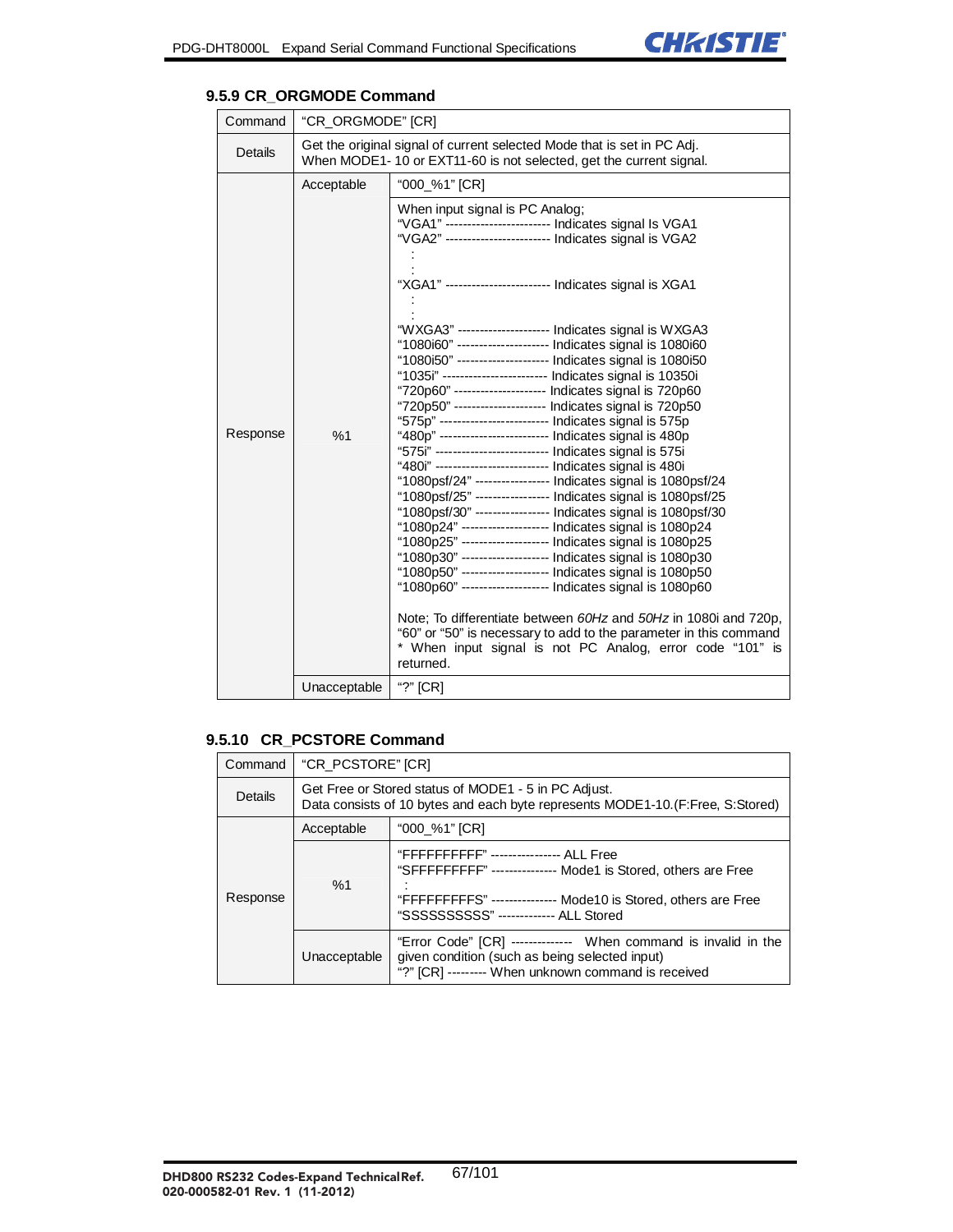

#### **9.6 Video Status Read Command**

# **9.6.1 CR\_SERSYS Command**

| Command  | "CR_SERSYS" [CR]                                                                                   |                                                                                                                                                                                                                                                                                                                                                                                                                                                                                                                                                                                                                                                                                                                                                                                                                            |
|----------|----------------------------------------------------------------------------------------------------|----------------------------------------------------------------------------------------------------------------------------------------------------------------------------------------------------------------------------------------------------------------------------------------------------------------------------------------------------------------------------------------------------------------------------------------------------------------------------------------------------------------------------------------------------------------------------------------------------------------------------------------------------------------------------------------------------------------------------------------------------------------------------------------------------------------------------|
| Details  | Get currently selected signal.<br>Value only when Input is video. (Invalid when Input is computer) |                                                                                                                                                                                                                                                                                                                                                                                                                                                                                                                                                                                                                                                                                                                                                                                                                            |
|          | Acceptable                                                                                         | "000_%1" [CR]                                                                                                                                                                                                                                                                                                                                                                                                                                                                                                                                                                                                                                                                                                                                                                                                              |
| Response | %1                                                                                                 | "1080PSF/24" ------- 1080psf 24Hz<br>"1080P60" ----------- 1080p 60Hz<br>"1080P50" ----------- 1080p 50Hz<br>"1080P30" ---------- 1080p 30Hz<br>"1080P25" ----------- 1080p 25Hz<br>"1080P24" ----------- 1080p 24Hz<br>"1080160"-------------- 1080i 60Hz / 1080psf 30Hz<br>"1080150" -------------- 1080i 50Hz / 1080psf 25Hz<br>"1035l" ----------------- 1035i<br>"720P60" --------------- 720p 60Hz<br>"720P50" --------------- 720p 50Hz<br>"575P" ----------------- 575p<br>"480P" ------------------ 480p<br>"575I" ------------- 575i (includes composite signal such as PAL)<br>"480l" -------------480i (includes composite signal such as NTSC)<br>"NO_SIGNAL" -------------- There is no signal<br>*When 1080psf30 or 1080psf25 is inputted in System Auto,<br>parameter same as 1080i60/1080i50 is returned. |
|          | Unacceptable                                                                                       | "?" $[CR]$                                                                                                                                                                                                                                                                                                                                                                                                                                                                                                                                                                                                                                                                                                                                                                                                                 |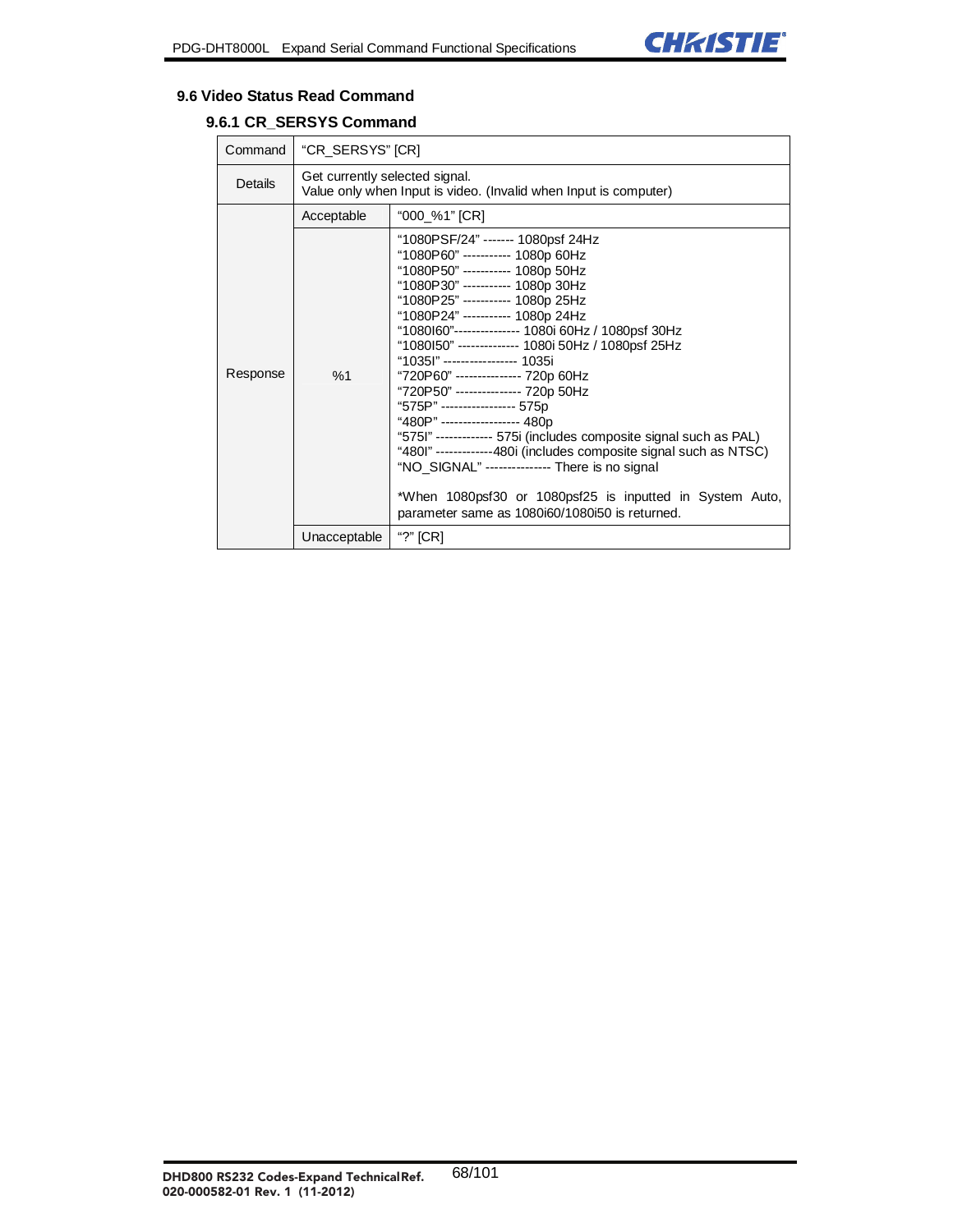

### **9.7 Input Read Command**

# **9.7.1 CR\_INPUT Command**

| Command  | "CR_INPUT" [CR]        |               |
|----------|------------------------|---------------|
| Details  | Get selected INPUT No. |               |
| Response | Acceptable             | "000_%1" [CR] |
|          | %1                     | "1" $-$ "4"   |
|          | Unacceptable           | "?" $[CR]$    |

# **9.7.2 CR\_SOURCE Command**

| Command  | "CR SOURCE" [CR]           |                                                                                                                                                                                                                                                                                                                                                                                                                                                                                                                                                                                                                                                                                                                  |
|----------|----------------------------|------------------------------------------------------------------------------------------------------------------------------------------------------------------------------------------------------------------------------------------------------------------------------------------------------------------------------------------------------------------------------------------------------------------------------------------------------------------------------------------------------------------------------------------------------------------------------------------------------------------------------------------------------------------------------------------------------------------|
| Details  | <b>Get selected Source</b> |                                                                                                                                                                                                                                                                                                                                                                                                                                                                                                                                                                                                                                                                                                                  |
|          | Acceptable                 | "000_%1" [CR]                                                                                                                                                                                                                                                                                                                                                                                                                                                                                                                                                                                                                                                                                                    |
| Response | %1                         | "DIGITAL" -------------------- DVI Input is selected<br>"ANALOG -------------------- ANALOG RGB is selected<br>"VIDEO" ---------------------- Video Input is selected<br>"S-VIDEO" ------------------- S-VIDEO Input is selected<br>"YPBPR" ---------------------- Y/Pb/Pr Input is selected<br>"SDI1" ------------------------- DF-SDI1 Input is selected<br>"SDI2"-------------------------- DF-SDI2 Input is selected<br>"HDCP" ---------------------- HDCP Input is selected<br>"HDMI" ----------------------- HDMI Input is selected<br>"SCART" ---------------------- SCART Input is selected<br>"BLANK" --------------------- without Source<br>"NOCARD" --------------------- There is no board inserted |
|          | Unacceptable               | "Error Code" [CR] ------------- When command is invalid in the<br>given condition (such as being selected input)<br>"?" [CR] -------- When unknown command is received                                                                                                                                                                                                                                                                                                                                                                                                                                                                                                                                           |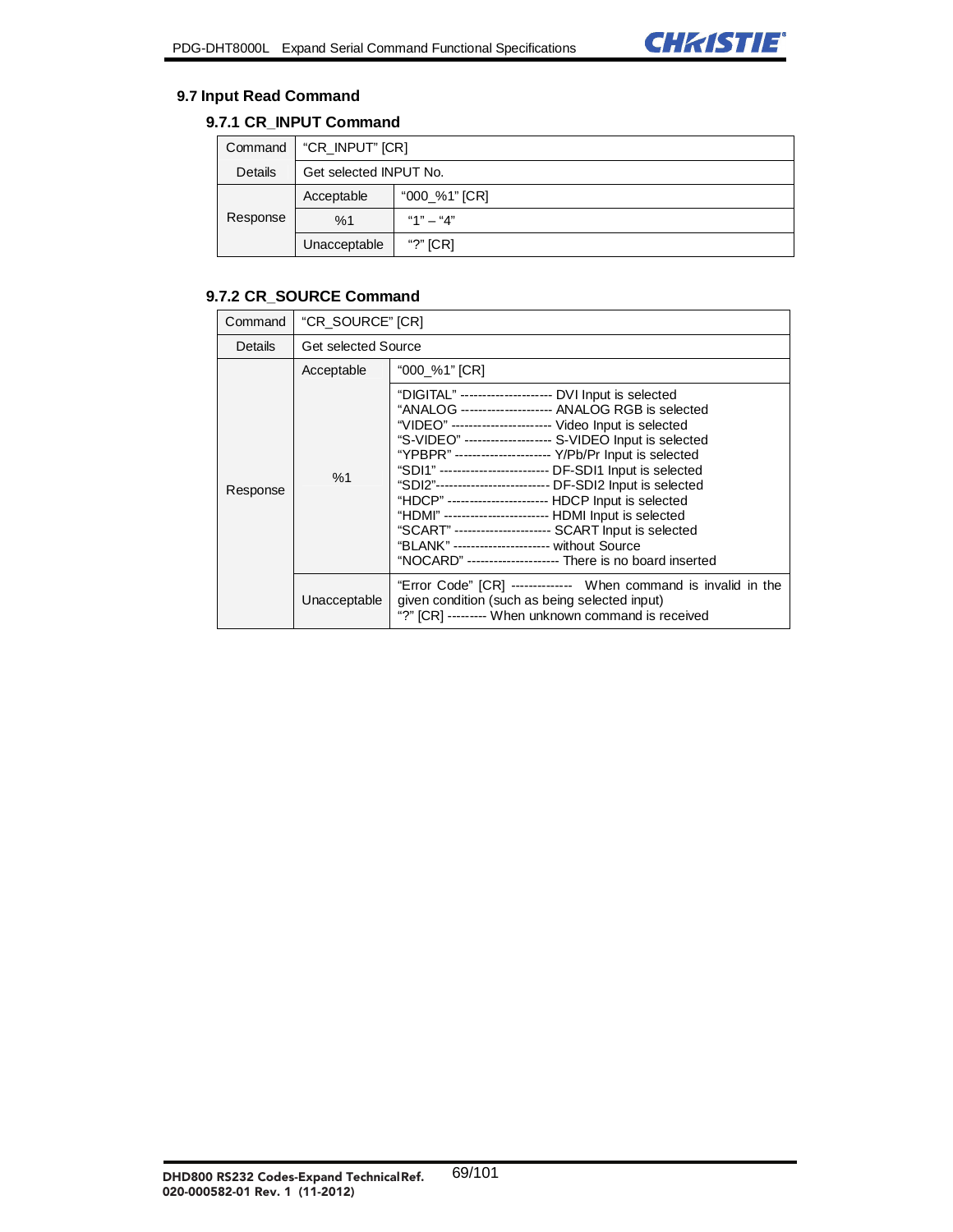

## **9.7.3 CR\_SYSTEM Command**

| Command  | "CR_SYSTEM" [CR] |                                    |                                                                                                                                                                                                                                                                                                                                                                                                                                                                                                                                                                                                                                                                                                                                                                                                                                                                                                                |  |  |
|----------|------------------|------------------------------------|----------------------------------------------------------------------------------------------------------------------------------------------------------------------------------------------------------------------------------------------------------------------------------------------------------------------------------------------------------------------------------------------------------------------------------------------------------------------------------------------------------------------------------------------------------------------------------------------------------------------------------------------------------------------------------------------------------------------------------------------------------------------------------------------------------------------------------------------------------------------------------------------------------------|--|--|
| Details  |                  | Get selected System                |                                                                                                                                                                                                                                                                                                                                                                                                                                                                                                                                                                                                                                                                                                                                                                                                                                                                                                                |  |  |
| Response | Acceptable       |                                    | "000_%1" [CR]                                                                                                                                                                                                                                                                                                                                                                                                                                                                                                                                                                                                                                                                                                                                                                                                                                                                                                  |  |  |
|          |                  |                                    | "VGA1" ----------------------- indicates VGA1 is selected<br>"VGA2" ------------------------ indicates VGA2 is selected                                                                                                                                                                                                                                                                                                                                                                                                                                                                                                                                                                                                                                                                                                                                                                                        |  |  |
|          | %1               | Input is<br>PC Analog              | "WXGA3" --------------------- indicates WXGA3 is selected<br>"1080l" ------------------------- indicates 1080i is selected<br>"1035l" ------------------------- indicates 1035i is selected<br>"720p" ------------------------- indicates 720p is selected<br>"575p" ------------------------- indicates 575p is selected<br>"480p" ------------------------- indicates 480p is selected<br>"575I" -------------------------- indicates 575i is selected<br>"480l" -------------------------- indicates 480i is selected<br>"1080PSF/24" ---------------indicates 1080psf/24 is selected<br>"1080PSF/25" ---------------indicates 1080psf/25 is selected<br>"1080PSF/30" ---------------indicates 1080psf/30 is selected<br>"MODE1" -------------------- indicates Mode1 is selected<br>"MODE10" ------------------ indicates Mode10 is selected<br>" EXT11" --------------------- indicates EXT11 is selected |  |  |
|          |                  |                                    | "EXT60" ---------------------- indicates EXT60 is selected<br>* Error Code "101" [CR] is returned for no signal                                                                                                                                                                                                                                                                                                                                                                                                                                                                                                                                                                                                                                                                                                                                                                                                |  |  |
|          |                  | Input is<br>PC-Digital/<br>AV-HDCP | "D-XGA1" ------------------ indicates D-XGA1 is selected<br>"D-WXGA3" ---------------- indicates D-WXGA3 is selected<br>"D-1080l" -------------------- indicates D-1080i is selected<br>"D-1035l" ------------------- indicates D-1035i is selected<br>"D-720P" -------------------- indicates D-720p is selected<br>"D-575P" --------------------- indicates D-575p is selected<br>"D-480P" -------------------- indicates D-480p is selected<br>"D-1080PSF/24" -------indicates D-1080psf/24 is selected<br>"D-1080PSF/25" -------indicates D-1080psf/25 is selected<br>"D-1080PSF/30" -------indicates D-1080psf/30 is selected<br>* Error Code "101" [CR] is returned for no signal                                                                                                                                                                                                                        |  |  |
|          |                  | Input is HDMI                      | "D-XGA1" ------------------ indicates D-XGA1 is selected<br>"D-WXGA3" ---------------- indicates D-WXGA3 is selected<br>"D-1080l" ------------------- indicates D-1080i is selected<br>"D-1035l" ------------------- indicates D-1035i is selected<br>"D-720P" -------------------- indicates D-720p is selected<br>"D-575P" -------------------- indicates D-575p is selected<br>"D-480P" -------------------- indicates D-480p is selected<br>* Error Code "101" [CR] is returned for no signal                                                                                                                                                                                                                                                                                                                                                                                                              |  |  |
|          |                  | Input is<br>Y,Pb/Cb,Pr/Cr          | "AUTO" ----------------- indicates Auto is selected<br>"1080P" ----------------- indicates 1080p is selected<br>"1080l" ------------------ indicates 1080i60Hz is selected<br>"1035l" ------------------- indicates 1035i is selected<br>"720P" ------------------- indicates 720p is selected<br>"575P" ------------------- indicates 575p is selected<br>"480P" ------------------- indicates 480p is selected<br>"5751" --------------------- indicates 575i is selected<br>"480l" -------------------- indicates 480i is selected<br>* Selected System is returned, whether or not signal is<br>coming.                                                                                                                                                                                                                                                                                                    |  |  |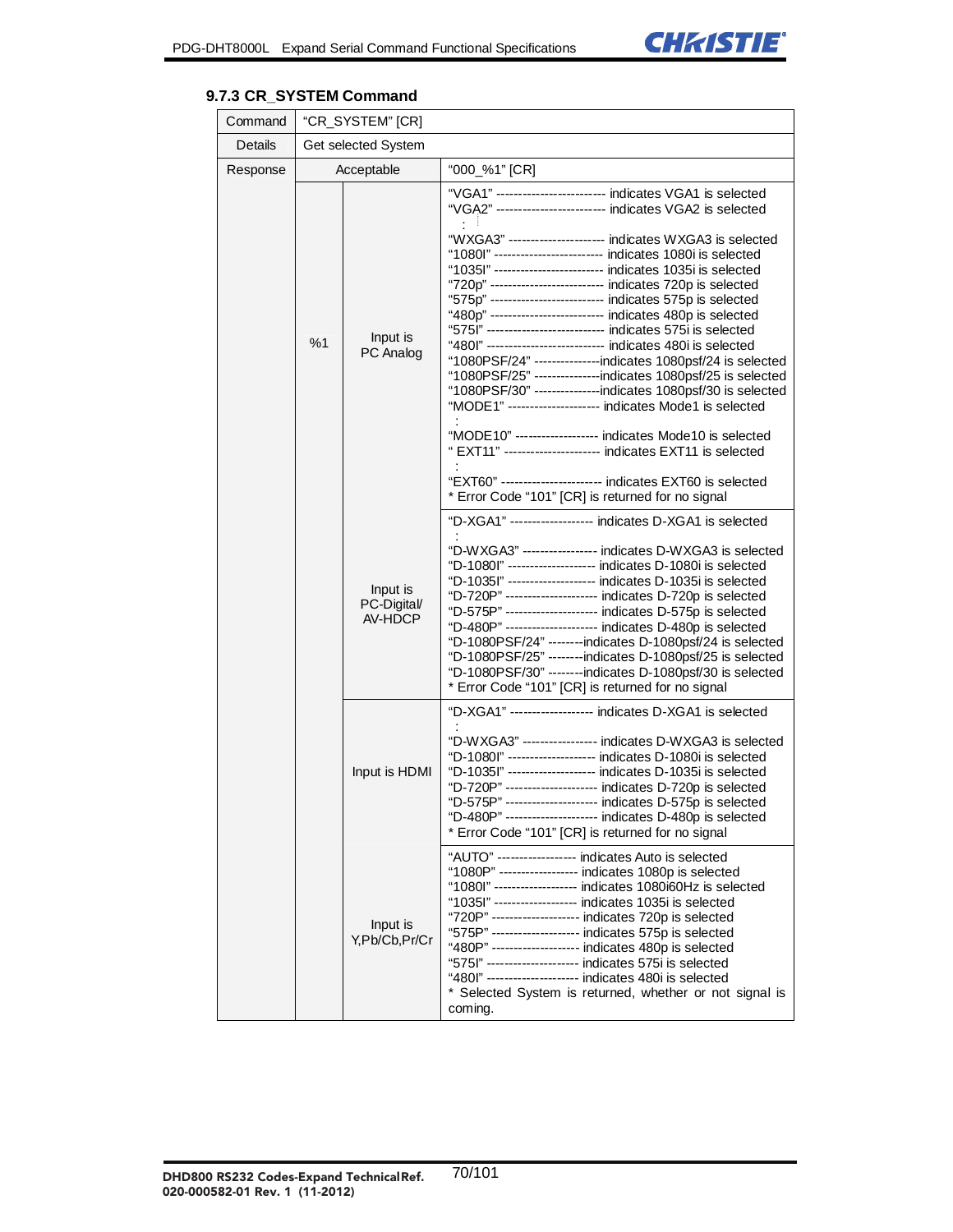$\mathbf{r}$ 



|              | Input is Video<br>or S-video | "AUTO" ------------------ indicates Auto is selected<br>"NTSC" ------------------- indicates NTSC is selected<br>"NTSC443" ------------- indicates NTSC4.43 is selected<br>"PAL" -------------------- indicates PAL is selected<br>"SECAM" ---------------- indicates SECAM is selected<br>"PAL-M" ------------------ indicates PAL-M is selected<br>"PAL-N" ------------------ indicates PAL-N is selected<br>* Selected System is returned, whether or not signal is<br>coming. |
|--------------|------------------------------|-----------------------------------------------------------------------------------------------------------------------------------------------------------------------------------------------------------------------------------------------------------------------------------------------------------------------------------------------------------------------------------------------------------------------------------------------------------------------------------|
|              | Input is<br>Dual-SDI         | "D-1035l" ------------------- indicates D-1035i is selected<br>"D-1080l" ------------------- indicates D-1080i is selected<br>"D-720P" -------------------- indicates D-720p is selected<br>"D-1080P" ------------------ indicates D-1080p is selected<br>"D-1080PSF/24" ------- indicates D-1080psf/24 is selected<br>"D-1080l" ------------------- indicates D-1080i is selected<br>* Error Code "101" [CR] is returned for no signal                                           |
| Unacceptable |                              | "Error Code" [CR]                                                                                                                                                                                                                                                                                                                                                                                                                                                                 |

### **9.7.4 CR\_ SYSLIST Command**

| Command  | "CR_SYSLIST" [CR]                    |                                                                                                                                                                                                                                                                                                                                                                                                                                                                                                                                                                                                                                                                                                                                                                                                                                                                                                                                                                                                                                                                                                                                                                                                                                                                                                                                                                                                                                                                        |  |  |  |
|----------|--------------------------------------|------------------------------------------------------------------------------------------------------------------------------------------------------------------------------------------------------------------------------------------------------------------------------------------------------------------------------------------------------------------------------------------------------------------------------------------------------------------------------------------------------------------------------------------------------------------------------------------------------------------------------------------------------------------------------------------------------------------------------------------------------------------------------------------------------------------------------------------------------------------------------------------------------------------------------------------------------------------------------------------------------------------------------------------------------------------------------------------------------------------------------------------------------------------------------------------------------------------------------------------------------------------------------------------------------------------------------------------------------------------------------------------------------------------------------------------------------------------------|--|--|--|
| Details  | Get possible systems for System list |                                                                                                                                                                                                                                                                                                                                                                                                                                                                                                                                                                                                                                                                                                                                                                                                                                                                                                                                                                                                                                                                                                                                                                                                                                                                                                                                                                                                                                                                        |  |  |  |
|          | Acceptable                           | "000_%1_%2_---_%x" [CR]                                                                                                                                                                                                                                                                                                                                                                                                                                                                                                                                                                                                                                                                                                                                                                                                                                                                                                                                                                                                                                                                                                                                                                                                                                                                                                                                                                                                                                                |  |  |  |
| Response | %1<br>Unacceptable                   | Error Code "101" is returned for no signal.<br>Otherwise following values are returned according to Source.<br>When input is PC-Analog;<br>"XGA1" --------------------------------- XGA1 is in the list<br>"1080l" -------------------------------- 1080i is in the list<br>"1080PSF/24" ----------------------- 1080psf/24 is in the list<br>"1080PSF/25" ----------------------- 1080psf/25 is in the list<br>"1080PSF/30" ----------------------- 1080psf/30 is in the list<br>* Auto, Mode1-10 shall not be returned.<br>When input is PC-digital or AV-HDCP;<br>"D-XGA" ------------------------------- D-XGA is in the list<br>"D-720P" ----------------------------- D720p is in the list<br>"D-1080PSF/24" -------------------- D1080psf/24 is in the list<br>"D-1080PSF/25" -------------------- D1080psf/25 is in the list<br>"D-1080PSF/30" -------------------- D1080psf/30 is in the list<br>When input is Y, Pb/Cb, Pr/Cr;<br>All possible systems in Menu, including Auto, are returned;<br>"AUTO" --------------------------------- Auto is in the list<br>"1080l" ---------------------------------- 1080i is in the list<br>"1035l" ---------------------------------- 1035i is in the list<br>When input is Video or S-video;<br>All possible systems in Menu, including Auto, are returned;<br>"AUTO" ---------------------------------- Auto is in the list<br>"SECAM" -------------------------------- SECAM is in the list<br>"Error Code" [CR] |  |  |  |
|          |                                      |                                                                                                                                                                                                                                                                                                                                                                                                                                                                                                                                                                                                                                                                                                                                                                                                                                                                                                                                                                                                                                                                                                                                                                                                                                                                                                                                                                                                                                                                        |  |  |  |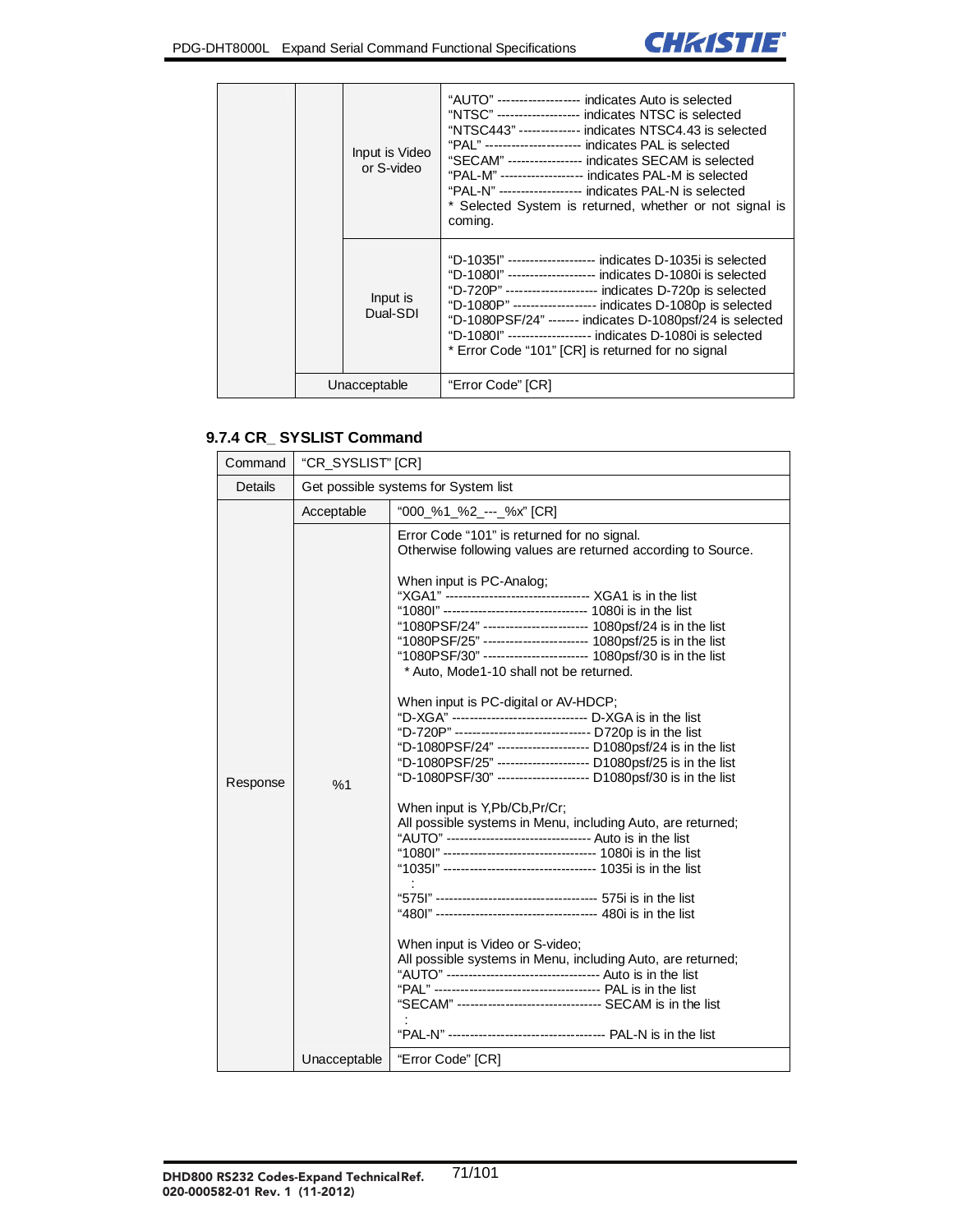

## **9.7.5 CR\_MODELIST Command**

| Command  | "CR_MODELIST" [CR] |                                                                                                                                                                                                                                         |  |
|----------|--------------------|-----------------------------------------------------------------------------------------------------------------------------------------------------------------------------------------------------------------------------------------|--|
| Details  |                    | Get possible modes for Mode list                                                                                                                                                                                                        |  |
|          | Acceptable         | "000_%1_%2_---_%x" [CR]                                                                                                                                                                                                                 |  |
| Response | %1                 | Error Code "101" is returned except for PC-Analog and for no<br>signal with PC-Analog<br>Possible modes in Mode1-10 are returned when PC-Analog<br>signal is coming.<br>"MODE1"<br>"MODE2"<br>"MODE3"<br>"MODE8"<br>"MODE9"<br>"MODE10" |  |
|          | Unacceptable       | "Error Code" [CR]                                                                                                                                                                                                                       |  |

# **9.7.6 CR\_SRCINP1 Command**

| Command        | "CR SRCINP1" [CR]    |                                                                                                                                                                                                                                                                                                                                                                                                                                                                                                                                                                                                                                                  |
|----------------|----------------------|--------------------------------------------------------------------------------------------------------------------------------------------------------------------------------------------------------------------------------------------------------------------------------------------------------------------------------------------------------------------------------------------------------------------------------------------------------------------------------------------------------------------------------------------------------------------------------------------------------------------------------------------------|
| <b>Details</b> | Get Source of Input1 |                                                                                                                                                                                                                                                                                                                                                                                                                                                                                                                                                                                                                                                  |
|                | Acceptable           | "000_%1" [CR]                                                                                                                                                                                                                                                                                                                                                                                                                                                                                                                                                                                                                                    |
| Response       | %1                   | "DIGITAL" --------------------- in Computer mode<br>"ANALOG" ------------------- in Computer mode<br>"VIDEO" ------------------------ in Video mode<br>"S-VIDEO" --------------------- in Video mode<br>"YPBPR" ---------------------- in Component mode<br>"SDI1" -------------------------- in DF-SDI1 mode<br>"SDI2" -------------------------- in DF-SDI2 mode<br>"HDCP" ------------------------- in HDCP mode<br>"HDMI" ------------------------- in HDMI mode<br>"SCART"------------------------- in SCART mode<br>"BLANK" ------------------------ There is no input source<br>"NOCARD" --------------------- There is no board inserted |
|                | Unacceptable         | "?" $[CR]$                                                                                                                                                                                                                                                                                                                                                                                                                                                                                                                                                                                                                                       |

## **9.7.7 CR\_SRCINP2 Command**

| Command  | "CR_SRCINP2" [CR]     |                             |
|----------|-----------------------|-----------------------------|
| Details  | Get Source of Input 2 |                             |
|          | Acceptable            | "000_%1" [CR]               |
| Response | %1                    | The same data as CF SRCINP1 |
|          | Unacceptable          | "?" $ICRI$                  |

## **9.7.8 CR\_SRCINP3 Command**

| Command  | "CR SRCINP3" [CR]     |                             |
|----------|-----------------------|-----------------------------|
| Details  | Get Source of Input 3 |                             |
| Response | Acceptable            | "000_%1" [CR]               |
|          | %1                    | The same data as CF SRCINP1 |
|          | Unacceptable          | "?" $ICRI$                  |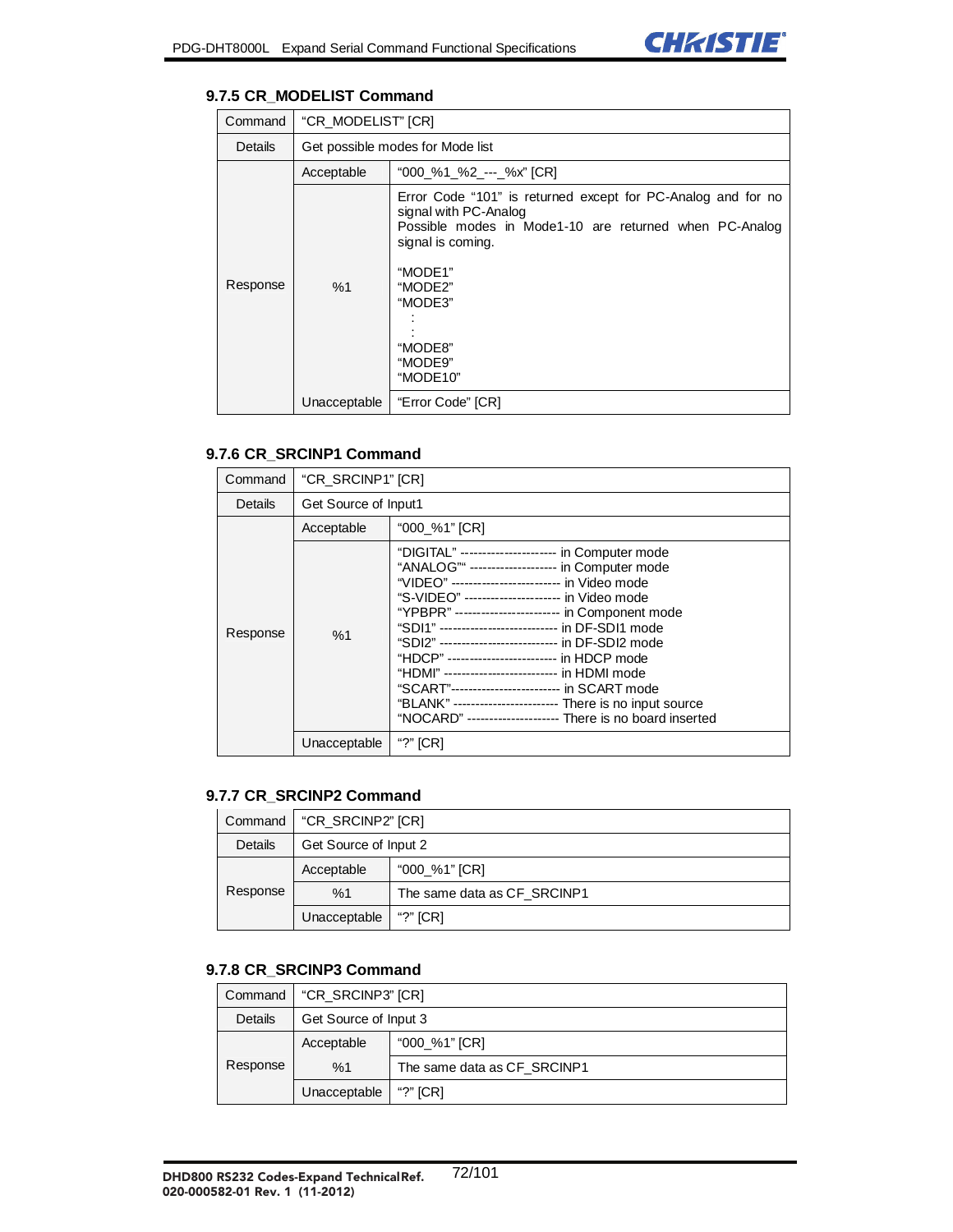

#### **9.7.9 CR\_SRCINP4 Command**

| Command  | "CR SRCINP3" [CR]     |                             |
|----------|-----------------------|-----------------------------|
| Details  | Get Source of Input 4 |                             |
|          | Acceptable            | "000 %1" [CR]               |
| Response | %1                    | The same data as CF SRCINP1 |
|          | Unacceptable          | "?" [CR]                    |

# **9.7.10 CR\_HMSLOT Command**

| Command  | "CR_HMSLOT" [CR]                       |               |
|----------|----------------------------------------|---------------|
| Details  | Get the total number of Slots (Inputs) |               |
| Response | Acceptable                             | "000_%1" [CR] |
|          | %1                                     | "004"         |
|          | Unacceptable                           | "?" $[CR]$    |

## **9.7.11 CR\_NMSLOT1 Command**

| Command  | "CR_NMSLOT1" [CR]                    |                                                                                                                                                                                                                                                                                          |
|----------|--------------------------------------|------------------------------------------------------------------------------------------------------------------------------------------------------------------------------------------------------------------------------------------------------------------------------------------|
| Details  | Get the board name inserted to Slot1 |                                                                                                                                                                                                                                                                                          |
| Response | Acceptable                           | "000_%1" [CR]                                                                                                                                                                                                                                                                            |
|          | %1                                   | "RGB-HDMI" ------------------- Input1/ New RGB&HDMI board<br>"5BNC-VIDEO"----------------- Input2/ New Video board<br>"HDCP-DVI2" ------------------   New HDCP & DVI Card<br>"DUAL-SDI" -------------------- HD&SD-SDI board<br>"NOTERMINAL" --------------- There is no board inserted |
|          | Unacceptable                         | [CR]                                                                                                                                                                                                                                                                                     |

## **9.7.12 CR\_NMSLOT2 Command**

|          | Command   "CR NMSLOT2" [CR]           |                             |
|----------|---------------------------------------|-----------------------------|
| Details  | Get the board name inserted to Slot 2 |                             |
| Response | Acceptable                            | "000_%1" [CR]               |
|          | %1                                    | The same data as CR NMSLOT1 |
|          | Unacceptable                          | "?" $ICRI$                  |

#### **9.7.13 CR\_NMSLOT3 Command**

| Command  | "CR NMSLOT3" [CR]                     |                             |
|----------|---------------------------------------|-----------------------------|
| Details  | Get the board name inserted to Slot 3 |                             |
| Response | Acceptable                            | "000_%1" [CR]               |
|          | %1                                    | The same data as CR NMSLOT1 |
|          | Unacceptable                          | "?" $[CR]$                  |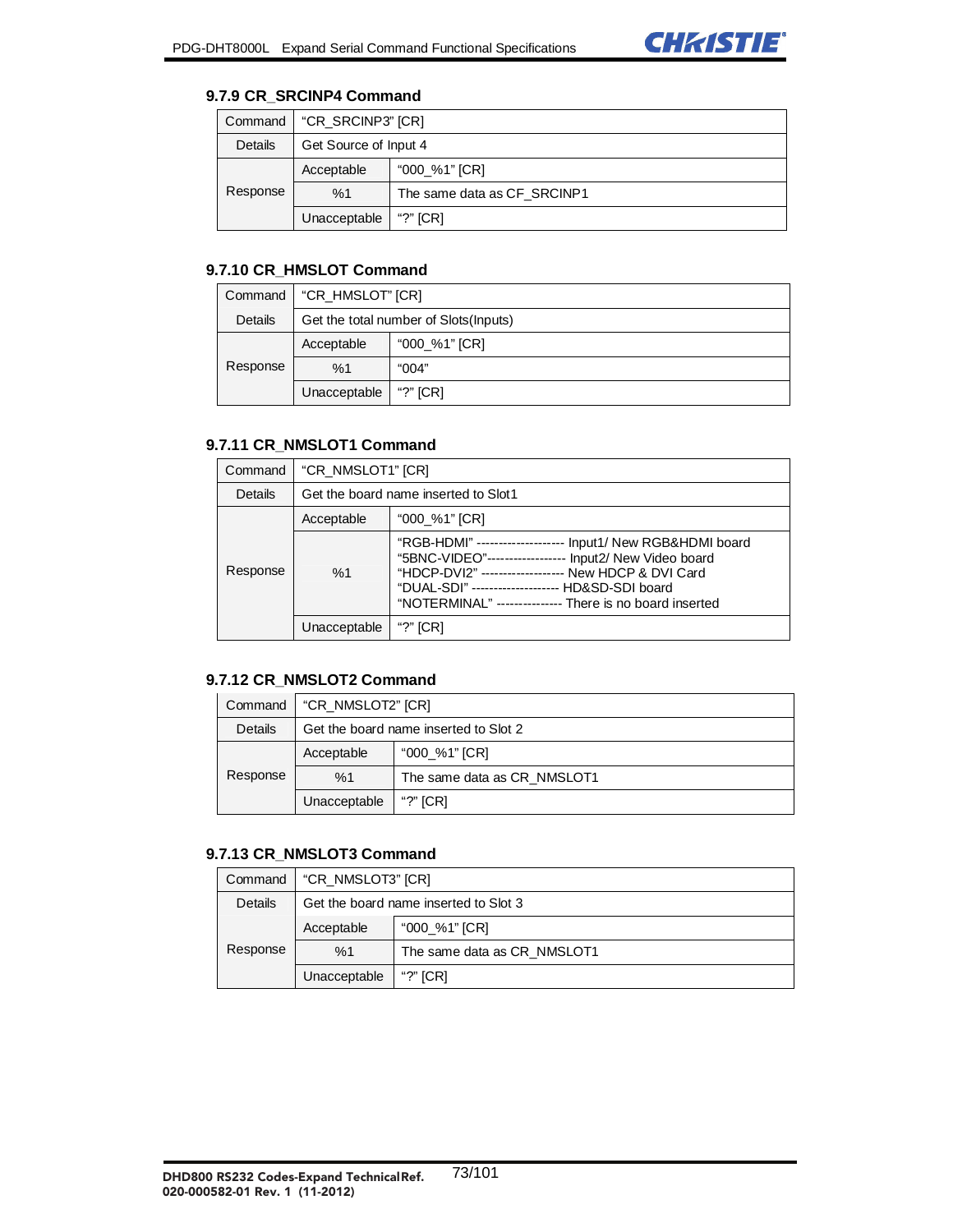

#### **9.7.14 CR\_NMSLOT4 Command**

| Command  | "CR NMSLOT4" [CR]                     |                             |
|----------|---------------------------------------|-----------------------------|
| Details  | Get the board name inserted to Slot 4 |                             |
| Response | Acceptable                            | "000 %1" [CR]               |
|          | %1                                    | The same data as CR NMSLOT1 |
|          | Unacceptable                          | "?" $[CR]$                  |

## **9.7.15 CR\_IDSLOT1 Command**

| Command  | "CR_IDSLOT1" [CR]                                                                                                         |                                                                                                                                                                                                                                                                                                                                                                                                                                                                                                                                         |
|----------|---------------------------------------------------------------------------------------------------------------------------|-----------------------------------------------------------------------------------------------------------------------------------------------------------------------------------------------------------------------------------------------------------------------------------------------------------------------------------------------------------------------------------------------------------------------------------------------------------------------------------------------------------------------------------------|
| Details  | Get ID information on Slot 1. This command is used to recognize the inserted<br>board and specify the valid Input source. |                                                                                                                                                                                                                                                                                                                                                                                                                                                                                                                                         |
|          | Acceptable                                                                                                                | "000_%1" [CR]                                                                                                                                                                                                                                                                                                                                                                                                                                                                                                                           |
| Response | %1                                                                                                                        | "08" --------------- DUAL-SDI board<br>Valid Input Source: SDI1, SDI2<br>"18" --------------- New HDCP-DVI board<br>Valid Input Source: DIGITAL, ANALOG, HDCP, SCART<br>"19"-------------- New Component & Video board<br>Valid Input Source: ANALOG, YPBPR, VIDEO, S-VIDEO<br>"32" -------------- On-board(DVI-D+D-Sub+HDMI)<br>Valid Input Source: DIGITAL, ANALOG, HDCP, SCART,<br>HDMI<br>"42" -------------- On-board(5BNC+S-video)<br>Valid Input Source: ANALOG, YPBPR, VIDEO, S-VIDEO<br>"99" --------------- No board inserted |
|          | Unacceptable                                                                                                              | "?" $[CR]$                                                                                                                                                                                                                                                                                                                                                                                                                                                                                                                              |

## **9.7.16 CR\_IDSLOT2 Command**

| Command                     | "CR_IDSLOT2" [CR]                                                                                                            |                        |
|-----------------------------|------------------------------------------------------------------------------------------------------------------------------|------------------------|
| Details                     | Get ID information on Slot 2.<br>This command is to recognize the inserted slot board and specify the valid Input<br>source. |                        |
| "000_%1" [CR]<br>Acceptable |                                                                                                                              |                        |
| Response                    | %1                                                                                                                           | The same as CR IDSLOT1 |
|                             | Unacceptable                                                                                                                 | "?" $[CR]$             |

### **9.7.17 CR\_IDSLOT3 Command**

| Command  | "CR IDSLOT3" [CR]                                                                                                            |                        |
|----------|------------------------------------------------------------------------------------------------------------------------------|------------------------|
| Details  | Get ID information on Slot 3.<br>This command is to recognize the inserted slot board and specify the valid Input<br>source. |                        |
| Response | Acceptable                                                                                                                   | "000_%1" [CR]          |
|          | %1                                                                                                                           | The same as CR IDSLOT1 |
|          | Unacceptable                                                                                                                 | "?" $ICRI$             |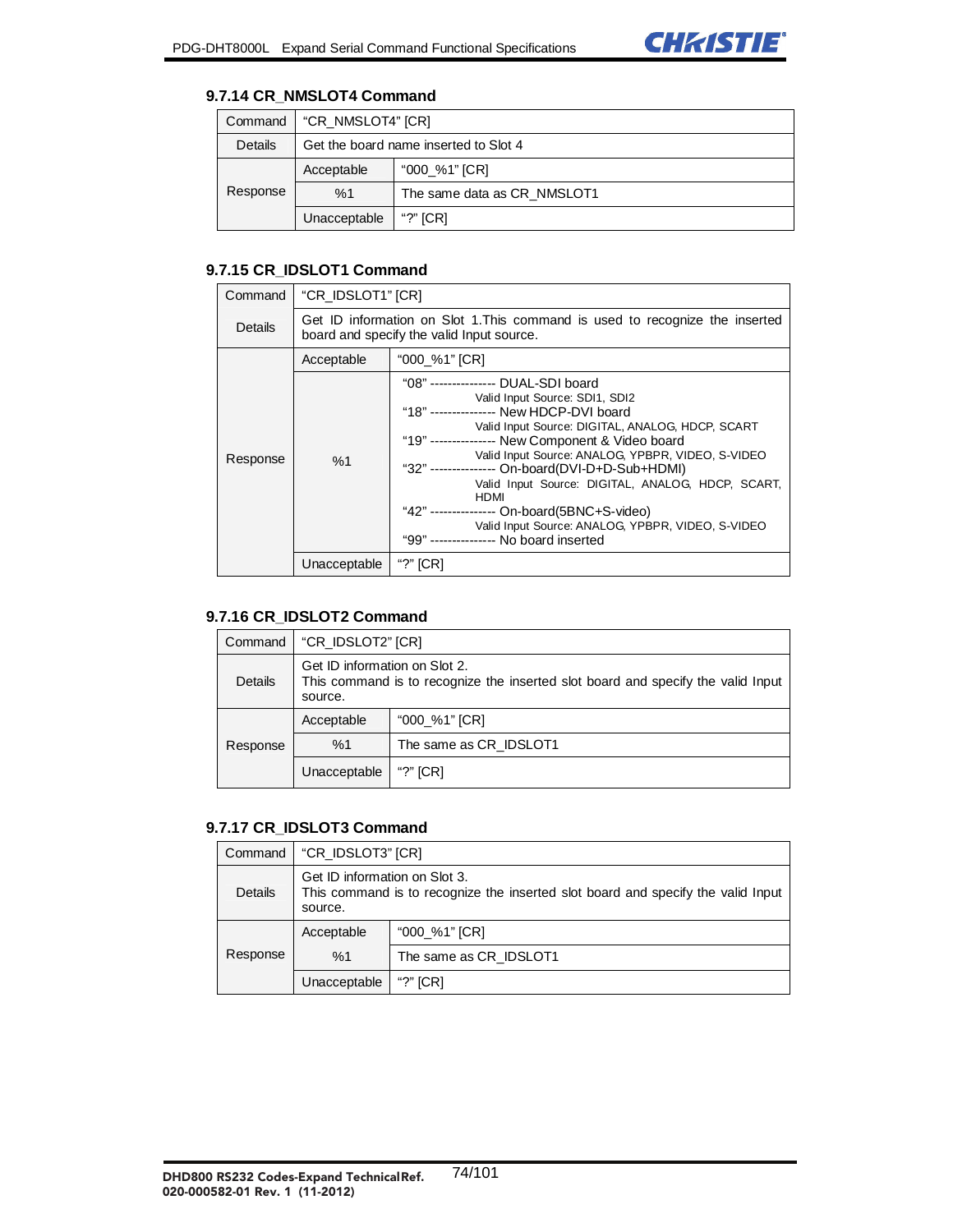

### **9.7.18 CR\_IDSLOT4 Command**

| Command  | "CR_IDSLOT4" [CR]                                                                                                            |                        |
|----------|------------------------------------------------------------------------------------------------------------------------------|------------------------|
| Details  | Get ID information on Slot 4.<br>This command is to recognize the inserted slot board and specify the valid Input<br>source. |                        |
| Response | Acceptable                                                                                                                   | "000 %1" [CR]          |
|          | %1                                                                                                                           | The same as CR IDSLOT1 |
|          | Unacceptable                                                                                                                 | "?" $[CR]$             |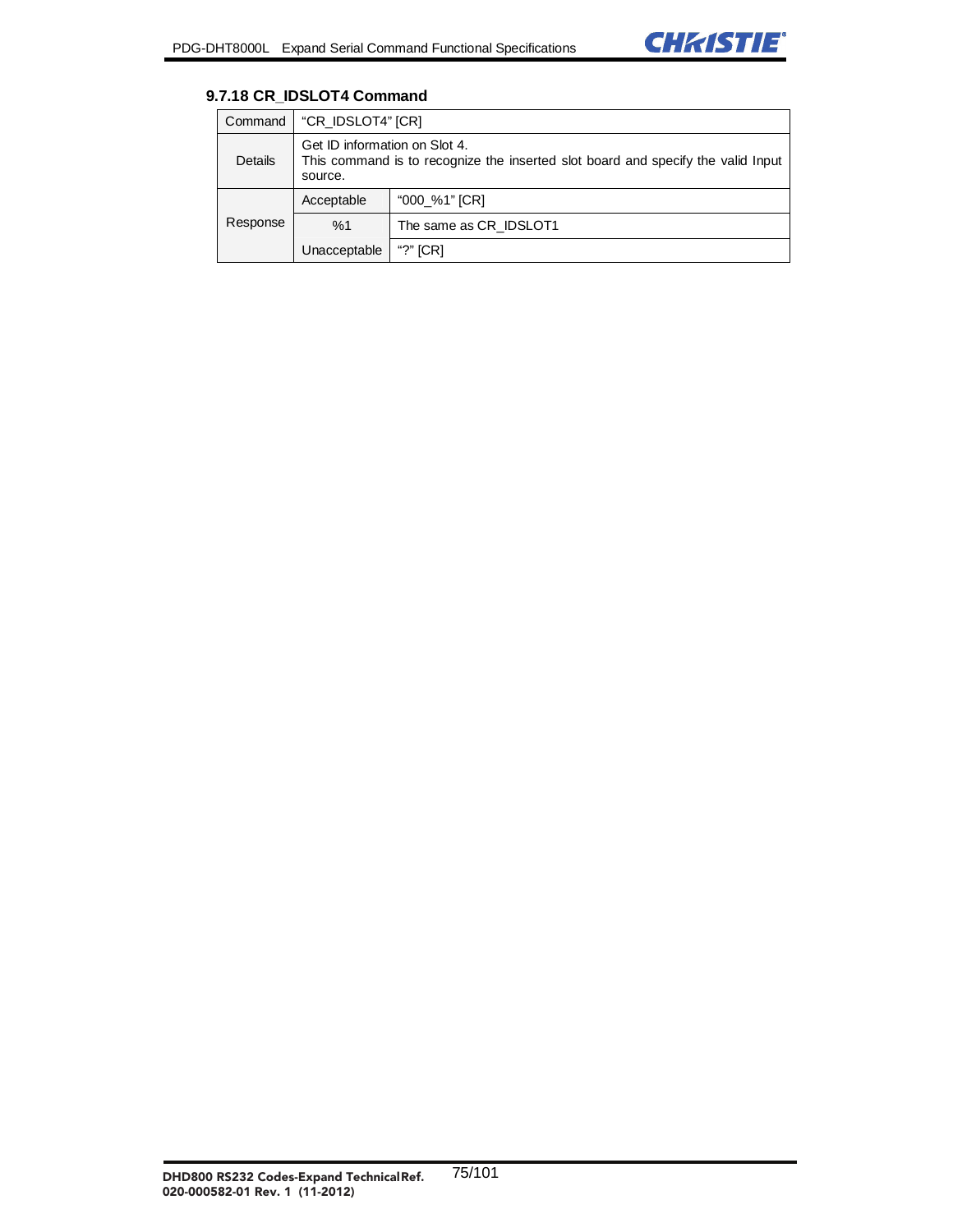

#### **9.8 Screen Status Read Commands**

#### **9.8.1 CR\_SCREEN Command**

| Command  | "CR_SCREEN" [CR]                         |                                                                                                                                                                                                                                                                                            |
|----------|------------------------------------------|--------------------------------------------------------------------------------------------------------------------------------------------------------------------------------------------------------------------------------------------------------------------------------------------|
| Details  | Get currently selected screen image size |                                                                                                                                                                                                                                                                                            |
|          | "000_%1" [CR]<br>Acceptable              |                                                                                                                                                                                                                                                                                            |
| Response | %1                                       | "NORMAL" ---------------------- Normal mode<br>"ZOOM" -------------------------- Zoom mode<br>"NATURAL" ------------------- Natural wide mode<br>"FULL" -------------------------- Full mode<br>"TRUE" -------------------------- True mode<br>"CUSTOM" ---------------------- Custom mode |
|          | Unacceptable                             | "Error Code" [CR] ------------- When command is invalid in the<br>given condition (such as being selected input)<br>"?" [CR] ---------------------- When unknown command is received                                                                                                       |

## **9.8.2 CR\_KYSTNMODE Command**

| Command  | "CR_KYSTNMODE" [CR]                       |                                                                              |
|----------|-------------------------------------------|------------------------------------------------------------------------------|
| Details  | Get setting status of Keystone Store Mode |                                                                              |
| Response | Acceptable                                | "000_%1" [CR]                                                                |
|          | %1                                        | "STR" ------<br>Store mode is "Store"<br>Store mode is "Reset"<br>"RST" ---- |
|          | Unacceptable                              | When unknown command is received<br>"?" $ICRI$                               |

## **9.8.3 CR\_CEIL Command**

| Command  | "CR_CEIL" [CR]                |                                                                                  |
|----------|-------------------------------|----------------------------------------------------------------------------------|
| Details  | Get setting status of Ceiling |                                                                                  |
| Response | Acceptable                    | "000_%1" [CR]                                                                    |
|          | %1                            | "ON"<br>Ceiling projection is enabled<br>"OFF"<br>Ceiling projection is disabled |
|          | Unacceptable                  | "Error Code" [CR]                                                                |

## **9.8.4 CR\_REAR Command**

| Command  | "CR REAR" [CR]                      |                                                                                     |
|----------|-------------------------------------|-------------------------------------------------------------------------------------|
| Details  | Get setting status of Rear function |                                                                                     |
| Response | Acceptable                          | "000_%1" [CR]                                                                       |
|          | %1                                  | "ON" ---<br>Rear projection is enabled<br>"OFF" ----<br>Rear projection is disabled |
|          | Unacceptable                        | "Error Code" [CR]                                                                   |

## **9.8.5 CR\_VSCALE Command**

|          | Command   "CR_VSCALE" [CR]    |                   |
|----------|-------------------------------|-------------------|
| Details  | Get setting status of V scale |                   |
| Response | Acceptable                    | "000_%1" [CR]     |
|          | %1                            | "-32" "035"       |
|          | Unacceptable                  | "Error Code" [CR] |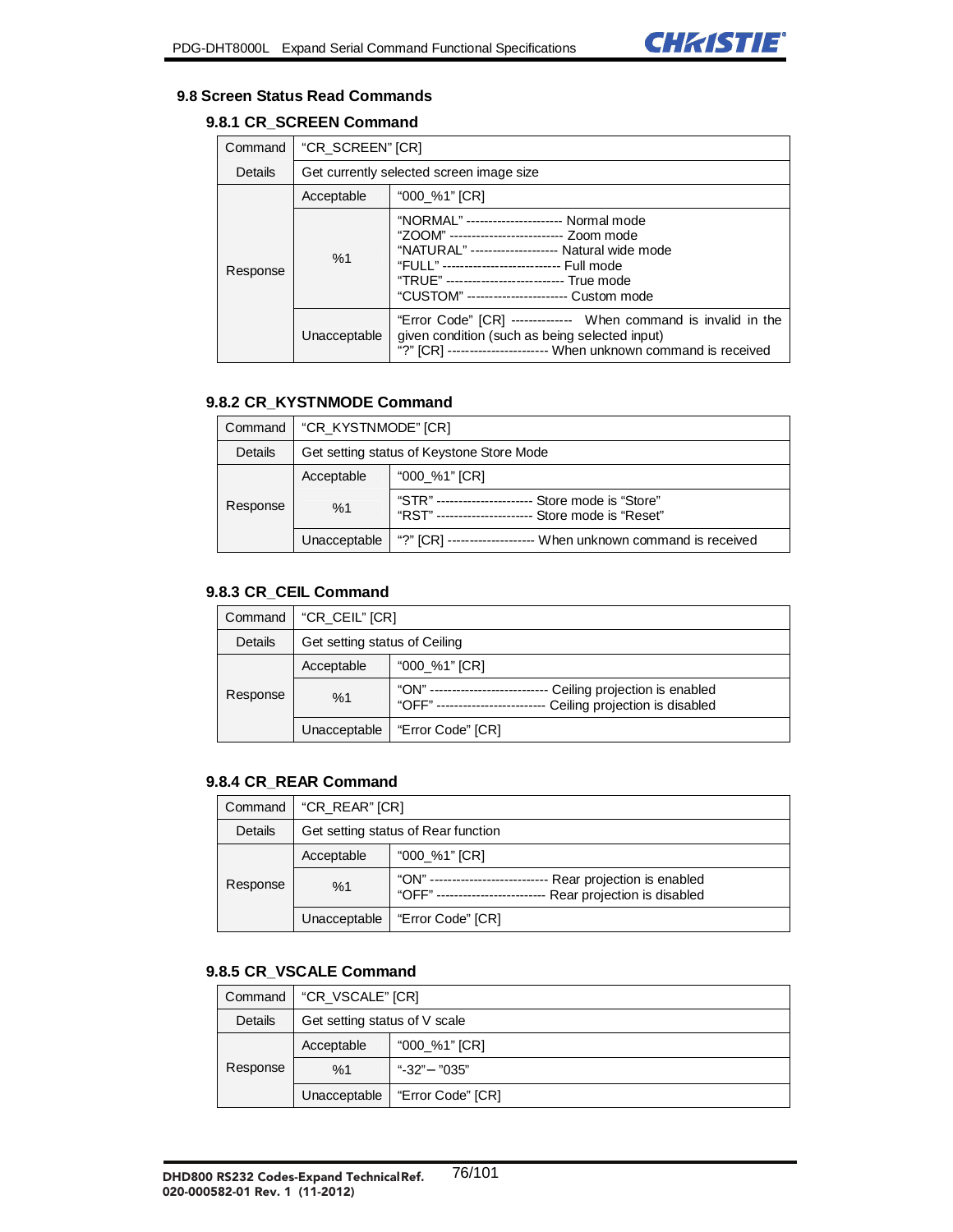

## **9.8.6 CR\_VPOS Command**

| Command  | "CR_VPOS" [CR]                   |                   |
|----------|----------------------------------|-------------------|
| Details  | Get setting status of V Position |                   |
|          | Acceptable                       | "000 %1" [CR]     |
| Response | %1                               | "-15" "015"       |
|          | Unacceptable                     | "Error Code" [CR] |

### **9.8.7 CR\_HSCALE Command**

|          | Command   "CR_HSCALE" [CR]    |                                  |
|----------|-------------------------------|----------------------------------|
| Details  | Get setting status of H scale |                                  |
|          | Acceptable                    | "000_%1" [CR]                    |
| Response | %1                            | "-32"<br>"035"                   |
|          |                               | Unacceptable   "Error Code" [CR] |

# **9.8.8 CR\_HPOS Command**

| Command  | "CR_HPOS" [CR]                   |                   |
|----------|----------------------------------|-------------------|
| Details  | Get setting status of H Position |                   |
|          | Acceptable                       | "000_%1" [CR]     |
| Response | %1                               | "-15" $"015"$     |
|          | Unacceptable                     | "Error Code" [CR] |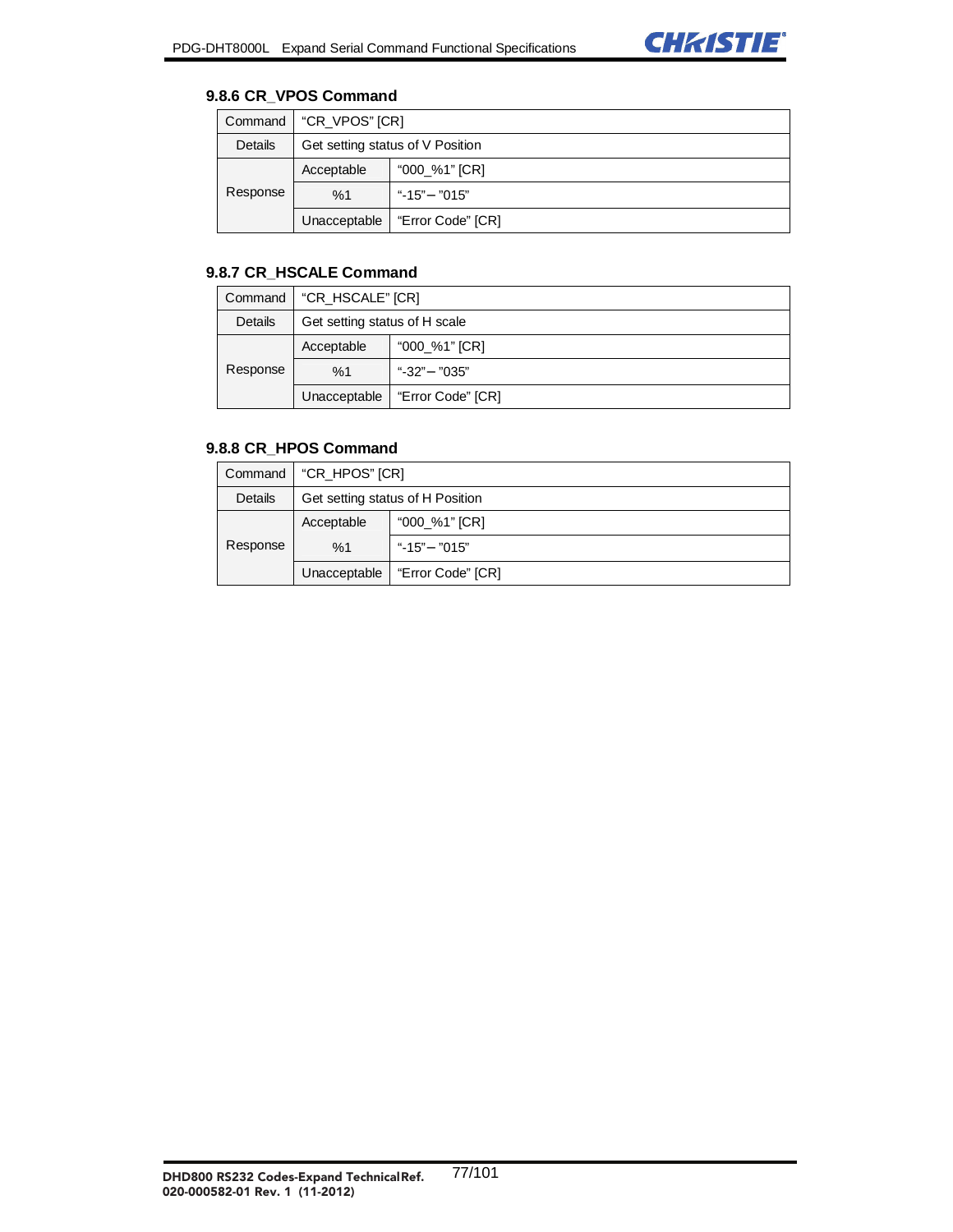

#### **9.9 Lamp Status Read Commands**

# **9.9.1 CR\_LAMPREPL Command**

| Command  | "CR LAMPREPL" [CR] |                                                                                                                                                                                                                                                                                                                                                                                                                                                  |
|----------|--------------------|--------------------------------------------------------------------------------------------------------------------------------------------------------------------------------------------------------------------------------------------------------------------------------------------------------------------------------------------------------------------------------------------------------------------------------------------------|
| Details  |                    | Get the information of Lamp Replacement time                                                                                                                                                                                                                                                                                                                                                                                                     |
|          | Acceptable         | "000_%1" [CR]                                                                                                                                                                                                                                                                                                                                                                                                                                    |
| Response | %1                 | $49***$<br>2 ---------------- indicates 2 lamps are used in this model.<br>* --------------- indicates the status of each lamp in lamp number<br>order<br>"Y" means the lamp operating time is over the<br>threshold for lamp replacement, and "N" means<br>it has not reached to.<br>e.g.<br>"2YN" ------------ This indicates it is 2-lamp system, and Lamp #2<br>has not been reached to the replacement time<br>while #1 should be replaced. |
|          | Unacceptable       | "?" $[CR]$                                                                                                                                                                                                                                                                                                                                                                                                                                       |

## **9.9.2 CR\_LAMPMODE Command**

| Command  | "CR LAMPMODE" [CR]           |                                                                                                                                          |
|----------|------------------------------|------------------------------------------------------------------------------------------------------------------------------------------|
| Details  | Get Lamp mode setting status |                                                                                                                                          |
| Response | Acceptable                   | "000 %1" [CR]                                                                                                                            |
|          | %1                           | "FULL" --<br>Lamp mode is set to 2-lamp (FULL)<br>Lamp mode is set to Lamp1<br>"LAMP1"-------<br>Lamp mode is set to Lamp2<br>"LAMP2" -- |
|          | Unacceptable                 | "?" $ICRI$                                                                                                                               |

#### **9.9.3 CR\_AUTOLAMPCONTRL Command**

| Command  | "CR AUTOLAMPCONTRL" [CR]       |                                                                                                                                |
|----------|--------------------------------|--------------------------------------------------------------------------------------------------------------------------------|
| Details  | Get selected Lamp control mode |                                                                                                                                |
| Response | Acceptable                     | "000 %1" [CR]                                                                                                                  |
|          | %1                             | "NORMAL" ---------- NORMAL is selected.<br>"ECO1" -------------- ECO1 is selected.<br>"ECO2" --------------- ECO2 is selected. |
|          | Unacceptable                   | "Error Code" [CR]                                                                                                              |

#### **9.9.4 CR\_LAMPSTS Command**

| Command  | "CR LAMPSTS" [CR]                           |                                                                                                                                                                                                                                                                                                                                                                                                                       |
|----------|---------------------------------------------|-----------------------------------------------------------------------------------------------------------------------------------------------------------------------------------------------------------------------------------------------------------------------------------------------------------------------------------------------------------------------------------------------------------------------|
| Details  | Get the information of Lamp lighting status |                                                                                                                                                                                                                                                                                                                                                                                                                       |
|          | Acceptable                                  | "000_%1" [CR]                                                                                                                                                                                                                                                                                                                                                                                                         |
| Response | %1                                          | $42***$<br>The first character indicates 2 lamps are used in this model.<br>The following characters indicate each lamp status in lamp<br>number order as showed below.<br>" " ------------------------ Lamp is ON<br>"O" ---------------------- Lamp is OFF<br>"X" ---------------------- Lamp Failure<br>e.g.<br>"2IO" ------------------ This indicates it is 2-lamps system, Lamp<br>$#1$ is ON, and $#2$ is OFF. |
|          | Unacceptable                                | "?" $[CR]$                                                                                                                                                                                                                                                                                                                                                                                                            |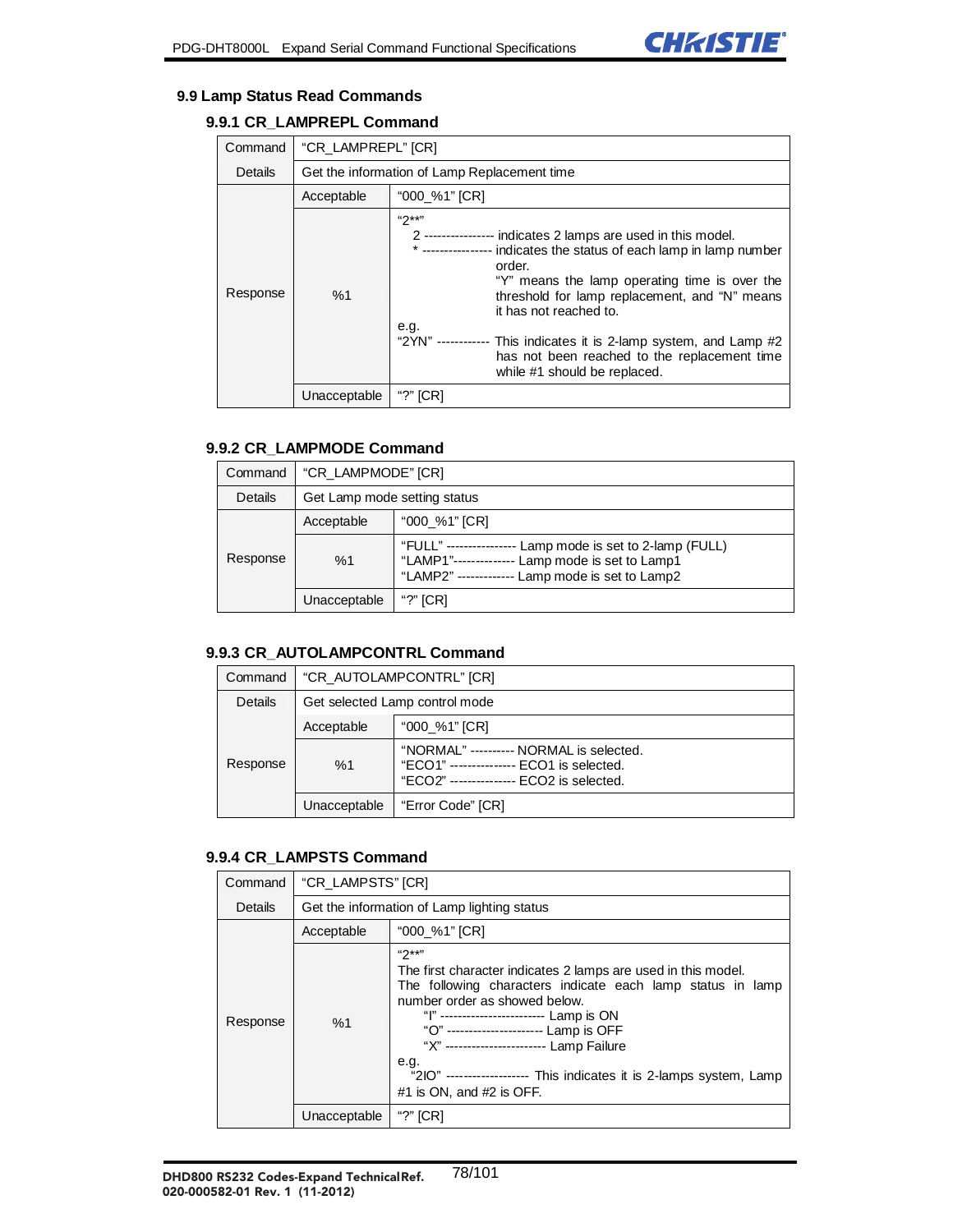## **9.9.5 CR\_INFLAMP Command**

| Command  | "CR_INFLAMP" [CR]              |                                                                              |
|----------|--------------------------------|------------------------------------------------------------------------------|
| Details  | Get Lamp mode switching status |                                                                              |
|          | Acceptable                     | "000_%1" [CR]                                                                |
| Response | %1                             | "NML" -------- in Normal status (lamp switching operation is not<br>active.) |
|          | Unacceptable                   | "?" [CR]                                                                     |

## **9.9.6 CR\_PROJH Command**

| Command  | "CR_PROJH" [CR]                                |                       |
|----------|------------------------------------------------|-----------------------|
| Details  | Get total running time of projector (in hours) |                       |
|          | Acceptable                                     | "000_%1" [CR]         |
| Response | %1                                             | "0000000" — "0099999" |
|          | Unacceptable                                   | "?" $[CR]$            |

## **9.9.7 CR\_HMLAMP Command**

| Command  | "CR_HMLAMP" [CR]      |               |
|----------|-----------------------|---------------|
| Details  | Get total lamp number |               |
|          | Acceptable            | "000_%1" [CR] |
| Response | %1                    | "002"         |
|          | Unacceptable          | "?" $[CR]$    |

## **9.9.8 CR\_LAMPH Command**

| Command  | "CR_LAMPH" [CR]                                                       |                                                                                                                                                                                                                                                                                                                                                                                                                                         |
|----------|-----------------------------------------------------------------------|-----------------------------------------------------------------------------------------------------------------------------------------------------------------------------------------------------------------------------------------------------------------------------------------------------------------------------------------------------------------------------------------------------------------------------------------|
| Details  | Get Lamp running time (in hours)<br>* return actual lamp running time |                                                                                                                                                                                                                                                                                                                                                                                                                                         |
|          | Acceptable                                                            | "000_%1_%2_%3_%4" [CR]                                                                                                                                                                                                                                                                                                                                                                                                                  |
| Response | $%1_{-}$ %2<br>%3 %4                                                  | Lamp 1 data comes first, and then one space, after that lamp 2<br>data is followed.<br>$%1 =$ lamp No.1<br>$%2 =$ lamp No.2<br>$%3 =$ lamp No.3<br>$%4 =$ lamp No.4<br>In the case of 2-lamps model, % 1 and % 2 are only used<br>There are no $%$ 3 and $%$ 4<br>e.g.; "00410_00410_00410_00410" [CR]<br>$\cdots$ $\rightarrow$ Lamp No.1 = 410 Hours<br>Lamp $No.2 = 410$ Hours<br>Lamp $No.3 = 410$ Hours<br>Lamp $No.4 = 410$ Hours |
|          | Unacceptable                                                          | "?"<br>[CR]                                                                                                                                                                                                                                                                                                                                                                                                                             |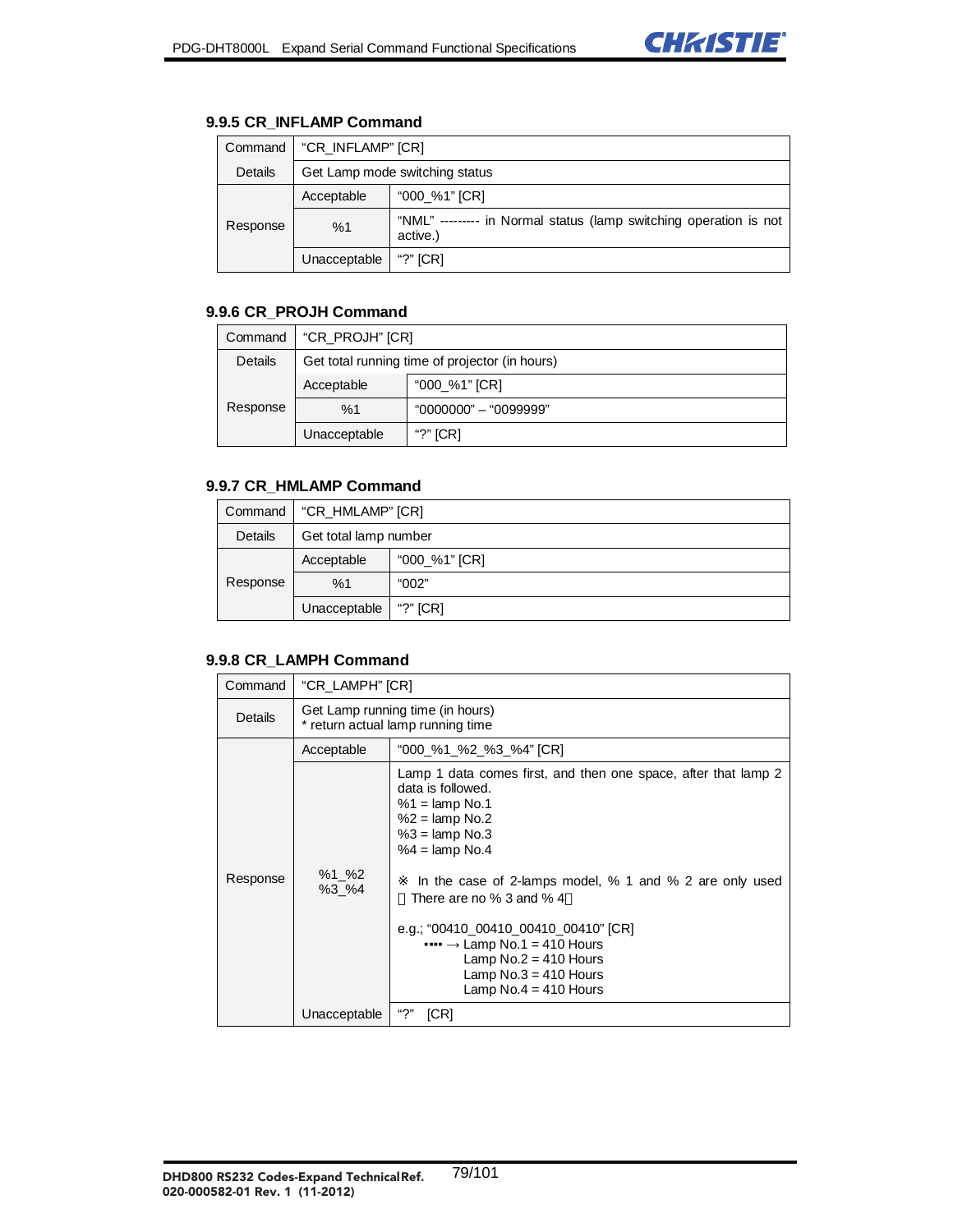## **9.9.9 CR\_LAMPCORRESPH Command**

| Command  | "CR_LAMPCORRESPH" [CR]                                                                                              |                   |
|----------|---------------------------------------------------------------------------------------------------------------------|-------------------|
| Details  | Get Lamp running time (in hours)<br>*return lamp running time multiplied by a coefficient (not actual running time) |                   |
|          | Acceptable                                                                                                          | "000_%1" [CR]     |
| Response | %1                                                                                                                  | "00000"-"99999"   |
|          | Unacceptable                                                                                                        | "Error Code" [CR] |

## **9.9.10 CR\_LAMPINTERVAL Command**

| Command  | "CR_LAMPINTERVAL" [CR]              |                                                                                                                                                                                                                                                                                                                                                        |
|----------|-------------------------------------|--------------------------------------------------------------------------------------------------------------------------------------------------------------------------------------------------------------------------------------------------------------------------------------------------------------------------------------------------------|
| Details  | Get setting status of Lamp interval |                                                                                                                                                                                                                                                                                                                                                        |
|          | Acceptable                          | "000_%1" [CR]                                                                                                                                                                                                                                                                                                                                          |
| Response | %1                                  | "AUTO" ---<br>------------ Auto is selected<br>"0024"------------------ 24 Hours is selected<br>"0200"------------------ 200 Hours is selected<br>"0500"------------------ 500 Hours is selected<br>"1000"------------------ 1000 Hours is selected<br>"2000"---<br>------------- 2000 Hours is selected<br>"OFF" --<br>-------------- Off is selected |
|          | Unacceptable                        | [CR]                                                                                                                                                                                                                                                                                                                                                   |

## **9.9.11 CR\_LAMPLIFECONTRL Command**

| Command                     | "CR LAMPLIFECONTRL" [CR]                                                                   |                                                                                         |
|-----------------------------|--------------------------------------------------------------------------------------------|-----------------------------------------------------------------------------------------|
| Details                     | Get setting status of Lamp life control.<br>(Available only in the normal Power ON status) |                                                                                         |
| "000 %1" [CR]<br>Acceptable |                                                                                            |                                                                                         |
| Response                    | %1                                                                                         | "MODE1" --------------- Mode1 is selected<br>"MODE2"----------------- Mode2 is selected |
|                             | Unacceptable                                                                               | "Error Code" [CR]                                                                       |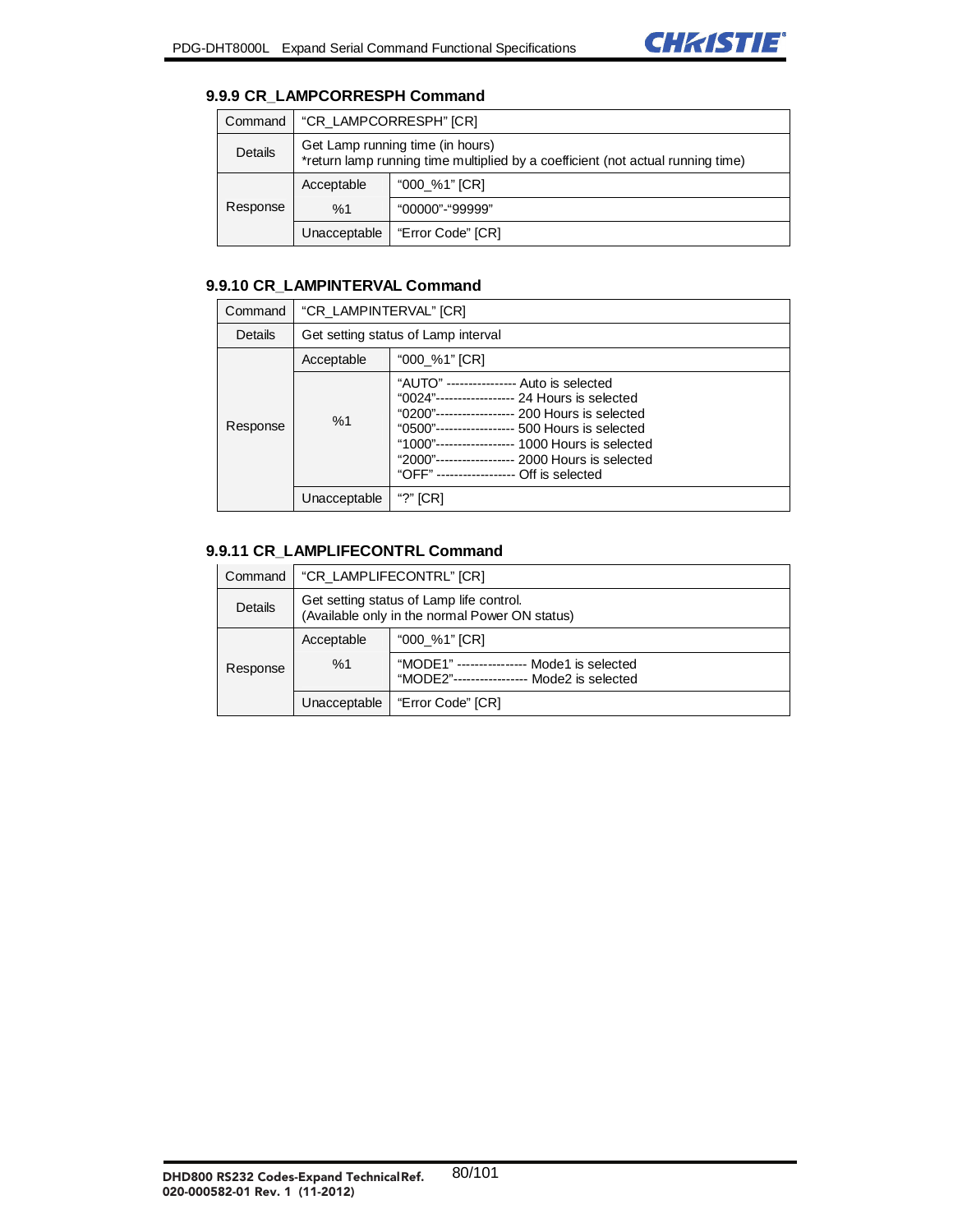

#### **9.10 Setting Status Read Commands**

## **9.10.1 CR\_LANG Command**

| Command  | "CR_LANG" [CR]        |                                                                                                                                                                                                                                                                                                                                                                                                                                                                                                                                                                                                                                                                                            |
|----------|-----------------------|--------------------------------------------------------------------------------------------------------------------------------------------------------------------------------------------------------------------------------------------------------------------------------------------------------------------------------------------------------------------------------------------------------------------------------------------------------------------------------------------------------------------------------------------------------------------------------------------------------------------------------------------------------------------------------------------|
| Details  | Get selected language |                                                                                                                                                                                                                                                                                                                                                                                                                                                                                                                                                                                                                                                                                            |
|          | Acceptable            | "000_%1" [CR]                                                                                                                                                                                                                                                                                                                                                                                                                                                                                                                                                                                                                                                                              |
| Response | %1                    | "ENG" -------------------------- English is selected<br>"DEU" ------------------------- German is selected<br>"FRA" -------------------------- French is selected<br>"ITA" ---------------------------- Italian is selected<br>"ESP" -------------------------- Spanish is selected<br>"POR" -------------------------- Portuguese is selected<br>"NED" ------------------------- Dutch is selected<br>"SVE" -------------------------- Swedish is selected<br>"CHI" -------------------------- Chinese is selected<br>"KOR" -------------------------- Korean is selected<br>"JPN" -------------------------- Japanese is selected<br>"RUS" ------------------------- Russian is selected |
|          | Unacceptable          | "?" $[CR]$                                                                                                                                                                                                                                                                                                                                                                                                                                                                                                                                                                                                                                                                                 |

### **9.10.2 CR\_SIMPLEMENU Command**

| Command  | "CR_SIMPLEMENU" [CR]              |                                                                                    |
|----------|-----------------------------------|------------------------------------------------------------------------------------|
| Details  | Get setting status of Simple menu |                                                                                    |
| Response | Acceptable                        | "000_%1" [CR]                                                                      |
|          | %1                                | "ON" ------------------------<br>On is selected<br>"OFF" ------<br>Off is selected |
|          | Unacceptable                      | "Error Code" [CR]                                                                  |

#### **9.10.3 CR\_MENUSIZE Command**

| Command  | "CR MENUSIZE" [CR]              |                                                                                           |
|----------|---------------------------------|-------------------------------------------------------------------------------------------|
| Details  | Get setting status of Menu size |                                                                                           |
| Response | Acceptable                      | "000_%1" [CR]                                                                             |
|          | %1                              | "NORMAL" ---------<br>Normal is selected<br>"DOUBLE" --------------<br>Double is selected |
|          |                                 | Unacceptable   "Error Code" [CR]                                                          |

### **9.10.4 CR\_DISP Command**

| Command  | "CR DISP" [CR]             |                                                                                                                                  |
|----------|----------------------------|----------------------------------------------------------------------------------------------------------------------------------|
| Details  | Get Display setting status |                                                                                                                                  |
| Response | Acceptable                 | "000 %1" [CR]                                                                                                                    |
|          | %1                         | "ON" --<br>Display is set to ON.<br>Display is set to Count down OFF.<br>"CNTDWNOFF" --<br>Display is set to OFF.<br>"OFF" ----- |
|          | Unacceptable               | "?" $ICRI$                                                                                                                       |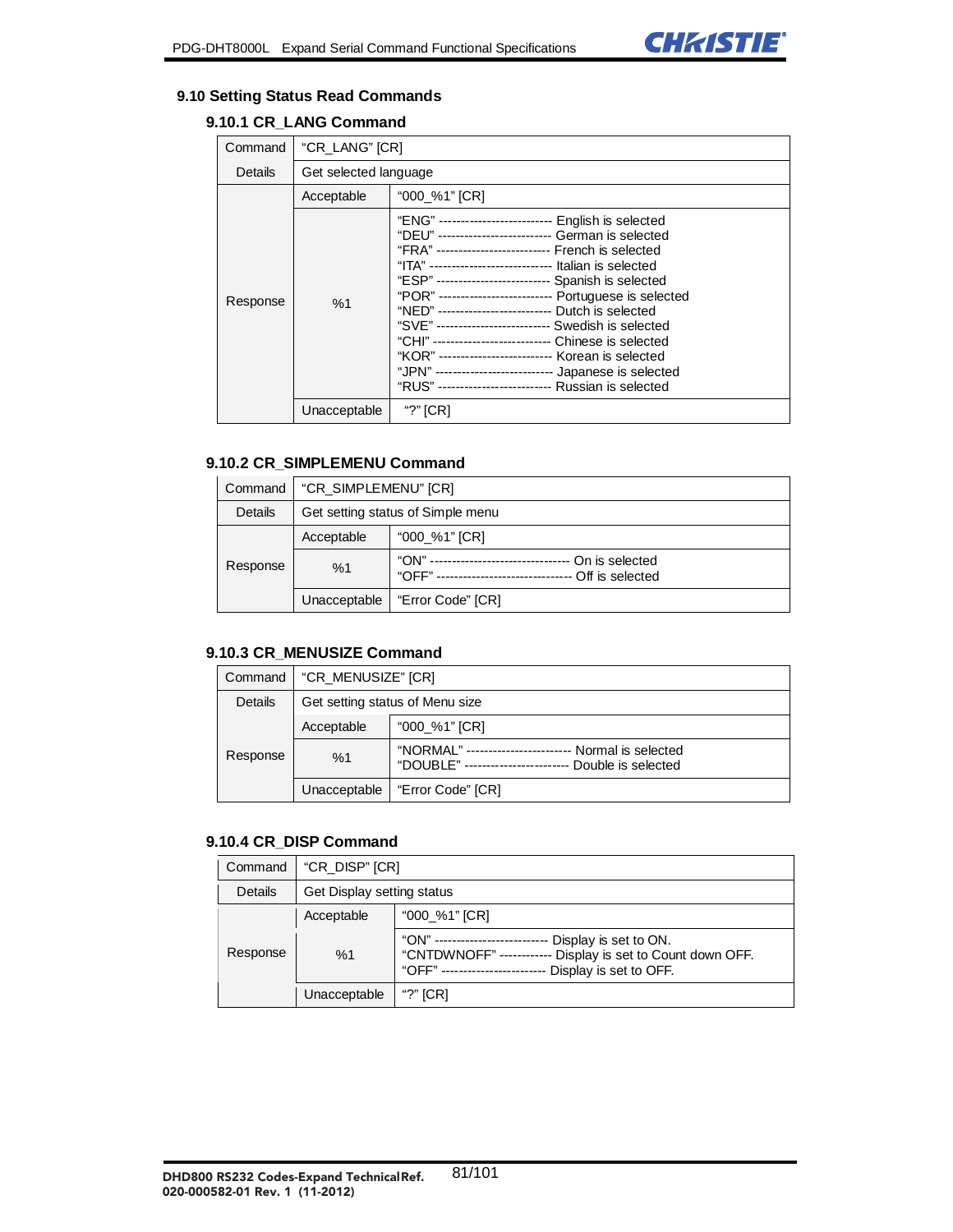

#### **9.10.5 CR\_BACKGND Command**

| Command  | "CR BACKGND" [CR]                          |                                                                                                                   |
|----------|--------------------------------------------|-------------------------------------------------------------------------------------------------------------------|
| Details  | Get setting status of Screen for no signal |                                                                                                                   |
| Response | Acceptable                                 | "000 %1" [CR]                                                                                                     |
|          | %1                                         | "BLUE" -<br>Blue Back is selected<br>"USER" --<br>User is selected<br>"BLACK" --<br><b>Black Back is selected</b> |
|          | Unacceptable                               | "Error Code" [CR]                                                                                                 |

## **9.10.6 CR\_LOGO Command**

| Command  | "CR LOGO" [CR]          |                                                                                                   |
|----------|-------------------------|---------------------------------------------------------------------------------------------------|
| Details  | Get Logo setting status |                                                                                                   |
| Response | Acceptable              | "000_%1" [CR]                                                                                     |
|          | %1                      | "DFI T" --<br>Default Logo is enabled<br>"USER"<br>User is enabled<br>$"OFF" -$<br>Off is enabled |
|          | Unacceptable            | "?" $ICRI$                                                                                        |

## **9.10.7 CR\_LOGOLOCK Command**

| Command  | "CR_LOGOLOCK" [CR]                       |                                                                          |
|----------|------------------------------------------|--------------------------------------------------------------------------|
| Details  | Get setting status of Logo Lock function |                                                                          |
| Response | Acceptable                               | "000_%1" [CR]                                                            |
|          | %1                                       | "ON" -------------<br>Logo Lock is ON<br>Logo Lock is OFF<br>"OFF" ----- |
|          | Unacceptable                             | "Error Code" [CR]                                                        |

## **9.10.8 CR\_FANSPEED Command**

| Command  | "CR_FANSPEED" [CR]                       |                                                                                                                     |
|----------|------------------------------------------|---------------------------------------------------------------------------------------------------------------------|
| Details  | Get currently selected Fan Control Speed |                                                                                                                     |
| Response | Acceptable                               | "000 %1" [CR]                                                                                                       |
|          | %1                                       | "МАХ" ----<br>Max speed of Fan Control is selected<br>Normal speed of Fan Control is selected<br>"NOR" ------------ |
|          | Unacceptable                             | "?" $ CR $                                                                                                          |

#### **9.10.9 CR\_RCODE Command**

| Command  | "CR_RCODE" [CR]                            |                                           |
|----------|--------------------------------------------|-------------------------------------------|
| Details  | Get currently selected Remote Control code |                                           |
| Response | Acceptable                                 | "000_%1" [CR]                             |
|          | %1                                         | "001" --------<br>Code1<br>"008"<br>Code8 |
|          | Unacceptable                               | "?" $[CR]$                                |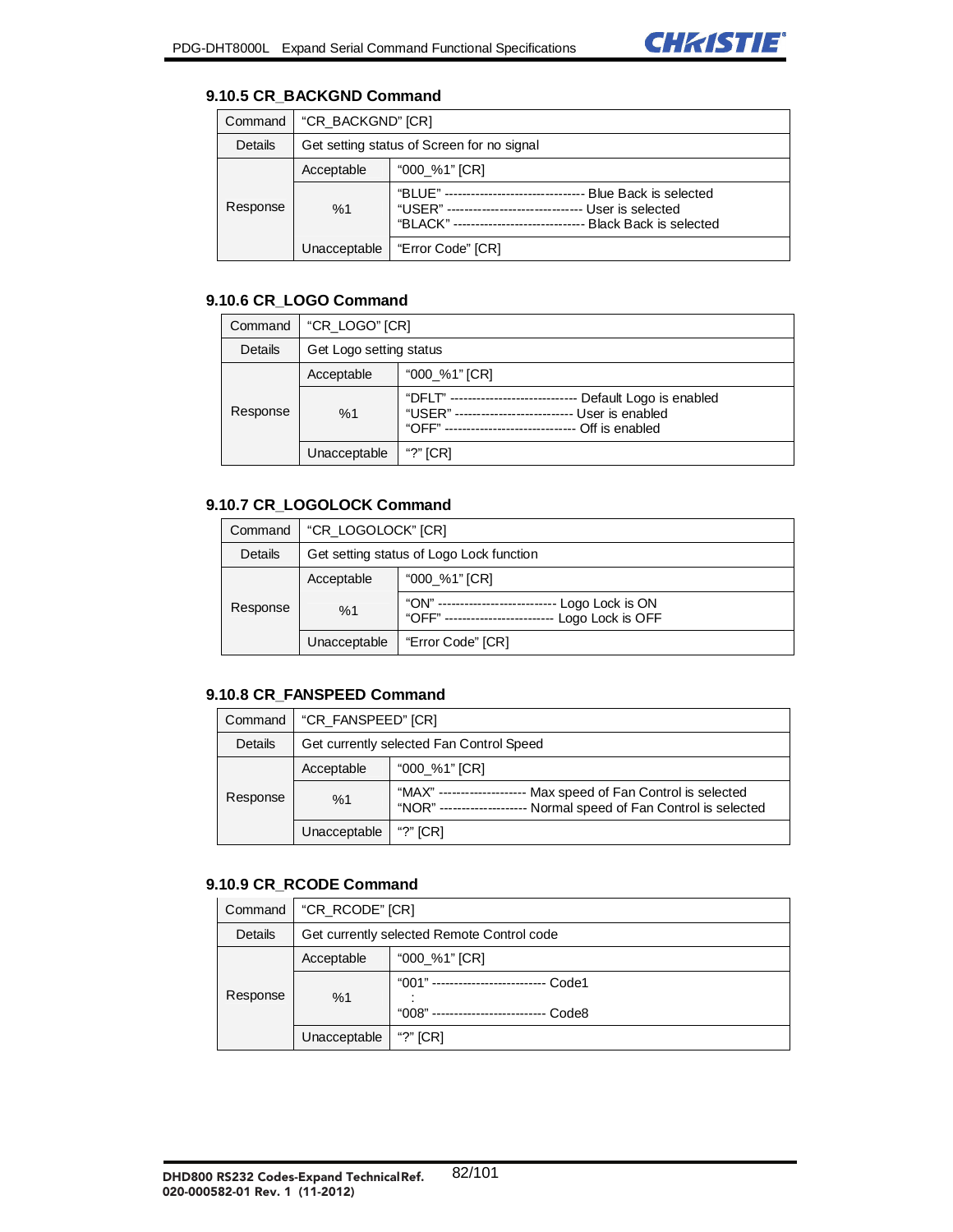## **9.10.10 CR\_RSENS Command**

| Command  | "CR_RSENS" [CR]                                                     |                                                                                                                                                                                                                                                                                                                                                                                               |
|----------|---------------------------------------------------------------------|-----------------------------------------------------------------------------------------------------------------------------------------------------------------------------------------------------------------------------------------------------------------------------------------------------------------------------------------------------------------------------------------------|
| Details  | Get selected location of infrared remote receiver of remote control |                                                                                                                                                                                                                                                                                                                                                                                               |
|          | Acceptable                                                          | "000_%1" [CR]                                                                                                                                                                                                                                                                                                                                                                                 |
| Response | %1                                                                  | "ALL" ----------------- Front and back and top parts are valid<br>"FRONTTOP" ------- Both front and top parts are valid<br>"BACKTOP" --------- Both back and top parts are valid<br>"FRONTBACK" ----- Both front and back parts are valid<br>"FRONT" ------------ Only front part is valid<br>"TOP" ----------------- Only top part is valid<br>"BACK" -------------- Only back part is valid |
|          | Unacceptable                                                        |                                                                                                                                                                                                                                                                                                                                                                                               |

## **9.10.11 CR\_P-MANE Command**

| Command  | "CR P-MANE" [CR]                       |                                                                                                                                                                                       |
|----------|----------------------------------------|---------------------------------------------------------------------------------------------------------------------------------------------------------------------------------------|
| Details  | Get setting status of Power management |                                                                                                                                                                                       |
| Response | Acceptable                             | "000_%1" [CR]                                                                                                                                                                         |
|          | %1                                     | "OFF"--------------------<br>Power Management is disabled<br>Power Management is set to Ready<br>"RFADY" ---------------<br>"SHUTDOWN" -----Power Management is set to Shut Down mode |
|          | Unacceptable                           | "?" $[CR]$                                                                                                                                                                            |

# **9.10.12 CR\_P-MANETIME Command**

| Command  | "CR P-MAETIME" [CR]                                     |                                                            |
|----------|---------------------------------------------------------|------------------------------------------------------------|
| Details  | Get setting time for starting Power Management function |                                                            |
| Response | Acceptable                                              | "000_%1" [CR]                                              |
|          | %1                                                      | $"001 - 030"$ -------------------------<br>1 to 30 minutes |
|          | Unacceptable                                            | "?" $[CR]$                                                 |

## **9.10.13 CR\_ONSTA Command**

| Command  | "CR ON-STA" [CR]                  |                                                                                  |
|----------|-----------------------------------|----------------------------------------------------------------------------------|
| Details  | Get Power ON Start setting status |                                                                                  |
| Response | Acceptable                        | "000_%1" [CR]                                                                    |
|          | %1                                | "ON" -<br>Power ON Start is set to ON.<br>"OFF"<br>Power ON Start is set to OFF. |
|          | Unacceptable                      | "?" $[CR]$                                                                       |

## **9.10.14 CR\_SECURITY Command**

| Command  | "CR_SECURITY" [CR]                             |                                                                       |
|----------|------------------------------------------------|-----------------------------------------------------------------------|
| Details  | Get ON/OFF setting status of Security on menu. |                                                                       |
| Response | Acceptable                                     | "000 %1" [CR]                                                         |
|          | %1                                             | "ON" ------------ PJ is locked<br>"OFF" ----------- PJ is not locked. |
|          | Unacceptable                                   | "Error Code" [CR]                                                     |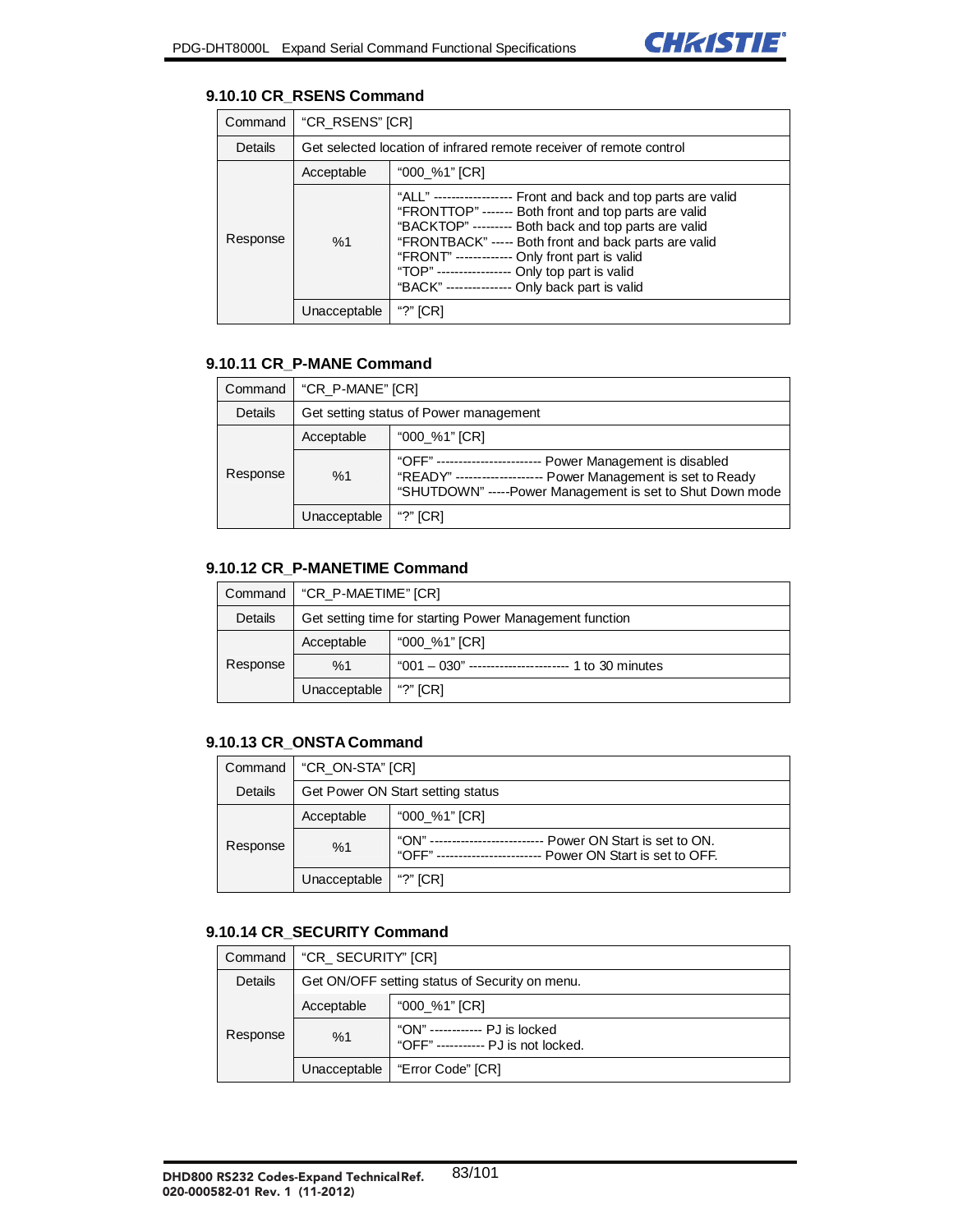

## **9.10.15 CR\_PJLOCKNOW Command**

| Command  | "CR PJLOCKNOW" [CR]                        |                                                                                                                                                                                                                                                                                                                                                           |
|----------|--------------------------------------------|-----------------------------------------------------------------------------------------------------------------------------------------------------------------------------------------------------------------------------------------------------------------------------------------------------------------------------------------------------------|
| Details  | Get actual setting status of PIN code lock |                                                                                                                                                                                                                                                                                                                                                           |
|          | Acceptable                                 | "000_%1" [CR]                                                                                                                                                                                                                                                                                                                                             |
| Response | %1                                         | "LOCK" ------ PJ is locked<br>PIN code lock is set to ON1/ON2 on the menu and PJ PIN code is<br>not entered, therefore PJ is actually locked.<br>"FREE" ------- PJ is unlocked (either A or B)<br>A) PJ lock is set to OFF on the menu<br>B) PJ lock is set to ON1/ON2 on the menu, but PIN code Lock<br>mode is canceled because PJ PIN code is entered. |
|          | Unacceptable                               | "Error Code" [CR]                                                                                                                                                                                                                                                                                                                                         |

## **9.10.16 CR\_PJLOCMENU Command**

| Command  | "CR PJLOCKMENU" [CR]                               |                                                                                                                                                              |
|----------|----------------------------------------------------|--------------------------------------------------------------------------------------------------------------------------------------------------------------|
| Details  | Get ON/OFF setting status of PIN code lock on menu |                                                                                                                                                              |
| Response | Acceptable                                         | "000 %1" [CR]                                                                                                                                                |
|          | %1                                                 | "ON1" --<br>PIN code lock ON 1 is set on the menu<br>"ON2" ---<br>PIN code lock ON 2 is set on the menu<br>"OFF" ---<br>PIN code lock OFF is set on the menu |
|          | Unacceptable                                       | "Error Code" [CR]                                                                                                                                            |

## **9.10.17 CR\_FILH Command**

| Command        | "CR_FILH" [CR]       |                   |
|----------------|----------------------|-------------------|
| <b>Details</b> | Get Filter used time |                   |
| Response       | Acceptable           | "000_%1" [CR]     |
|                | %1                   | "00000 - 99999"   |
|                | Unacceptable         | "Error Code" [CR] |

## **9.10.18 CR\_FILCOND Command**

| Command  | "CR FILCOND" [CR]         |                                                                                                    |
|----------|---------------------------|----------------------------------------------------------------------------------------------------|
| Details  | Get status of filter clog |                                                                                                    |
| Response | Acceptable                | "000 %1" [CR]                                                                                      |
|          | %1                        | "CLOG" = Filter is clogged<br>"WARN" = Filter is nearly clogged<br>"CLEAN" = Filter is not clogged |
|          | Unacceptable              | "Error Code" [CR]                                                                                  |

# **9.10.19 CR\_FILREPL Command**

| Command  | "CR_FILREPL" [CR]                                |                                                                                                                                     |
|----------|--------------------------------------------------|-------------------------------------------------------------------------------------------------------------------------------------|
| Details  | Get status of Filter cleaning / replacement time |                                                                                                                                     |
| Response | Acceptable                                       | "000 %1" [CR]                                                                                                                       |
|          | %1                                               | "1Y"-------Filter Exchange time is over value of Filter Message.<br>"1N"--Filter Exchange time is not over value of Filter Message. |
|          | Unacceptable                                     | "Error Code" [CR]                                                                                                                   |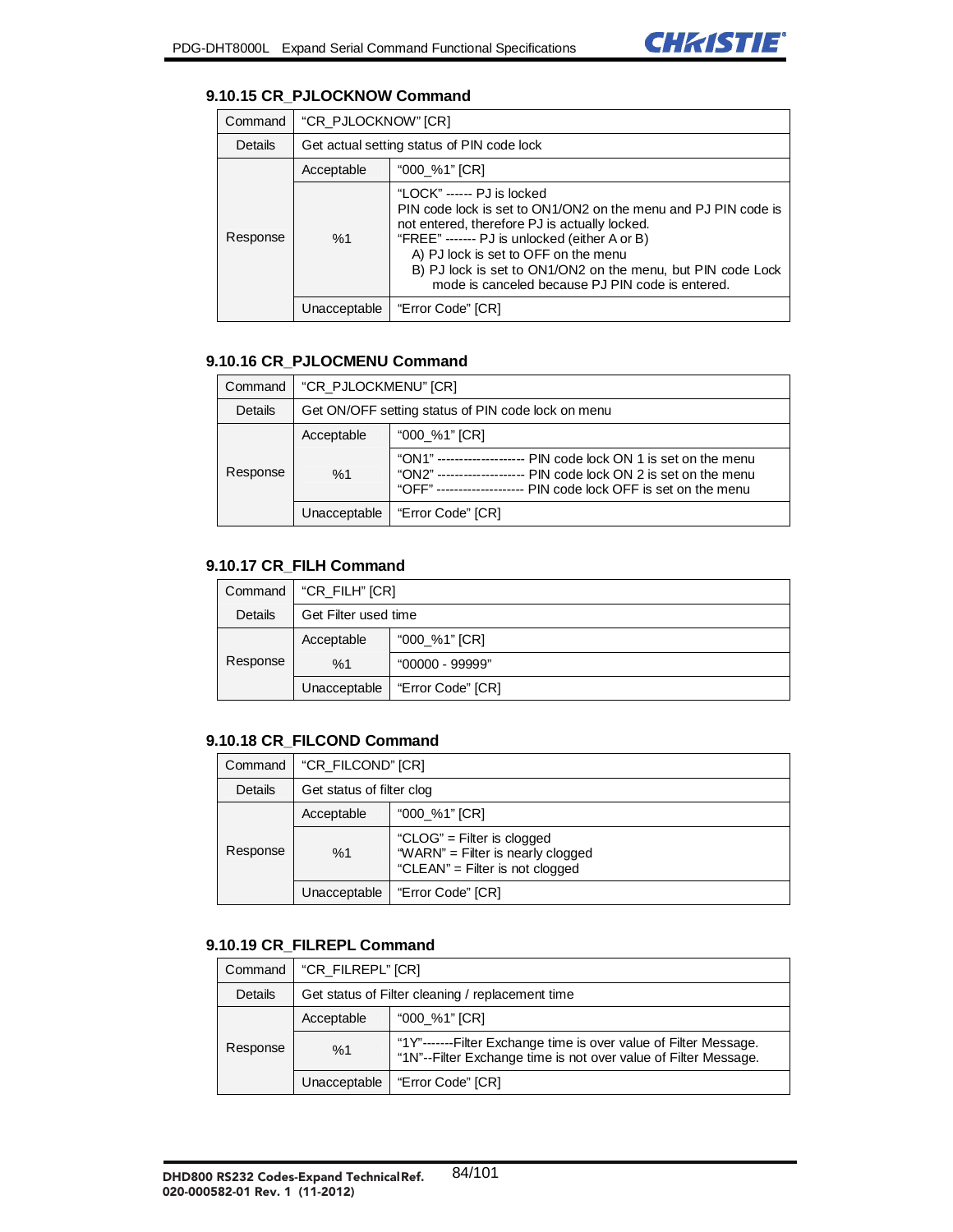

#### **9.10.20 CR\_FILTIMER Command**

| Command  | "CR FILTIMER" [CR]                                                  |                                                                                                                                                                                       |
|----------|---------------------------------------------------------------------|---------------------------------------------------------------------------------------------------------------------------------------------------------------------------------------|
| Details  | Get time to display Filter cleaning / replacement warning on screen |                                                                                                                                                                                       |
| Response | Acceptable                                                          | "000 %1" [CR]                                                                                                                                                                         |
|          | %1                                                                  | "1000"<br>Display massage by 1000h used.<br>Display massage by 2000h used.<br>"2000"<br>Display massage by 3000h used.<br>"3000"<br>"OFF" --<br>Off(Warning display is not displayed) |
|          | Unacceptable                                                        | "Error Code" [CR]                                                                                                                                                                     |

## **9.10.21 CR\_FILREMAIN Command**

| Command  | "CR FILREMAIN" [CR]                          |                                                                                                                       |
|----------|----------------------------------------------|-----------------------------------------------------------------------------------------------------------------------|
| Details  | Get remaining number of usable Filter scroll |                                                                                                                       |
| Response | Acceptable                                   | "000 %1" [CR]                                                                                                         |
|          | %1                                           | "09" = Remaining number of usable Filter scroll : 9 times<br>"00" = Remaining number of usable Filter scroll : 0 time |
|          | Unacceptable                                 | "Error Code" [CR]                                                                                                     |

## **9.10.22 CR\_TESTPAT Command**

| Command  | "CR TESTPAT" [CR]                  |                                                                                                                                                                                                                                                                                                                                                                                                                                                                                                                                                                                  |
|----------|------------------------------------|----------------------------------------------------------------------------------------------------------------------------------------------------------------------------------------------------------------------------------------------------------------------------------------------------------------------------------------------------------------------------------------------------------------------------------------------------------------------------------------------------------------------------------------------------------------------------------|
| Details  | Get setting status of Test pattern |                                                                                                                                                                                                                                                                                                                                                                                                                                                                                                                                                                                  |
|          | Acceptable                         | "000 %1" [CR]                                                                                                                                                                                                                                                                                                                                                                                                                                                                                                                                                                    |
| Response | %1                                 | "COLOR" ----------------------<br>Color bar is displayed<br>"GRAD1" --------------------- 16step(white -> black) is displayed<br>"GRAD2" --------------------- 16step(white-black) is displayed<br>16step(whitelblack) is displayed<br>"GRAD3" ----------------------<br>"GRAD4" --------------------- 16step(white \black) is displayed<br>"WHITE" --------------------- All white is displayed<br>"BLACK" --------------------- All black is displayed<br>"CROSS" --------------------- Cross is displayed<br>"OFF" ---------------------Test pattern display is not displayed |
|          | Unacceptable                       | "Error Code" [CR]                                                                                                                                                                                                                                                                                                                                                                                                                                                                                                                                                                |

### **9.10.23 CR\_KEYDIS Command**

| Command  | "CR_KEYDIS" [CR]                                               |                                                                                         |
|----------|----------------------------------------------------------------|-----------------------------------------------------------------------------------------|
| Details  | Get setting status of RC/KEY use limitation (valid or invalid) |                                                                                         |
| Response | Acceptable                                                     | "000 %1" [CR]                                                                           |
|          | %1                                                             | "NONE" ---<br>RC & KEY are valid<br>"RC"<br>RC is invalid<br>"KFY" --<br>KEY is invalid |
|          | Unacceptable                                                   | "?" $[CR]$                                                                              |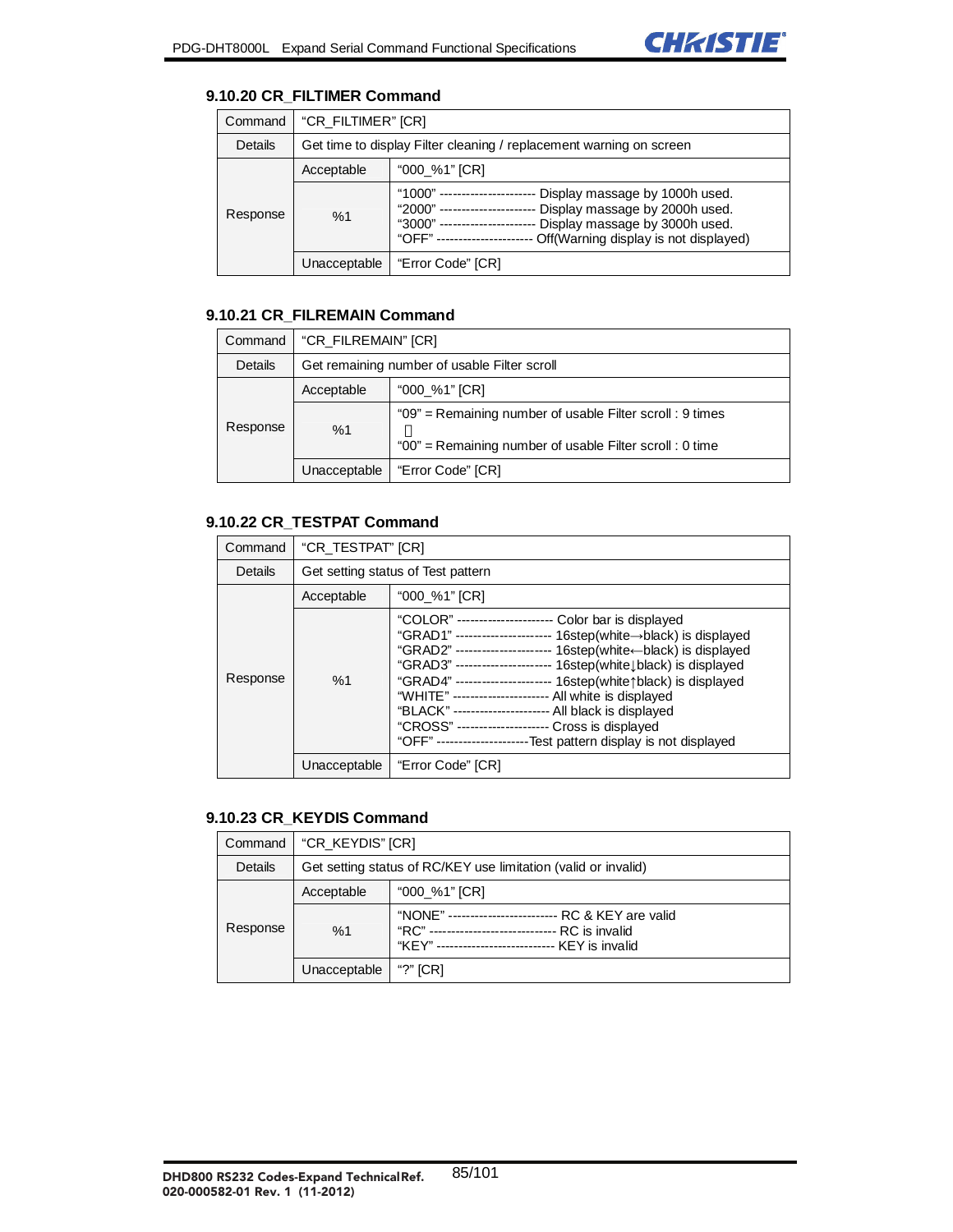

#### **9.10.24 CR\_SHUTRCPROT Command**

| Command  | "CR_SHUTRCPROT" [CR]                           |                                                                                                            |
|----------|------------------------------------------------|------------------------------------------------------------------------------------------------------------|
| Details  | Get status if Shutter can be controlled by R/C |                                                                                                            |
| Response | Acceptable                                     | "000_%1" [CR]                                                                                              |
|          | %1                                             | "ON" --<br>Shutter is not controllable by R/C<br>"OFF" --------------<br>-- Shutter is controllable by R/C |
|          | Unacceptable                                   | "Error Code" [CR]                                                                                          |

## **9.10.25 CR\_SHUTKEYPROT Command**

| Command  | "CR SHUTKEYPROT" [CR]                                            |                                                                                                                                        |
|----------|------------------------------------------------------------------|----------------------------------------------------------------------------------------------------------------------------------------|
| Details  | Get status if Shutter can be controlled by key on the side panel |                                                                                                                                        |
| Response | Acceptable                                                       | "000_%1" [CR]                                                                                                                          |
|          | %1                                                               | "ON" ---------- Shutter is not controllable by key on the side panel<br>"OFF" ------- Shutter is controllable by key on the side panel |
|          | Unacceptable                                                     | "Error Code" [CR]                                                                                                                      |

## **9.10.26 CR\_SHUTH Command**

| Command  | "CR_SHUTH" [CR]                                  |                                                                                                                                                                          |
|----------|--------------------------------------------------|--------------------------------------------------------------------------------------------------------------------------------------------------------------------------|
| Details  | Get time setting to start the shutter management |                                                                                                                                                                          |
|          | Acceptable                                       | "000_%1" [CR]                                                                                                                                                            |
| Response | %1                                               | "005" -------------------- 5 $\text{minutes}$<br>"006" ------------------- 6 minutes<br>"479" -------------------- 479 minutes<br>"480" -------------------- 480 minutes |
|          | Unacceptable                                     | "Error Code" [CR]                                                                                                                                                        |

## **9.10.27 CR\_SHUTEFFECT Command**

| Command  | "CR SHUTEFFECT" [CR]                   |                                                                                                                                                                  |
|----------|----------------------------------------|------------------------------------------------------------------------------------------------------------------------------------------------------------------|
| Details  | Get status of Shutter effect function. |                                                                                                                                                                  |
| Response | Acceptable                             | "000 %1" [CR]                                                                                                                                                    |
|          | %1                                     | "OFF" --------Fade in / out function is set to Off.<br>"L1" -------- Fade in / out function is set to L1.<br>"L2" --------- Fade in / out function is set to L2. |
|          | Unacceptable                           | "Error Code" [CR]                                                                                                                                                |

#### **9.10.28 CR\_SHUTRELEASE Command**

| Command  | "CR SHUTRELEASE" [CR]                       |                                                                                                                             |
|----------|---------------------------------------------|-----------------------------------------------------------------------------------------------------------------------------|
| Details  | Get status of Shutter release key function. |                                                                                                                             |
| Response | Acceptable                                  | "000 %1" [CR]                                                                                                               |
|          | %1                                          | "ANY"-----------Enable to release Shutter with any key<br>"SHUTTER" -- Enable to release Shutter with only "SHUTTER"<br>kev |
|          | Unacceptable                                | "Error Code" [CR]                                                                                                           |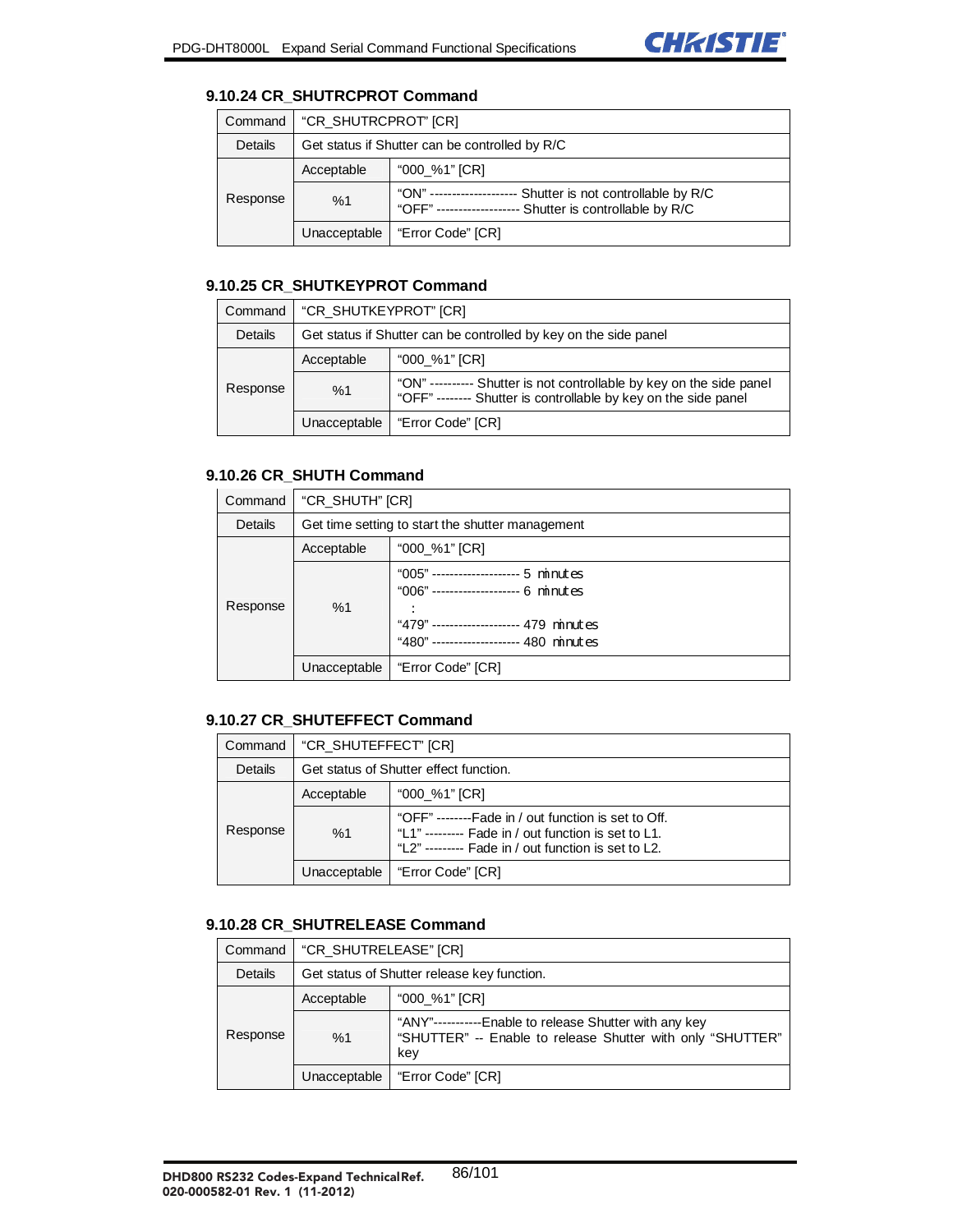

## **9.10.29 CR\_DELAYCTRL Command**

| Command  | "CR DELAYCTRL" [CR]                       |                                                                                                                                                                                                         |
|----------|-------------------------------------------|---------------------------------------------------------------------------------------------------------------------------------------------------------------------------------------------------------|
| Details  | Get setting status of Video delay control |                                                                                                                                                                                                         |
| Response | Acceptable                                | "000 %1" [CR]                                                                                                                                                                                           |
|          | %1                                        | "OFF"---------- Set Video delay control to OFF<br>"LOW"---------- Set Video delay control to LOW<br>"MID"----------- Set Video delay control to MID<br>"HIGH"---------- Set Video delay control to HIGH |
|          | Unacceptable                              | "Error Code" [CR]                                                                                                                                                                                       |

## **9.10.30 CR\_CCAPTIONSIDP Command**

| Command  | "CR CCAPTIONDISP" [CR]                 |                                                                                                                                                                 |
|----------|----------------------------------------|-----------------------------------------------------------------------------------------------------------------------------------------------------------------|
| Details  | Get selected channel of Closed caption |                                                                                                                                                                 |
| Response | Acceptable                             | "000_%1" [CR]                                                                                                                                                   |
|          | %1                                     | "OFF" --------- Off<br>"CC1" --------- CC1 is selected<br>"CC2" --------- CC2 is selected<br>"CC3" --------- CC3 is selected<br>"CC4" --------- CC4 is selected |
|          | Unacceptable                           | "Error Code" [CR]                                                                                                                                               |

## **9.10.31 CR\_CCAPTIONCOLOR Command**

| Command  | "CR CCAPTIONCOLOR" [CR]              |                                                                        |
|----------|--------------------------------------|------------------------------------------------------------------------|
| Details  | Get selected color of Closed caption |                                                                        |
| Response | Acceptable                           | "000_%1" [CR]                                                          |
|          | %1                                   | "COLOR" ------- Color is selected<br>"WHITE" ------- White is selected |
|          | Unacceptable                         | "Error Code" [CR]                                                      |

## **9.10.32 CR\_FRAMELOCK Command**

| Command        | "CR FRAMELOCK" [CR]               |                                                                                                                                                                                                                                                                                                                                                                                                               |
|----------------|-----------------------------------|---------------------------------------------------------------------------------------------------------------------------------------------------------------------------------------------------------------------------------------------------------------------------------------------------------------------------------------------------------------------------------------------------------------|
| <b>Details</b> | Get status of Frame lock setting. |                                                                                                                                                                                                                                                                                                                                                                                                               |
|                | Acceptable                        | "000_%1" [CR]                                                                                                                                                                                                                                                                                                                                                                                                 |
| Response       | %1                                | "AUTO" --- "Auto" is selected<br>"23.98" --- "Manual, 23.98 Hz." is selected<br>"25.00" --- "Manual, 25.00 Hz." is selected<br>"29.97" --- "Manual, 29.97 Hz." is selected<br>"30.00" --- "Manual, 30.00 Hz." is selected<br>"50.00" --- "Manual, 50.00 Hz." is selected<br>"59.94" --- "Manual, 59.94 Hz." is selected<br>"60.00" --- "Manual, 60.00 Hz." is selected<br>"BLANK"---"Manual, ---" is selected |
|                | Unacceptable                      | "Error Code" [CR]                                                                                                                                                                                                                                                                                                                                                                                             |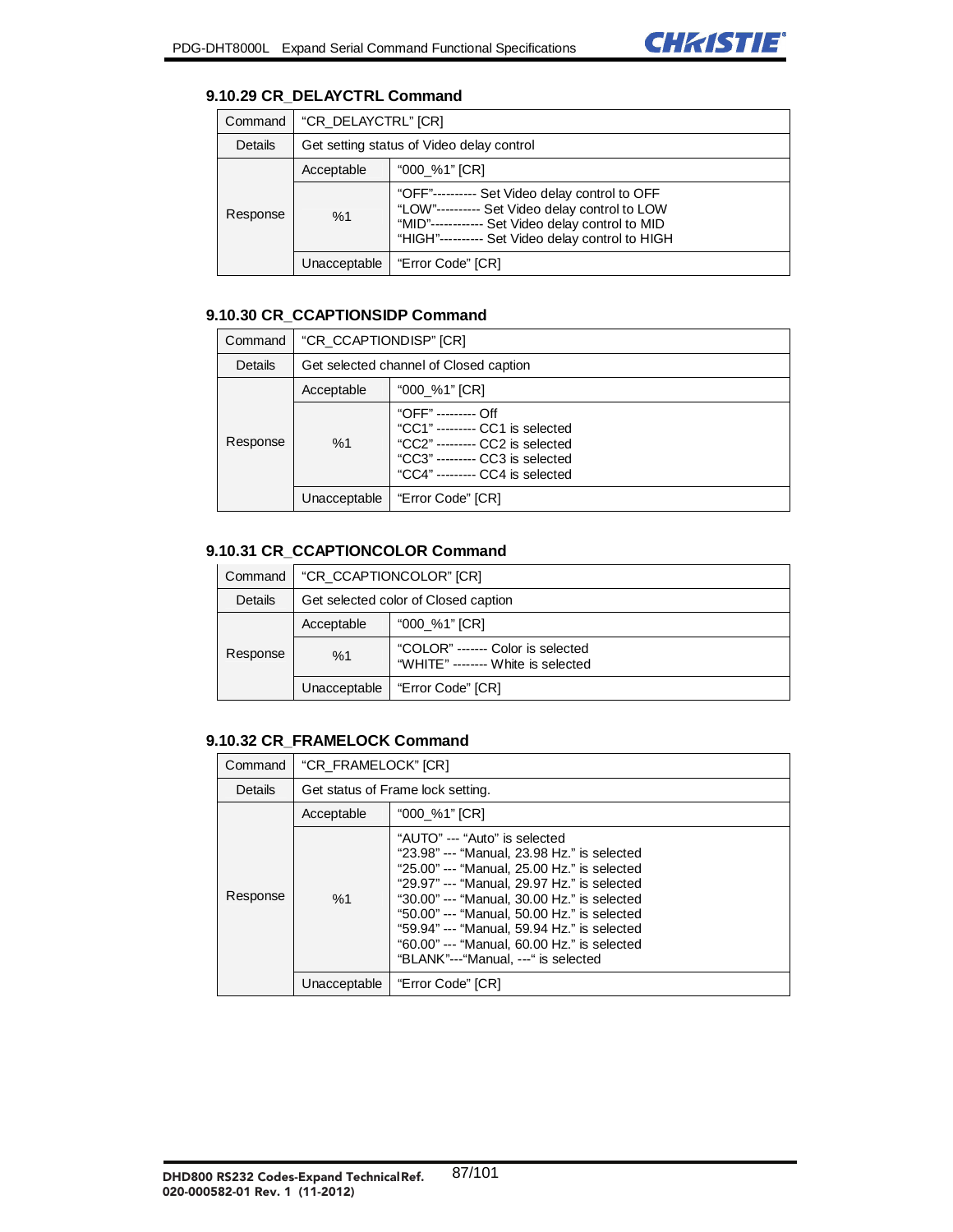

#### **9.10.33 CR\_FRAMELOCKADJ Command**

| Command        | "CR FRAMELOCKADJ" [CR]                |                     |
|----------------|---------------------------------------|---------------------|
| <b>Details</b> | Get manually set value of Frame lock. |                     |
|                | Acceptable                            | "000_%1" [CR]       |
| Response       | %1                                    | "23.500" - "62.000" |
|                | Unacceptable                          | "Error Code" [CR]   |

## **9.10.34 CR\_PIP Command**

| Command  | "CR_PIP" [CR]                              |                                                                                                                                                                                                                                                                                         |
|----------|--------------------------------------------|-----------------------------------------------------------------------------------------------------------------------------------------------------------------------------------------------------------------------------------------------------------------------------------------|
| Details  | Get setting status of "Picture in Picture" |                                                                                                                                                                                                                                                                                         |
|          | Acceptable                                 | "000_%1" [CR]                                                                                                                                                                                                                                                                           |
| Response | %1                                         | "OFF" --------------------<br>-- Off is selected<br>"USER1" ---------------- User1 is selected<br>"USER2" ---------------- User 2 is selected<br>"USER3" ---------------- User3 is selected<br>"USER4" ---------------- User4 is selected<br>"USER5" ---------------- User5 is selected |
|          | Unacceptable                               | "Error Code" [CR]                                                                                                                                                                                                                                                                       |

## **9.10.35 CR\_PIPMODE Command**

| Command  | "CR_PIP" [CR]                    |                                                                                              |
|----------|----------------------------------|----------------------------------------------------------------------------------------------|
| Details  | Get mode of "Picture in Picture" |                                                                                              |
| Response | Acceptable                       | "000_%1" [CR]                                                                                |
|          | %1                               | "PINP" -------------------- P in P is selected<br>"PBYP" ---------------- P by P is selected |
|          | Unacceptable                     | Error Code" [CR]                                                                             |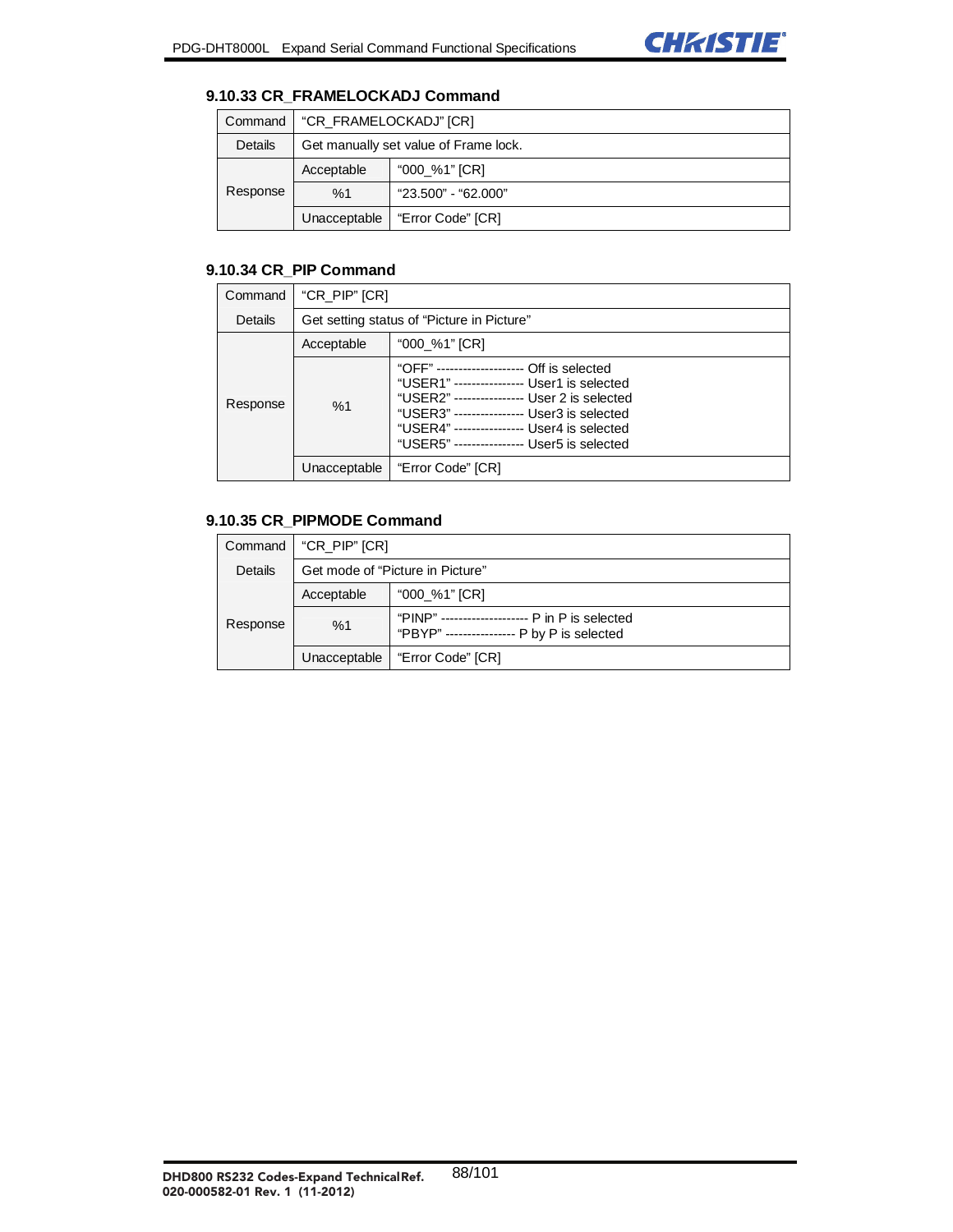#### **9.10.36 CR\_PIPMAININP Command**

| Command  | "CR_PIPMAININP" [CR] |                                                                                                                                                                                                                                                                                                                                                                                                                                                                                                                                                                                              |  |
|----------|----------------------|----------------------------------------------------------------------------------------------------------------------------------------------------------------------------------------------------------------------------------------------------------------------------------------------------------------------------------------------------------------------------------------------------------------------------------------------------------------------------------------------------------------------------------------------------------------------------------------------|--|
| Details  |                      | Get Input and Source of "Picture in Picture". (Main picture)                                                                                                                                                                                                                                                                                                                                                                                                                                                                                                                                 |  |
|          | Acceptable           | "000_%1_%2" [CR]                                                                                                                                                                                                                                                                                                                                                                                                                                                                                                                                                                             |  |
|          | %1                   | "1" ------------------- Input1 is selected<br>"2" -------------------- Input2 is selected<br>"3" ------------------- Input3 is selected<br>"4" -------------------- Input4 is selected                                                                                                                                                                                                                                                                                                                                                                                                       |  |
| Response | %2                   | "DIGITAL" -------------------- DVI Input is selected<br>"ANALOG -------------------- ANALOG RGB is selected<br>"VIDEO" ---------------------- Video Input is selected<br>"S-VIDEO" ------------------- S-VIDEO Input is selected<br>"YPBPR" --------------------- Y/Pb/Pr Input is selected<br>"SDI1" ------------------------- SDI1 Input is selected<br>"SDI2"-------------------------- SDI2 Input is selected<br>"SCART" ---------------------- SCART Input is selected<br>"HDCP" ---------------------- HDCP Input is selected<br>"HDMI" ----------------------- HDMI Input is selected |  |
|          | Unacceptable         | "Error Code" [CR]                                                                                                                                                                                                                                                                                                                                                                                                                                                                                                                                                                            |  |

## **9.10.37 CR\_PIPSUBINPU Command**

| Command        | "CR_PIPSUBINP" [CR] |                                                                                                                                                                                                                                                                                                                                                                                                                                                                                                                                                                                               |
|----------------|---------------------|-----------------------------------------------------------------------------------------------------------------------------------------------------------------------------------------------------------------------------------------------------------------------------------------------------------------------------------------------------------------------------------------------------------------------------------------------------------------------------------------------------------------------------------------------------------------------------------------------|
| <b>Details</b> |                     | Get Input and Source of "Picture in Picture". (Sub picture)                                                                                                                                                                                                                                                                                                                                                                                                                                                                                                                                   |
|                | Acceptable          | "000_%1_%2" [CR]                                                                                                                                                                                                                                                                                                                                                                                                                                                                                                                                                                              |
| Response       | %1                  | "1" -------------------- Input1 is selected<br>"2" ------------------- Input2 is selected<br>"3" -------------------- Input3 is selected<br>"4" -------------------- Input4 is selected                                                                                                                                                                                                                                                                                                                                                                                                       |
|                | %2                  | "DIGITAL" -------------------- DVI Input is selected<br>"ANALOG -------------------- ANALOG RGB is selected<br>"VIDEO" ---------------------- Video Input is selected<br>"S-VIDEO" ------------------- S-VIDEO Input is selected<br>"YPBPR" --------------------- Y/Pb/Pr Input is selected<br>"SDI1" ------------------------- SDI1 Input is selected<br>"SDI2"-------------------------- SDI2 Input is selected<br>"SCART" ---------------------- SCART Input is selected<br>"HDCP" ---------------------- HDCP Input is selected<br>"HDMI" ------------------------ HDMI Input is selected |
|                | Unacceptable        | "Error Code" [CR]                                                                                                                                                                                                                                                                                                                                                                                                                                                                                                                                                                             |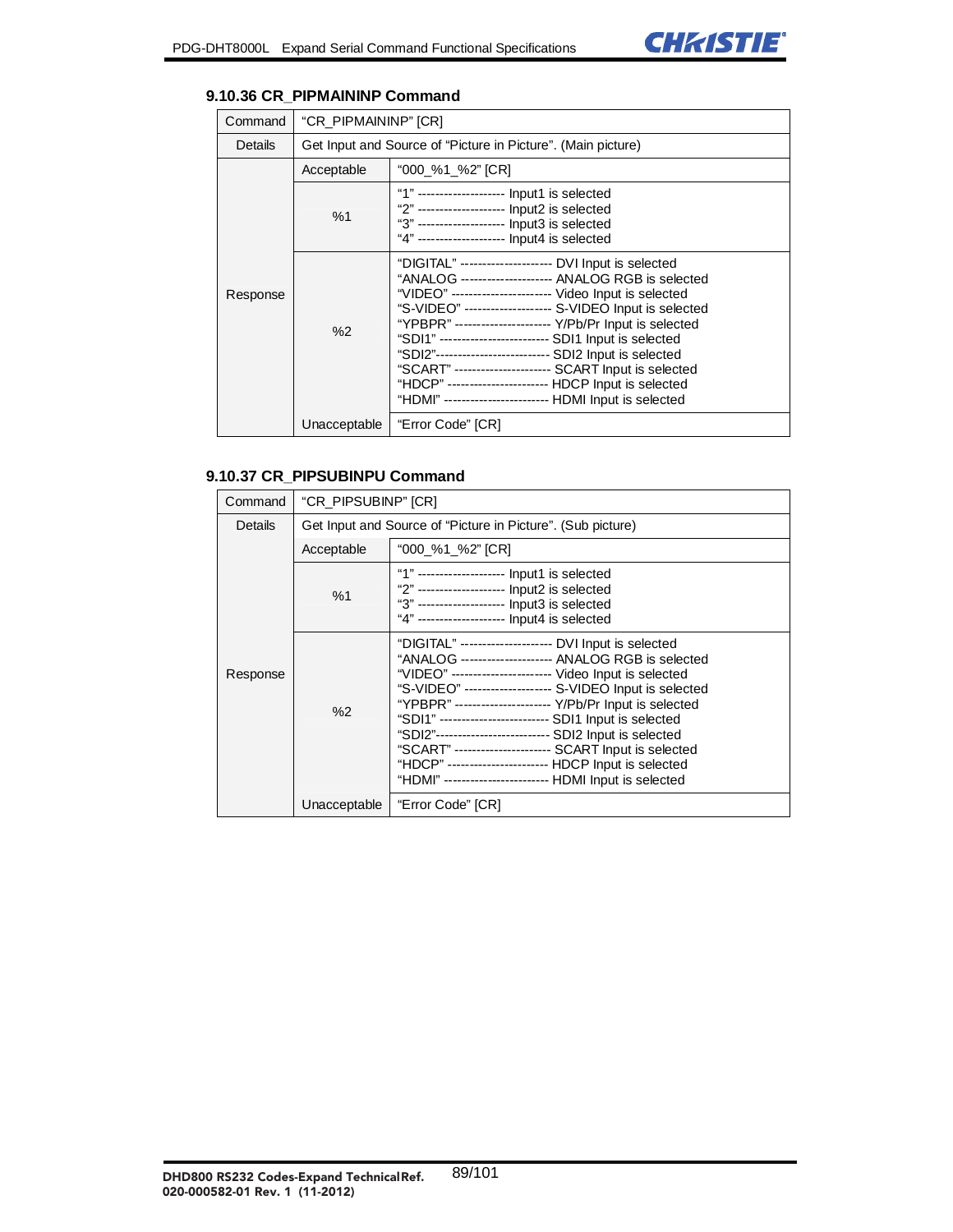

#### **9.10.38 CR\_PIPSIZE Command**

| Command  | "CR PIPSIZE" [CR] |                                                                                                                                                                                                                                                                                                                                                                                                                                                                                                                                                          |
|----------|-------------------|----------------------------------------------------------------------------------------------------------------------------------------------------------------------------------------------------------------------------------------------------------------------------------------------------------------------------------------------------------------------------------------------------------------------------------------------------------------------------------------------------------------------------------------------------------|
| Details  |                   | Get picture size of "Picture in Picture". (Sub picture)                                                                                                                                                                                                                                                                                                                                                                                                                                                                                                  |
|          | Acceptable        | "000_%1_%2" [CR]                                                                                                                                                                                                                                                                                                                                                                                                                                                                                                                                         |
| Response | %1                | "1" ------------------- 10% is selected(Main size)<br>"2" ------------------- 20% is selected(Main size)<br>"3" ------------------- 30% is selected(Main size)<br>"4" ------------------- 40% is selected(Main size)<br>"5" ------------------- 50% is selected(Main size)<br>"6" ------------------- 60% is selected(Main size)<br>"7" ------------------- 70% is selected(Main size)<br>"8" ------------------- 80% is selected(Main size)<br>"9" ------------------- 90% is selected(Main size)<br>"10" ----------------- 100% is selected(Main size) |
|          | %2                | "1" ------------------- 10% is selected(Sub size)<br>"2" ------------------- 20% is selected(Sub size)<br>"3" ------------------- 30% is selected(Sub size)<br>"4" ------------------- 40% is selected(Sub size)<br>"5" ------------------- 50% is selected(Sub size)                                                                                                                                                                                                                                                                                    |
|          | Unacceptable      | "Error Code" [CR]                                                                                                                                                                                                                                                                                                                                                                                                                                                                                                                                        |

## **9.10.39 CR\_PIPFRAMELOCK Command**

| Command  | "CR PIPFRAMELOCK" [CR]                                    |                                                                                                     |
|----------|-----------------------------------------------------------|-----------------------------------------------------------------------------------------------------|
| Details  | Get setting status of Frame lock of "Picture in Picture". |                                                                                                     |
| Response | Acceptable                                                | "000 %1" [CR]                                                                                       |
|          | %1                                                        | "MAIN" ------------<br>Main picture is selected<br>Sub picture is selected<br>"SUB" --------------- |
|          | Unacceptable                                              | "Error Code" [CR]                                                                                   |

## **9.10.40 CR\_PIPSTORE Command**

| Command  | "CR PIPSTORE" [CR]                                                  |                                                                                                                                               |
|----------|---------------------------------------------------------------------|-----------------------------------------------------------------------------------------------------------------------------------------------|
| Details  | Get status (Free or Stored) of User1-User5 of "Picture in Picture". |                                                                                                                                               |
|          | Acceptable                                                          | "000 %1" [CR]                                                                                                                                 |
| Response | %1                                                                  | "SFFFF" ---<br>Only User1 is Stored, others are Free<br>"FFFFS" ---<br>Only User5 is Stored, others are Free<br>"SSSSS" ----<br>-- All Stored |
|          | Unacceptable                                                        | "Error Code" [CR]                                                                                                                             |

#### **9.10.41 CR\_EDGEBLENDING Command**

| Command  | "CR EDGEBLENDING" [CR]              |                                                                                    |
|----------|-------------------------------------|------------------------------------------------------------------------------------|
| Details  | Get setting status of Edge blending |                                                                                    |
| Response | Acceptable                          | "000_%1" [CR]                                                                      |
|          | %1                                  | "ON" --------------<br>On is selected<br>"OFF" ----------------<br>Off is selected |
|          | Unacceptable                        | "Error Code" [CR]                                                                  |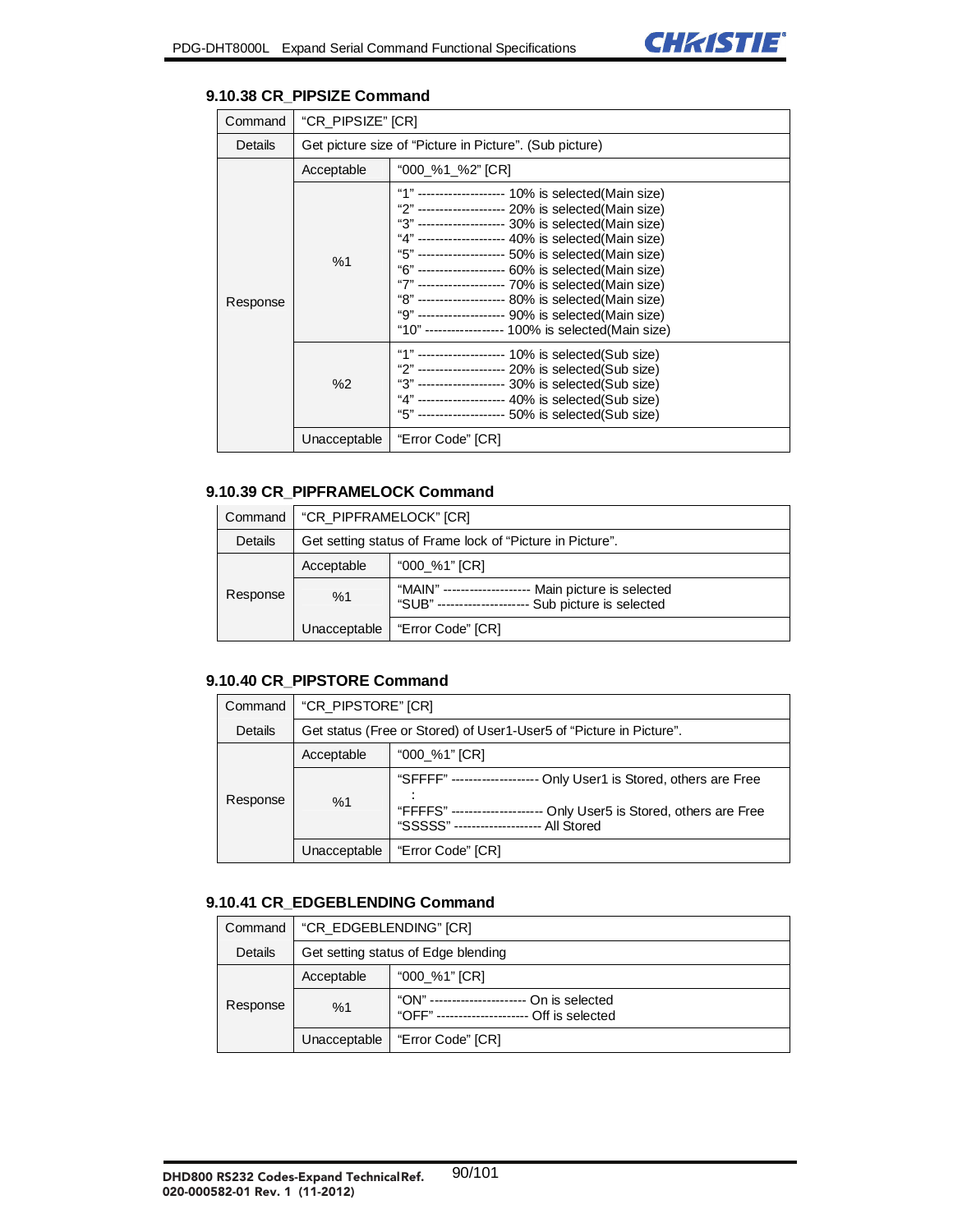

### **9.10.42 CR\_EDGEBLENDING Command**

| Command  | "CR_BLEND" [CR]         |                                                                                                                                                                                                                                                                                                               |
|----------|-------------------------|---------------------------------------------------------------------------------------------------------------------------------------------------------------------------------------------------------------------------------------------------------------------------------------------------------------|
| Details  |                         | Get all values of width of Edge blending                                                                                                                                                                                                                                                                      |
|          | Acceptable              | "000_%1_%2_%3_%4" [CR]                                                                                                                                                                                                                                                                                        |
| Response | $%1, \%2,$<br>$%3, \%4$ | Left width data comes first, and then one space, after that right<br>width data is followed.<br>$%1 =$ Left width<br>$%2 =$ Right width<br>$%3 = Top width$<br>$%4 = Bottom width$<br>e.g.<br>"100_100_100_100"[CR]<br>Left = width $100$<br>$Right = width 100$<br>$Top = width 100$<br>Bottom = width $100$ |
|          | Unacceptable            | "Error Code" [CR]                                                                                                                                                                                                                                                                                             |

### **9.10.43 CR\_BLENDBLK Command**

| Command  | "CR BLENDBLK" [CR]                             |                                                                                                                                                                                                                    |
|----------|------------------------------------------------|--------------------------------------------------------------------------------------------------------------------------------------------------------------------------------------------------------------------|
| Details  | Get all values of Black level of Edge blending |                                                                                                                                                                                                                    |
|          | Acceptable                                     | "000_%1_%2_%3" [CR]                                                                                                                                                                                                |
| Response | $%1, \%2,$<br>%3                               | Data of red comes first, and then one space, after that data of<br>green is followed.<br>$%1 = Red$<br>$%2 = Green$<br>$%3 =$ Blue<br>e.g.<br>"0100_0100_0100"[CR]<br>$Red = 100$<br>Green = $100$<br>Blue = $100$ |
|          | Unacceptable                                   | "Error Code" [CR]                                                                                                                                                                                                  |

#### **9.10.44 CR\_BLENDTESTPAT Command**

| Command  | "CR BLENDTESTPAT" [CR]                              |                                                                                               |
|----------|-----------------------------------------------------|-----------------------------------------------------------------------------------------------|
| Details  | Get setting status of Test pattern of Edge blending |                                                                                               |
| Response | Acceptable                                          | "000 %1" [CR]                                                                                 |
|          | %1                                                  | "ON" -----------------------<br>On is selected<br>"OFF" --------------------- Off is selected |
|          | Unacceptable                                        | "Error Code" [CR]                                                                             |

## **9.10.45 CR\_COLORMATCHING Command**

|  | Command  | "CR COLORMATCHING" [CR]              |                                                                                          |
|--|----------|--------------------------------------|------------------------------------------------------------------------------------------|
|  | Details  | Get setting status of Color matching |                                                                                          |
|  | Response | Acceptable                           | "000_%1" [CR]                                                                            |
|  |          | %1                                   | "ON" -----------------<br>On is selected<br>"OFF" ----------------<br>-- Off is selected |
|  |          | Unacceptable                         | "Error Code" [CR]                                                                        |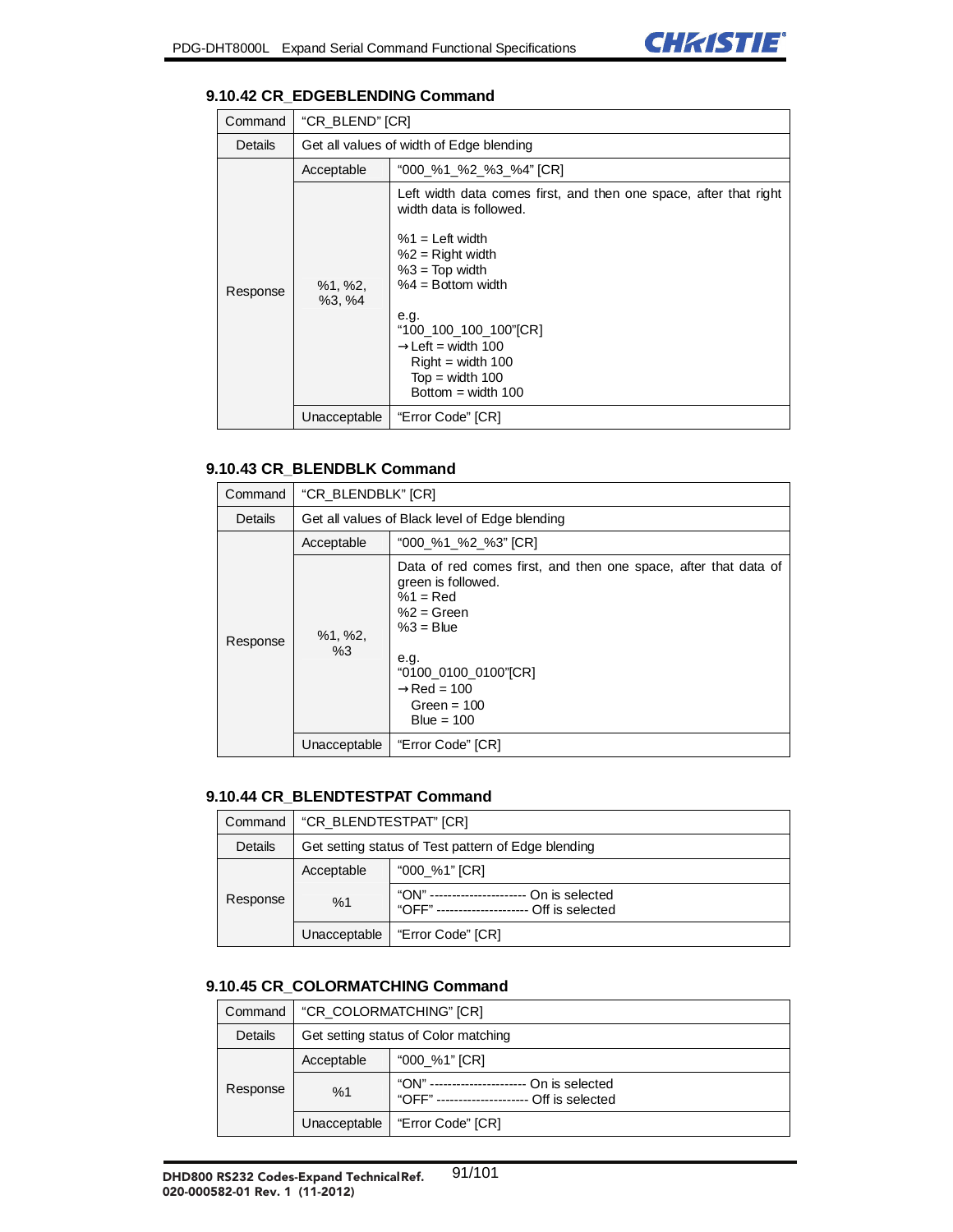| Command  | "CR_CMMSXY_%1" [CR]                             |                                                                                                                                                                                                                                                                                          |
|----------|-------------------------------------------------|------------------------------------------------------------------------------------------------------------------------------------------------------------------------------------------------------------------------------------------------------------------------------------------|
| Details  | Get "x","y" value of Measured of Color matching |                                                                                                                                                                                                                                                                                          |
| Response | Acceptable                                      | "000_%2_%3" [CR]                                                                                                                                                                                                                                                                         |
|          | %1                                              | "RED" --------------------- value of Red is selected<br>"GREEN" ----------------- value of Green is selected<br>"BLUE" -------------------- value of Blue is selected<br>"WHITE" ----------------- value of White is selected<br>"HALFWHITE" ----------- value of Half white is selected |
|          | %2                                              | "0000"-"1000"------------ "x" value of color of %1                                                                                                                                                                                                                                       |
|          | %3                                              | "0000"-"1000"------------ "y" value of color of %1                                                                                                                                                                                                                                       |
|          | Unacceptable                                    | "Error Code" [CR]                                                                                                                                                                                                                                                                        |

# **9.10.46 CR\_CMMSXY\_%1 Command**

## **9.10.47 CR\_CMMSL\_%1 Command**

| Command  | "CR_CMMSL_%1" [CR]                          |                                                                                                                                                                                                                                                                                          |
|----------|---------------------------------------------|------------------------------------------------------------------------------------------------------------------------------------------------------------------------------------------------------------------------------------------------------------------------------------------|
| Details  | Get "L" value of Measured of Color matching |                                                                                                                                                                                                                                                                                          |
|          | "000_%2" [CR]<br>Acceptable                 |                                                                                                                                                                                                                                                                                          |
| Response | %1                                          | "RED" --------------------- value of Red is selected<br>"GREEN" ----------------- value of Green is selected<br>"BLUE" -------------------- value of Blue is selected<br>"WHITE" ----------------- value of White is selected<br>"HALFWHITE" ----------- value of Half white is selected |
|          | %2                                          | "0000"-"1000"------------ "L" value of color of %1                                                                                                                                                                                                                                       |
|          | Unacceptable                                | "Error Code" [CR]                                                                                                                                                                                                                                                                        |

### **9.10.48 CR\_CMTGXY\_%1 Command**

| Command  | "CR_CMMTGXY_%1" [CR]                         |                                                                                                                                                                                                                                                                                                                                                                                                        |
|----------|----------------------------------------------|--------------------------------------------------------------------------------------------------------------------------------------------------------------------------------------------------------------------------------------------------------------------------------------------------------------------------------------------------------------------------------------------------------|
| Details  | Get "x""y" value of Target of Color matching |                                                                                                                                                                                                                                                                                                                                                                                                        |
|          | Acceptable                                   | "000_%2" [CR]                                                                                                                                                                                                                                                                                                                                                                                          |
| Response | %1                                           | "RED" ---------------------- value of Red is selected<br>"GREEN" ----------------- value of Green is selected<br>"BLUE" -------------------- value of Blue is selected<br>"WHITE" ----------------- value of White is selected<br>"CYAN" ------------------- value of Cyan is selected<br>"MAGENTA" ------------- value of Magenta is selected<br>"YELLOW" --------------- value of Yellow is selected |
|          | %2                                           | "0000"-"1000"------------ "x" value of color of %1                                                                                                                                                                                                                                                                                                                                                     |
|          | %3                                           | "0000"-"1000"------------ "y" value of color of %1                                                                                                                                                                                                                                                                                                                                                     |
|          | Unacceptable                                 | "Error Code" [CR]                                                                                                                                                                                                                                                                                                                                                                                      |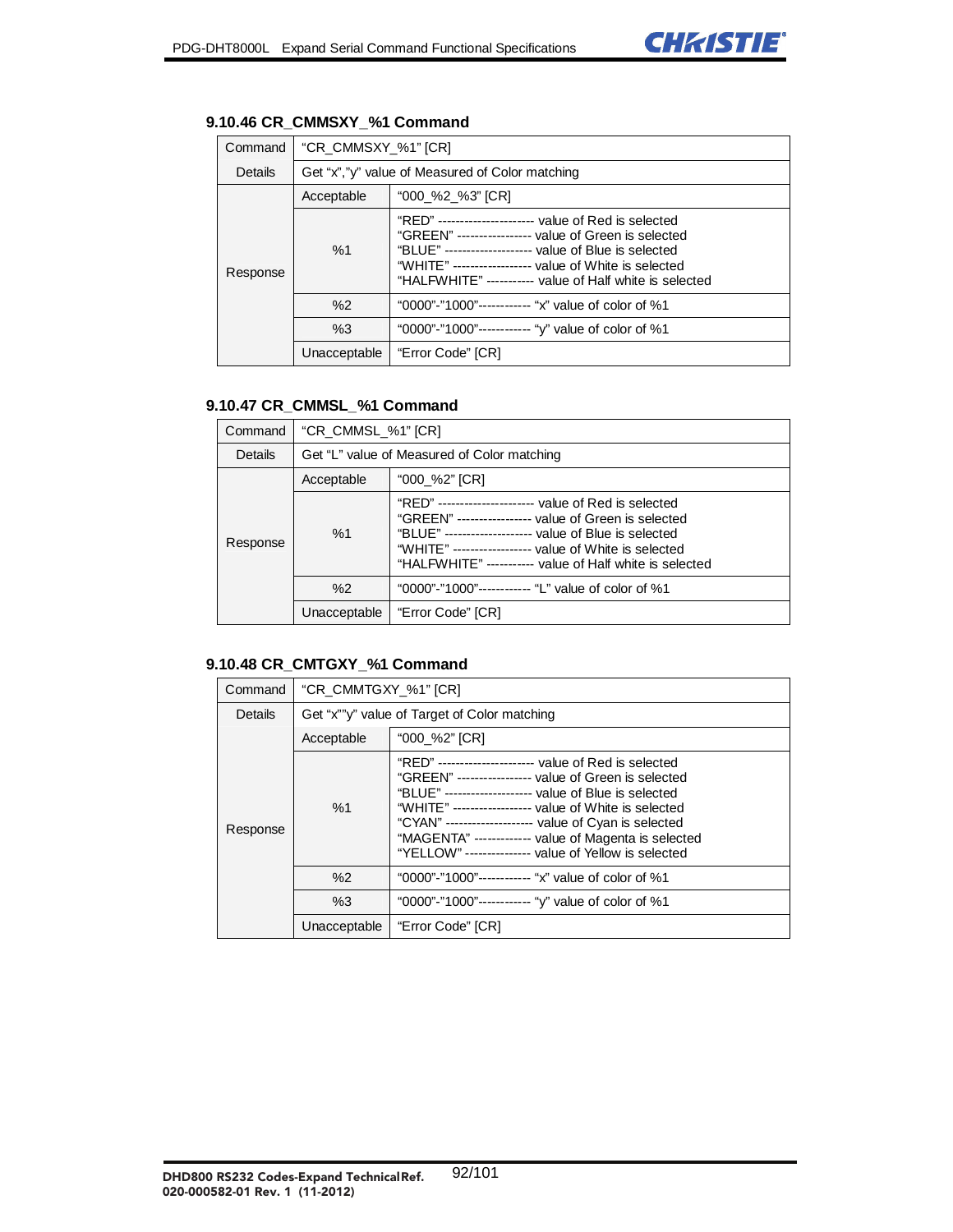## **9.10.49 CR\_CMTGG\_%1 Command**

| Command  | "CR_CMMTGG_%1" [CR]                       |                                                                                                                                                                                                                                                                                                                                                                                                       |
|----------|-------------------------------------------|-------------------------------------------------------------------------------------------------------------------------------------------------------------------------------------------------------------------------------------------------------------------------------------------------------------------------------------------------------------------------------------------------------|
| Details  | Get "g" value of Target of Color matching |                                                                                                                                                                                                                                                                                                                                                                                                       |
|          | Acceptable                                | "000_%2" [CR]                                                                                                                                                                                                                                                                                                                                                                                         |
| Response | %1                                        | "RED" --------------------- value of Red is selected<br>"GREEN" ----------------- value of Green is selected<br>"BLUE" -------------------- value of Blue is selected<br>"WHITE" ------------------ value of White is selected<br>"CYAN" ------------------- value of Cyan is selected<br>"MAGENTA" ------------ value of Magenta is selected<br>"YELLOW" --------------- value of Yellow is selected |
|          | %2                                        | "0000"-"1000"----------- "g" value of color of %1                                                                                                                                                                                                                                                                                                                                                     |
|          | Unacceptable                              | "Error Code" [CR]                                                                                                                                                                                                                                                                                                                                                                                     |

# **9.10.50 CR\_CMAUTOTESTPAT Command**

| Command  | "CR CMAUTOTESTPAT" [CR]                                   |                                                                                             |
|----------|-----------------------------------------------------------|---------------------------------------------------------------------------------------------|
| Details  | Get setting status of Auto test pattern of Color matching |                                                                                             |
| Response | Acceptable                                                | "000_%1" [CR]                                                                               |
|          | %1                                                        | "ON" -----------------<br>On is selected<br>"ОFF" ----------------------<br>Off is selected |
|          |                                                           | Unacceptable   "Error Code" [CR]                                                            |

### **9.10.51 CR\_CMMSTESTPAT Command**

| Command  | "CR CMMSTESTPAT" [CR]                                           |                                                                                                                                                                                                                                                                                                                          |
|----------|-----------------------------------------------------------------|--------------------------------------------------------------------------------------------------------------------------------------------------------------------------------------------------------------------------------------------------------------------------------------------------------------------------|
| Details  | Get setting status of Test pattern (Measured) of Color matching |                                                                                                                                                                                                                                                                                                                          |
|          | Acceptable                                                      | "000_%1" [CR]                                                                                                                                                                                                                                                                                                            |
| Response | %1                                                              | "RED" -----------------<br>-- Red is displayed<br>"GREEN" ----------------- Green is displayed<br>"BLUE" -------------------- Blue is displayed<br>"WHITE" ----------------- White is displayed<br>"HALFWHITE" ----------- Half white is displayed<br>-Test pattern display is not displayed<br>"OFF" ------------------ |
|          | Unacceptable                                                    | "Error Code" [CR]                                                                                                                                                                                                                                                                                                        |

## **9.10.52 CR\_CMTGTESTPAT Command**

| Command  | "CR CMTGTESTPAT" [CR]                                        |                                                                                                                                                                                                                                                                                                                                                                                                          |
|----------|--------------------------------------------------------------|----------------------------------------------------------------------------------------------------------------------------------------------------------------------------------------------------------------------------------------------------------------------------------------------------------------------------------------------------------------------------------------------------------|
| Details  | Get setting status of Test pattern(Target) of Color matching |                                                                                                                                                                                                                                                                                                                                                                                                          |
|          | Acceptable                                                   | "000_%1" [CR]                                                                                                                                                                                                                                                                                                                                                                                            |
| Response | %1                                                           | "RED" ---------------------- Red is displayed<br>"GREEN" ---------------- Green is displayed<br>"BLUE" -------------------- Blue is displayed<br>"WHITE" ----------------- White is displayed<br>"CYAN" ------------------ Cyan is displayed<br>"MAGENTA" ------------ Magenta is displayed<br>"YELLOW" -------------- Yellow is displayed<br>-Test pattern display is not displayed<br>"OFF" ---------- |
|          | Unacceptable                                                 | "Error Code" [CR]                                                                                                                                                                                                                                                                                                                                                                                        |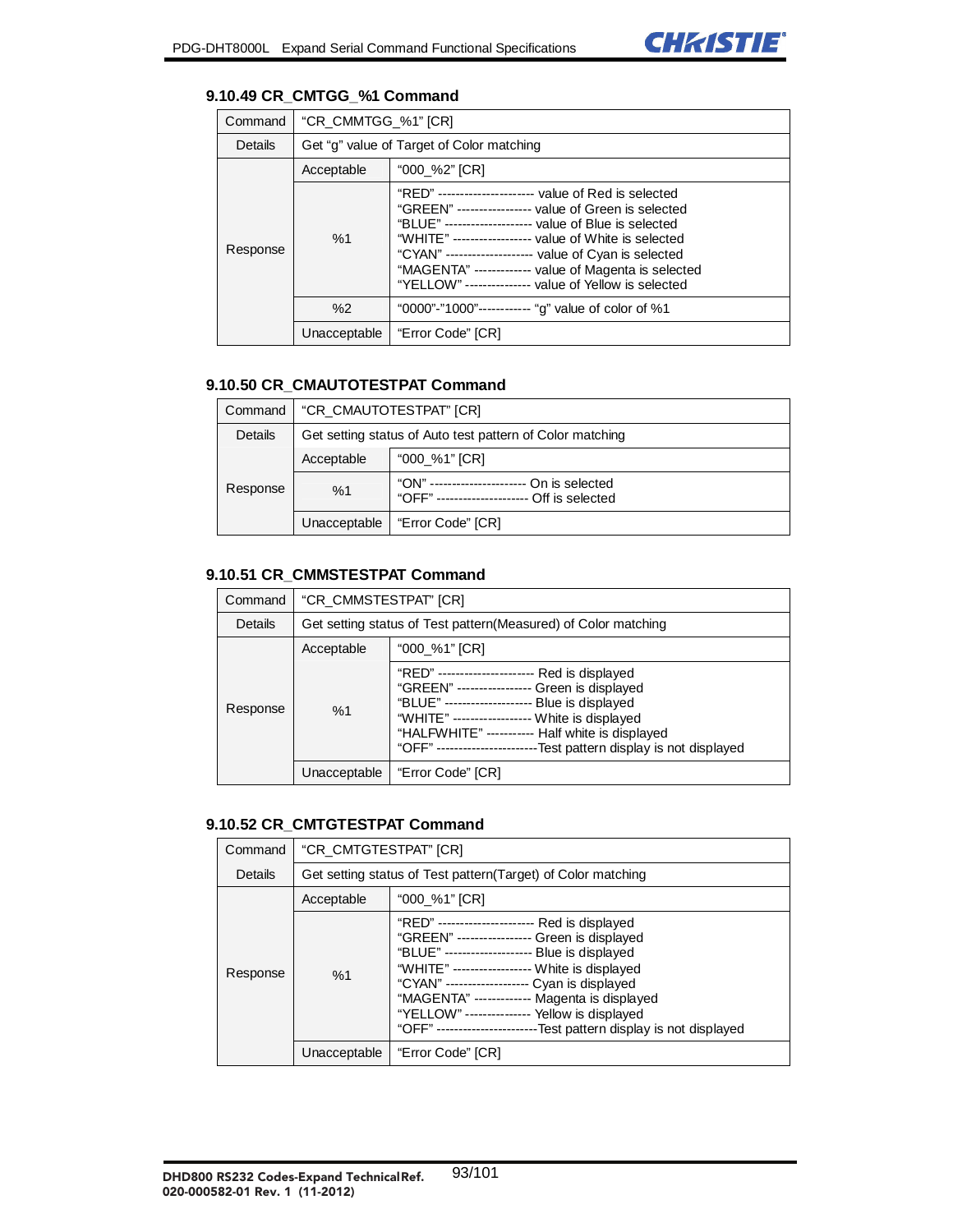

### **9.10.53 CR\_DYNAMICBLACK Command**

| Command  | "CR DYNAMICBLACK" [CR]             |                                                                                                                         |
|----------|------------------------------------|-------------------------------------------------------------------------------------------------------------------------|
| Details  | Get setting status of DynamicBlack |                                                                                                                         |
|          | Acceptable                         | "000 %1" [CR]                                                                                                           |
| Response | %1                                 | "OFF" -----------------<br>Off is selected<br>"LOW" ---<br>Low is selected<br>"HIGH" --------------<br>High is selected |
|          | Unacceptable                       | "Error Code" [CR]                                                                                                       |

## **9.10.54 CR\_HDMISETUP Command**

| Command  | "CR_HDMISETUP" [CR]              |                                                                                                        |
|----------|----------------------------------|--------------------------------------------------------------------------------------------------------|
| Details  | Get setting status of HDMI setup |                                                                                                        |
| Response | Acceptable                       | "000_%1" [CR]                                                                                          |
|          | %1                               | "NORMAL" ------------<br>Normal is selected<br>"ENHANCED" -------------<br><b>Enhanced is selected</b> |
|          | Unacceptable                     | "Error Code" [CR]                                                                                      |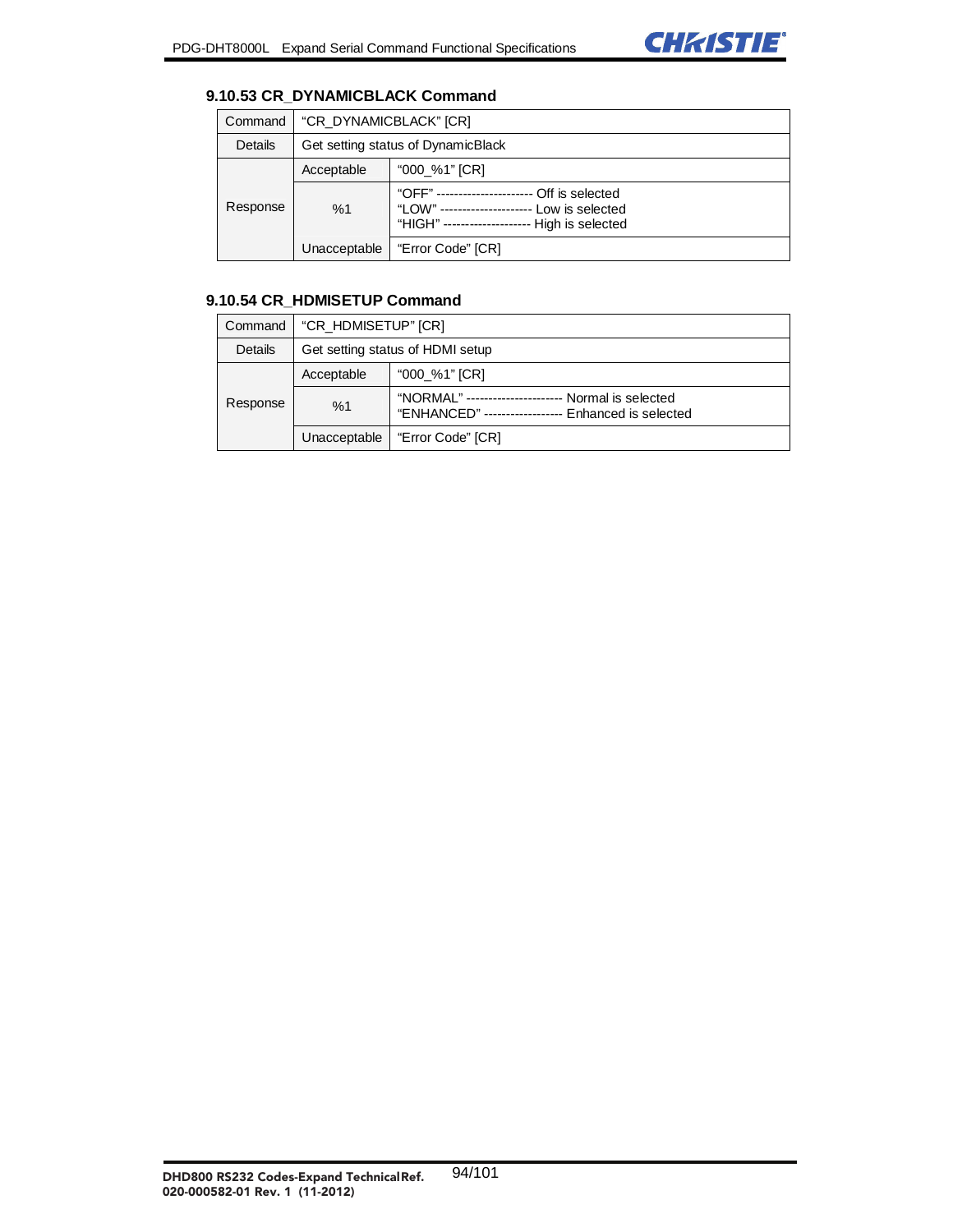

#### **9.11 Other Status Read Commands**

## **9.11.1 CR\_STATUS Command**

| Command  | "CR STATUS" [CR]                                                                                  |                                                                                                                                                                                                                                                                                                                                                                                                                                                                                                                                                                                                                                                            |
|----------|---------------------------------------------------------------------------------------------------|------------------------------------------------------------------------------------------------------------------------------------------------------------------------------------------------------------------------------------------------------------------------------------------------------------------------------------------------------------------------------------------------------------------------------------------------------------------------------------------------------------------------------------------------------------------------------------------------------------------------------------------------------------|
| Details  | Get operating status of Projector<br>Same as "CR0" in basic command except error code follows it. |                                                                                                                                                                                                                                                                                                                                                                                                                                                                                                                                                                                                                                                            |
|          | Acceptable                                                                                        | "000_%1" [CR]                                                                                                                                                                                                                                                                                                                                                                                                                                                                                                                                                                                                                                              |
| Response | %1                                                                                                | " $00"$ = Power ON<br>" $80$ " = Standby<br>"40" = Countdown in process<br>"20" = Cooling Down in process<br>" $10"$ = Power Failure<br>"28" = Cooling Down in process due to abnormal temperature<br>"88" = Standby after Cooling Down due to abnormal temperature<br>"02" = Invalid RS-232C Command<br>"24" = Power Save/Cooling Down in process<br>" $04$ " = Power Save<br>"21" = Cooling Down in process after turned off due to lamp failure<br>Standby after Cooling Down due to lamp failure<br>"81"<br>"2C" = Cooling Down in process after Power Off due to<br>Shutter management<br>"8C" = Standby after Cooling Down due to Shutter management |
|          | Unacceptable                                                                                      | "Error Code" [CR]                                                                                                                                                                                                                                                                                                                                                                                                                                                                                                                                                                                                                                          |

## **9.11.2 CR\_SIGNAL Command**

| Command  | "CR_SIGNAL" [CR]                         |                                                                |
|----------|------------------------------------------|----------------------------------------------------------------|
| Details  | Get status if there is any signal or not |                                                                |
| Response | Acceptable                               | "000_%1" [CR]                                                  |
|          | %1                                       | "ON" ---<br>There is signal<br>"OFF" ---<br>There is no signal |
|          | Unacceptable                             | "?" $[CR]$                                                     |

## **9.11.3 CR\_VMUTE Command**

| Command  | "CR_VMUTE" [CR]               |                                                                                                       |
|----------|-------------------------------|-------------------------------------------------------------------------------------------------------|
| Details  | Get Video mute setting status |                                                                                                       |
| Response | Acceptable                    | "000 %1" [CR]                                                                                         |
|          | %1                            | "ON"<br>Video mute is set to ON (Shutter Close).<br>"OFF"<br>Video mute is set to OFF (Shutter Open). |
|          | Unacceptable                  | "?" $ICRI$                                                                                            |

### **9.11.4 CR\_FREEZE Command**

| Command  | "CR_FREEZE" [CR]          |                                                                |
|----------|---------------------------|----------------------------------------------------------------|
| Details  | Get Freeze setting status |                                                                |
| Response | Acceptable                | "000_%1" [CR]                                                  |
|          | %1                        | "ON"<br>Freeze is set to ON.<br>"OFF"<br>Freeze is set to OFF. |
|          | Unacceptable              | "?" $ICRI$                                                     |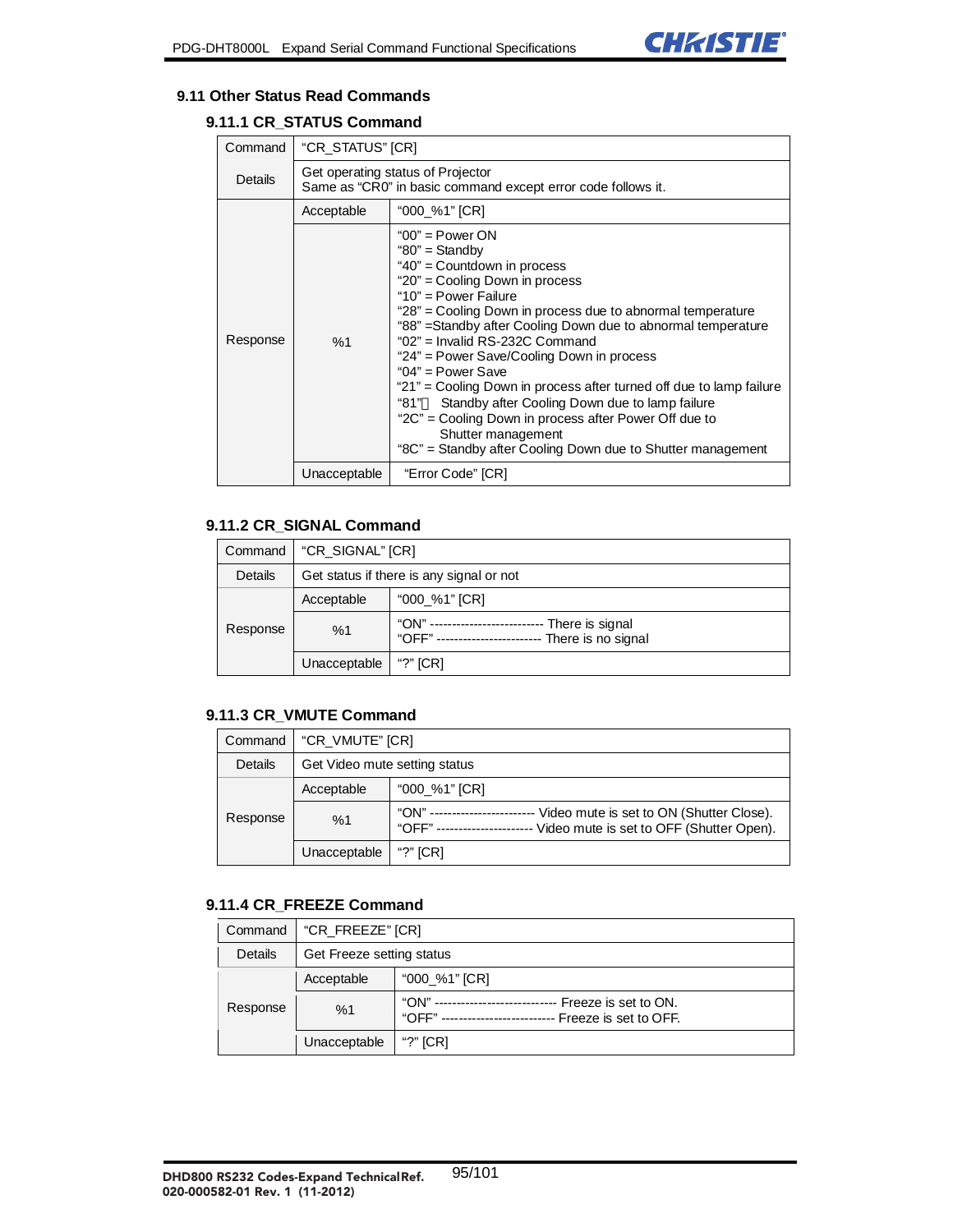

## **9.11.5 CR\_P-TIMER Command**

| Command  | "CR P-TIMER" [CR]                       |                                                                                                                                        |
|----------|-----------------------------------------|----------------------------------------------------------------------------------------------------------------------------------------|
| Details  | Get Presentation Timer operating status |                                                                                                                                        |
| Response | Acceptable                              | "000 %1" [CR]                                                                                                                          |
|          | %1                                      | "ON" --<br>Presentation Timer is ongoing.<br>"STOP"<br>Presentation Timer is paused.<br>Presentation Timer is not active.<br>$"OFF" -$ |
|          | Unacceptable                            | "?" $ICRI$                                                                                                                             |

## **9.11.6 CR\_TEMPWARN Command**

| Command  | "CR_TEMPWARN" [CR]                                                                                                                                                                                                                                                                            |                                                                                                                                                                                                                                                                                                                                                                                                                                                           |
|----------|-----------------------------------------------------------------------------------------------------------------------------------------------------------------------------------------------------------------------------------------------------------------------------------------------|-----------------------------------------------------------------------------------------------------------------------------------------------------------------------------------------------------------------------------------------------------------------------------------------------------------------------------------------------------------------------------------------------------------------------------------------------------------|
| Details  | Get the information about the temperature inside the projector (close to the<br>abnormal or in the abnormal status/in the safe temperature level/abnormal status<br>is not detected).<br>It is possible to get the information about more than one sensor all at once if it is<br>applicable. |                                                                                                                                                                                                                                                                                                                                                                                                                                                           |
|          | Acceptable                                                                                                                                                                                                                                                                                    | "000_%1" [CR]                                                                                                                                                                                                                                                                                                                                                                                                                                             |
| Response | %1                                                                                                                                                                                                                                                                                            | (4大 大))<br>Sensor 1 data comes first, and then one space, after that sensor<br>2 data is followed.<br>Each data is as below:<br>"W"--- in or close to the abnormal temp. (Warning Temp.)<br>"S"--- in the safe level of temperature (Safe Temp.).<br>"N"--- the given sensor does not detect abnormal temp.<br>e.g. "S_W" [CR] indicates that the temperature detected at<br>Sensor 1 is in the safe level while Sensor 2 in the abnormal<br>temperature. |
|          | Unacceptable                                                                                                                                                                                                                                                                                  | "?" [CR]                                                                                                                                                                                                                                                                                                                                                                                                                                                  |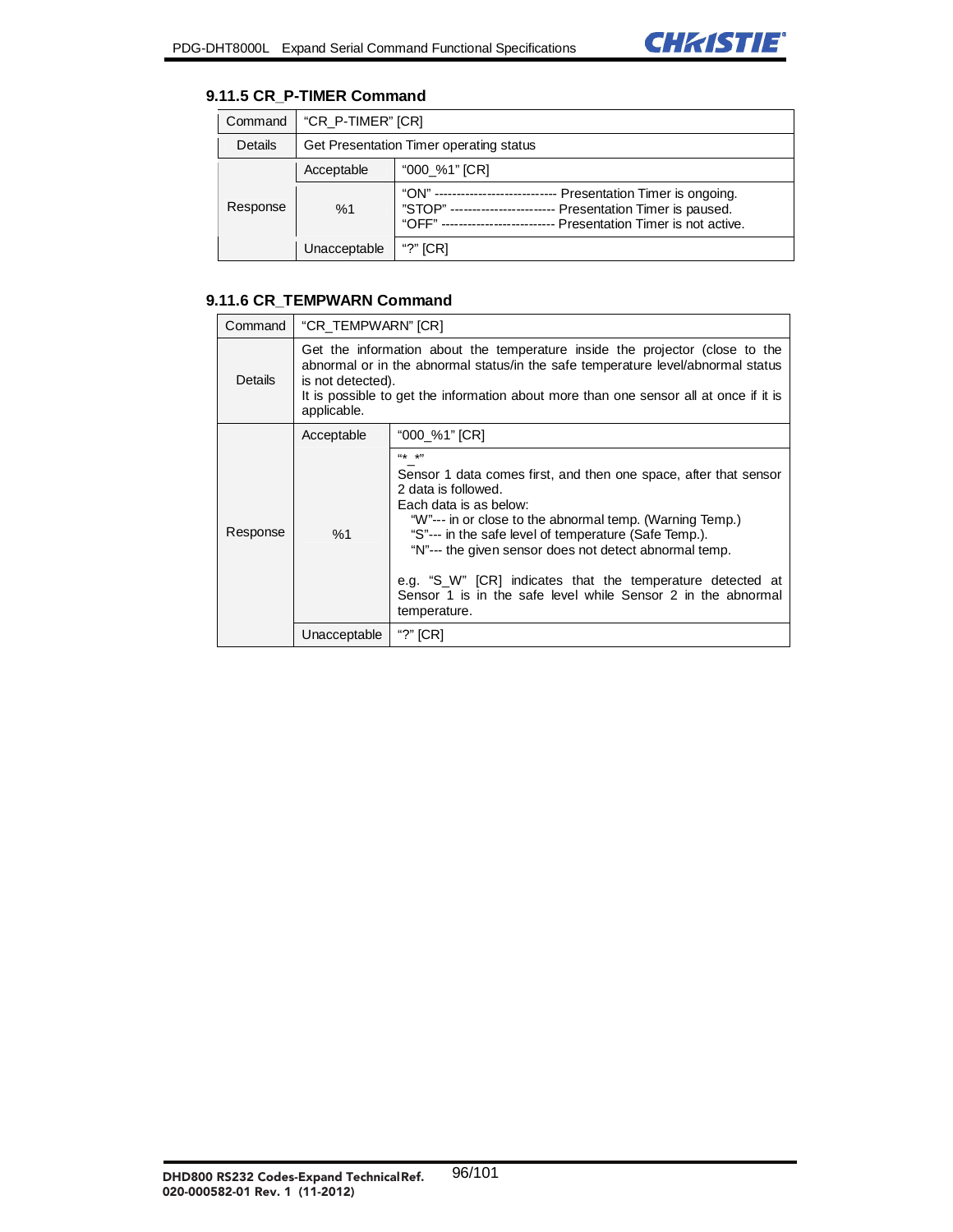

### **9.11.7 CR\_TEMPFAIL Command**

| Command  | "CR_TEMPFAIL" [CR]                                                                                                                                                               |                                                                                                                                                                                                                                                                                                                                                                 |
|----------|----------------------------------------------------------------------------------------------------------------------------------------------------------------------------------|-----------------------------------------------------------------------------------------------------------------------------------------------------------------------------------------------------------------------------------------------------------------------------------------------------------------------------------------------------------------|
| Details  | Get the temperature inside the projector when the abnormal status occurs.<br>It is possible to get the temperatures for more than one sensor all at once if it is<br>applicable. |                                                                                                                                                                                                                                                                                                                                                                 |
|          | Acceptable                                                                                                                                                                       | "000_%1" [CR]                                                                                                                                                                                                                                                                                                                                                   |
| Response |                                                                                                                                                                                  | e.g. "_31.5F"[CR]<br>$\_$ indicates a space. When the temperature goes under 0, the first<br>character is "-", not a space, as in "-05.5F".<br>With more than one temperature sensors installed, projector<br>returns the responses for each sensor in a row.                                                                                                   |
|          | %1                                                                                                                                                                               | e.g. "_31.5F_35.2S" [CR]<br>The first data indicates sensor 1 data, then one space, and<br>sensor 2 data is followed.<br>Last character in each data indicates the sensor's status.<br>In the abnormal temperature -------------------- "F"<br>In the safe level of temperature ------------------ "S"<br>Neither in or close to the abnormal temp. ------- "N" |
|          |                                                                                                                                                                                  | The second example above indicates that the temperature<br>detected by sensor 1 is 31.5 which means in the abnormal<br>temperature, and at sensor 2 is 32.5 degrees which is in the safe<br>temperature.                                                                                                                                                        |
|          |                                                                                                                                                                                  | When the abnormal temperature status is not occurred the data<br>should be "_00.0S".<br>When the projector is reset, "_00.0S" is set. Every time<br>abnormal temperature status is detected, it renews the data and<br>returns it. It only returns the renewed data of the latest abnormal<br>temperature and the previous data is cleared.                     |
|          | Unacceptable                                                                                                                                                                     | "?" [CR]                                                                                                                                                                                                                                                                                                                                                        |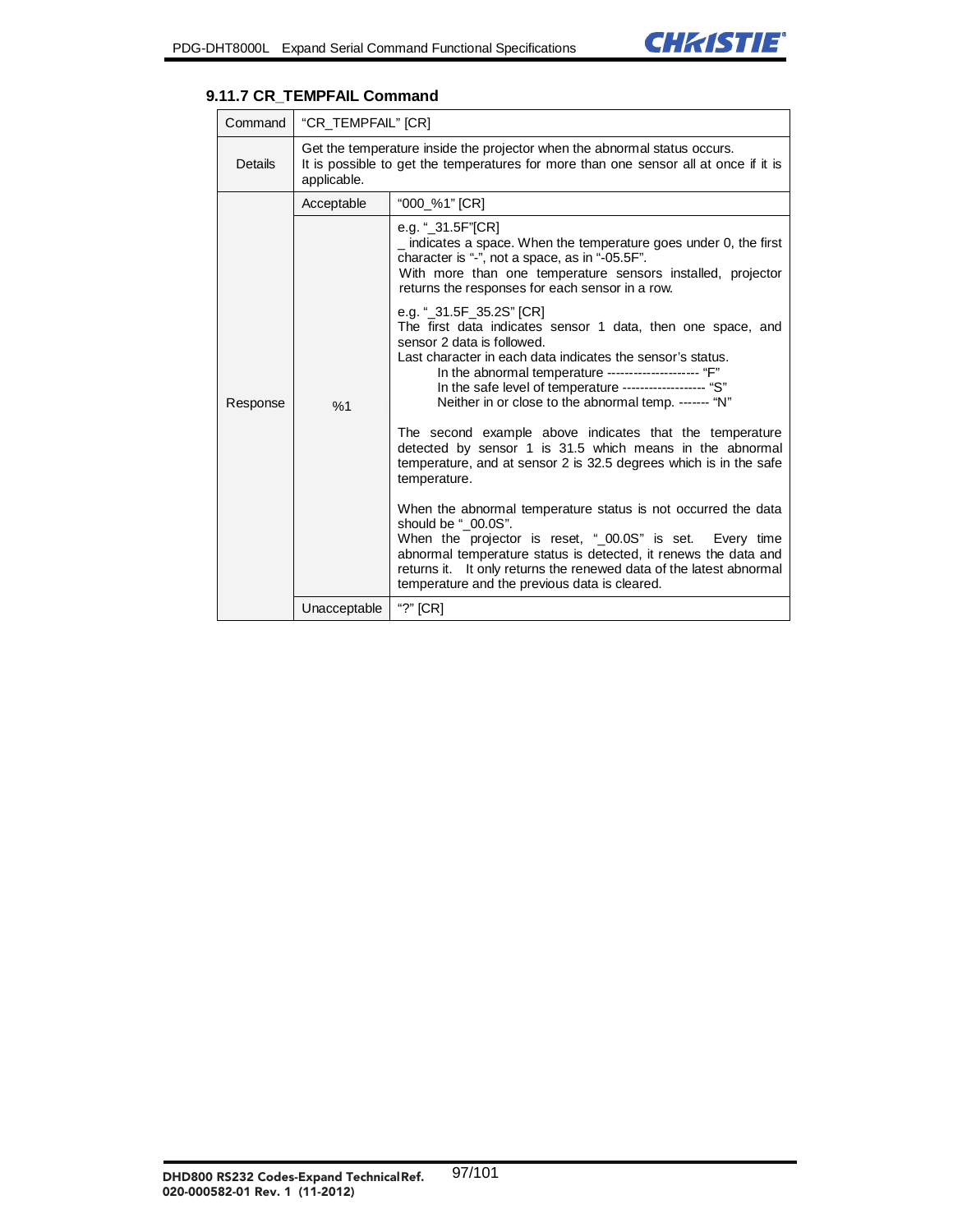┑

| Command        | "CR_TEMP"[CR] |                                                                                                                                                                                                                                                                                                                                                                                                                                                                                                                                                                                                                                                                                                                                                                                                                                                                                                                                                                                                                                                                                                                                                                                                                                                                                                                                                                                                                                                                                                                                                                                                                                                                                                                                                                                                                                                                                                                               |
|----------------|---------------|-------------------------------------------------------------------------------------------------------------------------------------------------------------------------------------------------------------------------------------------------------------------------------------------------------------------------------------------------------------------------------------------------------------------------------------------------------------------------------------------------------------------------------------------------------------------------------------------------------------------------------------------------------------------------------------------------------------------------------------------------------------------------------------------------------------------------------------------------------------------------------------------------------------------------------------------------------------------------------------------------------------------------------------------------------------------------------------------------------------------------------------------------------------------------------------------------------------------------------------------------------------------------------------------------------------------------------------------------------------------------------------------------------------------------------------------------------------------------------------------------------------------------------------------------------------------------------------------------------------------------------------------------------------------------------------------------------------------------------------------------------------------------------------------------------------------------------------------------------------------------------------------------------------------------------|
| <b>Details</b> |               | Get the current temperature information inside a projector.<br>It is possible to get the temperatures all at once when several sensors installed.                                                                                                                                                                                                                                                                                                                                                                                                                                                                                                                                                                                                                                                                                                                                                                                                                                                                                                                                                                                                                                                                                                                                                                                                                                                                                                                                                                                                                                                                                                                                                                                                                                                                                                                                                                             |
|                | Acceptable    | "000_%1_%2_%3_%4" [CR]                                                                                                                                                                                                                                                                                                                                                                                                                                                                                                                                                                                                                                                                                                                                                                                                                                                                                                                                                                                                                                                                                                                                                                                                                                                                                                                                                                                                                                                                                                                                                                                                                                                                                                                                                                                                                                                                                                        |
| Response       | %1            | %1 ----------------- Sensor 1 temp. (External temp.)<br>%2 ----------------- Sensor 2 temp. (Internal temp.1)<br>%3 ----------------- Sensor 3 temp. (Internal temp.2)<br>%4 ----------------- Sensor 4 temp. (Internal temp.3)<br>%1, %2 are fixed 6 characters<br>There is one space between %1 and %2<br>There is one space between %2 and %3<br>There is one space between %3 and %4<br>e.g. "_31.5F" : "_" indicates a space. When the temperature goes<br>under 0, the first character is "-", not a space, as in "-05.5F".<br>Last character in each data indicates the sensor's status.<br>"F" ----------- Exceeding critical temp. (abnormal temp.)<br>"W" ---------- Approaching critical temp. (Warning temp.)<br>"S" ---------- Sensor temp. is safe (Safe temp.)<br>"N" ---------- Sensor detects no critical temp.<br>"E" ---------- Unable to return the temp. data<br>With more than one temperature sensors installed, projector<br>returns responses in a row.<br>e.g. "_31.5F _ _35.2S _ _38.0W _ _ 38.0N" [CR]<br>The first data indicates sensor 1 data, then one space, and<br>sensor 2 data.<br>The example shows that sensor 1 indicates 31.5 degrees and the<br>temperature is abnormal, sensor 2 indicates 35.2 degrees and the<br>temperature is safe, sensor 3 indicates 38.0 degrees and the<br>temperature is approaching critical state, sensor 4 indicates 38.0<br>degree and this sensor detects no critical temp.<br>When it cannot return the temperature data due to hardware<br>error, the last character is "E" as in "_00.0E"<br>It might happen for some projectors that the temperature<br>continues to go up to abnormal status as long as lamp ballasts<br>are hot. Therefore when in Standby mode or for several tens of<br>seconds after Power is ON, any treatment of Power Failure is not<br>processed. In that case, the temperature data is represented as<br>"_ - - - - N". |
|                | Unacceptable  | "?" [CR]                                                                                                                                                                                                                                                                                                                                                                                                                                                                                                                                                                                                                                                                                                                                                                                                                                                                                                                                                                                                                                                                                                                                                                                                                                                                                                                                                                                                                                                                                                                                                                                                                                                                                                                                                                                                                                                                                                                      |

#### **9.11.8 CR\_TEMP Command**

#### **9.11.9 CR\_SERIALNO Command**

| Command  | "CR SERIALNO" [CR]              |                                         |
|----------|---------------------------------|-----------------------------------------|
| Details  | Get value of the serial number. |                                         |
| Response | Acceptable                      | "000_%1" [CR]                           |
|          | %1                              | Eight digits of alphanumeric characters |
|          | Unacceptable                    | "?" $ICRI$                              |

#### **9.11.10 CR\_SHUTCOND Command**

| Command  | "CR_SHUTCOND" [CR]            |                                                                                           |  |
|----------|-------------------------------|-------------------------------------------------------------------------------------------|--|
| Details  | Get setting status of Shutter |                                                                                           |  |
| Response | Acceptable                    | "000 %1" [CR]                                                                             |  |
|          | %1                            | "SAFE" --<br>Shutter operation is normal.<br>Shutter operation is abnormal.<br>"FAII " -- |  |
|          | Unacceptable                  | "?" $ICRI$                                                                                |  |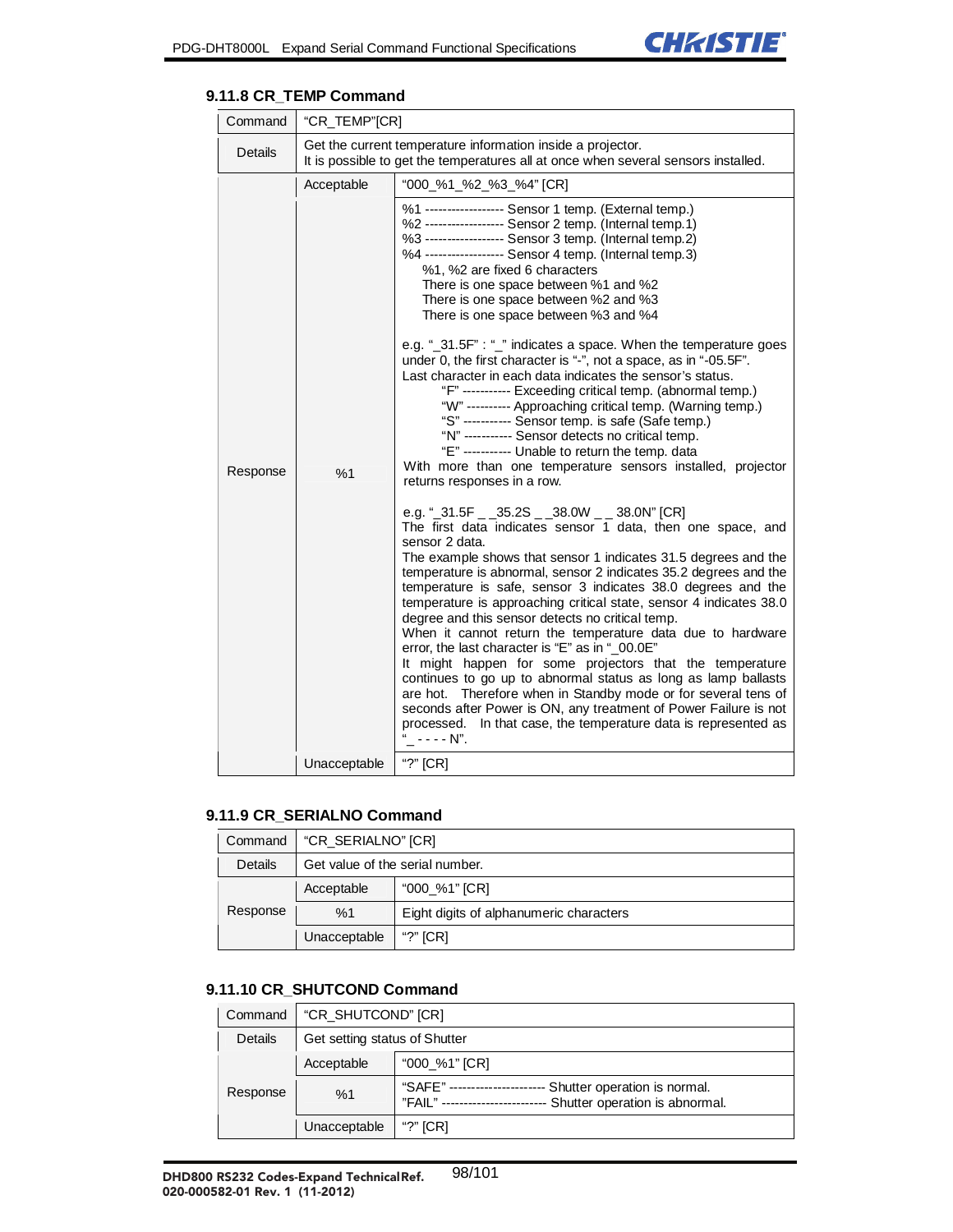# **9.11.11 CR\_OPTCTRLNO Command**

| Command  | "CR OPTCTRLNO" [CR]             |                                        |  |
|----------|---------------------------------|----------------------------------------|--|
| Details  | Get value of Option control No. |                                        |  |
| Response | Acceptable                      | "000 %1" [CR]                          |  |
|          | %1                              | Four digits of alphanumeric characters |  |
|          | Unacceptable                    | "?" $ICRI$                             |  |

## **9.11.12 CR\_LENSTYPE Command**

| Command  | "CR LENSTYPE"[CR]                             |                                                                                                                                                                              |                                                                                                                                                                                           |  |
|----------|-----------------------------------------------|------------------------------------------------------------------------------------------------------------------------------------------------------------------------------|-------------------------------------------------------------------------------------------------------------------------------------------------------------------------------------------|--|
| Details  | Get which type of Lens is currently installed |                                                                                                                                                                              |                                                                                                                                                                                           |  |
|          | Acceptable                                    | "000_%1" [CR]                                                                                                                                                                |                                                                                                                                                                                           |  |
| Response | %1                                            | Lens type<br>On Axis Short Fixed Lens<br>Short ZoomLens<br>Short ZoomLens<br>Short ZoomLens<br>Standard ZoomLens<br>Standard ZoomLens<br>Long ZoomLens<br>Utra Long ZoomLens | %<br>$LNS-W52 (0.8 1)$<br>$LNS-W51$ (1, 2, 1, 5, 1)<br>INS-V50 (1.5-1.8-1)<br>LNS-V\$3 (1.2-1.8 1)<br>LNS-S50 (1, 8-2, 8-1)<br>LNS-S51 (1.8-28)<br>$LNS-T50$ $(28501)$<br>LNS-T51 (48801) |  |
|          |                                               |                                                                                                                                                                              |                                                                                                                                                                                           |  |
|          | Unacceptable                                  | "?" [CR]                                                                                                                                                                     |                                                                                                                                                                                           |  |

# **9.11.13 CR\_COLWHEELTYPE Command**

| Command  | "CR_COLWHEELTYPE"[CR]                                |                                                                                                                            |  |
|----------|------------------------------------------------------|----------------------------------------------------------------------------------------------------------------------------|--|
| Details  | Get which type of Color wheel is currently installed |                                                                                                                            |  |
| Response | Acceptable                                           | "000 %1" [CR]                                                                                                              |  |
|          | %1                                                   | "BRIGHTNESS" --- Color wheel for brightness is installed<br>"COLREPRO" --- Color wheel for color reproduction is installed |  |
|          | Unacceptable                                         | "?" $ICRI$                                                                                                                 |  |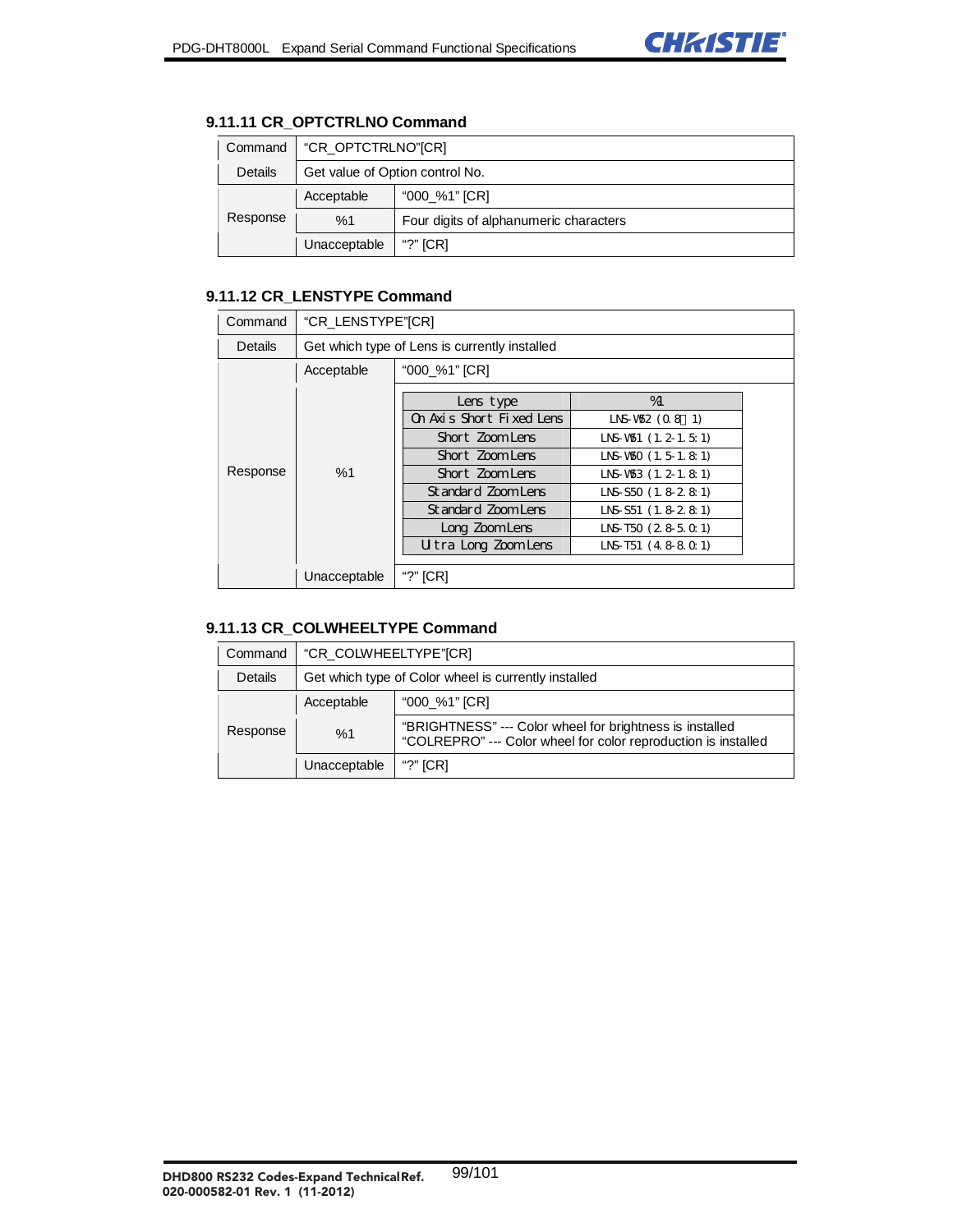

#### **10**. **Command with Address Specification**

#### **10.1. Overview**

- Commands with address are used to remote control more than one projector through RS-232C by a computer.

- The command with address is defined as a single command per line that starts with "A" and ends with carriage return (0x0D).

- When a projector receives carriage return (0x0D), it starts decoding.

- The address such as "A001" is prefixed to the Basic Serial Command or Expand Serial Command

already mentioned.

e.g.) Functional Execution Command: "A001C05" [CR]

e.g.) Status Read Command: "A001CR0" [CR]

- Projector has the function to set up its own address in Service mode.

Initial setting value is "No.001"

Available range of the value is "001" to "999"

- It clears the data in the receive buffer in the following cases.

When receiving LF (0x0A) or EOF (0x1A)

When it takes more than one second to receive a single command.

(Until receiving carriage return after the reception of the first data)

- It returns the response within 60ms.

#### **10.2. Functional Execution Command with address**

#### **10.2.1. Format**

1) PC issues a command in the format below:

**"A" Address "C" Command [CR]** 

$$
\mathsf{or} \hspace{2.5cm} \mathsf{or} \hspace{2.5cm}
$$

"A" **Address "CF\_" Command "** " **Parameter [CR]** 

Address: 3-digit number ("001" – "999")

Commands with "FFF" as the address are valid to all projectors.

Command: string (Refer to Basic and Expand Serial Command)

2) The only projector with the appropriate address decodes the received command, and

when it is ready to receive the next command, it returns the response.

**[ACK] [CR]:** When receiving Functional Execution Command (0x06, 0x0D)

**" – " [CR]:** When the received data cannot be decoded

However, when the address is "FFF", the projector executes the function but does not return the response.